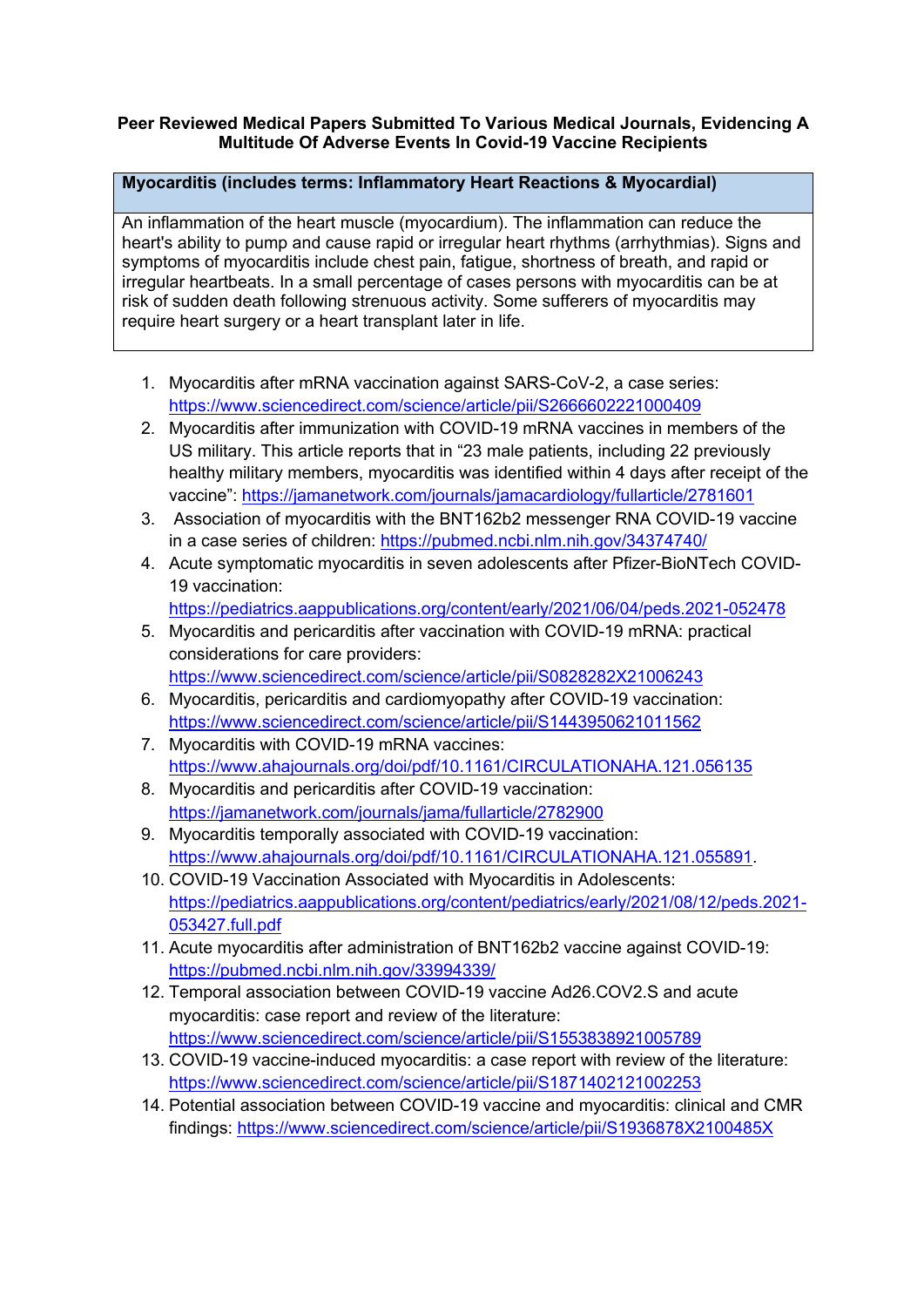- 15. Recurrence of acute myocarditis temporally associated with receipt of coronavirus mRNA disease vaccine 2019 (COVID-19) in a male adolescent: https://www.sciencedirect.com/science/article/pii/S002234762100617X
- 16. Fulminant myocarditis and systemic hyper inflammation temporally associated with BNT162b2 COVID-19 mRNA vaccination in two patients: https://www.sciencedirect.com/science/article/pii/S0167527321012286.
- 17. Acute myocarditis after administration of BNT162b2 vaccine: https://www.sciencedirect.com/science/article/pii/S2214250921001530
- 18. Lymphohistocytic myocarditis after vaccination with COVID-19 Ad26.COV2.S viral vector: https://www.sciencedirect.com/science/article/pii/S2352906721001573
- 19. Myocarditis following vaccination with BNT162b2 in a healthy male: https://www.sciencedirect.com/science/article/pii/S0735675721005362
- 20. Acute myocarditis after Comirnaty (Pfizer) vaccination in a healthy male with previous SARS-CoV-2 infection: https://www.sciencedirect.com/science/article/pii/S1930043321005549
- 21. Acute myocarditis after vaccination with SARS-CoV-2 mRNA-1273 mRNA: https://www.sciencedirect.com/science/article/pii/S2589790X21001931
- 22. Acute myocarditis after SARS-CoV-2 vaccination in a 24-year-old man: https://www.sciencedirect.com/science/article/pii/S0870255121003243
- 23. A series of patients with myocarditis after vaccination against SARS-CoV-2 with mRNA-1279 and BNT162b2:

https://www.sciencedirect.com/science/article/pii/S1936878X21004861

- 24. COVID-19 mRNA vaccination and myocarditis: https://pubmed.ncbi.nlm.nih.gov/34268277/
- 25. COVID-19 vaccine and myocarditis: https://pubmed.ncbi.nlm.nih.gov/34399967/
- 26. Epidemiology and clinical features of myocarditis/pericarditis before the introduction of COVID-19 mRNA vaccine in Korean children: a multicenter study https://search.bvsalud.org/global-literature-on-novel-coronavirus-2019-ncov/resourc e/en/covidwho-1360706.
- 27. COVID-19 vaccines and myocarditis: https://pubmed.ncbi.nlm.nih.gov/34246566/
- 28. Myocarditis and other cardiovascular complications of COVID-19 mRNA-based COVID-19 vaccines https://www.cureus.com/articles/61030-myocarditis-and-othercardiovascular-complications-of-the-mrna-based-covid-19-vaccines
- 29. Myocarditis and other cardiovascular complications of COVID-19 mRNA-based COVID-19 vaccines https://www.cureus.com/articles/61030-myocarditis-and-othercardiovascular-complications-of-the-mrna-based-covid-19-vaccines
- 30. Myocarditis, pericarditis, and cardiomyopathy after COVID-19 vaccination: https://pubmed.ncbi.nlm.nih.gov/34340927/
- 31. Myocarditis with covid-19 mRNA vaccines: https://www.ahajournals.org/doi/10.1161/CIRCULATIONAHA.121.056135
- 32. Association of myocarditis with COVID-19 mRNA vaccine in children: https://media.jamanetwork.com/news-item/association-of-myocarditis-with-mrna-co vid-19-vaccine-in-children/
- 33. Association of myocarditis with COVID-19 messenger RNA vaccine BNT162b2 in a case series of children: https://jamanetwork.com/journals/jamacardiology/fullarticle/2783052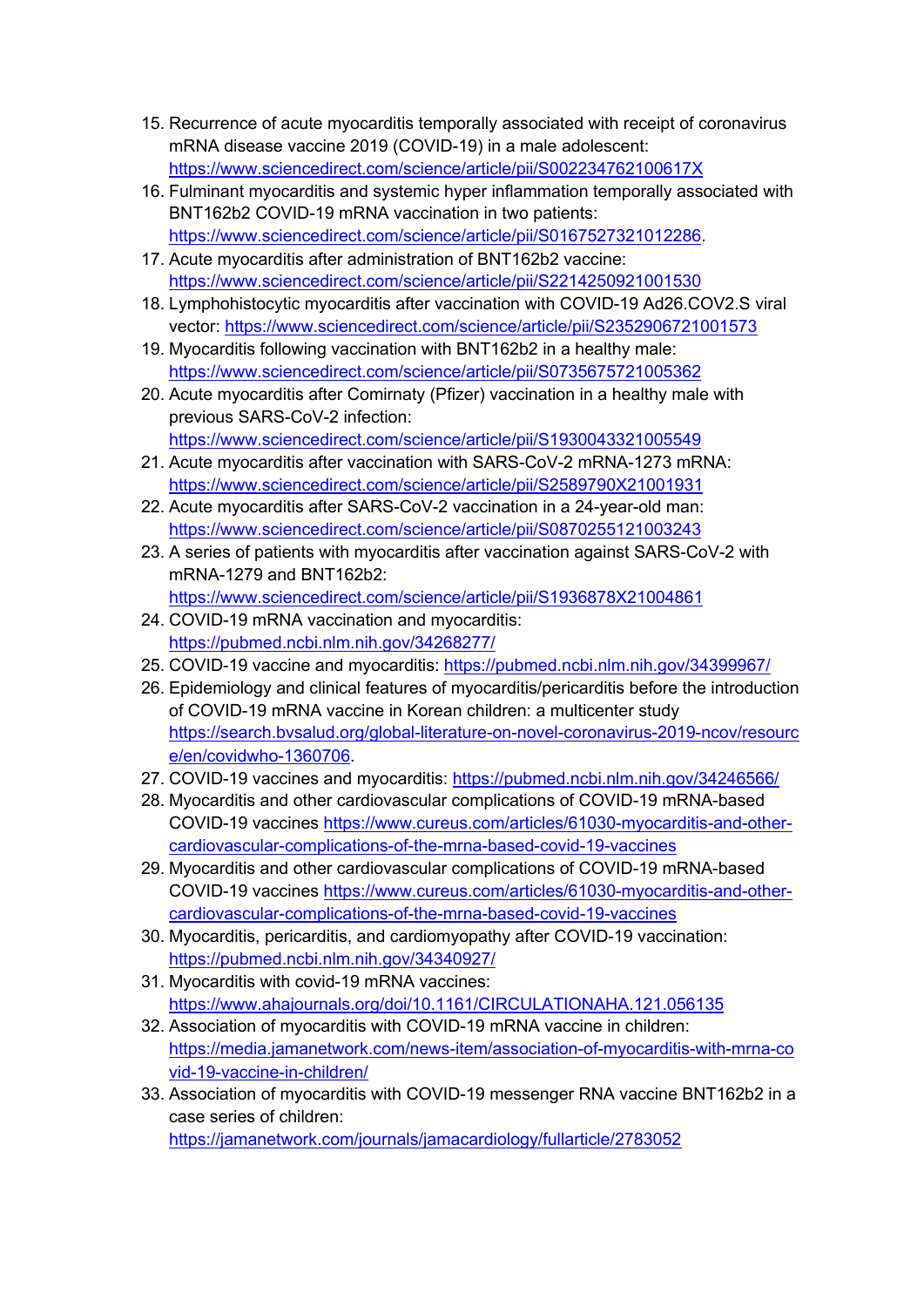- 34. Myocarditis after immunization with COVID-19 mRNA vaccines in members of the U.S. military:
	- https://jamanetwork.com/journals/jamacardiology/fullarticle/2781601%5C
- 35. Myocarditis occurring after immunization with COVID-19 mRNA-based COVID-19 vaccines: https://jamanetwork.com/journals/jamacardiology/fullarticle/2781600
- 36. Myocarditis following immunization with Covid-19 mRNA: https://www.nejm.org/doi/full/10.1056/NEJMc2109975
- 37. Patients with acute myocarditis after vaccination withCOVID-19 mRNA: https://jamanetwork.com/journals/jamacardiology/fullarticle/2781602
- 38. Myocarditis associated with vaccination with COVID-19 mRNA: https://pubs.rsna.org/doi/10.1148/radiol.2021211430
- 39. Symptomatic Acute Myocarditis in 7 Adolescents after Pfizer-BioNTech COVID-19 Vaccination: https://pediatrics.aappublications.org/content/148/3/e2021052478
- 40. Cardiovascular magnetic resonance imaging findings in young adult patients with acute myocarditis after COVID-19 mRNA vaccination: a case series: https://jcmronline.biomedcentral.com/articles/10.1186/s12968-021-00795-4
- 41. Clinical Guidance for Young People with Myocarditis and Pericarditis after Vaccination with COVID-19 mRNA: https://www.cps.ca/en/documents/position/clinical-guidance-for-youth-withmyocarditis-and-pericarditis
- 42. Cardiac imaging of acute myocarditis after vaccination with COVID-19 mRNA: https://pubmed.ncbi.nlm.nih.gov/34402228/
- 43. Case report: acute myocarditis after second dose of mRNA-1273 SARS-CoV-2 mRNA vaccine: https://academic.oup.com/ehjcr/article/5/8/ytab319/6339567
- 44. Myocarditis / pericarditis associated with COVID-19 vaccine: https://science.gc.ca/eic/site/063.nsf/eng/h\_98291.html
- 45. The new COVID-19 mRNA vaccine platform and myocarditis: clues to the possible underlying mechanism: https://pubmed.ncbi.nlm.nih.gov/34312010/
- 46. Myocarditis associated with COVID-19 vaccination: echocardiographic, cardiac tomography, and magnetic resonance imaging findings: https://www.ahajournals.org/doi/10.1161/CIRCIMAGING.121.013236
- 47. In-depth evaluation of a case of presumed myocarditis after the second dose of COVID-19 mRNA vaccine: https://www.ahajournals.org/doi/10.1161/CIRCULATIONAHA.121.056038
- 48. Occurrence of acute infarct-like myocarditis after COVID-19 vaccination: just an accidental coincidence or rather a vaccination-associated autoimmune myocarditis?: https://pubmed.ncbi.nlm.nih.gov/34333695/
- 49. Recurrence of acute myocarditis temporally associated with receipt of coronavirus mRNA disease vaccine 2019 (COVID-19) in a male adolescent: https://www.ncbi.nlm.nih.gov/pmc/articles/PMC8216855/
- 50. Myocarditis after SARS-CoV-2 vaccination: a vaccine-induced reaction?: https://pubmed.ncbi.nlm.nih.gov/34118375/
- 51. Self-limited myocarditis presenting with chest pain and ST-segment elevation in adolescents after vaccination with the BNT162b2 mRNA vaccine: https://pubmed.ncbi.nlm.nih.gov/34180390/
- 52. Biopsy-proven lymphocytic myocarditis after first COVID-19 mRNA vaccination in a 40-year-old man: case report: https://pubmed.ncbi.nlm.nih.gov/34487236/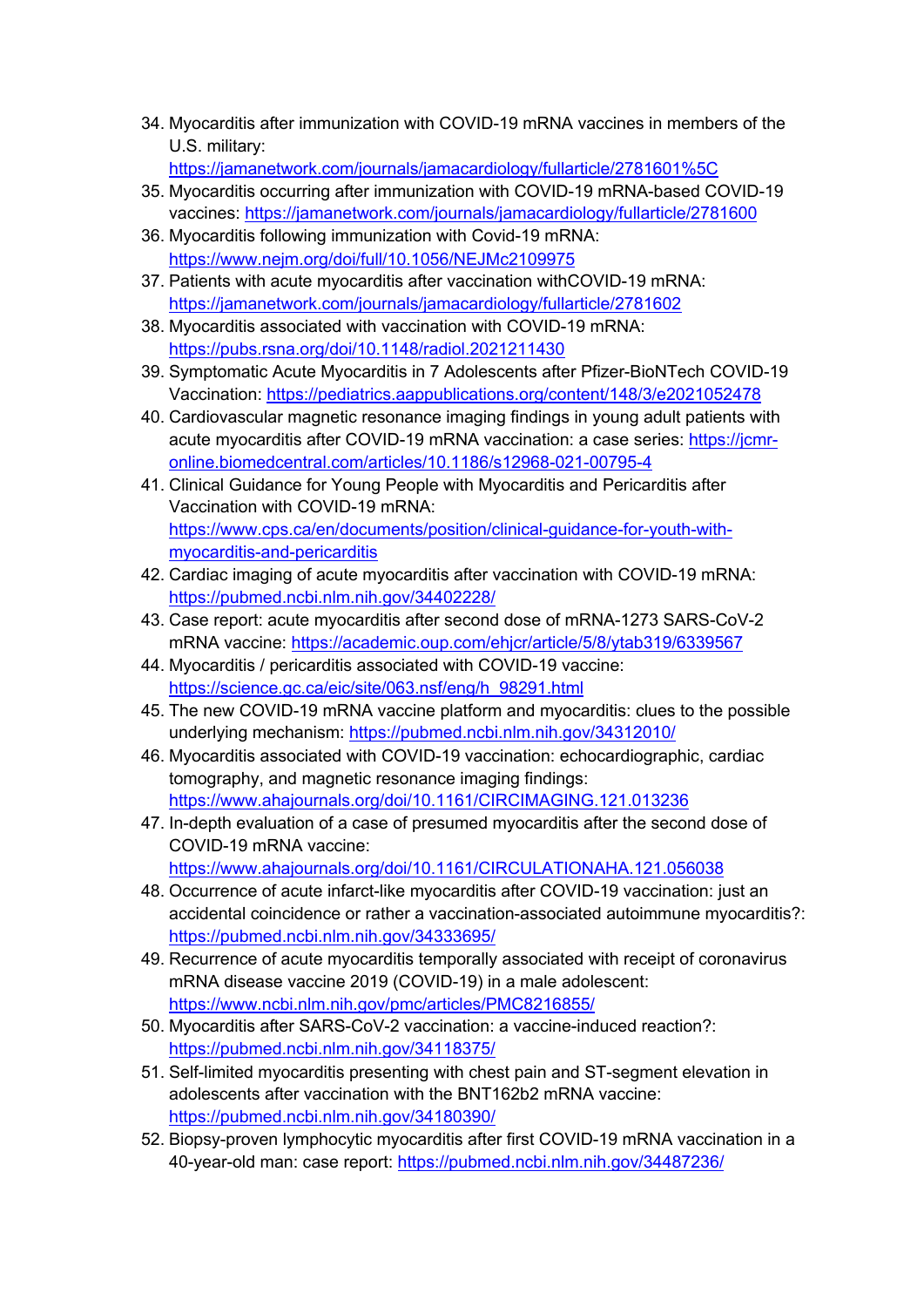- 53. Myocarditis and other cardiovascular complications of mRNA-based COVID-19 vaccines: https://pubmed.ncbi.nlm.nih.gov/34277198/
- 54. Case report: acute myocarditis after second dose of SARS-CoV-2 mRNA-1273 vaccine mRNA-1273: https://pubmed.ncbi.nlm.nih.gov/34514306/
- 55. Acute myocardial infarction within 24 hours after COVID-19 vaccination: https://pubmed.ncbi.nlm.nih.gov/34364657/.
- 56. fulminant myocarditis and systemic hyperinflammation temporally associated with BNT162b2 COVID-19 mRNA vaccination in two patients: https://pubmed.ncbi.nlm.nih.gov/34416319/.
- 57. Lymphohistocytic myocarditis after vaccination with the COVID-19 viral vector Ad26.COV2.S: https://pubmed.ncbi.nlm.nih.gov/34514078/
- 58. Myocarditis associated with SARS-CoV-2 mRNA vaccination in children aged 12 to 17 years: stratified analysis of a national database: https://www.medrxiv.org/content/10.1101/2021.08.30.21262866v1
- 59. A report of myocarditis adverse events in the U.S. Vaccine Adverse Event Reporting System. (VAERS) in association with COVID-19 injectable biologics: https://pubmed.ncbi.nlm.nih.gov/34601006/
- 60. This study concludes that: "The vaccine was associated with an excess risk of myocarditis (1 to 5 events per 100,000 persons). The risk of this potentially serious adverse event and of many other serious adverse events increased substantially after SARS-CoV-2 infection": https://www.nejm.org/doi/full/10.1056/NEJMoa2110475
- 61. Myocarditis associated with SARS-CoV-2 mRNA vaccination in children aged 12 to 17 years: stratified analysis of a national database: https://www.medrxiv.org/content/10.1101/2021.08.30.21262866v1.
- 62. Epidemiology of acute myocarditis/pericarditis in Hong Kong adolescents after covaccination: https://academic.oup.com/cid/advance-articleabstract/doi/10.1093/cid/ciab989/644 5179.
- 63. Myocarditis after 2019 coronavirus disease mRNA vaccine: a case series and determination of incidence rate: https://academic.oup.com/cid/advancearticle/doi/10.1093/cid/ciab926/6420408
- 64. Myocarditis and pericarditis after COVID-19 vaccination: inequalities in age and vaccine types: https://www.mdpi.com/2075-4426/11/11/1106
- 65. Epidemiology and clinical features of myocarditis/pericarditis before the introduction of COVID-19 mRNA vaccine in Korean children: a multicenter study: https://pubmed.ncbi.nlm.nih.gov/34402230/
- 66. Shedding light on post-vaccination myocarditis and pericarditis in COVID-19 and non-COVID-19 vaccine recipients: https://pubmed.ncbi.nlm.nih.gov/34696294/
- 67. Myocarditis Following mRNA COVID-19 Vaccine: https://journals.lww.com/peconline/Abstract/2021/11000/Myocarditis\_Following mRNA\_COVID\_19\_Vaccine.9.aspx.
- 68. Myocarditis following BNT162b2 mRNA Covid-19 mRNA vaccine in Israel: https://pubmed.ncbi.nlm.nih.gov/34614328/.
- 69. Myocarditis, pericarditis, and cardiomyopathy following COVID-19 vaccination: https://www.heartlungcirc.org/article/S1443-9506(21)01156-2/fulltext
- 70. Myocarditis and other cardiovascular complications of COVID-19 mRNA-based COVID-19 vaccines: https://pubmed.ncbi.nlm.nih.gov/34277198/
- 71. Possible Association Between COVID-19 Vaccine and Myocarditis: Clinical and CMR Findings: https://pubmed.ncbi.nlm.nih.gov/34246586/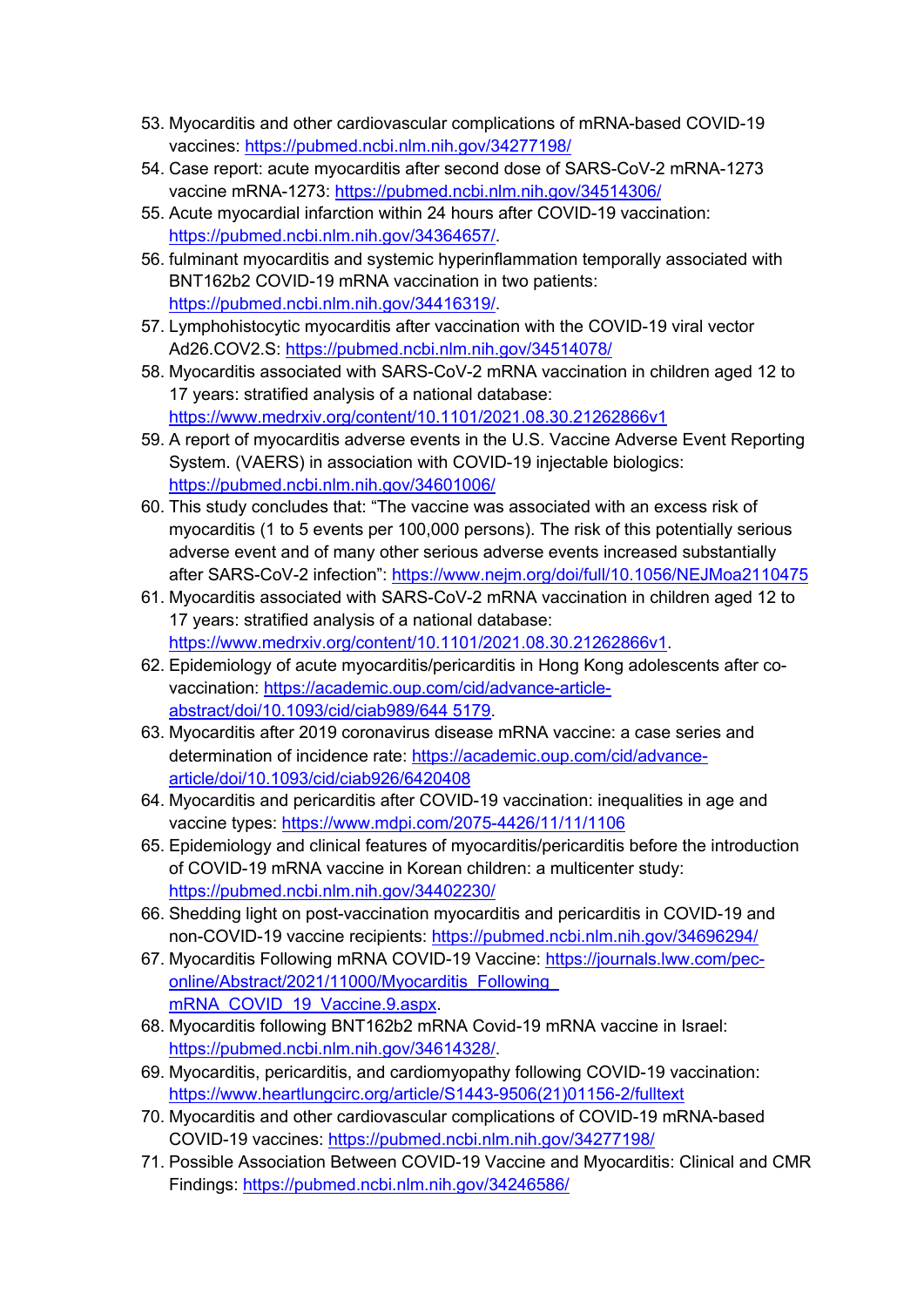- 72. Hypersensitivity Myocarditis and COVID-19 Vaccines: https://pubmed.ncbi.nlm.nih.gov/34856634/.
- 73. Severe myocarditis associated with COVID-19 vaccine: zebra or unicorn?: https://www.internationaljournalofcardiology.com/article/S0167-5273(21)01477- 7/fulltext.
- 74. Acute myocardial infarction and myocarditis after COVID-19 vaccination: https://www.ncbi.nlm.nih.gov/labs/pmc/articles/PMC8522388/
- 75. Myocarditis after Covid-19 vaccination in a large healthcare organization: https://www.nejm.org/doi/10.1056/NEJMoa2110737
- 76. Association of myocarditis with COVID-19 messenger RNA BNT162b2 vaccine in a case series of children: https://jamanetwork.com/journals/jamacardiology/fullarticle/2783052
- 77. Clinical suspicion of myocarditis temporally related to COVID-19 vaccination in adolescents and young adults: https://www.ahajournals.org/doi/abs/10.1161/CIRCULATIONAHA.121.056583?url\_ve r=Z39.88-2003&rfr\_id=ori:rid:crossref.org&rfr\_dat=cr\_pub%20%200pubmed
- 78. STEMI mimicry: focal myocarditis in an adolescent patient after COVID-19 mRNA vaccination:. https://pubmed.ncbi.nlm.nih.gov/34756746/
- 79. Myocarditis and pericarditis in association with COVID-19 mRNA vaccination: cases from a regional pharmacovigilance center: https://www.ncbi.nlm.nih.gov/labs/pmc/articles/PMC8587334/
- 80. Myocarditis after COVID-19 mRNA vaccines: https://pubmed.ncbi.nlm.nih.gov/34546329/.
- 81. Patients with acute myocarditis after COVID-19 mRNA vaccination:. https://jamanetwork.com/journals/jamacardiology/fullarticle/2781602.
- 82. Myocarditis after COVID-19 vaccination: a case series: https://www.sciencedirect.com/science/article/pii/S0264410X21011725?via%3Dihub.
- 83. Myocarditis associated with COVID-19 vaccination in adolescents: https://publications.aap.org/pediatrics/article/148/5/e2021053427/181357
- 84. Myocarditis findings on cardiac magnetic resonance imaging after vaccination with COVID-19 mRNA in adolescents:. https://pubmed.ncbi.nlm.nih.gov/34704459/
- 85. Myocarditis after COVID-19 vaccination: magnetic resonance imaging study: https://academic.oup.com/ehjcimaging/advance-article/doi/10.1093/ehjci/jeab230/6 421640.
- 86. Acute myocarditis after administration of the second dose of BNT162b2 COVID-19 vaccine: https://www.ncbi.nlm.nih.gov/labs/pmc/articles/PMC8599115/
- 87. Myocarditis after COVID-19 vaccination: https://www.sciencedirect.com/science/article/pii/S2352906721001603
- 88. Case report: probable myocarditis after Covid-19 mRNA vaccine in a patient with arrhythmogenic left ventricular cardiomyopathy: https://pubmed.ncbi.nlm.nih.gov/34712717/.
- 89. Acute myocarditis after administration of BNT162b2 vaccine against COVID-19: https://www.revespcardiol.org/en-linkresolver-acute-myocarditis-after-administrationbnt162b2-S188558572100133X.
- 90. Myocarditis associated with COVID-19 mRNA vaccination: https://pubs.rsna.org/doi/10.1148/radiol.2021211430
- 91. Acute myocarditis after COVID-19 vaccination: a case report: https://www.sciencedirect.com/science/article/pii/S0248866321007098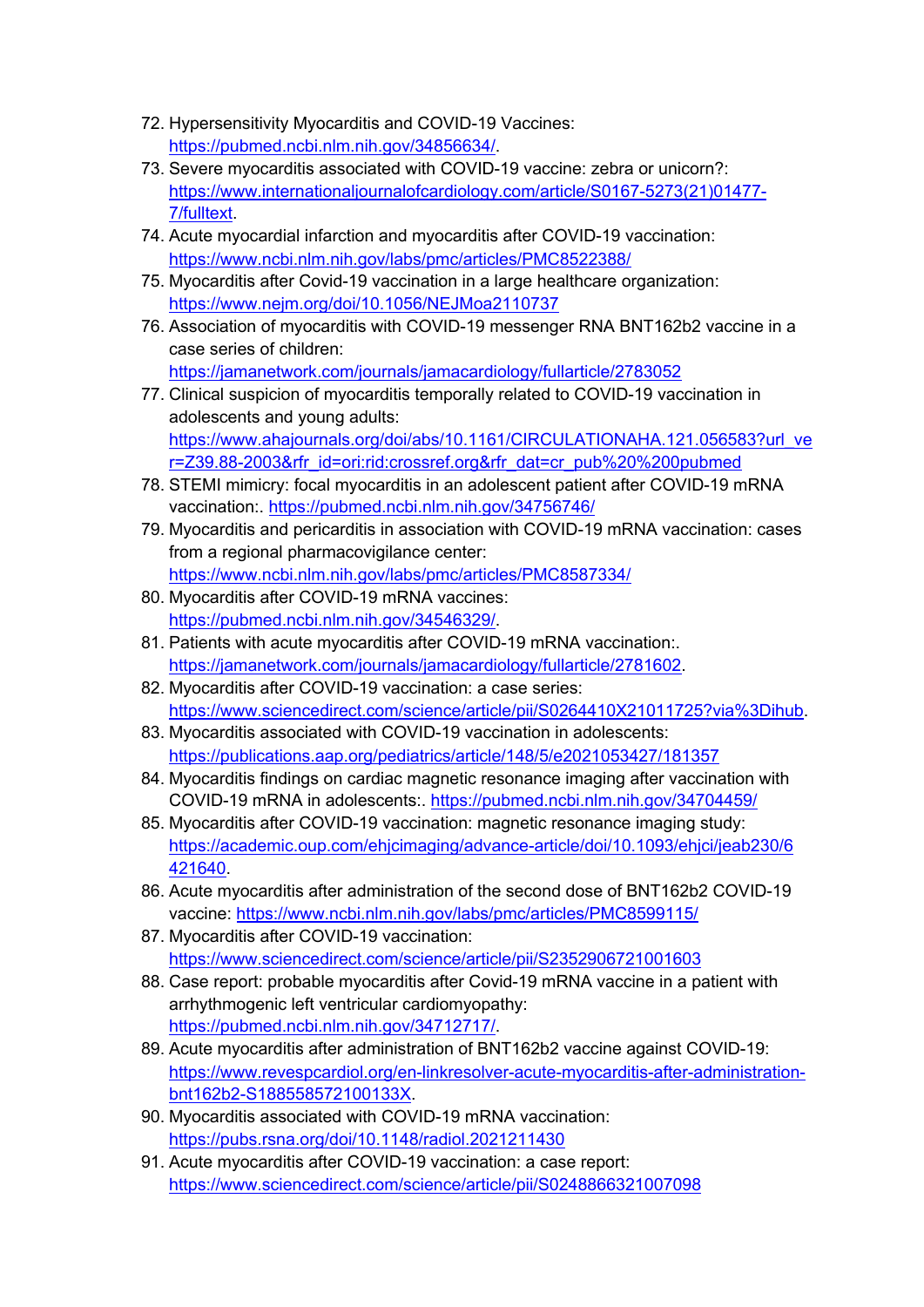- 92. Acute myopericarditis after COVID-19 vaccination in adolescents:. https://pubmed.ncbi.nlm.nih.gov/34589238/.
- 93. Perimyocarditis in adolescents after Pfizer-BioNTech COVID-19 vaccination: https://academic.oup.com/jpids/article/10/10/962/6329543.
- 94. Acute myocarditis associated with anti-COVID-19 vaccination: https://ecevr.org/DOIx.php?id=10.7774/cevr.2021.10.2.196.
- 95. Myocarditis associated with COVID-19 vaccination: echocardiographic, cardiac CT, and MRI findings:. https://pubmed.ncbi.nlm.nih.gov/34428917/.
- 96. Acute symptomatic myocarditis in 7 adolescents after Pfizer-BioNTech COVID-19 vaccination:. https://pubmed.ncbi.nlm.nih.gov/34088762/.
- 97. Myocarditis and pericarditis in adolescents after first and second doses of COVID-19 mRNA vaccines:. https://academic.oup.com/ehjqcco/advancearticle/doi/10.1093/ehjqcco/qcab090/64 42104.
- 98. COVID 19 vaccine for adolescents. Concern for myocarditis and pericarditis: https://www.mdpi.com/2036-7503/13/3/61.
- 99. Cardiac imaging of acute myocarditis after vaccination with COVID-19 mRNA: https://pubmed.ncbi.nlm.nih.gov/34402228/
- 100. Myocarditis temporally associated with COVID-19 vaccination: https://pubmed.ncbi.nlm.nih.gov/34133885/
- 101. Acute myocarditis associated with COVID-19 vaccination: report of a case: https://www.ncbi.nlm.nih.gov/labs/pmc/articles/PMC8639400/
- 102. Myocarditis following vaccination with COVID-19 messenger RNA: a Japanese case series: https://pubmed.ncbi.nlm.nih.gov/34840235/.
- 103. Myocarditis in the setting of a recent COVID-19 vaccination: https://pubmed.ncbi.nlm.nih.gov/34712497/.
- 104. Acute myocarditis after a second dose of COVID-19 mRNA vaccine: report of two cases: https://www.clinicalimaging.org/article/S0899-7071(21)00265-5/fulltext.
- 105. Prevalence of thrombocytopenia, antiplatelet factor 4 antibodies, and elevated D-dimer in Thais after vaccination with ChAdOx1 nCoV-19: https://pubmed.ncbi.nlm.nih.gov/34568726/
- 106. Epidemiology of acute myocarditis/pericarditis in Hong Kong adolescents after co-vaccination: https://academic.oup.com/cid/advance-articleabstract/doi/10.1093/cid/ciab989/6445179
- 107. Myocarditis after 2019 coronavirus disease mRNA vaccine: a case series and incidence rate determination: https://academic.oup.com/cid/advancearticle/doi/10.1093/cid/ciab926/6420408.
- 108. Myocarditis and pericarditis after COVID-19 vaccination: inequalities in age and vaccine types: https://www.mdpi.com/2075-4426/11/11/1106
- 109. Epidemiology and clinical features of myocarditis/pericarditis before the introduction of COVID-19 mRNA vaccine in Korean children: a multicenter study: https://pubmed.ncbi.nlm.nih.gov/34402230/
- 110. Shedding light on post-vaccination myocarditis and pericarditis in COVID-19 and non-COVID-19 vaccine recipients: https://pubmed.ncbi.nlm.nih.gov/34696294/
- 111. Epidemiology of acute myocarditis/pericarditis in Hong Kong adolescents after co-vaccination: https://pubmed.ncbi.nlm.nih.gov/34849657/.
- 112. Myocarditis-induced sudden death after BNT162b2 COVID-19 mRNA vaccination in Korea: case report focusing on histopathological findings: https://pubmed.ncbi.nlm.nih.gov/34664804/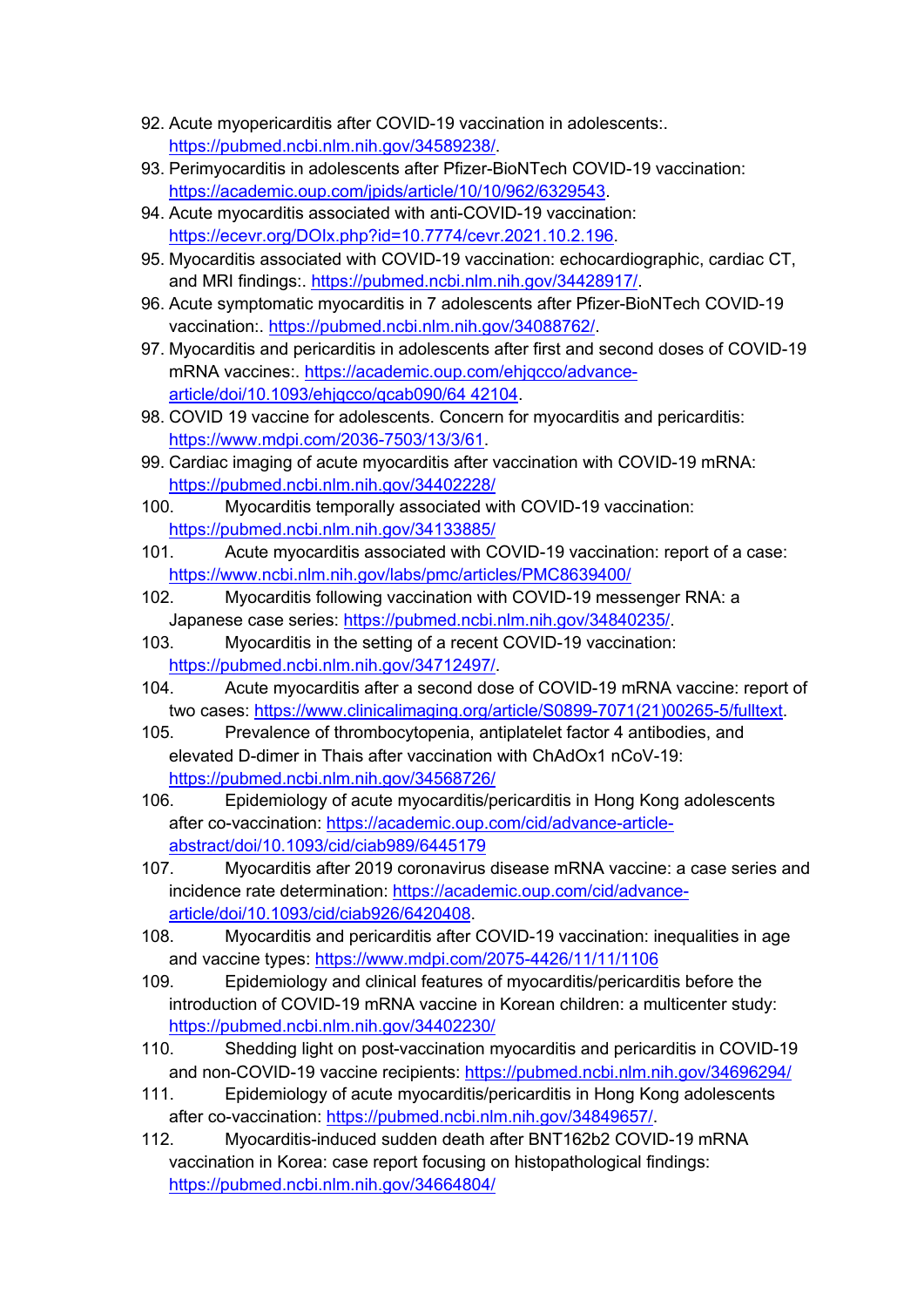- 113. Acute myocarditis after vaccination with COVID-19 mRNA in adults aged 18 years or older: https://pubmed.ncbi.nlm.nih.gov/34605853/
- 114. Recurrence of acute myocarditis temporally associated with receipt of the 2019 coronavirus mRNA disease vaccine (COVID-19) in an adolescent male: https://pubmed.ncbi.nlm.nih.gov/34166671/
- 115. Young male with myocarditis after mRNA-1273 coronavirus disease-2019 (COVID-19) mRNA vaccination: https://pubmed.ncbi.nlm.nih.gov/34744118/
- 116. Acute myocarditis after SARS-CoV-2 vaccination in a 24-year-old male: https://pubmed.ncbi.nlm.nih.gov/34334935/.
- 117. Ga-DOTATOC digital PET images of inflammatory cell infiltrates in myocarditis after vaccination with COVID-19: https://pubmed.ncbi.nlm.nih.gov/34746968/
- 118. Occurrence of acute infarct-like myocarditis after vaccination with COVID-19: just an accidental coincidence or rather a vaccination-associated autoimmune myocarditis?": https://pubmed.ncbi.nlm.nih.gov/34333695/.
- 119. Self-limited myocarditis presenting with chest pain and ST-segment elevation in adolescents after vaccination with BNT162b2 mRNA vaccine: https://pubmed.ncbi.nlm.nih.gov/34180390/
- 120. Myocarditis Following Immunization with COVID-19 mRNA Vaccines in Members of the U.S. Military: https://pubmed.ncbi.nlm.nih.gov/34185045/
- 121. Myocarditis after BNT162b2 vaccination in a healthy male: https://pubmed.ncbi.nlm.nih.gov/34229940/
- 122. Acute myocarditis after SARS-CoV-2 mRNA-1273 mRNA vaccination: https://pubmed.ncbi.nlm.nih.gov/34308326/.
- 123. Biopsy-proven lymphocytic myocarditis after first vaccination with COVID-19 mRNA in a 40-year-old man: case report: https://pubmed.ncbi.nlm.nih.gov/34487236/
- 124. Multimodality imaging and histopathology in a young man presenting with fulminant lymphocytic myocarditis and cardiogenic shock after vaccination with mRNA-1273: https://pubmed.ncbi.nlm.nih.gov/34848416/
- 125. Acute myocarditis after Comirnaty vaccination in a healthy male with previous SARS-CoV-2 infection: https://pubmed.ncbi.nlm.nih.gov/34367386/
- 126. Acute myocarditis in a young adult two days after vaccination with Pfizer: https://pubmed.ncbi.nlm.nih.gov/34709227/
- 127. Case report: acute fulminant myocarditis and cardiogenic shock after messenger RNA coronavirus vaccination in 2019 requiring extracorporeal cardiopulmonary resuscitation: https://pubmed.ncbi.nlm.nih.gov/34778411/
- 128. Acute myocarditis after 2019 coronavirus disease vaccination: https://pubmed.ncbi.nlm.nih.gov/34734821/
- 129. A series of patients with myocarditis after vaccination against SARS-CoV-2 with mRNA-1279 and BNT162b2: https://pubmed.ncbi.nlm.nih.gov/34246585/
- 130. Acute myocarditis defined after vaccination with 2019 mRNA of coronavirus disease: https://pubmed.ncbi.nlm.nih.gov/34866122/
- 131. Biventricular systolic dysfunction in acute myocarditis after SARS-CoV-2 mRNA-1273 vaccination: https://pubmed.ncbi.nlm.nih.gov/34601566/
- 132. Myocarditis following COVID-19 vaccination: MRI study: https://pubmed.ncbi.nlm.nih.gov/34739045/.
- 133. Acute myocarditis after COVID-19 vaccination: case report: https://docs.google.com/document/d/1Hc4bh\_qNbZ7UVm5BLxkRdMPnnI9zcCsl/e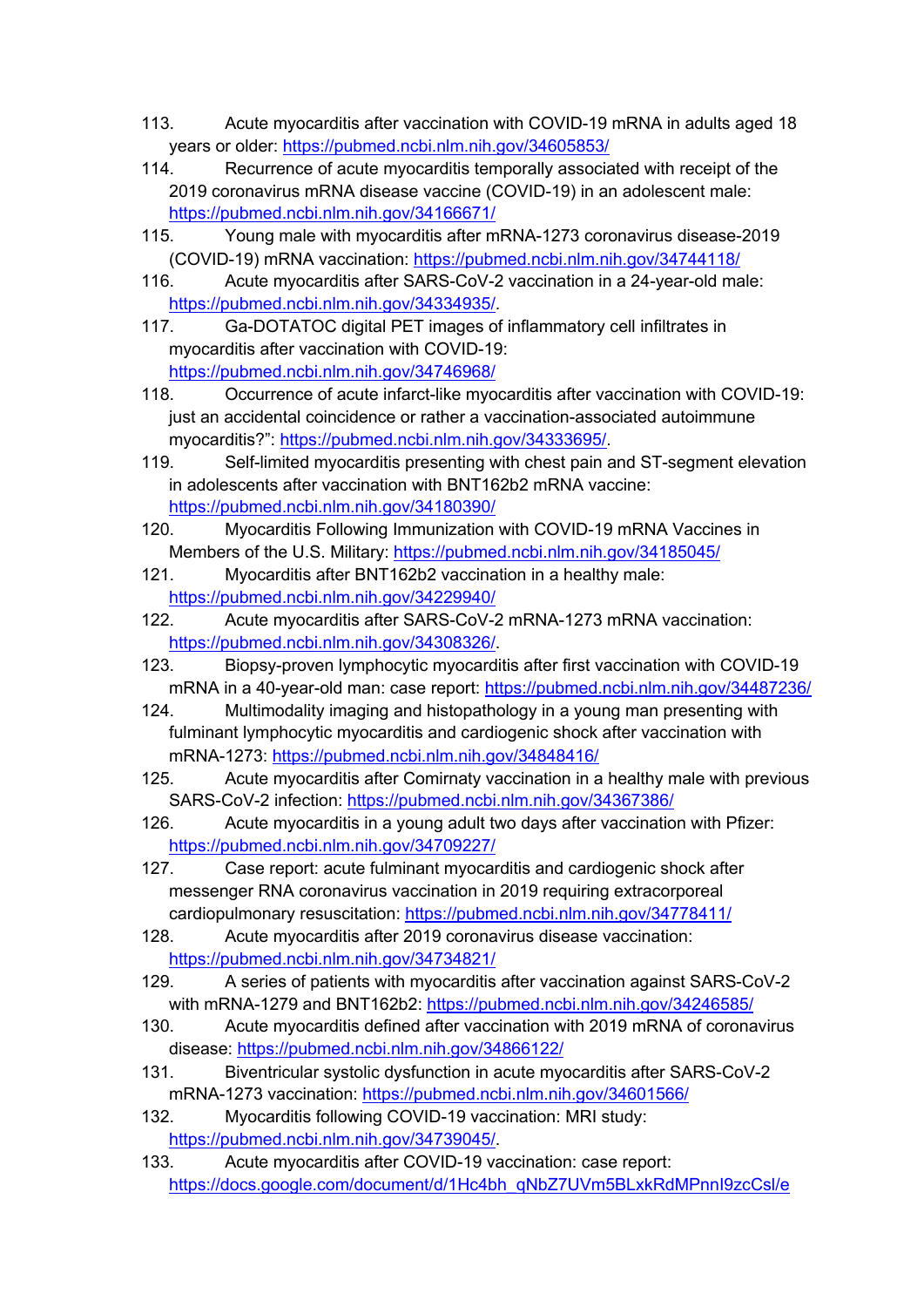- 134. Association of myocarditis with COVID-19 messenger RNA BNT162b2 vaccine COVID-19 in a case series of children: https://pubmed.ncbi.nlm.nih.gov/34374740/
- 135. Clinical suspicion of myocarditis temporally related to COVID-19 vaccination in adolescents and young adults: https://pubmed.ncbi.nlm.nih.gov/34865500/
- 136. Myocarditis following vaccination with Covid-19 in a large healthcare organization: https://pubmed.ncbi.nlm.nih.gov/34614329/
- 137. Myocarditis and pericarditis in adolescents after the first and second doses of COVID-19 mRNA vaccines: https://pubmed.ncbi.nlm.nih.gov/34849667/
- 138. Myocarditis after SARS-CoV-2 mRNA vaccination, a case series: https://pubmed.ncbi.nlm.nih.gov/34396358/.
- 139. Epidemiology of myocarditis and pericarditis following mRNA vaccines in Ontario, Canada: by vaccine product, schedule, and interval: https://www.medrxiv.org/content/10.1101/2021.12.02.21267156v1
- 140. Acute myocardial infarction and myocarditis after COVID-19 vaccination: https://pubmed.ncbi.nlm.nih.gov/34586408/
- 141. Abbate, A., Gavin, J., Madanchi, N., Kim, C., Shah, P. R., Klein, K., . . . Danielides, S. (2021). Fulminant myocarditis and systemic hyperinflammation temporally associated with BNT162b2 mRNA COVID-19 vaccination in two patients. Int J Cardiol, 340, 119-121. doi:10.1016/j.ijcard.2021.08.018. https://www.ncbi.nlm.nih.gov/pubmed/34416319
- 142. Abu Mouch, S., Roguin, A., Hellou, E., Ishai, A., Shoshan, U., Mahamid, L., . . . Berar Yanay, N. (2021). Myocarditis following COVID-19 mRNA vaccination. Vaccine, 39(29), 3790-3793. doi:10.1016/j.vaccine.2021.05.087. https://www.ncbi.nlm.nih.gov/pubmed/34092429
- 143. Albert, E., Aurigemma, G., Saucedo, J., & Gerson, D. S. (2021). Myocarditis following COVID-19 vaccination. Radiol Case Rep, 16(8), 2142-2145. doi:10.1016/j.radcr.2021.05.033. https://www.ncbi.nlm.nih.gov/pubmed/34025885
- 144. Aye, Y. N., Mai, A. S., Zhang, A., Lim, O. Z. H., Lin, N., Ng, C. H., . . . Chew, N. W. S. (2021). Acute Myocardial Infarction and Myocarditis following COVID-19 Vaccination. QJM. doi:10.1093/qjmed/hcab252. https://www.ncbi.nlm.nih.gov/pubmed/34586408
- 145. Azir, M., Inman, B., Webb, J., & Tannenbaum, L. (2021). STEMI Mimic: Focal Myocarditis in an Adolescent Patient After mRNA COVID-19 Vaccine. J Emerg Med, 61(6), e129-e132. doi:10.1016/j.jemermed.2021.09.017. https://www.ncbi.nlm.nih.gov/pubmed/34756746
- 146. Bozkurt, B., Kamat, I., & Hotez, P. J. (2021). Myocarditis With COVID-19 mRNA Vaccines. Circulation, 144(6), 471-484. doi:10.1161/CIRCULATIONAHA.121.056135. https://www.ncbi.nlm.nih.gov/pubmed/34281357
- 147. Calcaterra, G., Mehta, J. L., de Gregorio, C., Butera, G., Neroni, P., Fanos, V., & Bassareo, P. P. (2021). COVID 19 Vaccine for Adolescents. Concern about Myocarditis and Pericarditis. Pediatr Rep, 13(3), 530-533. doi:10.3390/pediatric13030061. https://www.ncbi.nlm.nih.gov/pubmed/34564344
- 148. Chamling, B., Vehof, V., Drakos, S., Weil, M., Stalling, P., Vahlhaus, C., . . . Yilmaz, A. (2021). Occurrence of acute infarct-like myocarditis following COVID-19 vaccination: just an accidental co-incidence or rather vaccination-associated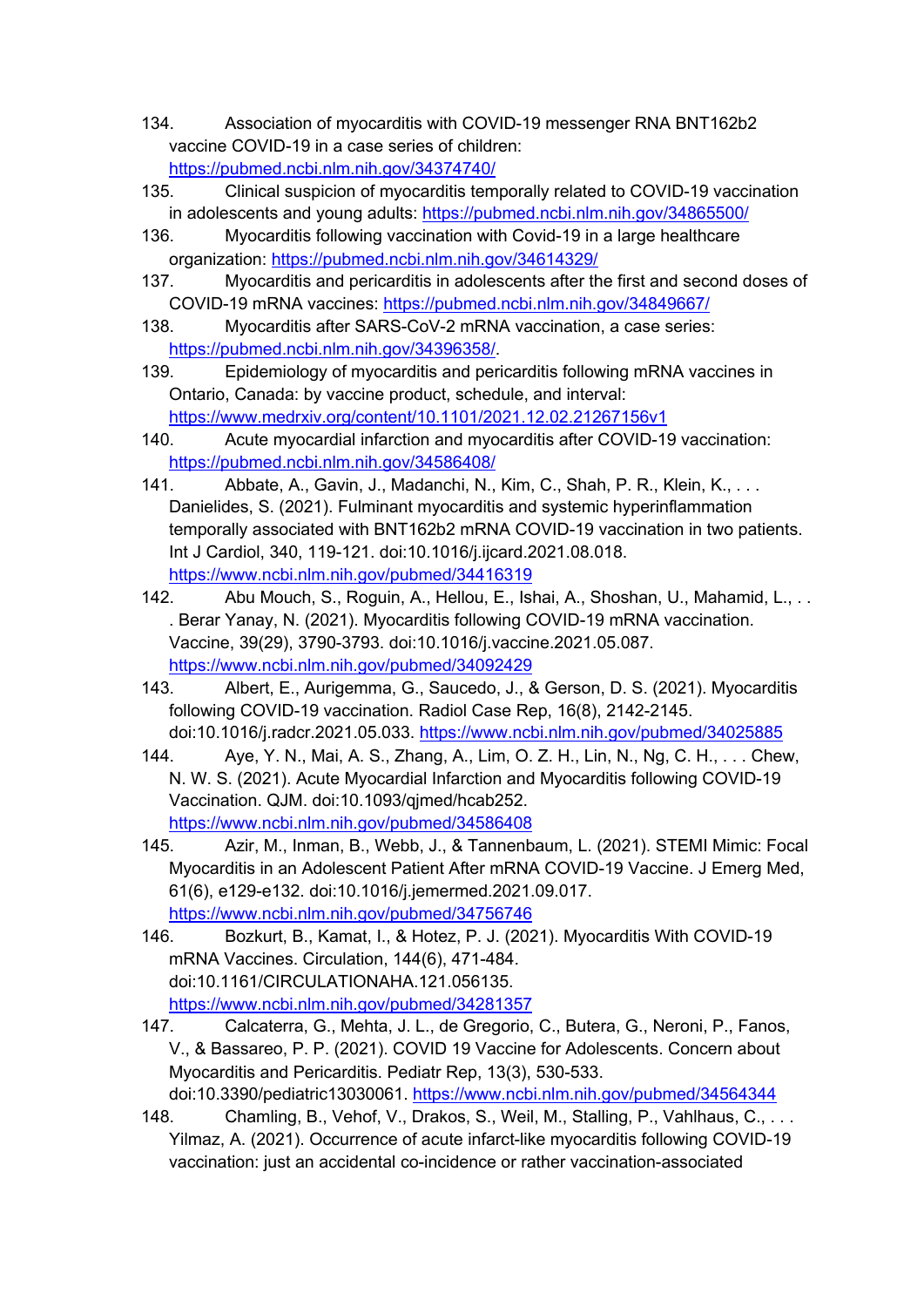autoimmune myocarditis? Clin Res Cardiol, 110(11), 1850-1854. doi:10.1007/s00392-021-01916-w. https://www.ncbi.nlm.nih.gov/pubmed/34333695

- 149. Chelala, L., Jeudy, J., Hossain, R., Rosenthal, G., Pietris, N., & White, C. (2021). Cardiac MRI Findings of Myocarditis After COVID-19 mRNA Vaccination in Adolescents. AJR Am J Roentgenol. doi:10.2214/AJR.21.26853. https://www.ncbi.nlm.nih.gov/pubmed/34704459
- 150. Choi, S., Lee, S., Seo, J. W., Kim, M. J., Jeon, Y. H., Park, J. H., . . . Yeo, N. S. (2021). Myocarditis-induced Sudden Death after BNT162b2 mRNA COVID-19 Vaccination in Korea: Case Report Focusing on Histopathological Findings. J Korean Med Sci, 36(40), e286. doi:10.3346/jkms.2021.36.e286. https://www.ncbi.nlm.nih.gov/pubmed/34664804
- 151. Chua, G. T., Kwan, M. Y. W., Chui, C. S. L., Smith, R. D., Cheung, E. C., Tian, T., . . . Ip, P. (2021). Epidemiology of Acute Myocarditis/Pericarditis in Hong Kong Adolescents Following Comirnaty Vaccination. Clin Infect Dis. doi:10.1093/cid/ciab989. https://www.ncbi.nlm.nih.gov/pubmed/34849657
- 152. Clarke, R., & Ioannou, A. (2021). Should T2 mapping be used in cases of recurrent myocarditis to differentiate between the acute inflammation and chronic scar? J Pediatr. doi:10.1016/j.jpeds.2021.12.026. https://www.ncbi.nlm.nih.gov/pubmed/34933012
- 153. Das, B. B., Moskowitz, W. B., Taylor, M. B., & Palmer, A. (2021). Myocarditis and Pericarditis Following mRNA COVID-19 Vaccination: What Do We Know So Far? Children (Basel), 8(7). doi:10.3390/children8070607. https://www.ncbi.nlm.nih.gov/pubmed/34356586
- 154. Dickey, J. B., Albert, E., Badr, M., Laraja, K. M., Sena, L. M., Gerson, D. S., . . . Aurigemma, G. P. (2021). A Series of Patients With Myocarditis Following SARS-CoV-2 Vaccination With mRNA-1279 and BNT162b2. JACC Cardiovasc Imaging, 14(9), 1862-1863. doi:10.1016/j.jcmg.2021.06.003. https://www.ncbi.nlm.nih.gov/pubmed/34246585
- 155. Ehrlich, P., Klingel, K., Ohlmann-Knafo, S., Huttinger, S., Sood, N., Pickuth, D., & Kindermann, M. (2021). Biopsy-proven lymphocytic myocarditis following first mRNA COVID-19 vaccination in a 40-year-old male: case report. Clin Res Cardiol, 110(11), 1855-1859. doi:10.1007/s00392-021-01936-6. https://www.ncbi.nlm.nih.gov/pubmed/34487236
- 156. Facetti, S., Giraldi, M., Vecchi, A. L., Rogiani, S., & Nassiacos, D. (2021). [Acute myocarditis in a young adult two days after Pfizer vaccination]. G Ital Cardiol (Rome), 22(11), 891-893. doi:10.1714/3689.36746. https://www.ncbi.nlm.nih.gov/pubmed/34709227
- 157. Foltran, D., Delmas, C., Flumian, C., De Paoli, P., Salvo, F., Gautier, S., ... Montastruc, F. (2021). Myocarditis and Pericarditis in Adolescents after First and Second doses of mRNA COVID-19 Vaccines. Eur Heart J Qual Care Clin Outcomes. doi:10.1093/ehjqcco/qcab090. https://www.ncbi.nlm.nih.gov/pubmed/34849667
- 158. Gargano, J. W., Wallace, M., Hadler, S. C., Langley, G., Su, J. R., Oster, M. E., . . . Oliver, S. E. (2021). Use of mRNA COVID-19 Vaccine After Reports of Myocarditis Among Vaccine Recipients: Update from the Advisory Committee on Immunization Practices – United States, June 2021. MMWR Morb Mortal Wkly Rep, 70(27), 977-982. doi:10.15585/mmwr.mm7027e2. https://www.ncbi.nlm.nih.gov/pubmed/34237049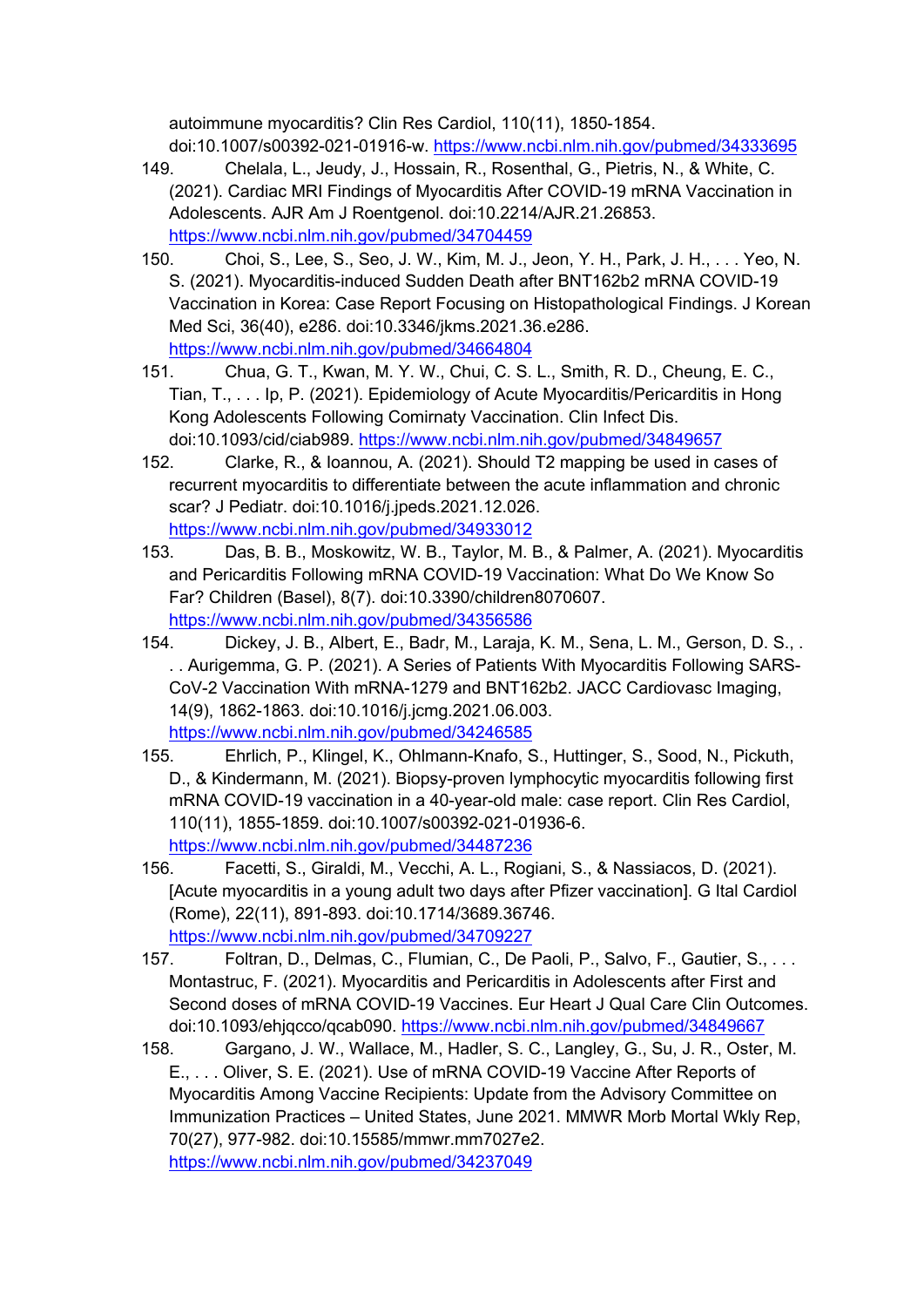- 159. Gautam, N., Saluja, P., Fudim, M., Jambhekar, K., Pandey, T., & Al'Aref, S. (2021). A Late Presentation of COVID-19 Vaccine-Induced Myocarditis. Cureus, 13(9), e17890. doi:10.7759/cureus.17890. https://www.ncbi.nlm.nih.gov/pubmed/34660088
- 160. Gellad, W. F. (2021). Myocarditis after vaccination against covid-19. BMJ, 375, n3090. doi:10.1136/bmj.n3090. https://www.ncbi.nlm.nih.gov/pubmed/34916217
- 161. In brief: Myocarditis with the Pfizer/BioNTech and Moderna COVID-19 vaccines. (2021). Med Lett Drugs Ther, 63(1629), e9. Retrieved from https://www.ncbi.nlm.nih.gov/pubmed/34544112https://www.ncbi.nlm.nih.gov/pubme d/3454412
- 162. Ioannou, A. (2021a). Myocarditis should be considered in those with a troponin rise and unobstructed coronary arteries following Pfizer-BioNTech COVID-19 vaccination. QJM. doi:10.1093/qjmed/hcab231. https://www.ncbi.nlm.nih.gov/pubmed/34463755
- 163. Ioannou, A. (2021b). T2 mapping should be utilised in cases of suspected myocarditis to confirm an acute inflammatory process. QJM. doi:10.1093/qjmed/hcab326. https://www.ncbi.nlm.nih.gov/pubmed/34931681
- 164. Isaak, A., Feisst, A., & Luetkens, J. A. (2021). Myocarditis Following COVID-19 Vaccination. Radiology, 301(1), E378-E379. doi:10.1148/radiol.2021211766. https://www.ncbi.nlm.nih.gov/pubmed/34342500
- 165. Istampoulouoglou, I., Dimitriou, G., Spani, S., Christ, A., Zimmermanns, B., Koechlin, S., . . . Leuppi-Taegtmeyer, A. B. (2021). Myocarditis and pericarditis in association with COVID-19 mRNA-vaccination: cases from a regional pharmacovigilance centre. Glob Cardiol Sci Pract, 2021(3), e202118. doi:10.21542/gcsp.2021.18. https://www.ncbi.nlm.nih.gov/pubmed/34805376
- 166. Jain, S. S., Steele, J. M., Fonseca, B., Huang, S., Shah, S., Maskatia, S. A., . . . Grosse-Wortmann, L. (2021). COVID-19 Vaccination-Associated Myocarditis in Adolescents. Pediatrics, 148(5). doi:10.1542/peds.2021-053427. https://www.ncbi.nlm.nih.gov/pubmed/34389692
- 167. Kaneta, K., Yokoi, K., Jojima, K., Kotooka, N., & Node, K. (2021). Young Male With Myocarditis Following mRNA-1273 Vaccination Against Coronavirus Disease-2019 (COVID-19). Circ J. doi:10.1253/circj.CJ-21-0818. https://www.ncbi.nlm.nih.gov/pubmed/34744118
- 168. Kaul, R., Sreenivasan, J., Goel, A., Malik, A., Bandyopadhyay, D., Jin, C., ... Panza, J. A. (2021). Myocarditis following COVID-19 vaccination. Int J Cardiol Heart Vasc, 36, 100872. doi:10.1016/j.ijcha.2021.100872. https://www.ncbi.nlm.nih.gov/pubmed/34568540
- 169. Kim, H. W., Jenista, E. R., Wendell, D. C., Azevedo, C. F., Campbell, M. J., Darty, S. N., . . . Kim, R. J. (2021). Patients With Acute Myocarditis Following mRNA COVID-19 Vaccination. JAMA Cardiol, 6(10), 1196-1201. doi:10.1001/jamacardio.2021.2828. https://www.ncbi.nlm.nih.gov/pubmed/34185046
- 170. Kim, I. C., Kim, H., Lee, H. J., Kim, J. Y., & Kim, J. Y. (2021). Cardiac Imaging of Acute Myocarditis Following COVID-19 mRNA Vaccination. J Korean Med Sci, 36(32), e229. doi:10.3346/jkms.2021.36.e229. https://www.ncbi.nlm.nih.gov/pubmed/34402228
- 171. King, W. W., Petersen, M. R., Matar, R. M., Budweg, J. B., Cuervo Pardo, L., & Petersen, J. W. (2021). Myocarditis following mRNA vaccination against SARS-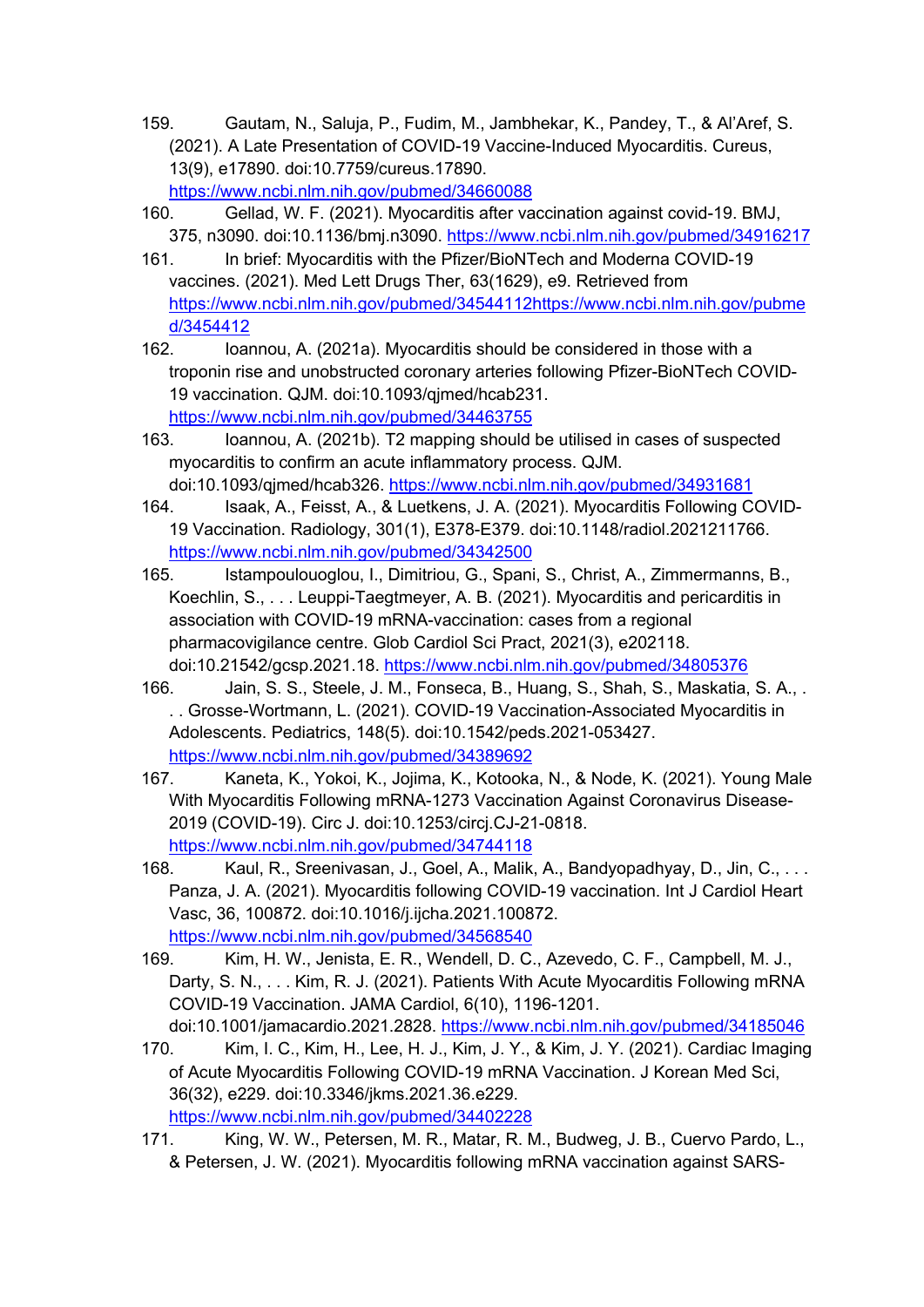CoV-2, a case series. Am Heart J Plus, 8, 100042. doi:10.1016/j.ahjo.2021.100042. https://www.ncbi.nlm.nih.gov/pubmed/34396358

- 172. Kwan, M. Y. W., Chua, G. T., Chow, C. B., Tsao, S. S. L., To, K. K. W., Yuen, K. Y., . . . Ip, P. (2021). mRNA COVID vaccine and myocarditis in adolescents. Hong Kong Med J, 27(5), 326-327. doi:10.12809/hkmj215120. https://www.ncbi.nlm.nih.gov/pubmed/34393110
- 173. Lee, E., Chew, N. W. S., Ng, P., & Yeo, T. J. (2021). Reply to "Letter to the editor: Myocarditis should be considered in those with a troponin rise and unobstructed coronary arteries following PfizerBioNTech COVID-19 vaccination". QJM. doi:10.1093/qjmed/hcab232. https://www.ncbi.nlm.nih.gov/pubmed/34463770
- 174. Levin, D., Shimon, G., Fadlon-Derai, M., Gershovitz, L., Shovali, A., Sebbag, A., . . . Gordon, B. (2021). Myocarditis following COVID-19 vaccination – A case series. Vaccine, 39(42), 6195-6200. doi:10.1016/j.vaccine.2021.09.004. https://www.ncbi.nlm.nih.gov/pubmed/34535317
- 175. Li, M., Yuan, J., Lv, G., Brown, J., Jiang, X., & Lu, Z. K. (2021). Myocarditis and Pericarditis following COVID-19 Vaccination: Inequalities in Age and Vaccine Types. J Pers Med, 11(11). doi:10.3390/jpm11111106. https://www.ncbi.nlm.nih.gov/pubmed/34834458
- 176. Lim, Y., Kim, M. C., Kim, K. H., Jeong, I. S., Cho, Y. S., Choi, Y. D., & Lee, J. E. (2021). Case Report: Acute Fulminant Myocarditis and Cardiogenic Shock After Messenger RNA Coronavirus Disease 2019 Vaccination Requiring Extracorporeal Cardiopulmonary Resuscitation. Front Cardiovasc Med, 8, 758996. doi:10.3389/fcvm.2021.758996. https://www.ncbi.nlm.nih.gov/pubmed/34778411
- 177. Luk, A., Clarke, B., Dahdah, N., Ducharme, A., Krahn, A., McCrindle, B., . . . McDonald, M. (2021). Myocarditis and Pericarditis After COVID-19 mRNA Vaccination: Practical Considerations for Care Providers. Can J Cardiol, 37(10), 1629-1634. doi:10.1016/j.cjca.2021.08.001. https://www.ncbi.nlm.nih.gov/pubmed/34375696
- 178. Mevorach, D., Anis, E., Cedar, N., Bromberg, M., Haas, E. J., Nadir, E., . . . Alroy-Preis, S. (2021). Myocarditis after BNT162b2 mRNA Vaccine against Covid-19 in Israel. N Engl J Med, 385(23), 2140-2149. doi:10.1056/NEJMoa2109730. https://www.ncbi.nlm.nih.gov/pubmed/34614328
- 179. Minocha, P. K., Better, D., Singh, R. K., & Hoque, T. (2021). Recurrence of Acute Myocarditis Temporally Associated with Receipt of the mRNA Coronavirus Disease 2019 (COVID-19) Vaccine in a Male Adolescent. J Pediatr, 238, 321-323. doi:10.1016/j.jpeds.2021.06.035. https://www.ncbi.nlm.nih.gov/pubmed/34166671
- 180. Montgomery, J., Ryan, M., Engler, R., Hoffman, D., McClenathan, B., Collins, L., . . . Cooper, L. T., Jr. (2021). Myocarditis Following Immunization With mRNA COVID-19 Vaccines in Members of the US Military. JAMA Cardiol, 6(10), 1202-1206. doi:10.1001/jamacardio.2021.2833. https://www.ncbi.nlm.nih.gov/pubmed/34185045
- 181. Murakami, Y., Shinohara, M., Oka, Y., Wada, R., Noike, R., Ohara, H., . . . Ikeda, T. (2021). Myocarditis Following a COVID-19 Messenger RNA Vaccination: A Japanese Case Series. Intern Med. doi:10.2169/internalmedicine.8731-21. https://www.ncbi.nlm.nih.gov/pubmed/34840235
- 182. Nagasaka, T., Koitabashi, N., Ishibashi, Y., Aihara, K., Takama, N., Ohyama, Y., . . . Kaneko, Y. (2021). Acute Myocarditis Associated with COVID-19 Vaccination: A Case Report. J Cardiol Cases. doi:10.1016/j.jccase.2021.11.006. https://www.ncbi.nlm.nih.gov/pubmed/34876937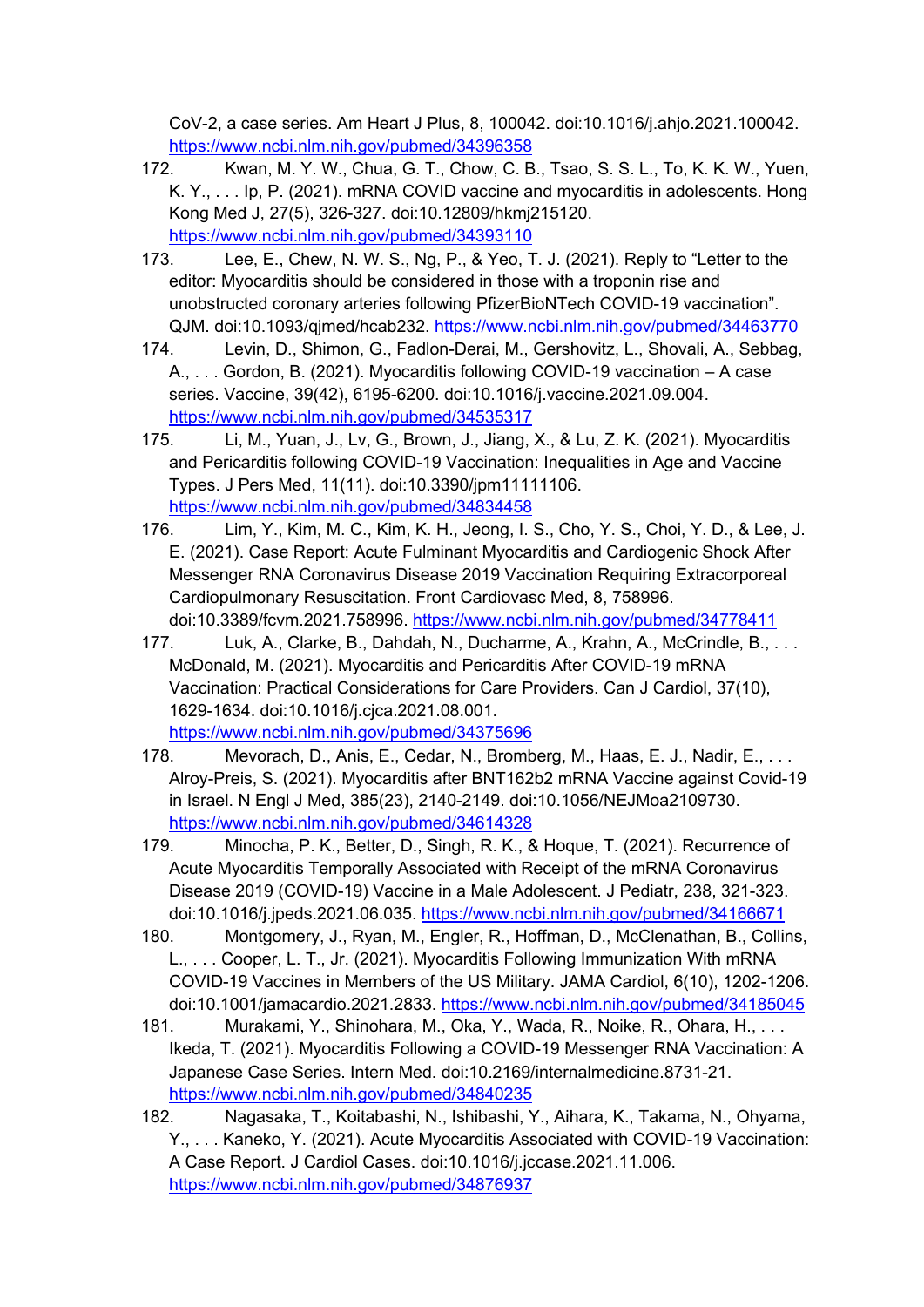- 183. Park, H., Yun, K. W., Kim, K. R., Song, S. H., Ahn, B., Kim, D. R., . . . Kim, Y. J. (2021). Epidemiology and Clinical Features of Myocarditis/Pericarditis before the Introduction of mRNA COVID-19 Vaccine in Korean Children: a Multicenter Study. J Korean Med Sci, 36(32), e232. doi:10.3346/jkms.2021.36.e232. https://www.ncbi.nlm.nih.gov/pubmed/34402230
- 184. Park, J., Brekke, D. R., & Bratincsak, A. (2021). Self-limited myocarditis presenting with chest pain and ST segment elevation in adolescents after vaccination with the BNT162b2 mRNA vaccine. Cardiol Young, 1-4. doi:10.1017/S1047951121002547. https://www.ncbi.nlm.nih.gov/pubmed/34180390
- 185. Patel, Y. R., Louis, D. W., Atalay, M., Agarwal, S., & Shah, N. R. (2021). Cardiovascular magnetic resonance findings in young adult patients with acute myocarditis following mRNA COVID-19 vaccination: a case series. J Cardiovasc Magn Reson, 23(1), 101. doi:10.1186/s12968-021-00795-4. https://www.ncbi.nlm.nih.gov/pubmed/34496880
- 186. Patone, M., Mei, X. W., Handunnetthi, L., Dixon, S., Zaccardi, F., Shankar-Hari, M., ... Hippisley-Cox, J. (2021). Risks of myocarditis, pericarditis, and cardiac arrhythmias associated with COVID-19 vaccination or SARS-CoV-2 infection. Nat Med. doi:10.1038/s41591-021-01630-0. https://www.ncbi.nlm.nih.gov/pubmed/34907393
- 187. Patrignani, A., Schicchi, N., Calcagnoli, F., Falchetti, E., Ciampani, N., Argalia, G., & Mariani, A. (2021). Acute myocarditis following Comirnaty vaccination in a healthy man with previous SARS-CoV-2 infection. Radiol Case Rep, 16(11), 3321-3325. doi:10.1016/j.radcr.2021.07.082. https://www.ncbi.nlm.nih.gov/pubmed/34367386
- 188. Perez, Y., Levy, E. R., Joshi, A. Y., Virk, A., Rodriguez-Porcel, M., Johnson, M., . . . Swift, M. D. (2021). Myocarditis Following COVID-19 mRNA Vaccine: A Case Series and Incidence Rate Determination. Clin Infect Dis. doi:10.1093/cid/ciab926. https://www.ncbi.nlm.nih.gov/pubmed/34734240
- 189. Shiyovich, A., Witberg, G., Aviv, Y., Eisen, A., Orvin, K., Wiessman, M., . . . Hamdan, A. (2021). Myocarditis following COVID-19 vaccination: magnetic resonance imaging study. Eur Heart J Cardiovasc Imaging. doi:10.1093/ehjci/jeab230. https://www.ncbi.nlm.nih.gov/pubmed/34739045
- 190. Simone, A., Herald, J., Chen, A., Gulati, N., Shen, A. Y., Lewin, B., & Lee, M. S. (2021). Acute Myocarditis Following COVID-19 mRNA Vaccination in Adults Aged 18 Years or Older. JAMA Intern Med, 181(12), 1668-1670. doi:10.1001/jamainternmed.2021.5511.

https://www.ncbi.nlm.nih.gov/pubmed/34605853

- 191. Singer, M. E., Taub, I. B., & Kaelber, D. C. (2021). Risk of Myocarditis from COVID-19 Infection in People Under Age 20: A Population-Based Analysis. medRxiv. doi:10.1101/2021.07.23.21260998. https://www.ncbi.nlm.nih.gov/pubmed/34341797
- 192. Starekova, J., Bluemke, D. A., Bradham, W. S., Grist, T. M., Schiebler, M. L., & Reeder, S. B. (2021). Myocarditis Associated with mRNA COVID-19 Vaccination. Radiology, 301(2), E409-E411. doi:10.1148/radiol.2021211430. https://www.ncbi.nlm.nih.gov/pubmed/34282971
- 193. Sulemankhil, I., Abdelrahman, M., & Negi, S. I. (2021). Temporal association between the COVID-19 Ad26.COV2.S vaccine and acute myocarditis: A case report and literature review. Cardiovasc Revasc Med. doi:10.1016/j.carrev.2021.08.012. https://www.ncbi.nlm.nih.gov/pubmed/34420869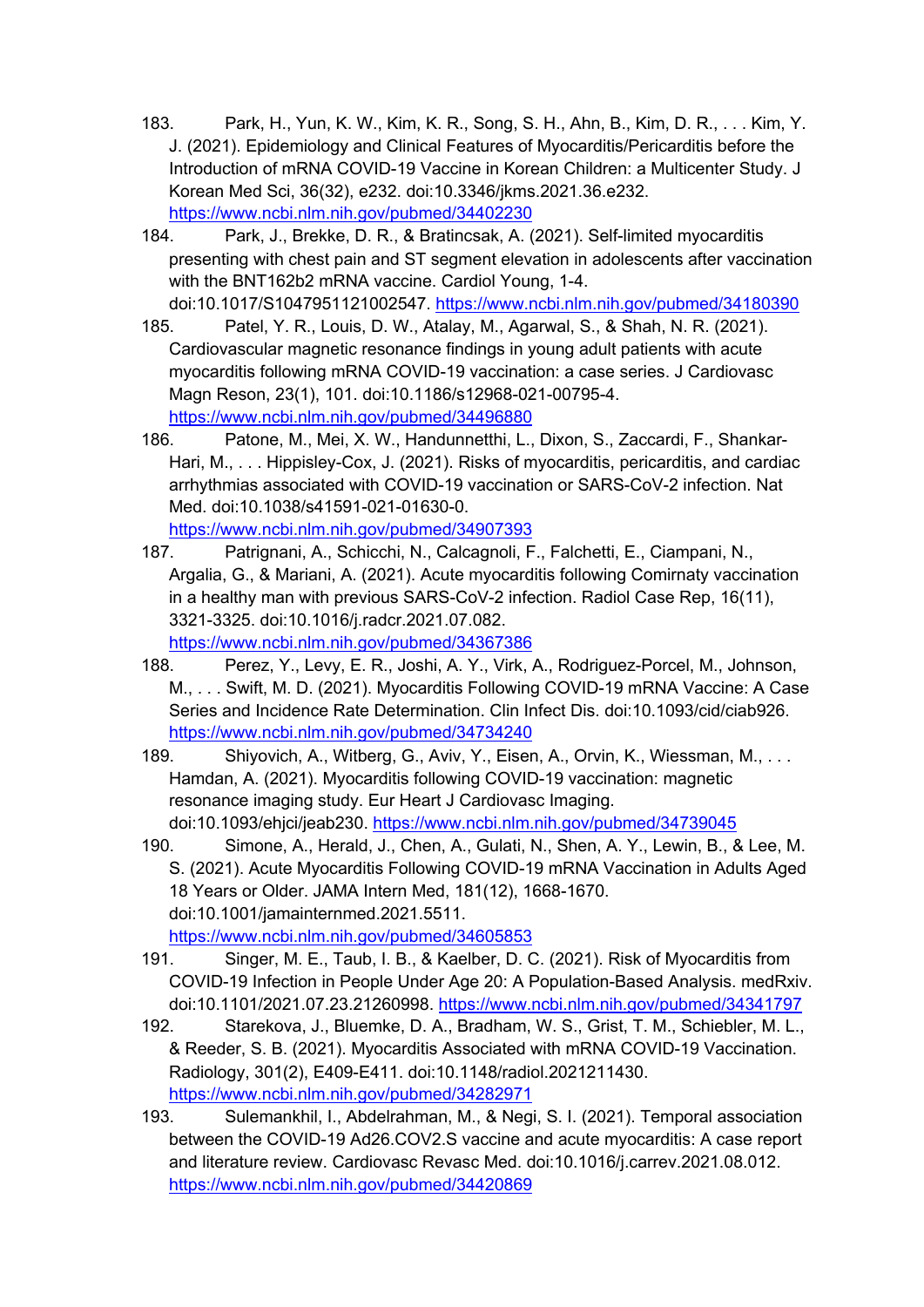- 194. Tailor, P. D., Feighery, A. M., El-Sabawi, B., & Prasad, A. (2021). Case report: acute myocarditis following the second dose of mRNA-1273 SARS-CoV-2 vaccine. Eur Heart J Case Rep, 5(8), ytab319. doi:10.1093/ehjcr/ytab319. https://www.ncbi.nlm.nih.gov/pubmed/34514306
- 195. Takeda, M., Ishio, N., Shoji, T., Mori, N., Matsumoto, M., & Shikama, N. (2021). Eosinophilic Myocarditis Following Coronavirus Disease 2019 (COVID-19) Vaccination. Circ J. doi:10.1253/circj.CJ-21-0935. https://www.ncbi.nlm.nih.gov/pubmed/34955479
- 196. Truong, D. T., Dionne, A., Muniz, J. C., McHugh, K. E., Portman, M. A., Lambert, L. M., . . . Newburger, J. W. (2021). Clinically Suspected Myocarditis Temporally Related to COVID-19 Vaccination in Adolescents and Young Adults. Circulation. doi:10.1161/CIRCULATIONAHA.121.056583. https://www.ncbi.nlm.nih.gov/pubmed/34865500
- 197. Vidula, M. K., Ambrose, M., Glassberg, H., Chokshi, N., Chen, T., Ferrari, V. A., & Han, Y. (2021). Myocarditis and Other Cardiovascular Complications of the mRNA-Based COVID-19 Vaccines. Cureus, 13(6), e15576. doi:10.7759/cureus.15576. https://www.ncbi.nlm.nih.gov/pubmed/34277198
- 198. Visclosky, T., Theyyunni, N., Klekowski, N., & Bradin, S. (2021). Myocarditis Following mRNA COVID-19 Vaccine. Pediatr Emerg Care, 37(11), 583-584. doi:10.1097/PEC.0000000000002557. https://www.ncbi.nlm.nih.gov/pubmed/34731877
- 199. Watkins, K., Griffin, G., Septaric, K., & Simon, E. L. (2021). Myocarditis after BNT162b2 vaccination in a healthy male. Am J Emerg Med, 50, 815 e811-815 e812. doi:10.1016/j.ajem.2021.06.051. https://www.ncbi.nlm.nih.gov/pubmed/34229940
- 200. Witberg, G., Barda, N., Hoss, S., Richter, I., Wiessman, M., Aviv, Y., . . . Kornowski, R. (2021). Myocarditis after Covid-19 Vaccination in a Large Health Care Organization. N Engl J Med, 385(23), 2132-2139. doi:10.1056/NEJMoa2110737. https://www.ncbi.nlm.nih.gov/pubmed/34614329
- 201. In brief: Myocarditis with the Pfizer/BioNTech and Moderna COVID-19 vaccines. (2021). Med Lett Drugs Ther, 63(1629), e9. Retrieved from https://www.ncbi.nlm.nih.gov/pubmed/34544112https://www.ncbi.nlm.nih.gov/pubme d/3454412
- 202. Ioannou, A. (2021a). Myocarditis should be considered in those with a troponin rise and unobstructed coronary arteries following Pfizer-BioNTech COVID-19 vaccination. QJM. doi:10.1093/qjmed/hcab231. https://www.ncbi.nlm.nih.gov/pubmed/34463755
- 203. Isaak, A., Feisst, A., & Luetkens, J. A. (2021). Myocarditis Following COVID-19 Vaccination. Radiology, 301(1), E378-E379. doi:10.1148/radiol.2021211766. https://www.ncbi.nlm.nih.gov/pubmed/34342500
- 204. Istampoulouoglou, I., Dimitriou, G., Spani, S., Christ, A., Zimmermanns, B., Koechlin, S., . . . Leuppi-Taegtmeyer, A. B. (2021). Myocarditis and pericarditis in association with COVID-19 mRNA-vaccination: cases from a regional pharmacovigilance centre. Glob Cardiol Sci Pract, 2021(3), e202118. doi:10.21542/gcsp.2021.18. https://www.ncbi.nlm.nih.gov/pubmed/34805376
- 205. Jain, S. S., Steele, J. M., Fonseca, B., Huang, S., Shah, S., Maskatia, S. A., . . . Grosse-Wortmann, L. (2021). COVID-19 Vaccination-Associated Myocarditis in Adolescents. Pediatrics, 148(5). doi:10.1542/peds.2021-053427. https://www.ncbi.nlm.nih.gov/pubmed/34389692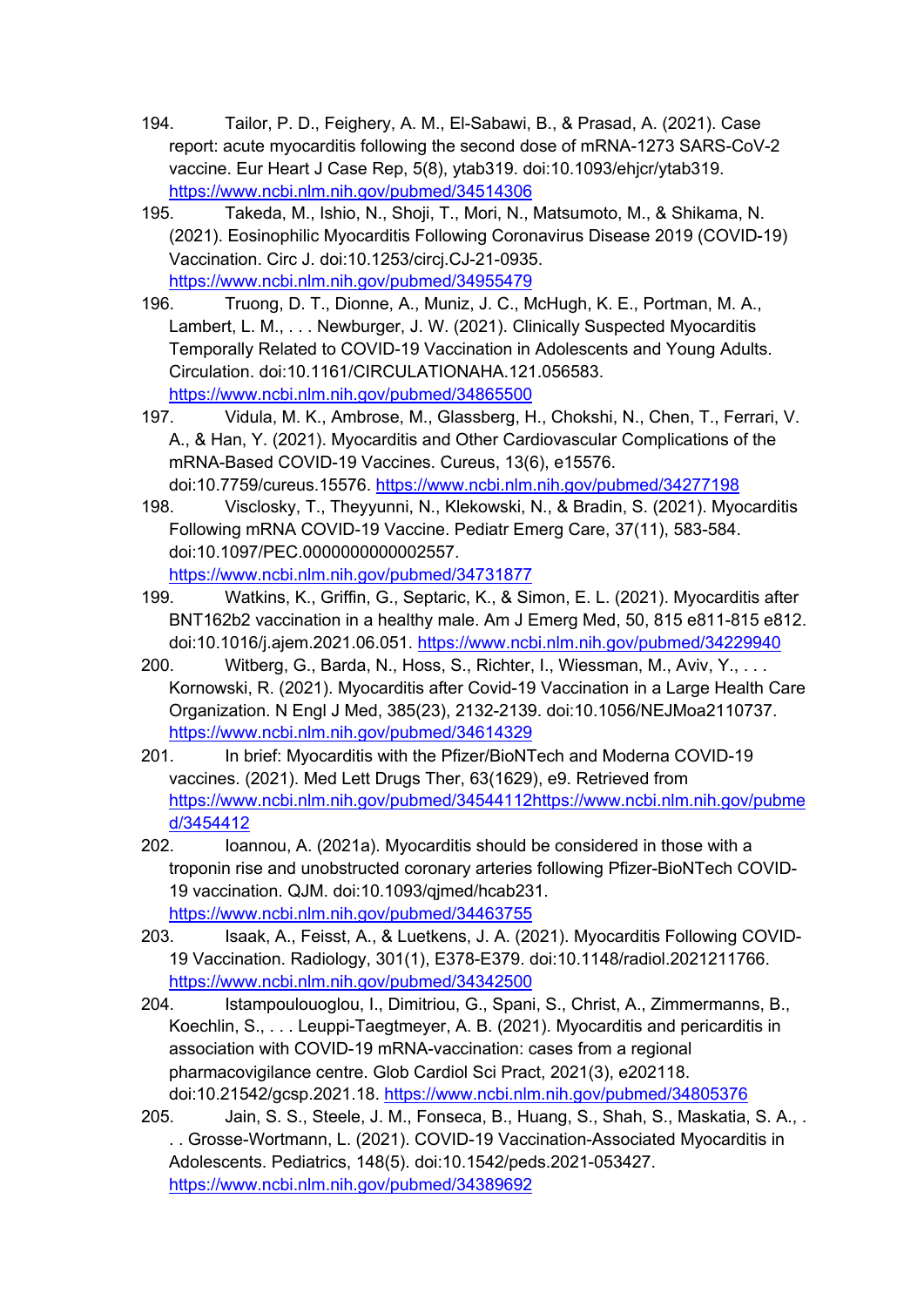- 206. Kaneta, K., Yokoi, K., Jojima, K., Kotooka, N., & Node, K. (2021). Young Male With Myocarditis Following mRNA-1273 Vaccination Against Coronavirus Disease-2019 (COVID-19). Circ J. doi:10.1253/circj.CJ-21-0818. https://www.ncbi.nlm.nih.gov/pubmed/34744118
- 207. Kaul, R., Sreenivasan, J., Goel, A., Malik, A., Bandyopadhyay, D., Jin, C., . . . Panza, J. A. (2021). Myocarditis following COVID-19 vaccination. Int J Cardiol Heart Vasc, 36, 100872. doi:10.1016/j.ijcha.2021.100872. https://www.ncbi.nlm.nih.gov/pubmed/34568540
- 208. Kim, H. W., Jenista, E. R., Wendell, D. C., Azevedo, C. F., Campbell, M. J., Darty, S. N., . . . Kim, R. J. (2021). Patients With Acute Myocarditis Following mRNA COVID-19 Vaccination. JAMA Cardiol, 6(10), 1196-1201. doi:10.1001/jamacardio.2021.2828. https://www.ncbi.nlm.nih.gov/pubmed/34185046
- 209. Kim, I. C., Kim, H., Lee, H. J., Kim, J. Y., & Kim, J. Y. (2021). Cardiac Imaging of Acute Myocarditis Following COVID-19 mRNA Vaccination. J Korean Med Sci, 36(32), e229. doi:10.3346/jkms.2021.36.e229. https://www.ncbi.nlm.nih.gov/pubmed/34402228
- 210. King, W. W., Petersen, M. R., Matar, R. M., Budweg, J. B., Cuervo Pardo, L., & Petersen, J. W. (2021). Myocarditis following mRNA vaccination against SARS-CoV-2, a case series. Am Heart J Plus, 8, 100042. doi:10.1016/j.ahjo.2021.100042. https://www.ncbi.nlm.nih.gov/pubmed/34396358
- 211. Kwan, M. Y. W., Chua, G. T., Chow, C. B., Tsao, S. S. L., To, K. K. W., Yuen, K. Y., . . . Ip, P. (2021). mRNA COVID vaccine and myocarditis in adolescents. Hong Kong Med J, 27(5), 326-327. doi:10.12809/hkmj215120. https://www.ncbi.nlm.nih.gov/pubmed/34393110
- 212. Lee, E., Chew, N. W. S., Ng, P., & Yeo, T. J. (2021). Reply to "Letter to the editor: Myocarditis should be considered in those with a troponin rise and unobstructed coronary arteries following PfizerBioNTech COVID-19 vaccination". QJM. doi:10.1093/qjmed/hcab232. https://www.ncbi.nlm.nih.gov/pubmed/34463770
- 213. Levin, D., Shimon, G., Fadlon-Derai, M., Gershovitz, L., Shovali, A., Sebbag, A., . . . Gordon, B. (2021). Myocarditis following COVID-19 vaccination – A case series. Vaccine, 39(42), 6195-6200. doi:10.1016/j.vaccine.2021.09.004. https://www.ncbi.nlm.nih.gov/pubmed/34535317
- 214. Li, M., Yuan, J., Lv, G., Brown, J., Jiang, X., & Lu, Z. K. (2021). Myocarditis and Pericarditis following COVID-19 Vaccination: Inequalities in Age and Vaccine Types. J Pers Med, 11(11). doi:10.3390/jpm11111106. https://www.ncbi.nlm.nih.gov/pubmed/34834458
- 215. Lim, Y., Kim, M. C., Kim, K. H., Jeong, I. S., Cho, Y. S., Choi, Y. D., & Lee, J. E. (2021). Case Report: Acute Fulminant Myocarditis and Cardiogenic Shock After Messenger RNA Coronavirus Disease 2019 Vaccination Requiring Extracorporeal Cardiopulmonary Resuscitation. Front Cardiovasc Med, 8, 758996. doi:10.3389/fcvm.2021.758996. https://www.ncbi.nlm.nih.gov/pubmed/34778411
- 216. Luk, A., Clarke, B., Dahdah, N., Ducharme, A., Krahn, A., McCrindle, B., . . . McDonald, M. (2021). Myocarditis and Pericarditis After COVID-19 mRNA Vaccination: Practical Considerations for Care Providers. Can J Cardiol, 37(10), 1629-1634. doi:10.1016/j.cjca.2021.08.001. https://www.ncbi.nlm.nih.gov/pubmed/34375696
- 217. Mevorach, D., Anis, E., Cedar, N., Bromberg, M., Haas, E. J., Nadir, E., . . . Alroy-Preis, S. (2021). Myocarditis after BNT162b2 mRNA Vaccine against Covid-19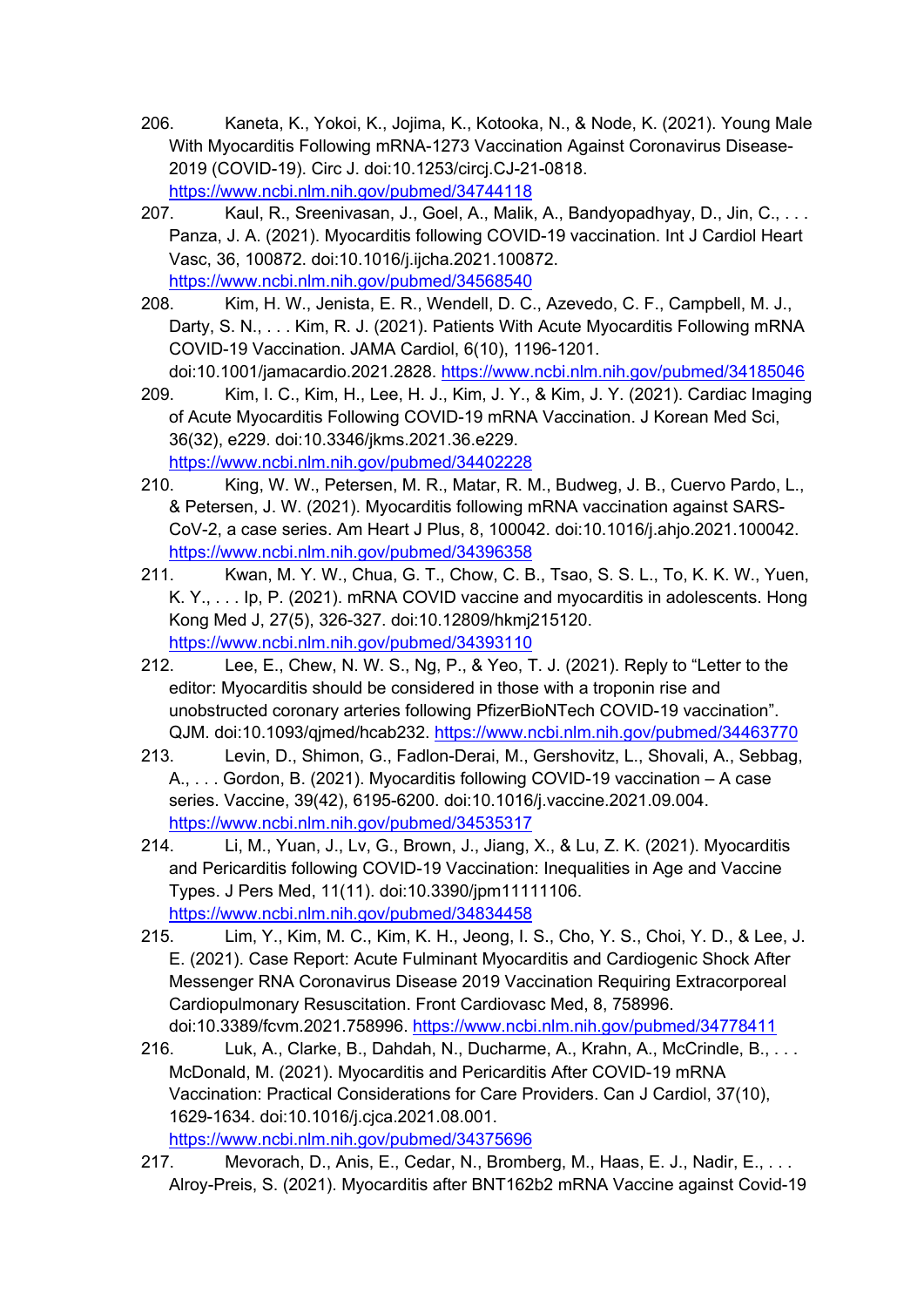in Israel. N Engl J Med, 385(23), 2140-2149. doi:10.1056/NEJMoa2109730. https://www.ncbi.nlm.nih.gov/pubmed/34614328

- 218. Minocha, P. K., Better, D., Singh, R. K., & Hoque, T. (2021). Recurrence of Acute Myocarditis Temporally Associated with Receipt of the mRNA Coronavirus Disease 2019 (COVID-19) Vaccine in a Male Adolescent. J Pediatr, 238, 321-323. doi:10.1016/j.jpeds.2021.06.035. https://www.ncbi.nlm.nih.gov/pubmed/34166671
- 219. Montgomery, J., Ryan, M., Engler, R., Hoffman, D., McClenathan, B., Collins, L., . . . Cooper, L. T., Jr. (2021). Myocarditis Following Immunization With mRNA COVID-19 Vaccines in Members of the US Military. JAMA Cardiol, 6(10), 1202-1206. doi:10.1001/jamacardio.2021.2833. https://www.ncbi.nlm.nih.gov/pubmed/34185045
- 220. Murakami, Y., Shinohara, M., Oka, Y., Wada, R., Noike, R., Ohara, H., . . . Ikeda, T. (2021). Myocarditis Following a COVID-19 Messenger RNA Vaccination: A Japanese Case Series. Intern Med. doi:10.2169/internalmedicine.8731-21. https://www.ncbi.nlm.nih.gov/pubmed/34840235
- 221. Nagasaka, T., Koitabashi, N., Ishibashi, Y., Aihara, K., Takama, N., Ohyama, Y., . . . Kaneko, Y. (2021). Acute Myocarditis Associated with COVID-19 Vaccination: A Case Report. J Cardiol Cases. doi:10.1016/j.jccase.2021.11.006. https://www.ncbi.nlm.nih.gov/pubmed/34876937
- 222. Premature myocardial infarction or side effect of COVID-19 vaccine: https://pubmed.ncbi.nlm.nih.gov/33824804/
- 223. the culprit: https://pubmed.ncbi.nlm.nih.gov/34702550/
- 224. A case of acute encephalopathy and non-ST-segment elevation myocardial infarction after vaccination with mRNA-1273: possible adverse effect: https://pubmed.ncbi.nlm.nih.gov/34703815/
- 225. Acute myocardial infarction within 24 hours after COVID-19 vaccination: is Kounis syndrome Clinical and histopathologic spectrum of delayed adverse skin reactions after COVID-19 vaccination: https://pubmed.ncbi.nlm.nih.gov/34292611/.
- 226. Chouchana, L., Blet, A., Al-Khalaf, M., Kafil, T. S., Nair, G., Robblee, J., . . . Liu, P. P. (2021). Features of Inflammatory Heart Reactions Following mRNA COVID-19 Vaccination at a Global Level. Clin Pharmacol Ther. doi:10.1002/cpt.2499. https://www.ncbi.nlm.nih.gov/pubmed/34860360

# **Thrombosis (includes terms: Thrombotic & Thromboembolic & Thromboembolism)**

There are three categories of causes of thrombosis: damage to the blood vessel (catheter or surgery), slowed blood flow (immobility), and/or thrombophilia (if the blood itself is more likely to clot).

- 1. Three cases of acute venous thromboembolism in women after vaccination against COVID-19: https://www.sciencedirect.com/science/article/pii/S2213333X21003929
- 2. Acute thrombosis of the coronary tree after vaccination against COVID-19: https://www.sciencedirect.com/science/article/abs/pii/S1936879821003988
- 3. US case reports of cerebral venous sinus thrombosis with thrombocytopenia after vaccination with Ad26.COV2.S (against covid-19), March 2 to April 21, 2020: https://pubmed.ncbi.nlm.nih.gov/33929487/
- 4. Portal vein thrombosis associated with ChAdOx1 nCov-19 vaccine: https://www.thelancet.com/journals/langas/article/PIIS2468-1253(21)00197-7/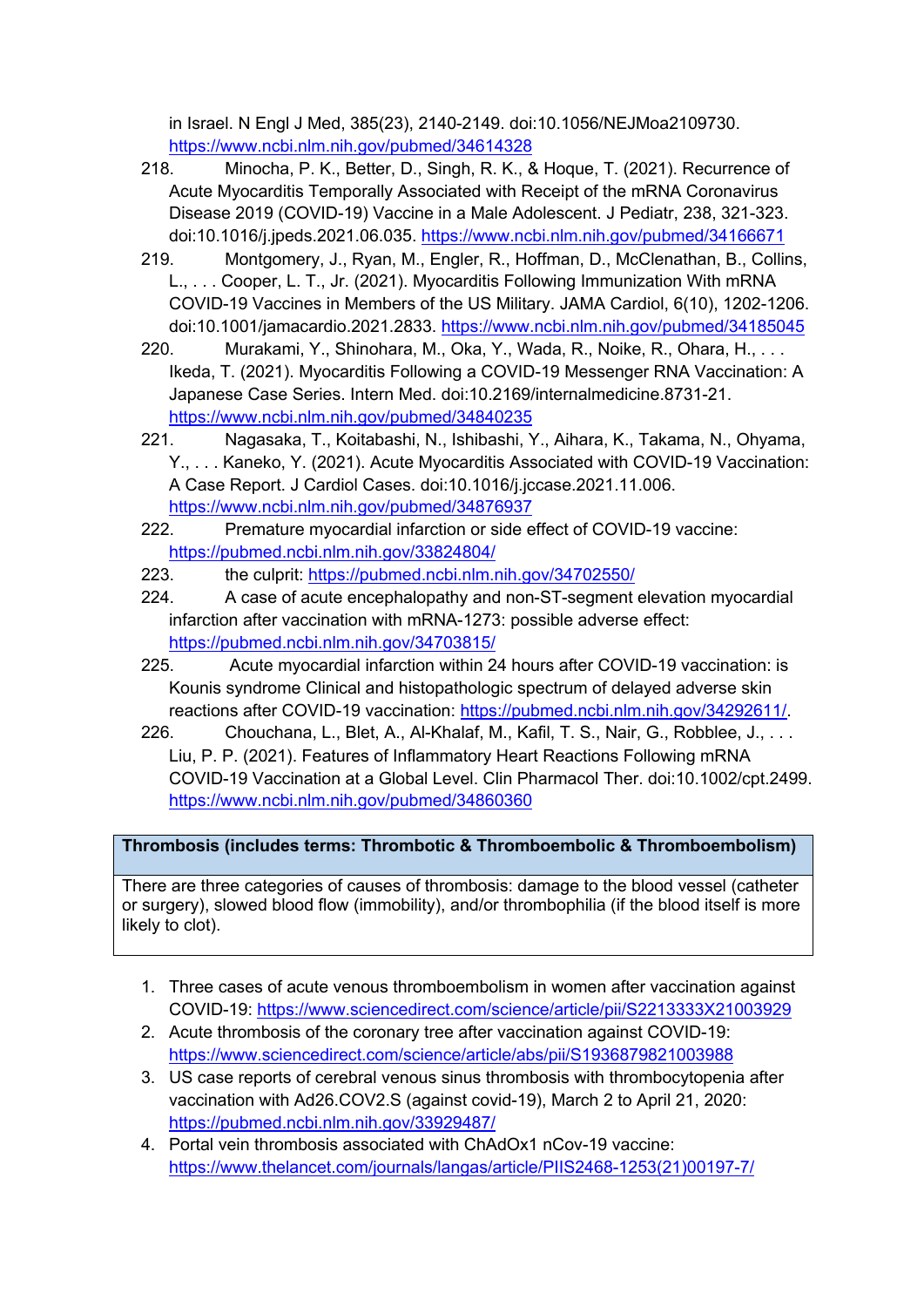- 5. Management of cerebral and splanchnic vein thrombosis associated with thrombocytopenia in subjects previously vaccinated with Vaxzevria (AstraZeneca): position statement of the Italian Society for the Study of Hemostasis and Thrombosis (SISET): https://pubmed.ncbi.nlm.nih.gov/33871350/
- 6. Thrombosis with thrombocytopenia syndrome associated with COVID-19 vaccines: https://www.sciencedirect.com/science/article/abs/pii/S0735675721004381
- 7. Covid-19 vaccine-induced thrombosis and thrombocytopenia: a commentary on an important and practical clinical dilemma: https://www.sciencedirect.com/science/article/abs/pii/S0033062021000505
- 8. Thrombosis with thrombocytopenia syndrome associated with COVID-19 viral vector vaccines: https://www.sciencedirect.com/science/article/abs/pii/S0953620521001904
- 9. COVID-19 vaccine-induced immune-immune thrombotic thrombocytopenia: an emerging cause of splanchnic vein thrombosis: https://www.sciencedirect.com/science/article/pii/S1665268121000557
- 10. The roles of platelets in COVID-19-associated coagulopathy and vaccine-induced immune thrombotic immune thrombocytopenia (covid): https://www.sciencedirect.com/science/article/pii/S1050173821000967
- 11. Roots of autoimmunity of thrombotic events after COVID-19 vaccination: https://www.sciencedirect.com/science/article/abs/pii/S1568997221002160
- 12. Thrombotic immune thrombocytopenia induced by SARS-CoV-2 vaccine: https://www.nejm.org/doi/full/10.1056/nejme2106315
- 13. Thrombosis and thrombocytopenia after vaccination with ChAdOx1 nCoV-19: https://www.nejm.org/doi/full/10.1056/NEJMoa2104882?query=recirc\_curatedRelate d\_article
- 14. Thrombotic thrombocytopenia after vaccination with ChAdOx1 nCov-19: https://www.nejm.org/doi/full/10.1056/NEJMoa2104840?query=recirc\_curatedRelate d\_article
- 15. Post-mortem findings in vaccine-induced thrombotic thrombocytopenia (covid-19): https://haematologica.org/article/view/haematol.2021.279075
- 16. Comparison of vaccine-induced thrombotic episodes between ChAdOx1 nCoV-19 and Ad26.COV.2.S vaccines: https://www.sciencedirect.com/science/article/abs/pii/S0896841121000895
- 17. Hypothesis behind the very rare cases of thrombosis with thrombocytopenia syndrome after SARS-CoV-2 vaccination: https://www.sciencedirect.com/science/article/abs/pii/S0049384821003315
- 18. Primary adrenal insufficiency associated with thrombotic immune thrombocytopenia induced by the Oxford-AstraZeneca ChAdOx1 nCoV-19 vaccine (VITT): https://www.sciencedirect.com/science/article/pii/S0953620521002363
- 19. "Portal vein thrombosis occurring after the first dose of SARS-CoV-2 mRNA vaccine in a patient with antiphospholipid syndrome": https://www.sciencedirect.com/science/article/pii/S2666572721000389
- 20. Early results of bivalirudin treatment for thrombotic thrombocytopenia and cerebral venous sinus thrombosis after vaccination with Ad26.COV2.S: https://www.sciencedirect.com/science/article/pii/S0196064421003425
- 21. Mechanisms of immunothrombosis in vaccine-induced thrombotic thrombocytopenia (VITT) compared to natural SARS-CoV-2 infection: https://www.sciencedirect.com/science/article/abs/pii/S0896841121000706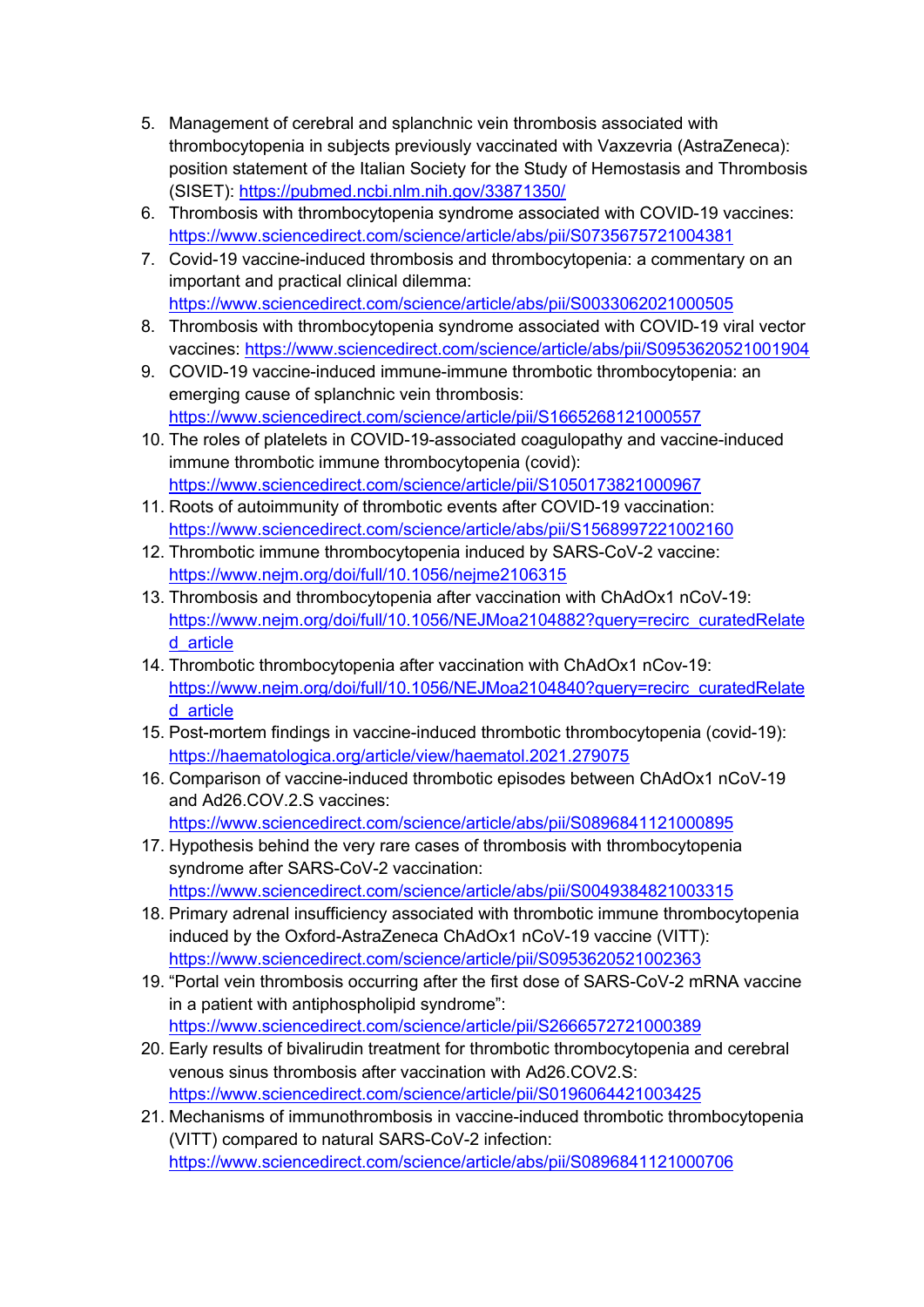- 22. Prothrombotic immune thrombocytopenia after COVID-19 vaccination: https://www.sciencedirect.com/science/article/pii/S0006497121009411
- 23. Vaccine-induced thrombotic thrombocytopenia: the dark chapter of a success story: https://www.sciencedirect.com/science/article/pii/S2589936821000256
- 24. Thrombosis after COVID-19 vaccination: possible link to ACE pathways: https://www.sciencedirect.com/science/article/pii/S0049384821004369
- 25. Vaccine-induced thrombotic thrombocytopenia, a rare but severe case of friendly fire in the battle against the COVID-19 pandemic: What pathogenesis?: https://www.sciencedirect.com/science/article/pii/S0953620521002314
- 26. Thrombocytopenia and intracranial venous sinus thrombosis after exposure to the "AstraZeneca COVID-19 vaccine": https://pubmed.ncbi.nlm.nih.gov/33918932/
- 27. Thrombosis with thrombocytopenia after messenger RNA vaccine -1273: https://pubmed.ncbi.nlm.nih.gov/34181446/
- 28. First dose of ChAdOx1 and BNT162b2 COVID-19 vaccines and thrombocytopenic, thromboembolic, and hemorrhagic events in Scotland: https://www.nature.com/articles/s41591-021-01408-4
- 29. PF4 immunoassays in vaccine-induced thrombotic thrombocytopenia: https://www.nejm.org/doi/full/10.1056/NEJMc2106383
- 30. Antibody epitopes in vaccine-induced immune immune thrombotic thrombocytopenia: https://www.nature.com/articles/s41586-021-03744-4
- 31. Thrombosis with thrombocytopenia syndrome associated with COVID-19 vaccines:. https://www.sciencedirect.com/science/article/abs/pii/S0735675721004381.
- 32. Immune thrombosis and thrombocytopenia (VITT) associated with the COVID-19 vaccine: diagnostic and therapeutic recommendations for a new syndrome: https://pubmed.ncbi.nlm.nih.gov/33987882/
- 33. Laboratory testing for suspicion of COVID-19 vaccine-induced thrombotic (immune) thrombocytopenia: https://pubmed.ncbi.nlm.nih.gov/34138513/
- 34. Intracerebral haemorrhage due to thrombosis with thrombocytopenia syndrome after COVID-19 vaccination: the first fatal case in Korea: https://pubmed.ncbi.nlm.nih.gov/34402235/
- 35. Risk of thrombocytopenia and thromboembolism after covid-19 vaccination and positive SARS-CoV-2 tests: self-controlled case series study: https://pubmed.ncbi.nlm.nih.gov/34446426/
- 36. Vaccine-induced immune thrombotic thrombocytopenia and cerebral venous sinus thrombosis after covid-19 vaccination; a systematic review: https://pubmed.ncbi.nlm.nih.gov/34365148/.
- 37. Primary adrenal insufficiency associated with thrombotic immune thrombocytopenia induced by Oxford-AstraZeneca ChAdOx1 nCoV-19 vaccine (VITT): https://pubmed.ncbi.nlm.nih.gov/34256983/
- 38. Thromboaspiration infusion and fibrinolysis for portomesenteric thrombosis after administration of AstraZeneca COVID-19 vaccine: https://pubmed.ncbi.nlm.nih.gov/34132839/
- 39. 59-year-old woman with extensive deep venous thrombosis and pulmonary thromboembolism 7 days after a first dose of Pfizer-BioNTech BNT162b2 mRNA vaccine COVID-19: https://pubmed.ncbi.nlm.nih.gov/34117206/
- 40. Thrombosis with thrombocytopenia syndrome (TTS) following AstraZeneca ChAdOx1 nCoV-19 (AZD1222) COVID-19 vaccination: risk-benefit analysis for persons <60 years in Australia: https://pubmed.ncbi.nlm.nih.gov/34272095/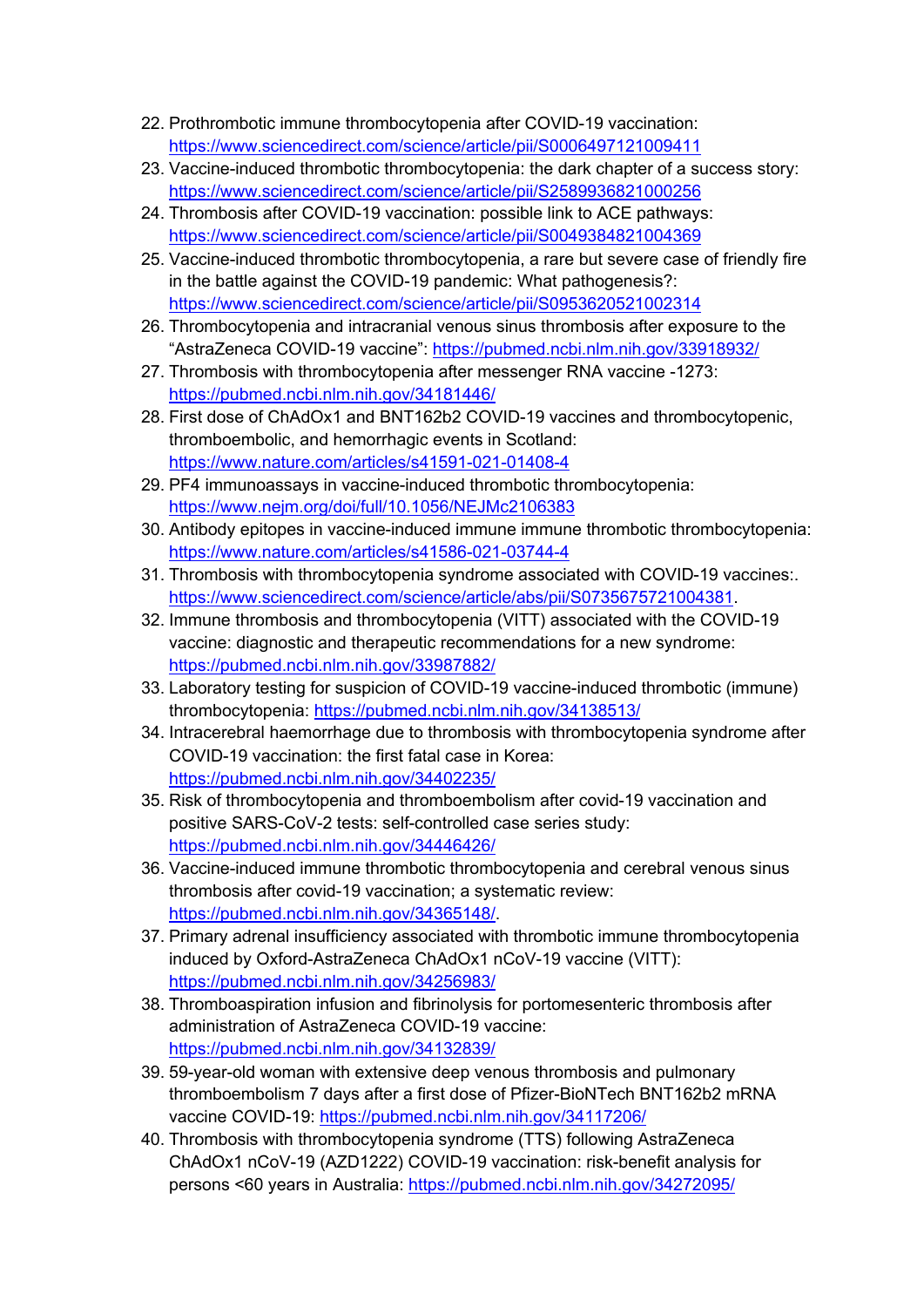- 41. Comparison of vaccine-induced thrombotic events between ChAdOx1 nCoV-19 and Ad26.COV.2.S vaccines: https://pubmed.ncbi.nlm.nih.gov/34139631/.
- 42. Bilateral superior ophthalmic vein thrombosis, ischemic stroke and immune thrombocytopenia after vaccination with ChAdOx1 nCoV-19: https://pubmed.ncbi.nlm.nih.gov/33864750/
- 43. celiac artery and splenic artery thrombosis complicated by splenic infarction 7 days after the first dose of Oxford vaccine, causal relationship or coincidence: https://pubmed.ncbi.nlm.nih.gov/34261633/.
- 44. Primary adrenal insufficiency associated with Oxford-AstraZeneca ChAdOx1 nCoV-19 (VITT) vaccine-induced immune thrombotic thrombocytopenia: https://pubmed.ncbi.nlm.nih.gov/34256983/
- 45. Thrombosis with thrombocytopenia syndrome after COVID-19 immunization: https://pubmed.ncbi.nlm.nih.gov/34236343/
- 46. Thrombosis with thrombocytopenia syndrome associated with COVID-19 viral vector vaccines: https://pubmed.ncbi.nlm.nih.gov/34092488/
- 47. Thromboaspiration infusion and fibrinolysis for portomesenteric thrombosis after administration of the AstraZeneca COVID-19 vaccine: https://pubmed.ncbi.nlm.nih.gov/34132839/.
- 48. Atypical thrombosis associated with the vaccine VaxZevria® (AstraZeneca): data from the French network of regional pharmacovigilance centers: https://pubmed.ncbi.nlm.nih.gov/34083026/.
- 49. Vaccine-induced thrombosis and thrombocytopenia with bilateral adrenal haemorrhage: https://pubmed.ncbi.nlm.nih.gov/34235757/.
- 50. Palmar digital vein thrombosis after Oxford-AstraZeneca COVID-19 vaccination: https://pubmed.ncbi.nlm.nih.gov/34473841/.
- 51. Cutaneous thrombosis associated with cutaneous necrosis following Oxford-AstraZeneca COVID-19 vaccination: https://pubmed.ncbi.nlm.nih.gov/34189756/
- 52. Thrombosis with thrombocytopenia after Messenger vaccine RNA-1273: https://pubmed.ncbi.nlm.nih.gov/34181446/
- 53. Coronavirus (COVID-19) Vaccine-induced immune thrombotic thrombocytopenia (VITT): https://pubmed.ncbi.nlm.nih.gov/34033367/
- 54. Comparison of adverse drug reactions among four COVID-19 vaccines in Europe using the EudraVigilance database: Thrombosis in unusual sites: https://pubmed.ncbi.nlm.nih.gov/34375510/
- 55. Immunoglobulin adjuvant for vaccine-induced immune thrombotic thrombocytopenia: https://pubmed.ncbi.nlm.nih.gov/34107198/
- 56. Severe vaccine-induced thrombotic thrombocytopenia following vaccination with COVID-19: an autopsy case report and review of the literature: https://pubmed.ncbi.nlm.nih.gov/34355379/.
- 57. Platelet activation and modulation in thrombosis with thrombocytopenia syndrome associated with the ChAdO × 1 nCov-19 vaccine: https://pubmed.ncbi.nlm.nih.gov/34474550/
- 58. Report of the International Cerebral Venous Thrombosis Consortium on cerebral venous thrombosis after SARS-CoV-2 vaccination: https://pubmed.ncbi.nlm.nih.gov/34462996/
- 59. Immune thrombocytopenia associated with the Pfizer-BioNTech COVID-19 mRNA vaccine BNT162b2: https://www.sciencedirect.com/science/article/pii/S2214250921002018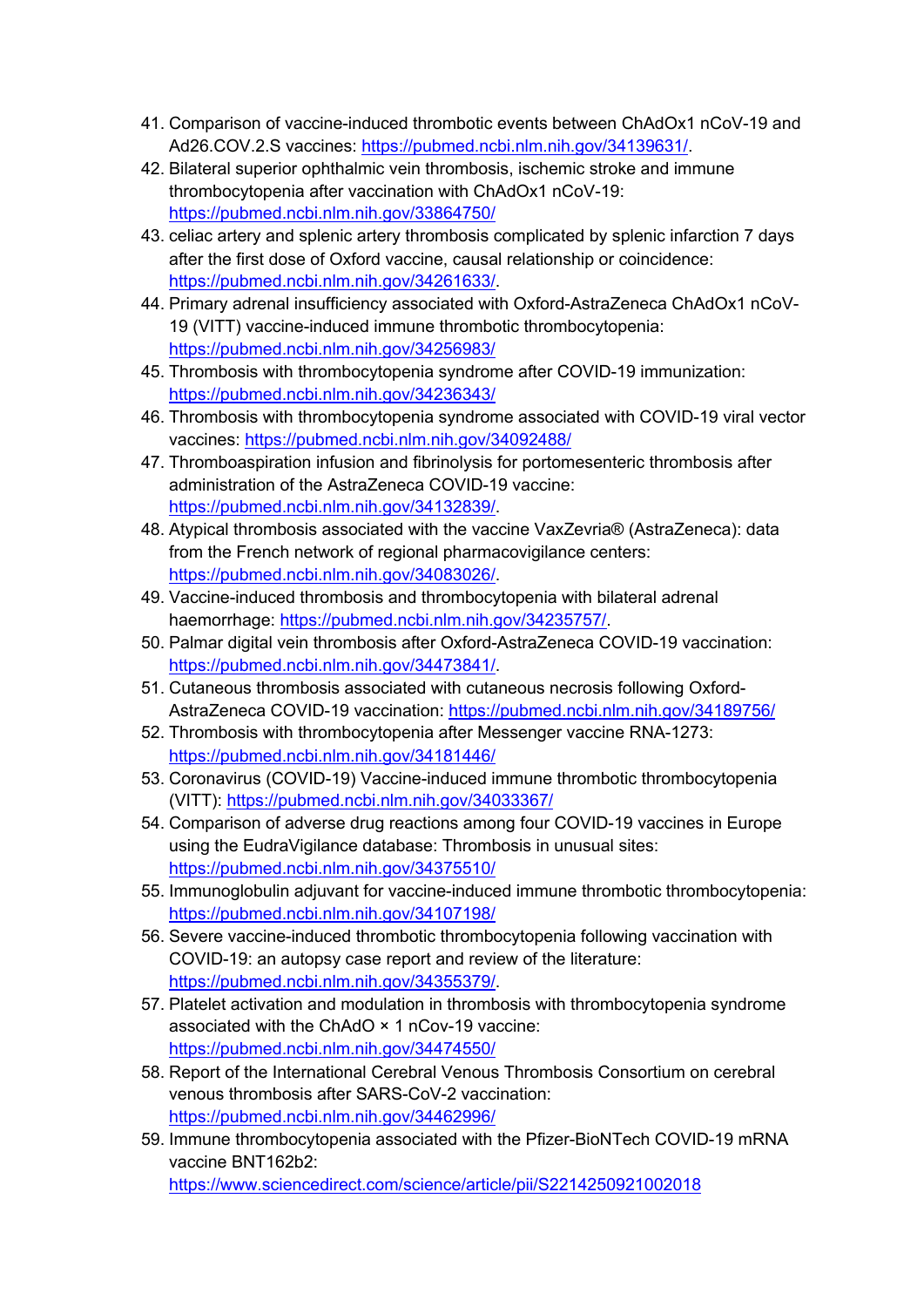- 60. Secondary immune thrombocytopenia putatively attributable to COVID-19 vaccination: https://casereports.bmj.com/content/14/5/e242220.abstract.
- 61. Immune thrombocytopenia following Pfizer-BioNTech BNT162b2 mRNA COVID-19 vaccine: https://pubmed.ncbi.nlm.nih.gov/34155844/
- 62. Newly diagnosed idiopathic thrombocytopenia after COVID-19 vaccine administration: https://www.ncbi.nlm.nih.gov/pmc/articles/PMC8176657/.
- 63. Idiopathic thrombocytopenic purpura and the Modern Covid-19 vaccine: https://www.annemergmed.com/article/S0196-0644(21)00122-0/fulltext.
- 64. Thrombocytopenia after Pfizer and Moderna SARS vaccination CoV -2: https://www.ncbi.nlm.nih.gov/pmc/articles/PMC8014568/.
- 65. Immune thrombocytopenic purpura and acute liver injury after COVID-19 vaccination: https://casereports.bmj.com/content/14/7/e242678.
- 66. Carotid artery immune thrombosis induced by adenovirus-vectored COVID-19 vaccine: case report: https://pubmed.ncbi.nlm.nih.gov/34312301/.
- 67. The roles of platelets in COVID-19-associated coagulopathy and vaccine-induced immune-immune thrombotic thrombocytopenia: https://pubmed.ncbi.nlm.nih.gov/34455073/
- 68. Cerebral venous sinus thrombosis negative for anti-PF4 antibody without thrombocytopenia after immunization with COVID-19 vaccine in a non-comorbid elderly Indian male treated with conventional heparin-warfarin-based anticoagulation: https://pubmed.ncbi.nlm.nih.gov/34186376/
- 69. Arterial events, venous thromboembolism, thrombocytopenia and bleeding after vaccination with Oxford-AstraZeneca ChAdOx1-S in Denmark and Norway: population-based cohort study: https://pubmed.ncbi.nlm.nih.gov/33952445/
- 70. Procoagulant microparticles: a possible link between vaccine-induced immune thrombocytopenia (VITT) and cerebral sinus venous thrombosis: https://pubmed.ncbi.nlm.nih.gov/34129181/
- 71. U.S. case reports of cerebral venous sinus thrombosis with thrombocytopenia after vaccination with Ad26.COV2.S, March 2-April 21, 2021: https://pubmed.ncbi.nlm.nih.gov/33929487/.
- 72. Malignant cerebral infarction after vaccination with ChAdOx1 nCov-19: a catastrophic variant of vaccine-induced immune-mediated thrombotic thrombocytopenia: https://pubmed.ncbi.nlm.nih.gov/34341358/
- 73. Acute ischemic stroke revealing immune thrombotic thrombocytopenia induced by ChAdOx1 nCov-19 vaccine: impact on recanalization strategy: https://pubmed.ncbi.nlm.nih.gov/34175640/
- 74. Vaccine-induced immune thrombotic immune thrombocytopenia (VITT): a new clinicopathologic entity with heterogeneous clinical presentations: https://pubmed.ncbi.nlm.nih.gov/34159588/.
- 75. Imaging and hematologic findings in thrombosis and thrombocytopenia after vaccination with ChAdOx1 nCoV-19 (AstraZeneca): https://pubmed.ncbi.nlm.nih.gov/34402666/
- 76. Autoimmunity roots of thrombotic events after vaccination with COVID-19: https://pubmed.ncbi.nlm.nih.gov/34508917/
- 77. Cerebral venous sinus thrombosis after vaccination: the UK experience: https://pubmed.ncbi.nlm.nih.gov/34370974/
- 78. Cutaneous thrombosis associated with cutaneous necrosis following Oxford-AstraZeneca COVID-19 vaccination: https://pubmed.ncbi.nlm.nih.gov/34189756/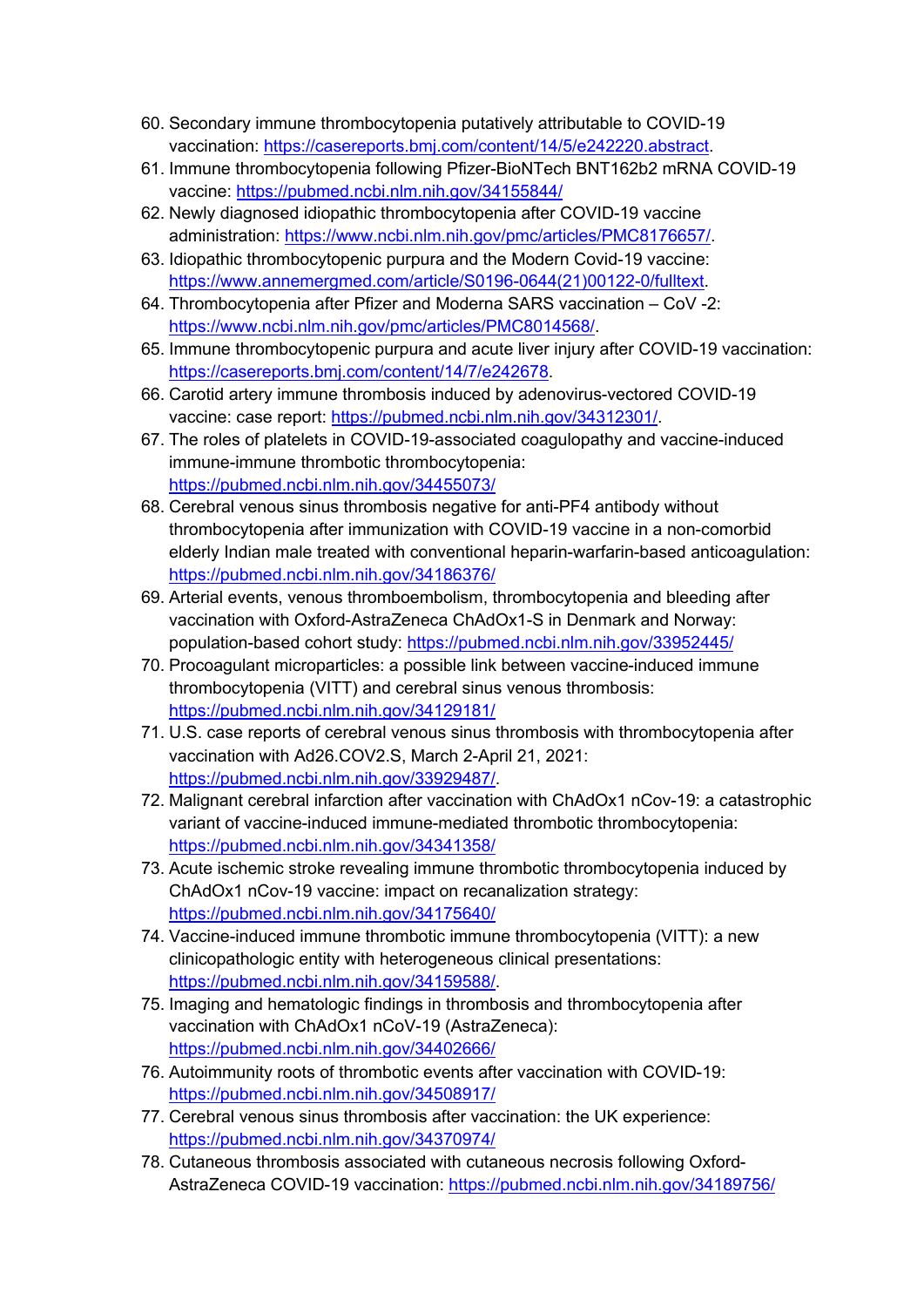- 79. Myocardial infarction and azygos vein thrombosis after vaccination with ChAdOx1 nCoV-19 in a hemodialysis patient: https://pubmed.ncbi.nlm.nih.gov/34650896/
- 80. Refractory vaccine-induced immune thrombotic thrombocytopenia (VITT) treated with delayed therapeutic plasma exchange (TPE): https://pubmed.ncbi.nlm.nih.gov/34672380/.
- 81. Rare case of COVID-19 vaccine-associated intracranial hemorrhage with venous sinus thrombosis: https://pubmed.ncbi.nlm.nih.gov/34556531/.
- 82. Delayed headache after COVID-19 vaccination: a warning sign for vaccine-induced cerebral venous thrombosis: https://pubmed.ncbi.nlm.nih.gov/34535076/.
- 83. Clinical features of vaccine-induced thrombocytopenia and immune thrombosis: https://pubmed.ncbi.nlm.nih.gov/34379914/.
- 84. Predictors of mortality in thrombotic thrombocytopenia after adenoviral COVID-19 vaccination: the FAPIC score: https://pubmed.ncbi.nlm.nih.gov/34545400/
- 85. Ischemic stroke as a presenting feature of immune thrombotic thrombocytopenia induced by ChAdOx1-nCoV-19 vaccination: https://pubmed.ncbi.nlm.nih.gov/34035134/
- 86. Endovascular treatment for vaccine-induced cerebral venous sinus thrombosis and thrombocytopenia after vaccination with ChAdOx1 nCoV-19: report of three cases: https://pubmed.ncbi.nlm.nih.gov/34782400/
- 87. Possible triggers of thrombocytopenia and/or hemorrhage by BNT162b2 vaccine, Pfizer-BioNTech: https://pubmed.ncbi.nlm.nih.gov/34660652/.
- 88. Multiple sites of arterial thrombosis in a 35-year-old patient after vaccination with ChAdOx1 (AstraZeneca), which required emergency femoral and carotid surgical thrombectomy: https://pubmed.ncbi.nlm.nih.gov/34644642/
- 89. Case series of vaccine-induced thrombotic thrombocytopenia in a London teaching hospital: https://pubmed.ncbi.nlm.nih.gov/34694650/
- 90. Neuro-ophthalmic complications with thrombocytopenia and thrombosis induced by ChAdOx1 nCoV-19 vaccine: https://pubmed.ncbi.nlm.nih.gov/34726934/
- 91. Thrombotic events after COVID-19 vaccination in over 50 years of age: results of a population-based study in Italy: https://pubmed.ncbi.nlm.nih.gov/34835237/
- 92. Intracerebral hemorrhage associated with vaccine-induced thrombotic thrombocytopenia after ChAdOx1 nCOVID-19 vaccination in a pregnant woman: https://pubmed.ncbi.nlm.nih.gov/34261297/
- 93. Age- and sex-specific incidence of cerebral venous sinus thrombosis associated with Ad26.COV2.S COVID-19 vaccination: https://pubmed.ncbi.nlm.nih.gov/34724036/.
- 94. Genital necrosis with cutaneous thrombosis following vaccination with COVID-19 mRNA: https://pubmed.ncbi.nlm.nih.gov/34839563/
- 95. Cerebral venous sinus thrombosis after mRNA-based COVID-19 vaccination: https://pubmed.ncbi.nlm.nih.gov/34783932/.
- 96. COVID-19 vaccine-induced immune thrombosis with thrombocytopenia thrombosis (VITT) and shades of gray in thrombus formation: https://pubmed.ncbi.nlm.nih.gov/34624910/
- 97. Acute ST-segment elevation myocardial infarction secondary to vaccine-induced immune thrombosis with thrombocytopenia (VITT): https://pubmed.ncbi.nlm.nih.gov/34580132/
- 98. Thrombosis with thrombocytopenia syndrome (TTS) after vaccination with AstraZeneca ChAdOx1 nCoV-19 (AZD1222) COVID-19: a risk-benefit analysis for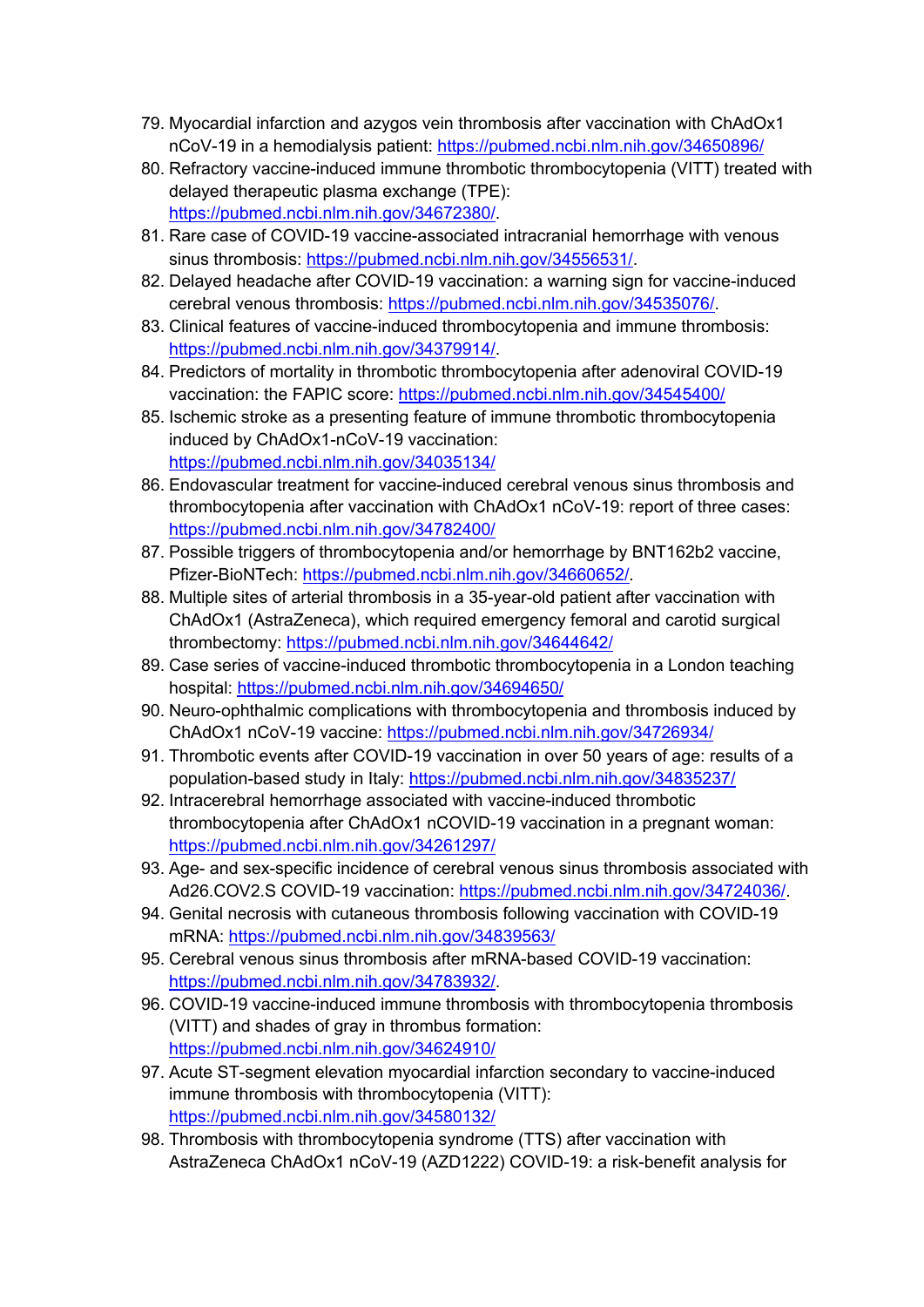persons <60% risk-benefit analysis for people <60 years in Australia: https://pubmed.ncbi.nlm.nih.gov/34272095/

- 99. Characteristics and outcomes of patients with cerebral venous sinus thrombosis in thrombotic immune thrombocytopenia induced by SARS-CoV-2 vaccine: https://jamanetwork.com/journals/jamaneurology/fullarticle/2784622
- 100. Case study of thrombosis and thrombocytopenia syndrome after administration of the AstraZeneca COVID-19 vaccine: https://pubmed.ncbi.nlm.nih.gov/34781321/
- 101. Thrombosis with Thrombocytopenia Syndrome Associated with COVID-19 Vaccines: https://pubmed.ncbi.nlm.nih.gov/34062319/
- 102. Cerebral venous sinus thrombosis following vaccination with ChAdOx1: the first case of definite thrombosis with thrombocytopenia syndrome in India: https://pubmed.ncbi.nlm.nih.gov/34706921/
- 103. COVID-19 vaccine-associated thrombosis with thrombocytopenia syndrome (TTS): systematic review and post hoc analysis: https://pubmed.ncbi.nlm.nih.gov/34698582/
- 104. Concerns for adverse effects of thrombocytopenia and thrombosis after adenovirus-vectored COVID-19 vaccination: https://pubmed.ncbi.nlm.nih.gov/34541935/
- 105. Cerebral venous sinus thrombosis after COVID-19 vaccination: neurologic and radiologic management: https://pubmed.ncbi.nlm.nih.gov/34327553/.
- 106. Case report: cerebral sinus vein thrombosis in two patients with AstraZeneca SARS-CoV-2 vaccine: https://pubmed.ncbi.nlm.nih.gov/34609603/
- 107. Vaccine-induced immune thrombosis and thrombocytopenia syndrome after adenovirus-vectored severe acute respiratory syndrome coronavirus 2 vaccination: a new hypothesis on mechanisms and implications for future vaccine development: https://pubmed.ncbi.nlm.nih.gov/34664303/.
- 108. Thrombosis in peripheral artery disease and thrombotic thrombocytopenia following adenoviral COVID-19 vaccination: https://pubmed.ncbi.nlm.nih.gov/34649281/

```
109. Cerebral venous sinus thrombosis and thrombotic events after vector-based 
COVID-19 vaccines: systematic review and meta-analysis: 
https://pubmed.ncbi.nlm.nih.gov/34610990/.
```
- 110. Thrombosis after COVID-19 vaccination: possible link to ACE pathways: https://pubmed.ncbi.nlm.nih.gov/34479129/
- 111. Major artery thrombosis and vaccination against ChAdOx1 nCov-19: https://pubmed.ncbi.nlm.nih.gov/34839830/
- 112. Understanding the risk of thrombosis with thrombocytopenia syndrome following Ad26.COV2.S vaccination: https://pubmed.ncbi.nlm.nih.gov/34595694/
- 113. Comments on thrombosis after vaccination: spike protein leader sequence could be responsible for thrombosis and antibody-mediated thrombocytopenia: https://pubmed.ncbi.nlm.nih.gov/34788138
- 114. Thrombosis in pre- and post-vaccination phase of COVID-19; https://pubmed.ncbi.nlm.nih.gov/34650382/
- 115. Vaccine-associated thrombocytopenia and thrombosis: venous endotheliopathy leading to combined venous micro-macrothrombosis: https://pubmed.ncbi.nlm.nih.gov/34833382/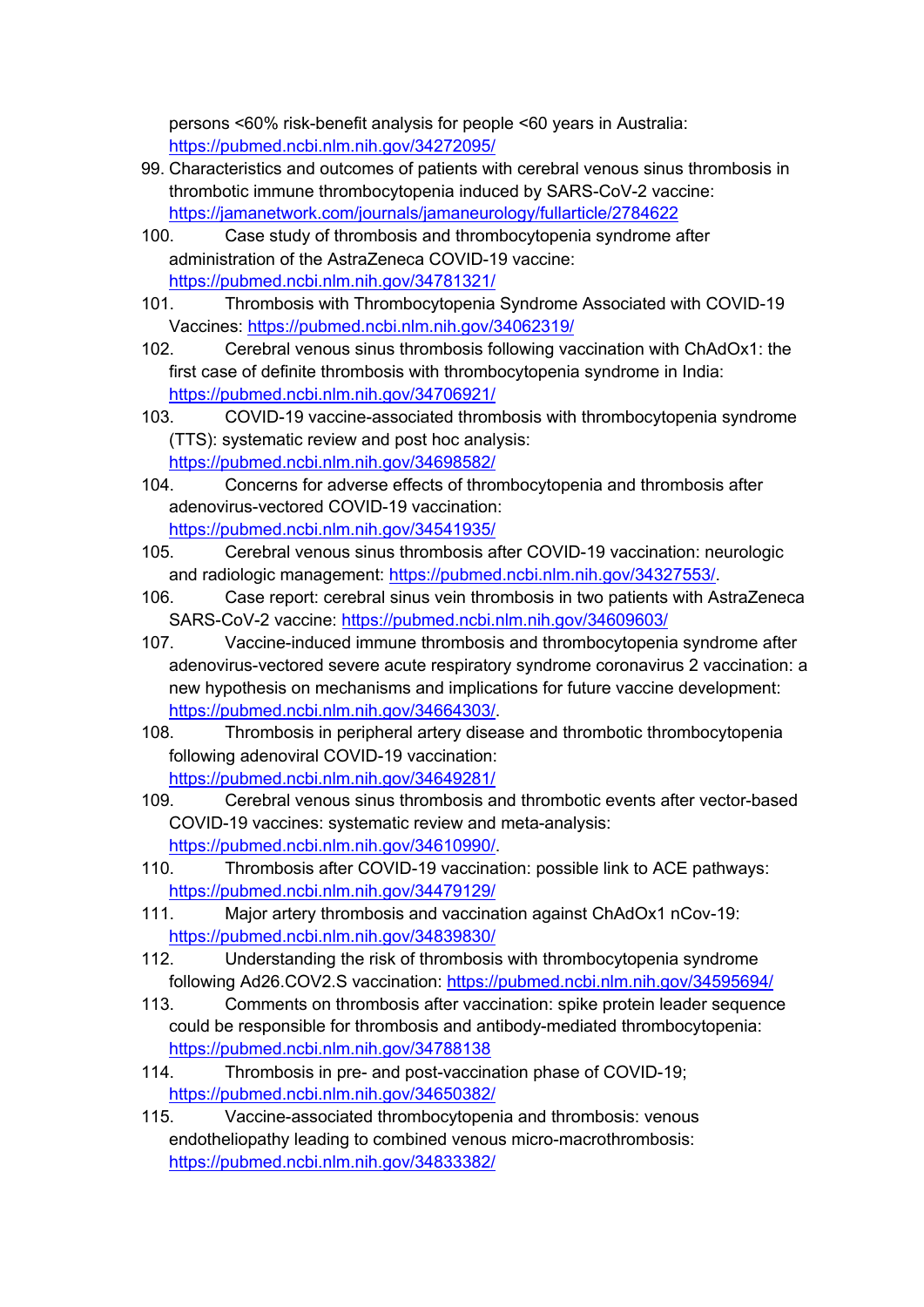- 116. Thrombosis and thrombocytopenia syndrome causing isolated symptomatic carotid occlusion after COVID-19 Ad26.COV2.S vaccine (Janssen): https://pubmed.ncbi.nlm.nih.gov/34670287/
- 117. An unusual presentation of acute deep vein thrombosis after Modern COVID-19 vaccine: case report: https://pubmed.ncbi.nlm.nih.gov/34790811/
- 118. Immediate high-dose intravenous immunoglobulins followed by direct treatment with thrombin inhibitors is crucial for survival in vaccine-induced immune thrombotic thrombocytopenia Sars-Covid-19-vector adenoviral VITT with venous thrombosis of the cerebral sinus and portal vein: https://pubmed.ncbi.nlm.nih.gov/34023956/.
- 119. Thrombosis formation after COVID-19 vaccination immunologic aspects: review article: https://pubmed.ncbi.nlm.nih.gov/34629931/
- 120. Imaging and hematologic findings in thrombosis and thrombocytopenia after vaccination with ChAdOx1 nCoV-19 (AstraZeneca): https://pubmed.ncbi.nlm.nih.gov/34402666/
- 121. Cerebral venous sinus thrombosis, pulmonary embolism, and thrombocytopenia after COVID-19 vaccination in a Taiwanese man: a case report and review of the literature: https://pubmed.ncbi.nlm.nih.gov/34630307/
- 122. Fatal cerebral venous sinus thrombosis after COVID-19 vaccination: https://pubmed.ncbi.nlm.nih.gov/33983464/
- 123. Autoimmune roots of thrombotic events after COVID-19 vaccination: https://pubmed.ncbi.nlm.nih.gov/34508917/.
- 124. New portal vein thrombosis in cirrhosis: is thrombophilia exacerbated by vaccine or COVID-19: https://www.jcehepatology.com/article/S0973-6883(21)00545- 4/fulltext.
- 125. Cerebral venous sinus thrombosis after vaccination with COVID-19 mRNA of BNT162b2: https://pubmed.ncbi.nlm.nih.gov/34796065/.
- 126. A case of unusual mild clinical presentation of COVID-19 vaccine-induced immune thrombotic thrombocytopenia with splanchnic vein thrombosis: https://pubmed.ncbi.nlm.nih.gov/34843991/
- 127. Cerebral venous sinus thrombosis following vaccination with Pfizer-BioNTech COVID-19 (BNT162b2): https://pubmed.ncbi.nlm.nih.gov/34595867/
- 128. A case of idiopathic thrombocytopenic purpura after a booster dose of COVID-19 BNT162b2 vaccine (Pfizer-Biontech): https://pubmed.ncbi.nlm.nih.gov/34820240/
- 129. Vaccine-induced immune thrombotic immune thrombocytopenia (VITT): targeting pathologic mechanisms with Bruton's tyrosine kinase inhibitors: https://pubmed.ncbi.nlm.nih.gov/33851389/
- 130. Thromboembolic events in younger females exposed to Pfizer-BioNTech or Moderna COVID-19 vaccines: https://pubmed.ncbi.nlm.nih.gov/34264151/
- 131. Thrombosis after adenovirus-vectored COVID-19 vaccination: a concern for underlying disease: https://pubmed.ncbi.nlm.nih.gov/34755555/
- 132. Unusual site of deep vein thrombosis after vaccination against coronavirus mRNA-2019 coronavirus disease (COVID-19): https://pubmed.ncbi.nlm.nih.gov/34840204/
- 133. Deep venous thrombosis after vaccination with Ad26.COV2.S in adult males: https://pubmed.ncbi.nlm.nih.gov/34659839/.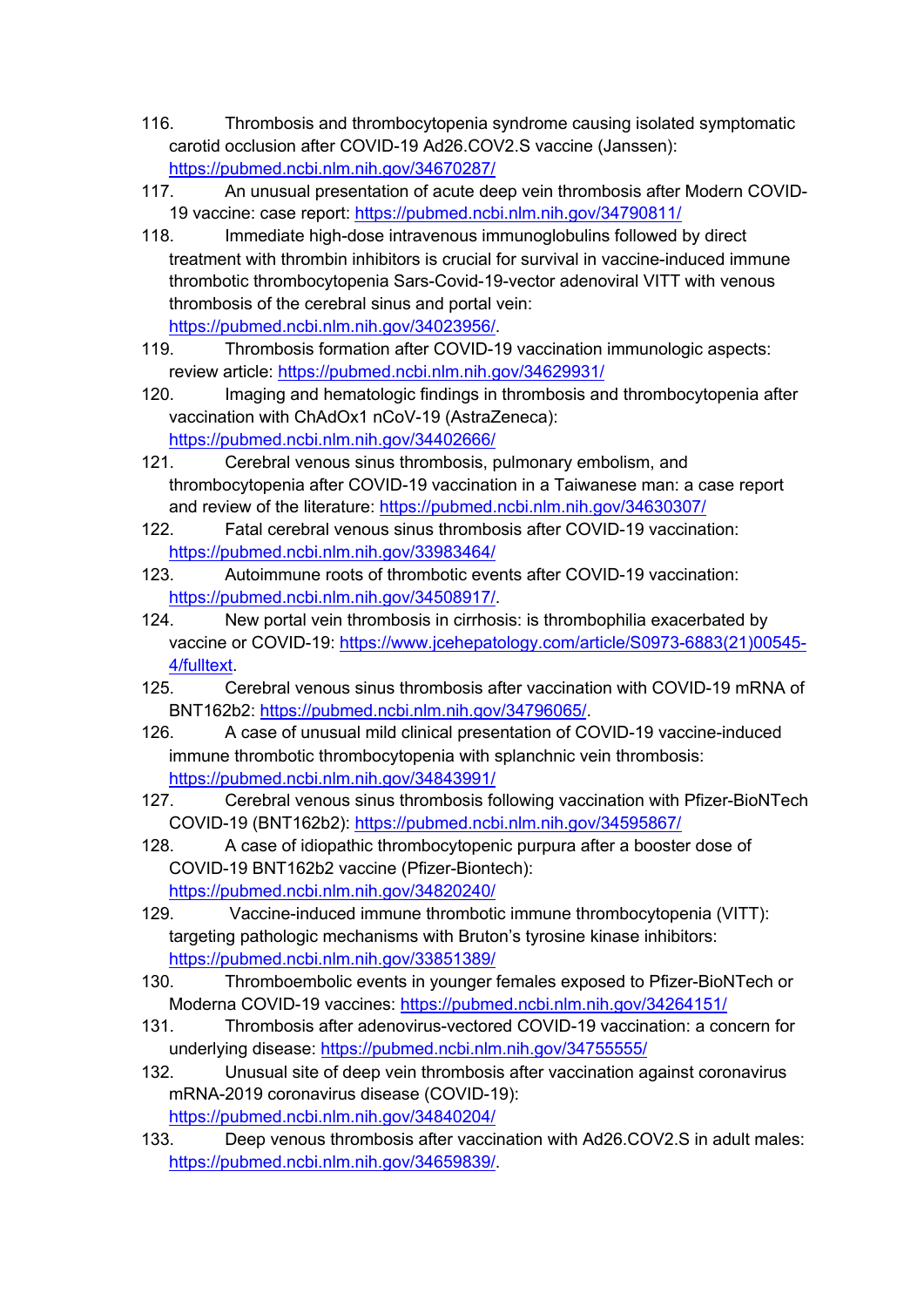- 134. Clinical and biological features of cerebral venous sinus thrombosis after vaccination with ChAdOx1 nCov-19; https://jnnp.bmj.com/content/early/2021/09/29/jnnp-2021-327340.
- 135. CAd26.COV2-S vaccination may reveal hereditary thrombophilia: massive cerebral venous sinus thrombosis in a young man with normal platelet count: https://pubmed.ncbi.nlm.nih.gov/34632750/
- 136. Post-mortem findings in vaccine-induced thrombotic thrombocytopenia: https://haematologica.org/article/view/haematol.2021.279075
- 137. COVID-19 vaccine-induced thrombosis: https://pubmed.ncbi.nlm.nih.gov/34802488/.
- 138. Inflammation and platelet activation after COVID-19 vaccines: possible mechanisms behind vaccine-induced immune thrombocytopenia and thrombosis: https://pubmed.ncbi.nlm.nih.gov/34887867/.
- 139. Anaphylactoid reaction and coronary thrombosis related to COVID-19 mRNA vaccine: https://pubmed.ncbi.nlm.nih.gov/34863404/.
- 140. Occurrence of splenic infarction due to arterial thrombosis after vaccination with COVID-19: https://pubmed.ncbi.nlm.nih.gov/34876440/
- 141. Deep venous thrombosis more than two weeks after COVID-19 vaccination: https://pubmed.ncbi.nlm.nih.gov/33928773/
- 142. Information on ChAdOx1 nCoV-19 vaccine-induced immune-mediated thrombotic thrombocytopenia: https://pubmed.ncbi.nlm.nih.gov/34587242/
- 143. Management of a patient with a rare congenital limb malformation syndrome after SARS-CoV-2 vaccine-induced thrombosis and thrombocytopenia (VITT): https://pubmed.ncbi.nlm.nih.gov/34097311/
- 144. Thrombocytopenia and splanchnic thrombosis after vaccination with Ad26.COV2.S successfully treated with transjugular intrahepatic intrahepatic portosystemic shunt and thrombectomy: https://onlinelibrary.wiley.com/doi/10.1002/ajh.26258
- 145. Chang, J. C., & Hawley, H. B. (2021). Vaccine-Associated Thrombocytopenia and Thrombosis: Venous Endotheliopathy Leading to Venous Combined Micro-Macrothrombosis. Medicina (Kaunas), 57(11). doi:10.3390/medicina57111163. https://www.ncbi.nlm.nih.gov/pubmed/34833382
- 146. Potential risk of thrombotic events after COVID-19 vaccination with Oxford-AstraZeneca in women receiving estrogen: https://pubmed.ncbi.nlm.nih.gov/34734086/
- 147. Thrombotic adverse events reported for Moderna, Pfizer, and Oxford-AstraZeneca COVID-19 vaccines: comparison of occurrence and clinical outcomes in the EudraVigilance database: https://pubmed.ncbi.nlm.nih.gov/34835256/
- 148. Predicted and observed incidence of thromboembolic events among Koreans vaccinated with the ChAdOx1 nCoV-19 vaccine: https://pubmed.ncbi.nlm.nih.gov/34254476/
- 149. Three cases of acute venous thromboembolism in women after coronavirus 2019 vaccination: https://pubmed.ncbi.nlm.nih.gov/34352418/
- 150. Shazley, O., & Alshazley, M. (2021). A COVID-Positive 52-Year-Old Man Presented With Venous Thromboembolism and Disseminated Intravascular Coagulation Following Johnson & Johnson Vaccination: A Case-Study. Cureus, 13(7), e16383. doi:10.7759/cureus.16383. https://www.ncbi.nlm.nih.gov/pubmed/34408937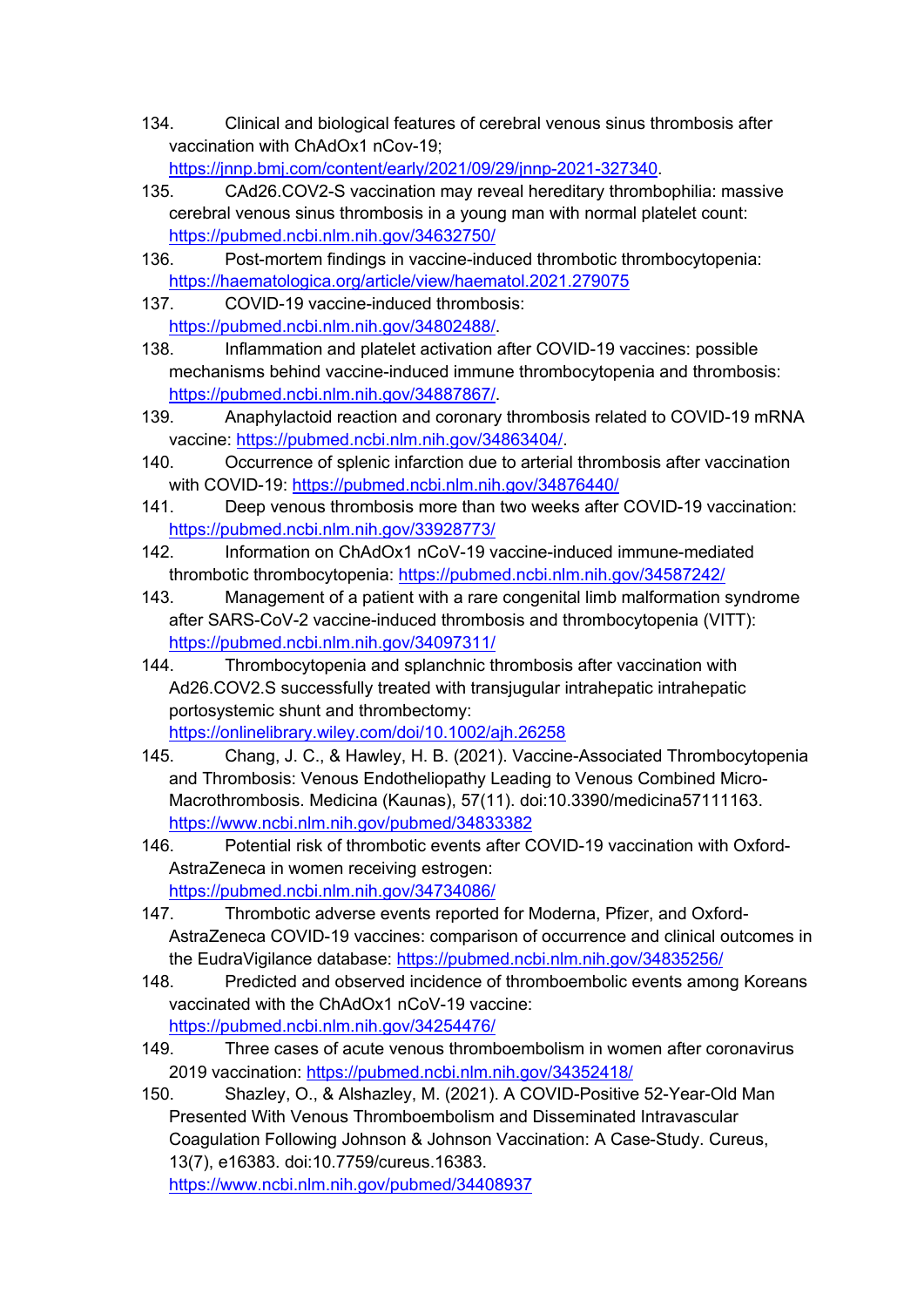### **Thrombocytopenia**

A condition in which there is a lower-than-normal number of platelets in the blood. It may result in easy bruising and excessive bleeding from wounds or bleeding in mucous membranes and other tissues.

- 1. Vaccine-induced immune thrombotic thrombocytopenia with disseminated intravascular coagulation and death after ChAdOx1 nCoV-19 vaccination: https://pubmed.ncbi.nlm.nih.gov/34171649/
- 2. US case reports of cerebral venous sinus thrombosis with thrombocytopenia after vaccination with Ad26.COV2.S (against covid-19), March 2 to April 21, 2020: https://pubmed.ncbi.nlm.nih.gov/33929487/
- 3. Management of cerebral and splanchnic vein thrombosis associated with thrombocytopenia in subjects previously vaccinated with Vaxzevria (AstraZeneca): position statement of the Italian Society for the Study of Hemostasis and Thrombosis (SISET): https://pubmed.ncbi.nlm.nih.gov/33871350/
- 4. Vaccine-induced immune thrombotic thrombocytopenia and cerebral venous sinus thrombosis after vaccination with COVID-19; a systematic review: https://www.sciencedirect.com/science/article/pii/S0022510X21003014
- 5. Thrombosis with thrombocytopenia syndrome associated with COVID-19 vaccines: https://www.sciencedirect.com/science/article/abs/pii/S0735675721004381
- 6. Covid-19 vaccine-induced thrombosis and thrombocytopenia: a commentary on an important and practical clinical dilemma: https://www.sciencedirect.com/science/article/abs/pii/S0033062021000505
- 7. Thrombosis with thrombocytopenia syndrome associated with COVID-19 viral vector vaccines: https://www.sciencedirect.com/science/article/abs/pii/S0953620521001904
- 8. COVID-19 vaccine-induced immune-immune thrombotic thrombocytopenia: an emerging cause of splanchnic vein thrombosis: https://www.sciencedirect.com/science/article/pii/S1665268121000557
- 9. The roles of platelets in COVID-19-associated coagulopathy and vaccine-induced immune thrombotic immune thrombocytopenia (covid): https://www.sciencedirect.com/science/article/pii/S1050173821000967
- 10. Thrombotic immune thrombocytopenia induced by SARS-CoV-2 vaccine: https://www.nejm.org/doi/full/10.1056/nejme2106315
- 11. Thrombosis and thrombocytopenia after vaccination with ChAdOx1 nCoV-19: https://www.nejm.org/doi/full/10.1056/NEJMoa2104882?query=recirc\_curatedRelate d\_article
- 12. Post-mortem findings in vaccine-induced thrombotic thrombocytopenia (covid-19): https://haematologica.org/article/view/haematol.2021.279075
- 13. Thrombocytopenia, including immune thrombocytopenia after receiving COVID-19 mRNA vaccines reported to the Vaccine Adverse Event Reporting System (VAERS): https://www.sciencedirect.com/science/article/pii/S0264410X21005247
- 14. Hypothesis behind the very rare cases of thrombosis with thrombocytopenia syndrome after SARS-CoV-2 vaccination: https://www.sciencedirect.com/science/article/abs/pii/S0049384821003315
- 15. Primary adrenal insufficiency associated with thrombotic immune thrombocytopenia induced by the Oxford-AstraZeneca ChAdOx1 nCoV-19 vaccine (VITT): https://www.sciencedirect.com/science/article/pii/S0953620521002363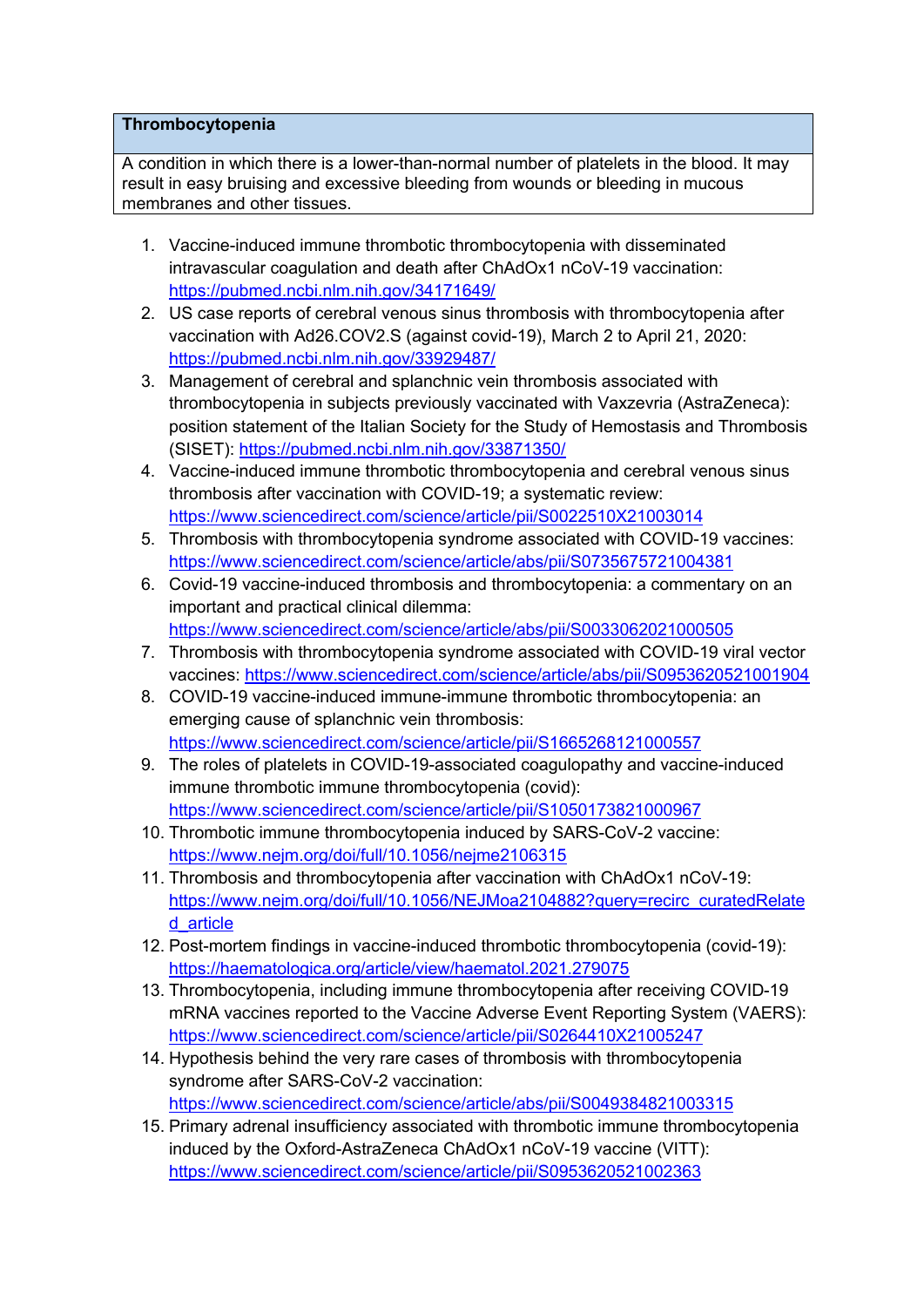- 16. Early results of bivalirudin treatment for thrombotic thrombocytopenia and cerebral venous sinus thrombosis after vaccination with Ad26.COV2.S: https://www.sciencedirect.com/science/article/pii/S0196064421003425
- 17. Mechanisms of immunothrombosis in vaccine-induced thrombotic thrombocytopenia (VITT) compared to natural SARS-CoV-2 infection: https://www.sciencedirect.com/science/article/abs/pii/S0896841121000706
- 18. Vaccine-induced thrombotic thrombocytopenia: the dark chapter of a success story: https://www.sciencedirect.com/science/article/pii/S2589936821000256
- 19. Cerebral venous sinus thrombosis and thrombocytopenia after COVID-19 vaccination: report of two cases in the United Kingdom: https://www.sciencedirect.com/science/article/abs/pii/S088915912100163X
- 20. Immune thrombocytopenic purpura after vaccination with COVID-19 vaccine (ChAdOx1 nCov-19): https://www.sciencedirect.com/science/article/abs/pii/S0006497121013963.
- 21. Vaccine-induced thrombotic thrombocytopenia, a rare but severe case of friendly fire in the battle against the COVID-19 pandemic: What pathogenesis?: https://www.sciencedirect.com/science/article/pii/S0953620521002314
- 22. Thrombocytopenia and intracranial venous sinus thrombosis after exposure to the "AstraZeneca COVID-19 vaccine": https://pubmed.ncbi.nlm.nih.gov/33918932/
- 23. Thrombocytopenia following Pfizer and Moderna SARS-CoV-2 vaccination: https://pubmed.ncbi.nlm.nih.gov/33606296/
- 24. Severe and refractory immune thrombocytopenia occurring after SARS-CoV-2 vaccination: https://pubmed.ncbi.nlm.nih.gov/33854395/
- 25. Purpuric rash and thrombocytopenia after mRNA-1273 (Modern) COVID-19 vaccine: https://www.ncbi.nlm.nih.gov/pmc/articles/PMC7996471/
- 26. Thrombosis with thrombocytopenia after messenger RNA vaccine -1273: https://pubmed.ncbi.nlm.nih.gov/34181446/
- 27. First dose of ChAdOx1 and BNT162b2 COVID-19 vaccines and thrombocytopenic, thromboembolic, and hemorrhagic events in Scotland: https://www.nature.com/articles/s41591-021-01408-4
- 28. Exacerbation of immune thrombocytopenia after COVID-19 vaccination: https://pubmed.ncbi.nlm.nih.gov/34075578/
- 29. PF4 immunoassays in vaccine-induced thrombotic thrombocytopenia: https://www.nejm.org/doi/full/10.1056/NEJMc2106383
- 30. Antibody epitopes in vaccine-induced immune immune thrombotic thrombocytopenia: https://www.nature.com/articles/s41586-021-03744-4
- 31. Thrombosis with thrombocytopenia syndrome associated with COVID-19 vaccines:. https://www.sciencedirect.com/science/article/abs/pii/S0735675721004381.
- 32. Immune thrombocytopenia associated with Pfizer-BioNTech's COVID-19 BNT162b2 mRNA vaccine:

https://www.sciencedirect.com/science/article/pii/S2214250921002018.

- 33. Immune thrombosis and thrombocytopenia (VITT) associated with the COVID-19 vaccine: diagnostic and therapeutic recommendations for a new syndrome: https://pubmed.ncbi.nlm.nih.gov/33987882/
- 34. Laboratory testing for suspicion of COVID-19 vaccine-induced thrombotic (immune) thrombocytopenia: https://pubmed.ncbi.nlm.nih.gov/34138513/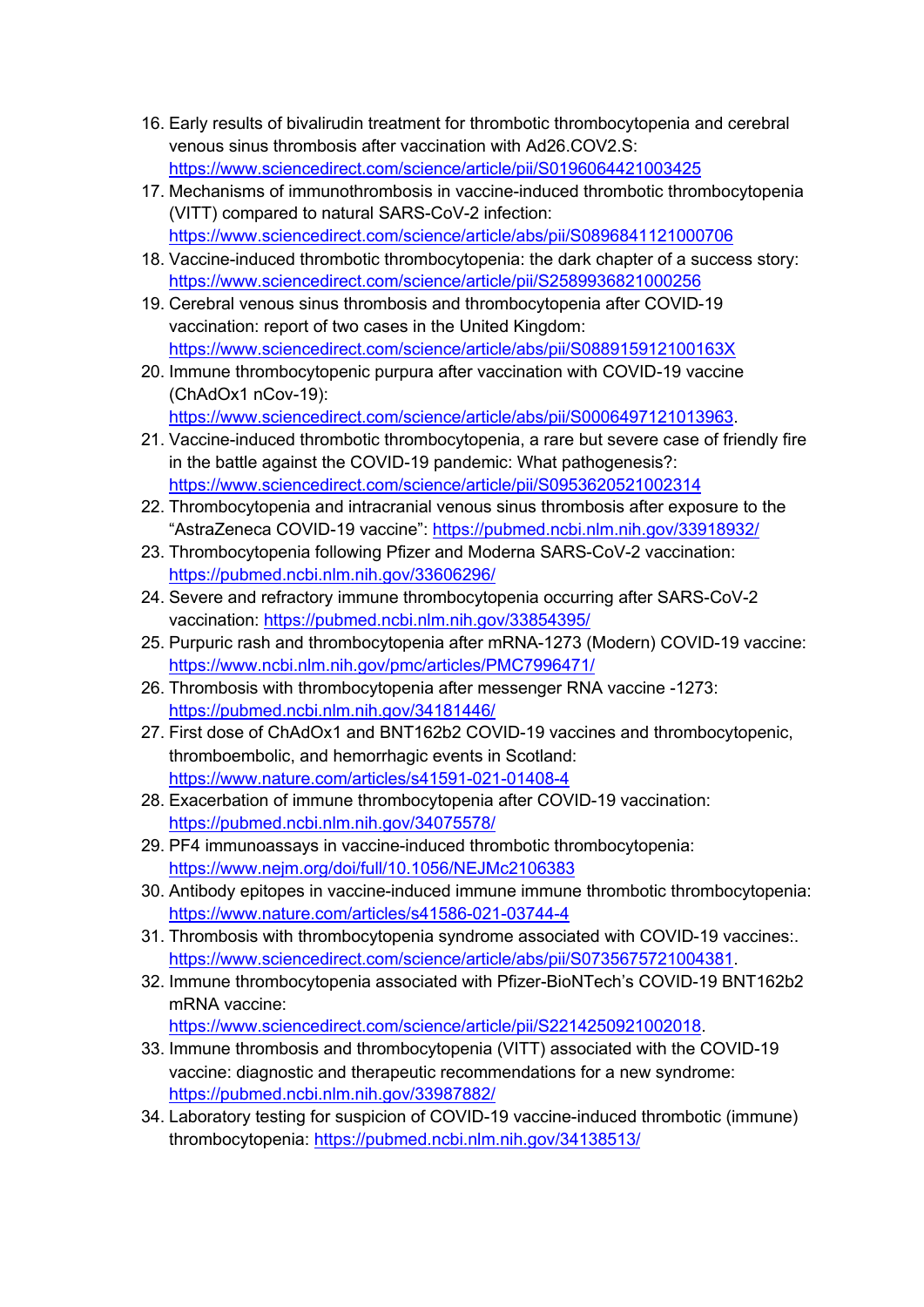- 35. Intracerebral haemorrhage due to thrombosis with thrombocytopenia syndrome after COVID-19 vaccination: the first fatal case in Korea: https://pubmed.ncbi.nlm.nih.gov/34402235/
- 36. Risk of thrombocytopenia and thromboembolism after covid-19 vaccination and positive SARS-CoV-2 tests: self-controlled case series study: https://pubmed.ncbi.nlm.nih.gov/34446426/
- 37. Vaccine-induced immune thrombotic thrombocytopenia and cerebral venous sinus thrombosis after covid-19 vaccination; a systematic review: https://pubmed.ncbi.nlm.nih.gov/34365148/.
- 38. Primary adrenal insufficiency associated with thrombotic immune thrombocytopenia induced by Oxford-AstraZeneca ChAdOx1 nCoV-19 vaccine (VITT): https://pubmed.ncbi.nlm.nih.gov/34256983/
- 39. Cerebral venous thrombosis and vaccine-induced thrombocytopenia.a. Oxford-AstraZeneca COVID-19: a missed opportunity for a rapid return on experience: https://pubmed.ncbi.nlm.nih.gov/34033927/
- 40. Immune thrombocytopenia in a 22-year-old post Covid-19 vaccine: https://pubmed.ncbi.nlm.nih.gov/33476455/
- 41. Secondary immune thrombocytopenia (ITP) associated with ChAdOx1 Covid-19 vaccine: case report: https://pubmed.ncbi.nlm.nih.gov/34377889/
- 42. Thrombosis with thrombocytopenia syndrome (TTS) following AstraZeneca ChAdOx1 nCoV-19 (AZD1222) COVID-19 vaccination: risk-benefit analysis for persons <60 years in Australia: https://pubmed.ncbi.nlm.nih.gov/34272095/
- 43. Bilateral superior ophthalmic vein thrombosis, ischemic stroke and immune thrombocytopenia after vaccination with ChAdOx1 nCoV-19: https://pubmed.ncbi.nlm.nih.gov/33864750/
- 44. Risk of thrombocytopenia and thromboembolism after covid-19 vaccination and positive SARS-CoV-2 tests: self-controlled case series study: https://pubmed.ncbi.nlm.nih.gov/34446426/
- 45. First dose of ChAdOx1 and BNT162b2 COVID-19 vaccines and thrombocytopenic, thromboembolic and hemorrhagic events in Scotland: https://pubmed.ncbi.nlm.nih.gov/34108714/
- 46. Thrombocytopenia after COVID-19 vaccination: https://pubmed.ncbi.nlm.nih.gov/34332437/.
- 47. A case of multiple thrombocytopenia and thrombosis following vaccination with ChAdOx1 nCoV-19 against SARS-CoV-2: https://pubmed.ncbi.nlm.nih.gov/34137813/
- 48. Vaccine-induced thrombotic thrombocytopenia: the elusive link between thrombosis and adenovirus-based SARS-CoV-2 vaccines: https://pubmed.ncbi.nlm.nih.gov/34191218/
- 49. Acute ischemic stroke revealing immune thrombotic thrombocytopenia induced by ChAdOx1 nCov-19 vaccine: impact on recanalization strategy: https://pubmed.ncbi.nlm.nih.gov/34175640/
- 50. Procoagulant antibody-mediated procoagulant platelets in immune thrombotic thrombocytopenia associated with SARS-CoV-2 vaccination: https://pubmed.ncbi.nlm.nih.gov/34011137/.
- 51. Thrombotic thrombocytopenia after vaccination with COVID-19: in search of the underlying mechanism: https://pubmed.ncbi.nlm.nih.gov/34071883/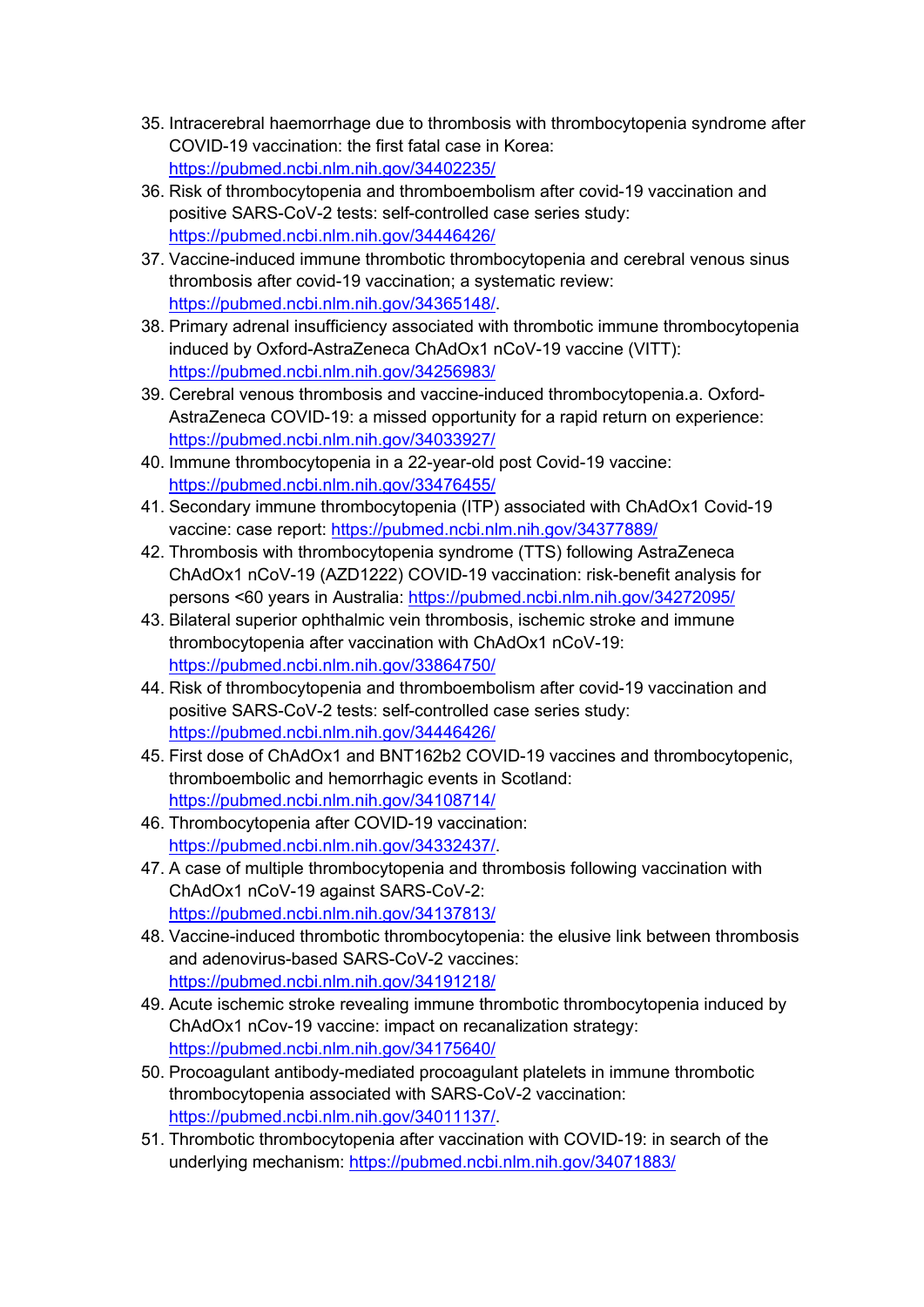- 52. Thrombosis and SARS-CoV-2 vaccines: vaccine-induced immune thrombotic thrombocytopenia: https://pubmed.ncbi.nlm.nih.gov/34237213/.
- 53. Acquired thrombotic thrombocytopenic thrombocytopenic purpura: a rare disease associated with the BNT162b2 vaccine: https://pubmed.ncbi.nlm.nih.gov/34105247/.
- 54. Immune complexes, innate immunity and NETosis in ChAdOx1 vaccine-induced thrombocytopenia: https://pubmed.ncbi.nlm.nih.gov/34405870/.
- 55. Immune-mediated thrombocytopenic purpura after Pfizer-BioNTech COVID-19 vaccine in an elderly woman: https://pubmed.ncbi.nlm.nih.gov/34513446/
- 56. Immune-mediated thrombocytopenia associated with Ad26.COV2.S vaccine (Janssen; Johnson & Johnson): https://pubmed.ncbi.nlm.nih.gov/34469919/.
- 57. Transient thrombocytopenia with glycoprotein-specific platelet autoantibodies after vaccination with Ad26.COV2.S: case report: https://pubmed.ncbi.nlm.nih.gov/34516272/.
- 58. COVID-19 vaccine, immune thrombotic thrombocytopenia, jaundice, hyperviscosity: concern in cases with underlying hepatic problems: https://pubmed.ncbi.nlm.nih.gov/34509271/.
- 59. Immune thrombocytopenia after vaccination during the COVID-19 pandemic: https://pubmed.ncbi.nlm.nih.gov/34435486/
- 60. Vaccine-induced thrombocytopenia with severe headache: https://pubmed.ncbi.nlm.nih.gov/34525282/
- 61. Vaccine-induced immune thrombotic thrombocytopenia causing a severe form of cerebral venous thrombosis with a high mortality rate: a case series: https://pubmed.ncbi.nlm.nih.gov/34393988/.
- 62. Adenovirus interactions with platelets and coagulation and vaccine-associated autoimmune thrombocytopenia thrombosis syndrome: https://pubmed.ncbi.nlm.nih.gov/34407607/.
- 63. Australian and New Zealand approach to the diagnosis and treatment of vaccineinduced immune thrombosis and immune thrombocytopenia: https://pubmed.ncbi.nlm.nih.gov/34490632/
- 64. An observational study to identify the prevalence of thrombocytopenia and anti-PF4 / polyanion antibodies in Norwegian health care workers after COVID-19 vaccination: https://pubmed.ncbi.nlm.nih.gov/33909350/
- 65. A rare case of thrombosis and thrombocytopenia of the superior ophthalmic vein after ChAdOx1 nCoV-19 vaccination against SARS-CoV-2: https://pubmed.ncbi.nlm.nih.gov/34276917/
- 66. Thrombosis and severe acute respiratory syndrome Coronavirus 2 vaccines: vaccine-induced immune thrombotic thrombocytopenia: https://pubmed.ncbi.nlm.nih.gov/34237213/.
- 67. Renal vein thrombosis and pulmonary embolism secondary to vaccine-induced thrombotic immune thrombocytopenia (VITT): https://pubmed.ncbi.nlm.nih.gov/34268278/.
- 68. Limb ischemia and pulmonary artery thrombosis after ChAdOx1 nCoV-19 vaccine (Oxford-AstraZeneca): a case of vaccine-induced immune thrombotic thrombocytopenia: https://pubmed.ncbi.nlm.nih.gov/33990339/.
- 69. A case of vaccine-induced immune-immune thrombotic thrombocytopenia with massive arteriovenous thrombosis: https://pubmed.ncbi.nlm.nih.gov/34059191/
- 70. Thrombocytopenia in an adolescent with sickle cell anemia after COVID-19 vaccination: https://pubmed.ncbi.nlm.nih.gov/34331506/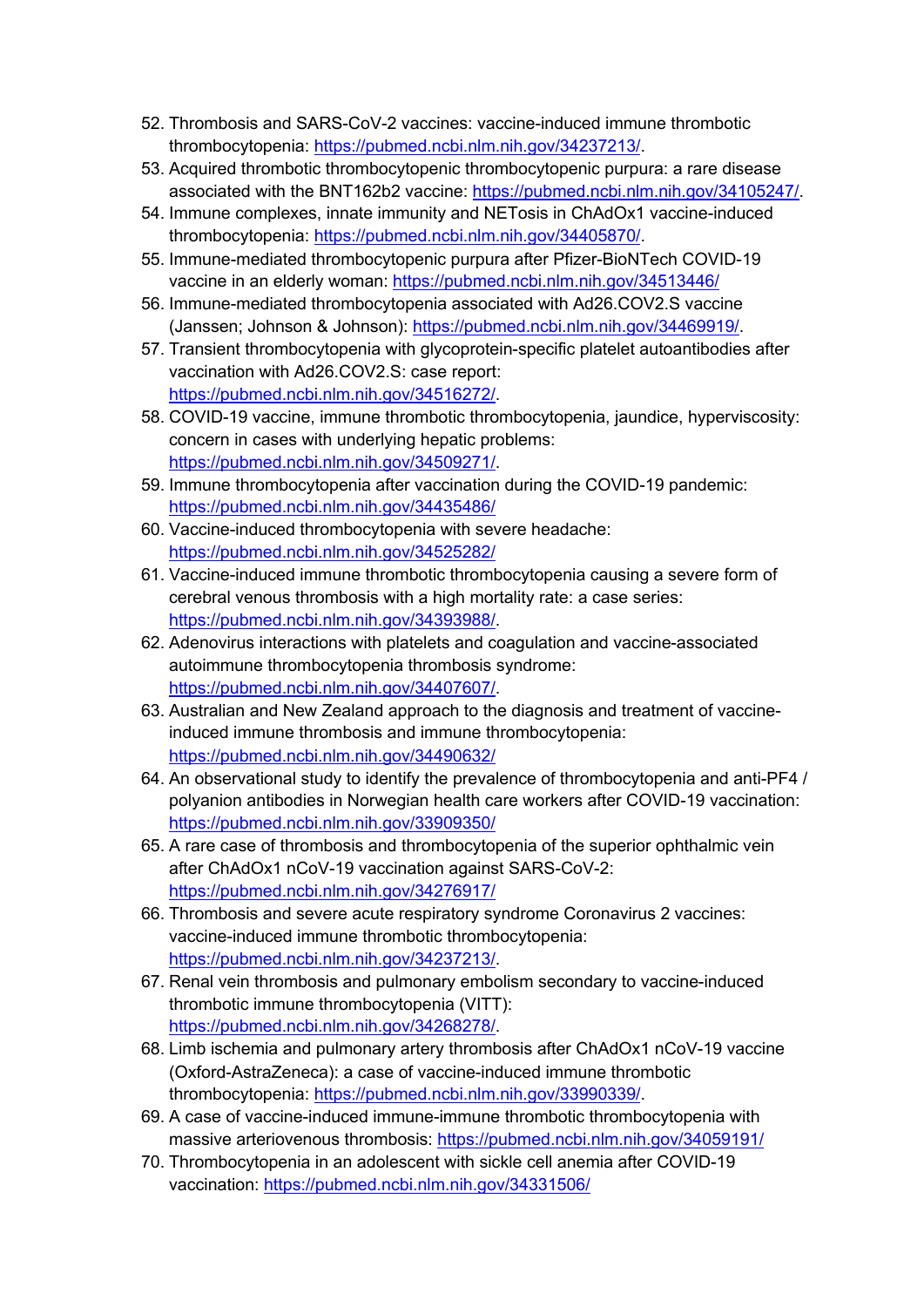- 71. Vaccine-induced thrombocytopenia with severe headache: https://pubmed.ncbi.nlm.nih.gov/34525282/
- 72. ChAdOx1 interacts with CAR and PF4 with implications for thrombosis with thrombocytopenia syndrome:https://www.science.org/doi/10.1126/sciadv.abl8213
- 73. Lethal vaccine-induced immune thrombotic immune thrombocytopenia (VITT) following announcement 26.COV2.S: first documented case outside the U.S.: https://pubmed.ncbi.nlm.nih.gov/34626338/
- 74. A prothrombotic thrombocytopenic disorder resembling heparin-induced thrombocytopenia after coronavirus-19 vaccination: https://europepmc.org/article/PPR/PPR304469 435.
- 75. VITT (vaccine-induced immune thrombotic thrombocytopenia) after vaccination with ChAdOx1 nCoV-19: https://pubmed.ncbi.nlm.nih.gov/34731555/
- 76. Vaccine-induced immune thrombotic thrombocytopenia (VITT): a new clinicopathologic entity with heterogeneous clinical presentations: https://pubmed.ncbi.nlm.nih.gov/34159588/
- 77. Treatment of acute ischemic stroke associated with ChAdOx1 nCoV-19 vaccineinduced immune thrombotic thrombocytopenia: https://pubmed.ncbi.nlm.nih.gov/34461442/
- 78. Cerebral venous sinus thrombosis after vaccination: the UK experience: https://pubmed.ncbi.nlm.nih.gov/34370974/
- 79. Cerebral venous vein/venous sinus thrombosis with thrombocytopenia syndrome after COVID-19 vaccination: https://pubmed.ncbi.nlm.nih.gov/34373413/
- 80. Portal vein thrombosis due to vaccine-induced immune thrombotic immune thrombocytopenia (VITT) after Covid vaccination with ChAdOx1 nCoV-19: https://pubmed.ncbi.nlm.nih.gov/34598301/
- 81. Spontaneous HIT syndrome: knee replacement, infection and parallels with vaccineinduced immune thrombotic thrombocytopenia: https://pubmed.ncbi.nlm.nih.gov/34144250/
- 82. Thrombocytopenia with acute ischemic stroke and hemorrhage in a patient recently vaccinated with an adenoviral vector-based COVID-19 vaccine:. https://pubmed.ncbi.nlm.nih.gov/33877737/
- 83. ChAdOx1 nCoV-19 vaccine-associated thrombocytopenia: three cases of immune thrombocytopenia after 107,720 doses of ChAdOx1 vaccination in Thailand: https://pubmed.ncbi.nlm.nih.gov/34483267/.
- 84. Pulmonary embolism, transient ischemic attack, and thrombocytopenia after Johnson & Johnson COVID-19 vaccine: https://pubmed.ncbi.nlm.nih.gov/34261635/
- 85. Neurosurgical considerations with respect to decompressive craniectomy for intracerebral hemorrhage after SARS-CoV-2 vaccination in vaccine-induced thrombotic thrombocytopenia-VITT: https://pubmed.ncbi.nlm.nih.gov/34202817/
- 86. Secondary thrombocytopenia after SARS-CoV-2 vaccination: case report of haemorrhage and hematoma after minor oral surgery: https://pubmed.ncbi.nlm.nih.gov/34314875/.
- 87. Venous thromboembolism and mild thrombocytopenia after vaccination with ChAdOx1 nCoV-19: https://pubmed.ncbi.nlm.nih.gov/34384129/
- 88. Fatal exacerbation of ChadOx1-nCoV-19-induced thrombotic thrombocytopenia syndrome after successful initial therapy with intravenous immunoglobulins: a rationale for monitoring immunoglobulin G levels: https://pubmed.ncbi.nlm.nih.gov/34382387/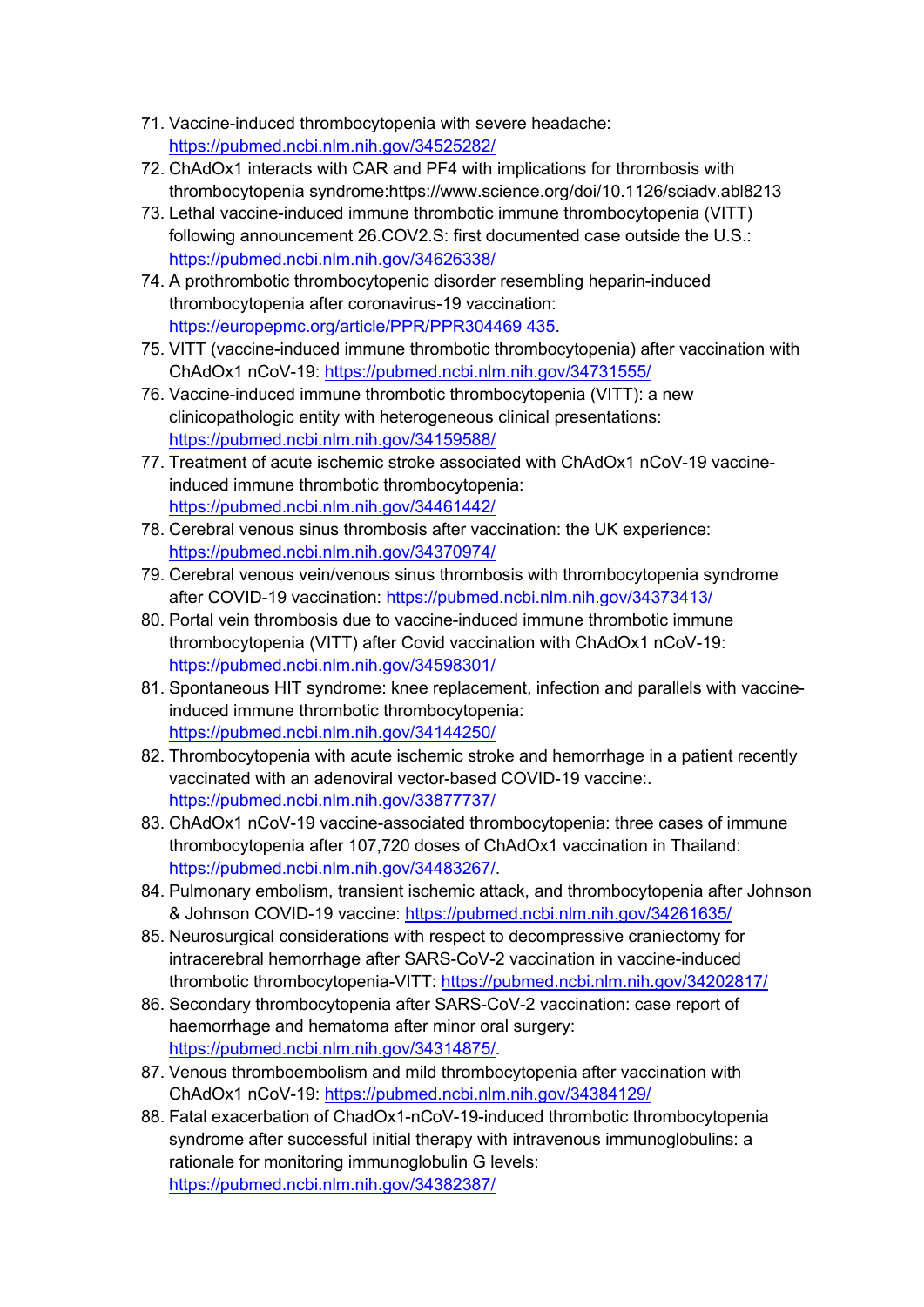- 89. A rare case of COVID-19 vaccine-induced thrombotic thrombocytopenia (VITT) affecting the venosplanchnic and pulmonary arterial circulation from a UK district general hospital: https://pubmed.ncbi.nlm.nih.gov/34535492/
- 90. COVID-19 vaccine-induced thrombotic thrombocytopenia: a case series: https://pubmed.ncbi.nlm.nih.gov/34527501/
- 91. Immune thrombocytopenia after immunization with Vaxzevria ChadOx1-S vaccine (AstraZeneca), Victoria, Australia: https://pubmed.ncbi.nlm.nih.gov/34756770/
- 92. Case report of immune thrombocytopenia after vaccination with ChAdOx1 nCoV-19: https://pubmed.ncbi.nlm.nih.gov/34751013/.
- 93. Thrombocytopenia with acute ischemic stroke and hemorrhage in a patient recently vaccinated with an adenoviral vector-based COVID-19 vaccine: https://pubmed.ncbi.nlm.nih.gov/33877737/
- 94. Intracerebral hemorrhage and thrombocytopenia after AstraZeneca COVID-19 vaccine: clinical and diagnostic challenges of vaccine-induced thrombotic thrombocytopenia: https://pubmed.ncbi.nlm.nih.gov/34646685/
- 95. Thrombocytopenia, including immune thrombocytopenia after receiving COVID-19 mRNA vaccines reported to the Vaccine Adverse Event Reporting System (VAERS): https://pubmed.ncbi.nlm.nih.gov/34006408/
- 96. Newly diagnosed immune thrombocytopenia in a pregnant patient after coronavirus disease 2019 vaccination: https://pubmed.ncbi.nlm.nih.gov/34420249/
- 97. Thrombocytopenia in an adolescent with sickle cell anemia after COVID-19 vaccination: https://pubmed.ncbi.nlm.nih.gov/34331506/
- 98. Abdominal pain and bilateral adrenal hemorrhage from immune thrombotic thrombocytopenia induced by COVID-19 vaccine: https://pubmed.ncbi.nlm.nih.gov/34546343/
- 99. Venous thromboembolism and mild thrombocytopenia after ChAdOx1 nCoV-19 vaccination: https://pubmed.ncbi.nlm.nih.gov/34384129/.
- 100. Severe immune thrombocytopenia following COVID-19 vaccination: report of four cases and review of the literature: https://pubmed.ncbi.nlm.nih.gov/34653943/.
- 101. Relapse of immune thrombocytopenia after COVID-19 vaccination: https://pubmed.ncbi.nlm.nih.gov/34591991/
- 102. Images of immune thrombotic thrombocytopenia induced by Oxford / AstraZeneca® COVID-19 vaccine: https://pubmed.ncbi.nlm.nih.gov/33962903/.
- 103. Adenovirus interactions with platelets and coagulation and vaccine-induced immune thrombotic thrombocytopenia syndrome: https://pubmed.ncbi.nlm.nih.gov/34407607/
- 104. Complicated case report of long-term vaccine-induced thrombotic immune thrombocytopenia A: https://pubmed.ncbi.nlm.nih.gov/34835275/.
- 105. Prevalence of thrombocytopenia, anti-platelet factor 4 antibodies, and elevated D-dimer in Thais after vaccination with ChAdOx1 nCoV-19: https://pubmed.ncbi.nlm.nih.gov/34568726/
- 106. Bilateral thalamic stroke: a case of COVID-19 (VITT) vaccine-induced immune thrombotic thrombocytopenia or a coincidence due to underlying risk factors: https://pubmed.ncbi.nlm.nih.gov/34820232/.
- 107. Successful treatment of vaccine-induced immune thrombotic thrombocytopenia in a 26-year-old female patient: https://pubmed.ncbi.nlm.nih.gov/34614491/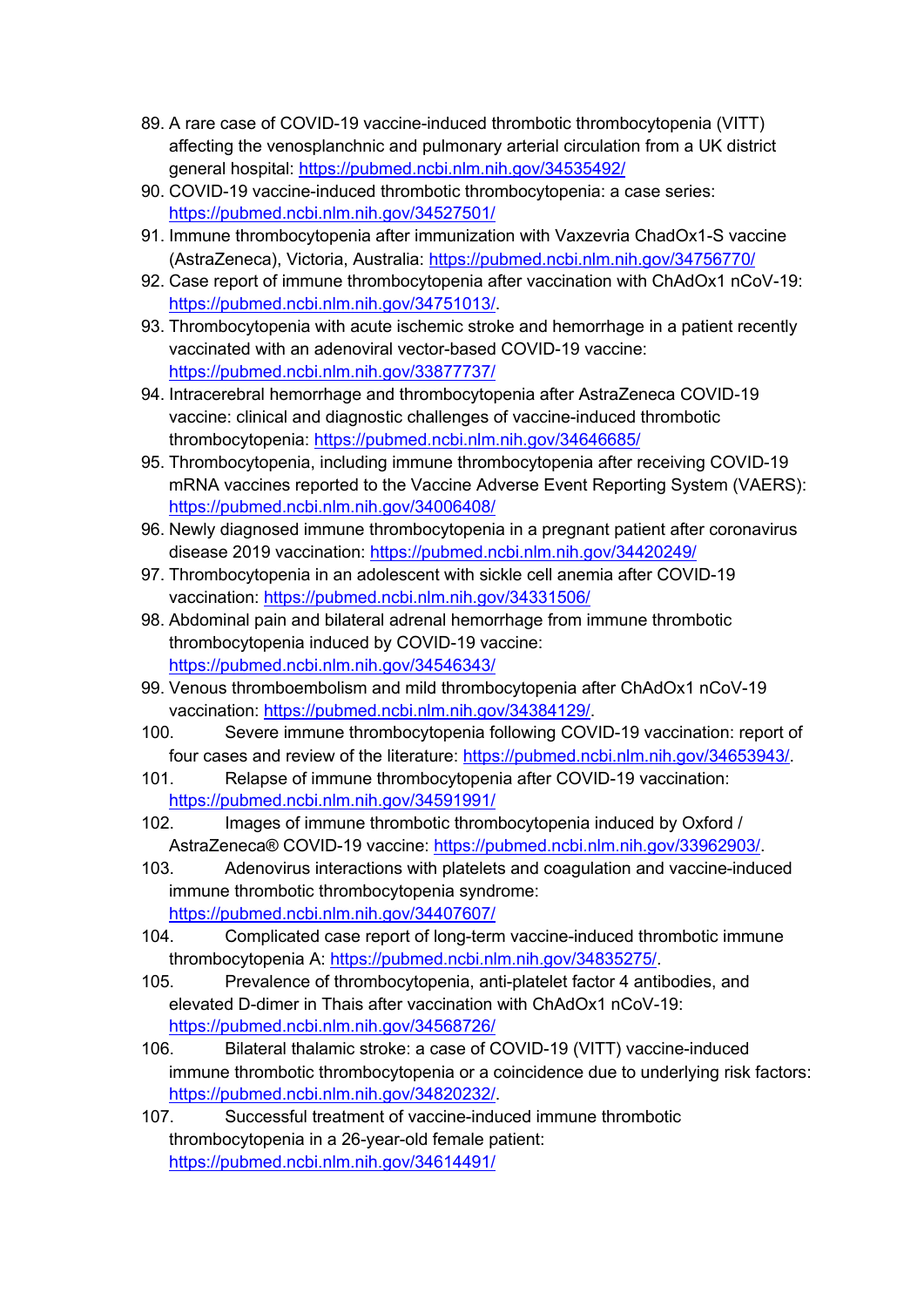- 108. Case report: vaccine-induced immune thrombotic thrombocytopenia in a patient with pancreatic cancer after vaccination with messenger RNA-1273: https://pubmed.ncbi.nlm.nih.gov/34790684/
- 109. Vaccine-induced thrombotic thrombocytopenia after Ad26.COV2.S vaccination in a man presenting as acute venous thromboembolism: https://pubmed.ncbi.nlm.nih.gov/34096082/
- 110. Helms, J. M., Ansteatt, K. T., Roberts, J. C., Kamatam, S., Foong, K. S., Labayog, J. S., & Tarantino, M. D. (2021). Severe, Refractory Immune Thrombocytopenia Occurring After SARS-CoV-2 Vaccine. J Blood Med, 12, 221-224. doi:10.2147/JBM.S307047. https://www.ncbi.nlm.nih.gov/pubmed/33854395
- 111. Hippisley-Cox, J., Patone, M., Mei, X. W., Saatci, D., Dixon, S., Khunti, K., . . . Coupland, C. A. C. (2021). Risk of thrombocytopenia and thromboembolism after covid-19 vaccination and SARS-CoV-2 positive testing: self-controlled case series study. BMJ, 374, n1931. doi:10.1136/bmj.n1931. https://www.ncbi.nlm.nih.gov/pubmed/34446426
- 112. Lee, E. J., Cines, D. B., Gernsheimer, T., Kessler, C., Michel, M., Tarantino, M. D., . . . Bussel, J. B. (2021). Thrombocytopenia following Pfizer and Moderna SARS-CoV-2 vaccination. Am J Hematol, 96(5), 534-537. doi:10.1002/ajh.26132. https://www.ncbi.nlm.nih.gov/pubmed/33606296
- 113. Welsh, K. J., Baumblatt, J., Chege, W., Goud, R., & Nair, N. (2021). Thrombocytopenia including immune thrombocytopenia after receipt of mRNA COVID-19 vaccines reported to the Vaccine Adverse Event Reporting System (VAERS). Vaccine, 39(25), 3329-3332. doi:10.1016/j.vaccine.2021.04.054. https://www.ncbi.nlm.nih.gov/pubmed/34006408
- 114. Relapse of immune thrombocytopenia after covid-19 vaccination in young male patient: https://pubmed.ncbi.nlm.nih.gov/34804803/.
- 115. Peduncular, symptomatic cavernous bleeding after immune thrombocytopenia-induced SARS-CoV-2 vaccination: https://pubmed.ncbi.nlm.nih.gov/34549178/.

# **Cerebral Venous Thrombosis**

A type of stroke in which the venous channels of the brain become thrombosed, resulting in cerebral infarction in the areas corresponding to the thrombosis.

- 1. Cerebral venous sinus thrombosis in the U.S. population after SARS-CoV-2 vaccination with adenovirus and after COVID-19: https://www.sciencedirect.com/science/article/pii/S0735109721051949
- 2. Cerebral venous sinus thrombosis negative for anti-PF4 antibody without thrombocytopenia after immunization with COVID-19 vaccine in a non-comorbid elderly Indian male treated with conventional heparin-warfarin based anticoagulation: https://www.sciencedirect.com/science/article/pii/S1871402121002046
- 3. Cerebral venous thrombosis after BNT162b2 mRNA SARS-CoV-2 vaccine: https://www.sciencedirect.com/science/article/abs/pii/S1052305721003098
- 4. Cerebral venous sinus thrombosis after vaccination: the United Kingdom experience: https://www.thelancet.com/journals/lancet/article/PIIS0140-6736(21)01788-8/fulltext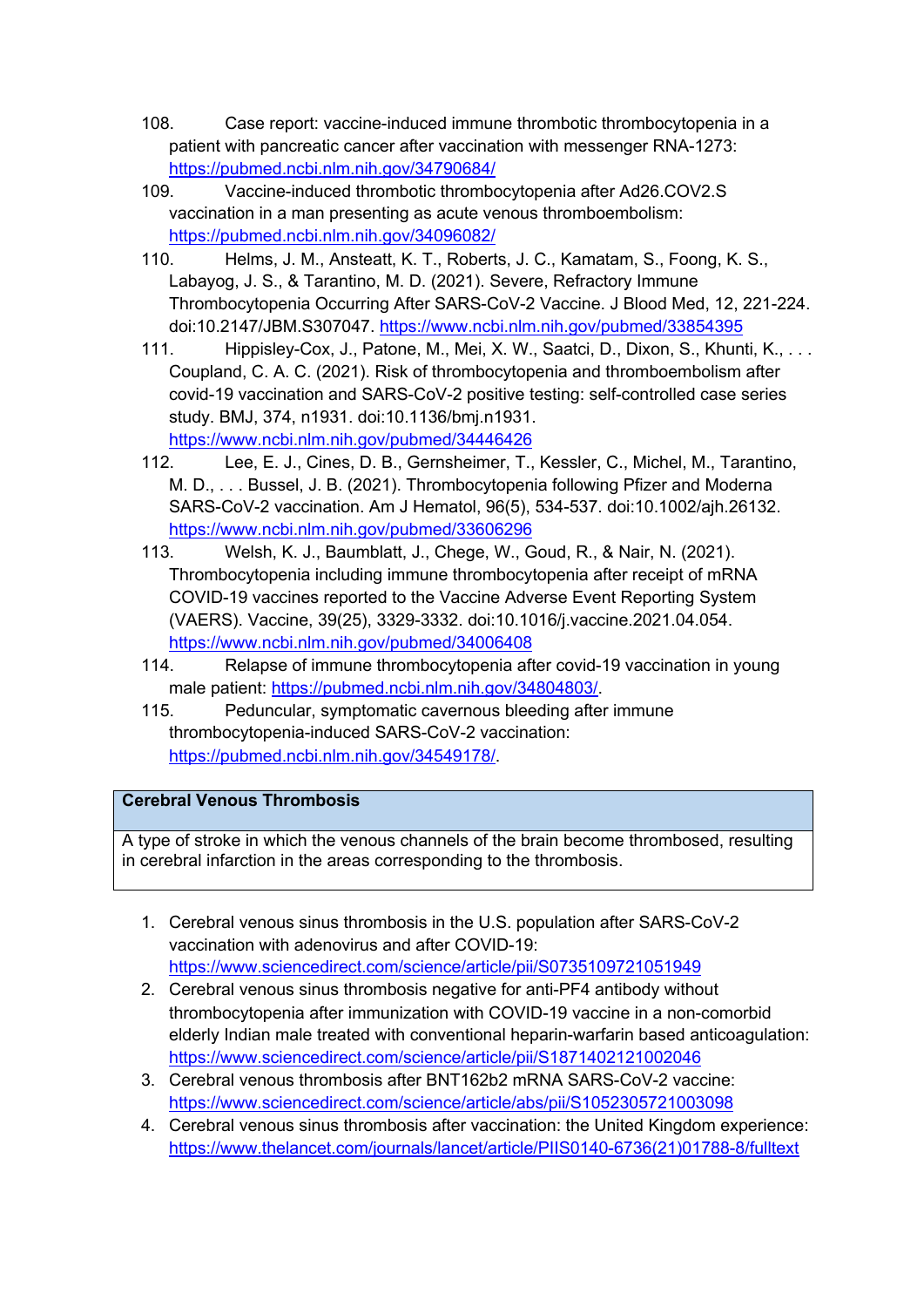- 5. US case reports of cerebral venous sinus thrombosis with thrombocytopenia after vaccination with Ad26.COV2.S (against covid-19), March 2 to April 21, 2020: https://pubmed.ncbi.nlm.nih.gov/33929487/
- 6. Management of cerebral and splanchnic vein thrombosis associated with thrombocytopenia in subjects previously vaccinated with Vaxzevria (AstraZeneca): position statement of the Italian Society for the Study of Hemostasis and Thrombosis (SISET): https://pubmed.ncbi.nlm.nih.gov/33871350/
- 7. Vaccine-induced immune thrombotic thrombocytopenia and cerebral venous sinus thrombosis after vaccination with COVID-19; a systematic review: https://www.sciencedirect.com/science/article/pii/S0022510X21003014
- 8. Early results of bivalirudin treatment for thrombotic thrombocytopenia and cerebral venous sinus thrombosis after vaccination with Ad26.COV2.S: https://www.sciencedirect.com/science/article/pii/S0196064421003425
- 9. A rare case of a middle-aged Asian male with cerebral venous thrombosis after AstraZeneca COVID-19 vaccination: https://www.sciencedirect.com/science/article/pii/S0735675721005714
- 10. Cerebral venous sinus thrombosis and thrombocytopenia after COVID-19 vaccination: report of two cases in the United Kingdom: https://www.sciencedirect.com/science/article/abs/pii/S088915912100163X
- 11. Diagnostic-therapeutic recommendations of the ad-hoc FACME expert working group on the management of cerebral venous thrombosis related to COVID-19 vaccination: https://www.sciencedirect.com/science/article/pii/S0213485321000839
- 12. COVID-19 vaccination: information on the occurrence of arterial and venous thrombosis using data from VigiBase: https://pubmed.ncbi.nlm.nih.gov/33863748/
- 13. Cerebral venous thrombosis associated with the covid-19 vaccine in Germany: https://onlinelibrary.wiley.com/doi/10.1002/ana.26172
- 14. Cerebral venous thrombosis following BNT162b2 mRNA vaccination of BNT162b2 against SARS-CoV-2: a black swan event: https://pubmed.ncbi.nlm.nih.gov/34133027/
- 15. The importance of recognizing cerebral venous thrombosis following anti-COVID-19 vaccination: https://pubmed.ncbi.nlm.nih.gov/34001390/
- 16. Cerebral venous sinus thrombosis negative for anti-PF4 antibody without thrombocytopenia after immunization with COVID-19 vaccine in an elderly, noncomorbid Indian male treated with conventional heparin-warfarin-based anticoagulation:.

https://www.sciencedirect.com/science/article/pii/S1871402121002046.

- 17. Vaccine-induced immune thrombotic thrombocytopenia and cerebral venous sinus thrombosis after covid-19 vaccination; a systematic review: https://pubmed.ncbi.nlm.nih.gov/34365148/.
- 18. A rare case of cerebral venous thrombosis and disseminated intravascular coagulation temporally associated with administration of COVID-19 vaccine: https://pubmed.ncbi.nlm.nih.gov/33917902/
- 19. Acute cerebral venous thrombosis and pulmonary artery embolism associated with the COVID-19 vaccine: https://pubmed.ncbi.nlm.nih.gov/34247246/.
- 20. Cerebral venous thrombosis and vaccine-induced thrombocytopenia.a. Oxford-AstraZeneca COVID-19: a missed opportunity for a rapid return on experience: https://pubmed.ncbi.nlm.nih.gov/34033927/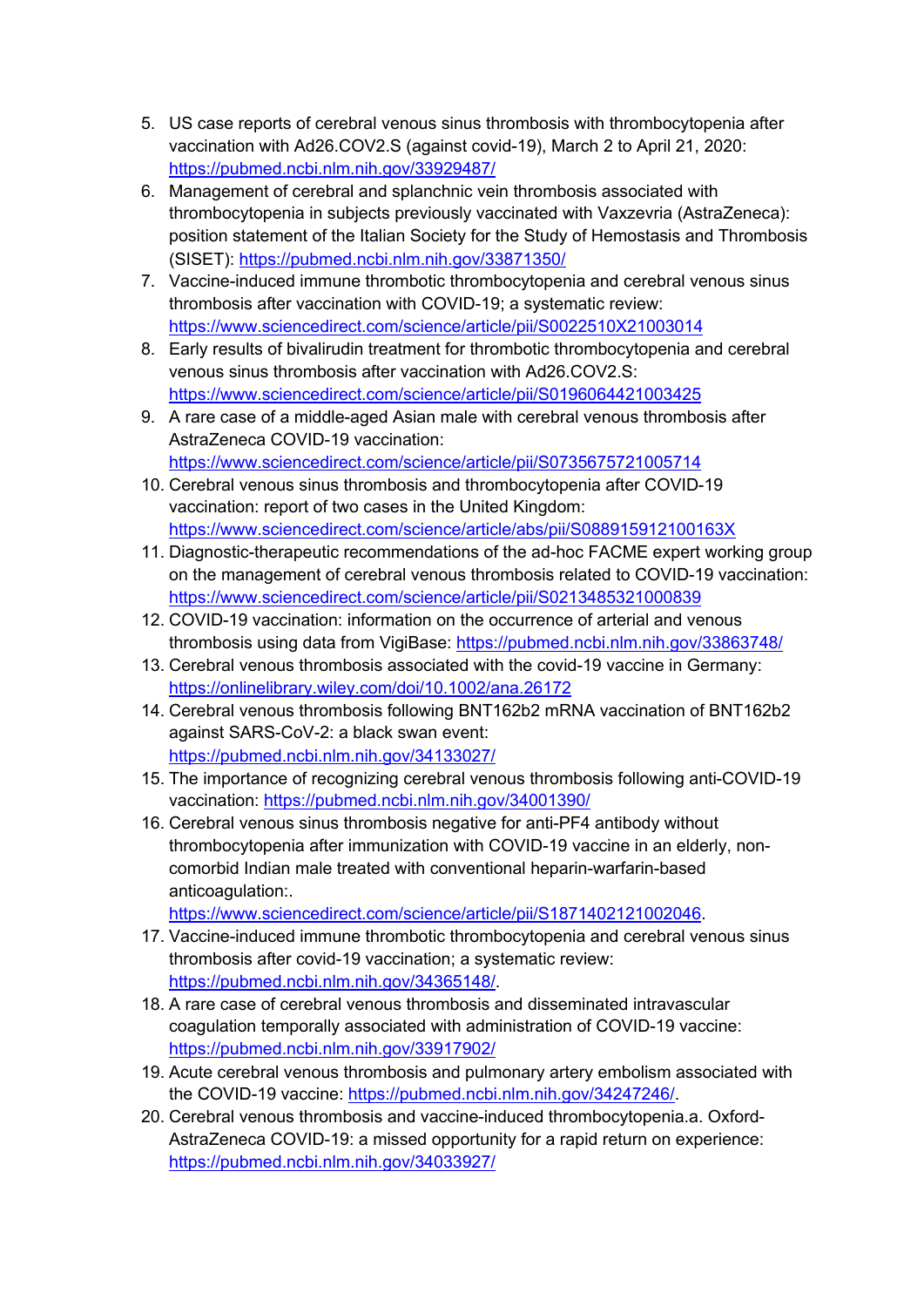- 21. Diagnosis and treatment of cerebral venous sinus thrombosis with vaccine-induced immune-immune thrombotic thrombocytopenia: https://pubmed.ncbi.nlm.nih.gov/33914590/
- 22. Venous sinus thrombosis after vaccination with ChAdOx1 nCov-19: https://pubmed.ncbi.nlm.nih.gov/34420802/
- 23. Cerebral venous sinus thrombosis following vaccination against SARS-CoV-2: an analysis of cases reported to the European Medicines Agency: https://pubmed.ncbi.nlm.nih.gov/34293217/
- 24. Arterial events, venous thromboembolism, thrombocytopenia and bleeding after vaccination with Oxford-AstraZeneca ChAdOx1-S in Denmark and Norway: population-based cohort study: https://pubmed.ncbi.nlm.nih.gov/33952445/
- 25. Cerebral venous thrombosis associated with COVID-19 vaccine in Germany: https://pubmed.ncbi.nlm.nih.gov/34288044/
- 26. Malignant cerebral infarction after vaccination with ChAdOx1 nCov-19: a catastrophic variant of vaccine-induced immune-mediated thrombotic thrombocytopenia: https://pubmed.ncbi.nlm.nih.gov/34341358/
- 27. Cerebral venous sinus thrombosis associated with thrombocytopenia after COVID-19 vaccination: https://pubmed.ncbi.nlm.nih.gov/33845870/.
- 28. central venous sinus thrombosis with subarachnoid hemorrhage after COVID-19 mRNA vaccination: are these reports merely coincidental: https://pubmed.ncbi.nlm.nih.gov/34478433/
- 29. Cerebral venous sinus thrombosis negative for anti-PF4 antibody without thrombocytopenia after immunization with COVID-19 vaccine in a non-comorbid elderly Indian male treated with conventional heparin-warfarin-based anticoagulation: https://pubmed.ncbi.nlm.nih.gov/34186376/
- 30. Cerebral venous sinus thrombosis 2 weeks after first dose of SARS-CoV-2 mRNA vaccine: https://pubmed.ncbi.nlm.nih.gov/34101024/
- 31. Deep venous thrombosis (DVT) occurring shortly after second dose of SARS-CoV-2 mRNA vaccine: https://pubmed.ncbi.nlm.nih.gov/33687691/
- 32. Vaccine-induced immune thrombotic thrombocytopenia causing a severe form of cerebral venous thrombosis with high mortality rate: a case series: https://pubmed.ncbi.nlm.nih.gov/34393988/.
- 33. Procoagulant microparticles: a possible link between vaccine-induced immune thrombocytopenia (VITT) and cerebral sinus venous thrombosis: https://pubmed.ncbi.nlm.nih.gov/34129181/.
- 34. Acute cerebral venous thrombosis and pulmonary artery embolism associated with the COVID-19 vaccine: https://pubmed.ncbi.nlm.nih.gov/34247246/.
- 35. Cerebral venous thrombosis following COVID-19 vaccination: https://pubmed.ncbi.nlm.nih.gov/34045111/.
- 36. Adverse effects reported after COVID-19 vaccination in a tertiary care hospital, centered on cerebral venous sinus thrombosis (CVST): https://pubmed.ncbi.nlm.nih.gov/34092166/
- 37. Cerebral venous thrombosis associated with COVID-19 vaccine in Germany: https://pubmed.ncbi.nlm.nih.gov/34288044/.
- 38. Cerebral venous sinus thrombosis after COVID-19 vaccination : Neurological and radiological management: https://pubmed.ncbi.nlm.nih.gov/34327553/.
- 39. Cerebral venous thrombosis and thrombocytopenia after COVID-19 vaccination: https://pubmed.ncbi.nlm.nih.gov/33878469/.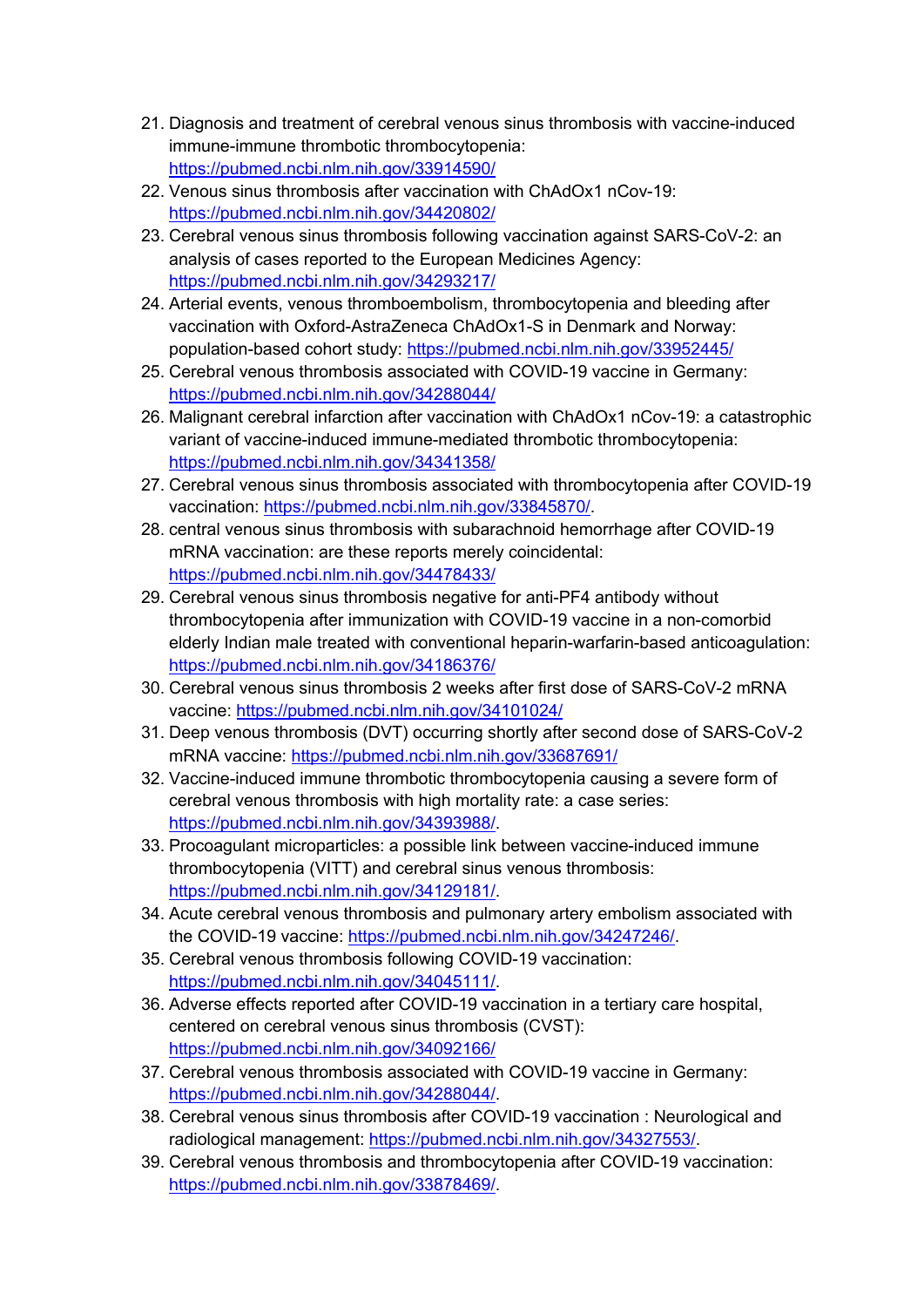- 40. Cerebral venous sinus thrombosis and thrombocytopenia after COVID-19 vaccination: report of two cases in the United Kingdom: https://pubmed.ncbi.nlm.nih.gov/33857630/.
- 41. Cerebral venous thrombosis induced by SARS-CoV-2 vaccine: https://pubmed.ncbi.nlm.nih.gov/34090750/.
- 42. Cerebral venous sinus thrombosis associated with vaccine-induced thrombotic thrombocytopenia: https://pubmed.ncbi.nlm.nih.gov/34333995/
- 43. Cerebral venous thrombosis after the BNT162b2 mRNA SARS-CoV-2 vaccine: https://pubmed.ncbi.nlm.nih.gov/34111775/.
- 44. Cerebral venous thrombosis after COVID-19 vaccination: https://pubmed.ncbi.nlm.nih.gov/34045111/
- 45. Lethal cerebral venous sinus thrombosis after COVID-19 vaccination: https://pubmed.ncbi.nlm.nih.gov/33983464/
- 46. Cerebral venous sinus thrombosis in the U.S. population, After SARS-CoV-2 vaccination with adenovirus and after COVID-19: https://pubmed.ncbi.nlm.nih.gov/34116145/
- 47. Cerebral venous thrombosis after COVID-19 vaccination: is the risk of thrombosis increased by intravascular administration of the vaccine: https://pubmed.ncbi.nlm.nih.gov/34286453/.
- 48. Central venous sinus thrombosis with subarachnoid hemorrhage after COVID-19 mRNA vaccination: are these reports merely coincidental: https://pubmed.ncbi.nlm.nih.gov/34478433/
- 49. Cerebral venous sinus thrombosis after ChAdOx1 nCov-19 vaccination with a misleading first brain MRI: https://pubmed.ncbi.nlm.nih.gov/34244448/
- 50. Early results of bivalirudin treatment for thrombotic thrombocytopenia and cerebral venous sinus thrombosis after vaccination with Ad26.COV2.S: https://pubmed.ncbi.nlm.nih.gov/34226070/
- 51. Cerebral venous sinus thrombosis associated with post-vaccination thrombocytopenia by COVID-19: https://pubmed.ncbi.nlm.nih.gov/33845870/.
- 52. Cerebral venous sinus thrombosis 2 weeks after the first dose of SARS-CoV-2 mRNA vaccine: https://pubmed.ncbi.nlm.nih.gov/34101024/.
- 53. Adverse effects reported after COVID-19 vaccination in a tertiary care hospital, focus on cerebral venous sinus thrombosis (CVST): https://pubmed.ncbi.nlm.nih.gov/34092166/
- 54. Cerebral venous sinus thrombosis following vaccination against SARS-CoV-2: an analysis of cases reported to the European Medicines Agency: https://pubmed.ncbi.nlm.nih.gov/34293217/
- 55. A rare case of a middle-age Asian male with cerebral venous thrombosis after COVID-19 AstraZeneca vaccination: https://pubmed.ncbi.nlm.nih.gov/34274191/
- 56. Massive cerebral venous thrombosis and venous basin infarction as late complications of COVID-19: a case report: https://pubmed.ncbi.nlm.nih.gov/34373991/
- 57. Massive cerebral venous thrombosis due to vaccine-induced immune thrombotic thrombocytopenia: https://pubmed.ncbi.nlm.nih.gov/34261296/
- 58. Cerebral venous thrombosis developing after vaccination. COVID-19: VITT, VATT, TTS and more: https://pubmed.ncbi.nlm.nih.gov/34695859/
- 59. Cerebral venous thrombosis and myeloproliferative neoplasms: a three-center study of 74 consecutive cases: https://pubmed.ncbi.nlm.nih.gov/34453762/.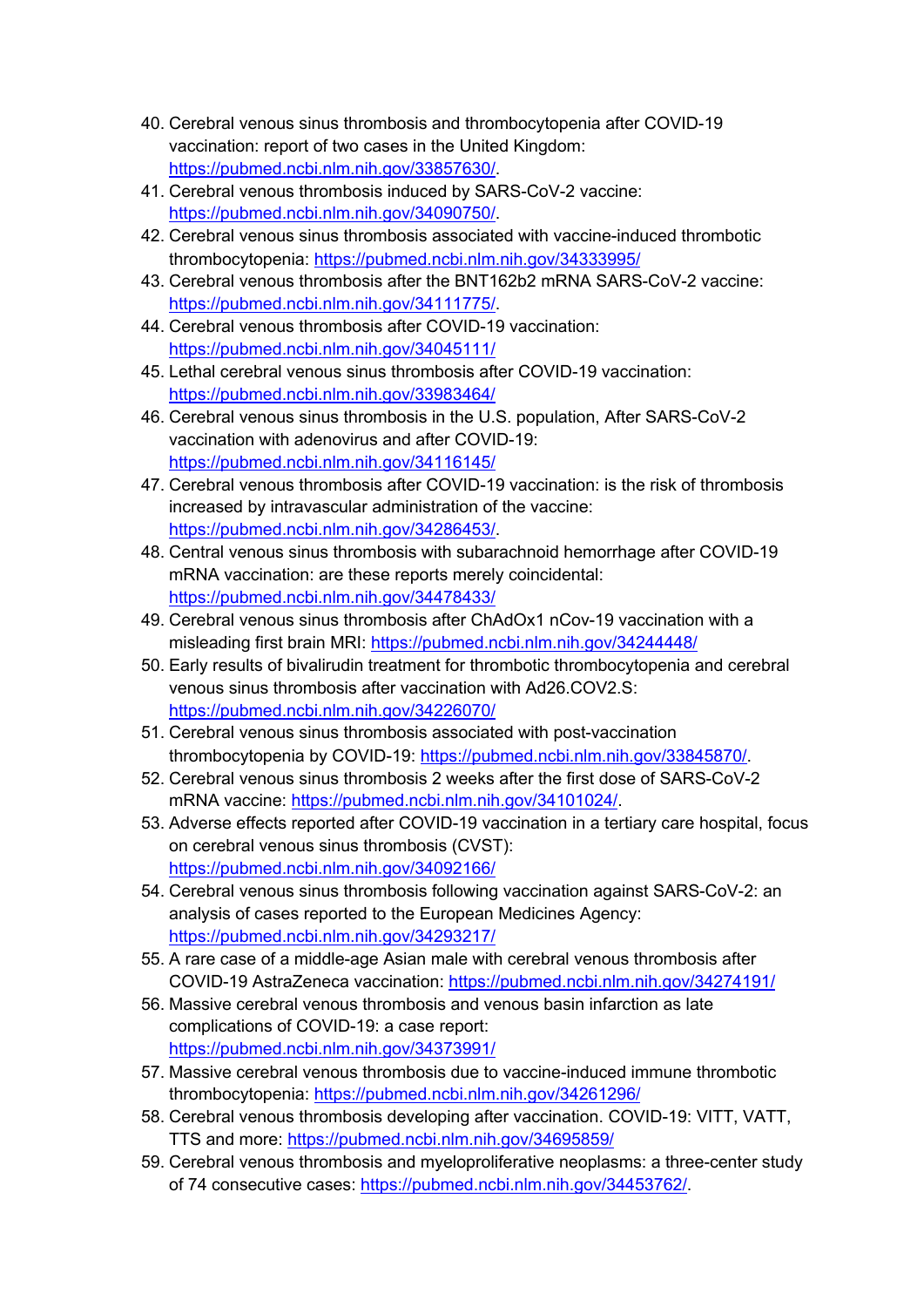- 60. Vaccine-induced cerebral venous thrombosis and thrombocytopenia. Oxford-AstraZeneca COVID-19: a missed opportunity for rapid return on experience: https://www.sciencedirect.com/science/article/pii/S235255682100093X
- 61. Case report: Take a second look: Cerebral venous thrombosis related to Covid-19 vaccination and thrombotic thrombocytopenia syndrome: https://pubmed.ncbi.nlm.nih.gov/34880826/

### **Vasculitis (includes term: Microscopic polyangiitis)**

An inflammation of the blood vessels that causes changes in the blood vessel walls. When your blood vessel becomes weak, it might stretch and bulge (called an aneurysm). It might also burst open, causing bleeding. This can be life-threatening.

- 1. ANCA-associated vasculitis after Pfizer-BioNTech COVID-19 vaccine: https://www.sciencedirect.com/science/article/pii/S0272638621007423
- 2. propylthiouracil-induced neutrophil anti-cytoplasmic antibody-associated vasculitis after COVID-19 vaccination: https://pubmed.ncbi.nlm.nih.gov/34451967/
- 3. IgA vasculitis in adult patient after vaccination with ChadOx1 nCoV-19: https://pubmed.ncbi.nlm.nih.gov/34509658/
- 4. A case of leukocytoclastic vasculitis after vaccination with a SARS-CoV2 vaccine: case report: https://pubmed.ncbi.nlm.nih.gov/34196469/
- 5. A case of ANCA-associated vasculitis after AZD1222 (Oxford-AstraZeneca) SARS-CoV-2 vaccination: victim or causality?: https://pubmed.ncbi.nlm.nih.gov/34416184/.
- 6. A case of ANCA-associated vasculitis after AZD1222 (Oxford-AstraZeneca) SARS-CoV-2 vaccination: victim or causality?: https://pubmed.ncbi.nlm.nih.gov/34416184/
- 7. Leukocytoclastic vasculitis as a cutaneous manifestation of ChAdOx1 corona virus vaccine nCoV-19 (recombinant): https://pubmed.ncbi.nlm.nih.gov/34546608/
- 8. Induction of cutaneous leukocytoclastic vasculitis after ChAdOx1 nCoV-19 vaccine: https://pubmed.ncbi.nlm.nih.gov/34853744/.
- 9. Recurrent ANCA-associated vasculitis after Oxford AstraZeneca ChAdOx1-S COVID-19 vaccination: a case series of two patients: https://pubmed.ncbi.nlm.nih.gov/34755433/
- 10. Cutaneous lymphocytic vasculitis after administration of the second dose of AZD1222 (Oxford-AstraZeneca) Severe acute respiratory syndrome Coronavirus 2 vaccine: chance or causality: https://pubmed.ncbi.nlm.nih.gov/34726187/.
- 11. Case report: anti-neutrophil cytoplasmic antibody-associated vasculitis with acute renal failure and pulmonary hemorrhage can occur after COVID-19 vaccination: https://pubmed.ncbi.nlm.nih.gov/34859017/
- 12. Intracerebral hemorrhage due to vasculitis following COVID-19 vaccination: case report: https://pubmed.ncbi.nlm.nih.gov/34783899/
- 13. COVID-19 vaccine-induced urticarial vasculitis: https://pubmed.ncbi.nlm.nih.gov/34369046/.
- 14. ANCA-associated vasculitis after Pfizer-BioNTech COVID-19 vaccine: https://pubmed.ncbi.nlm.nih.gov/34280507/.
- 15. New-onset leukocytoclastic vasculitis after COVID-19 vaccine: https://pubmed.ncbi.nlm.nih.gov/34241833/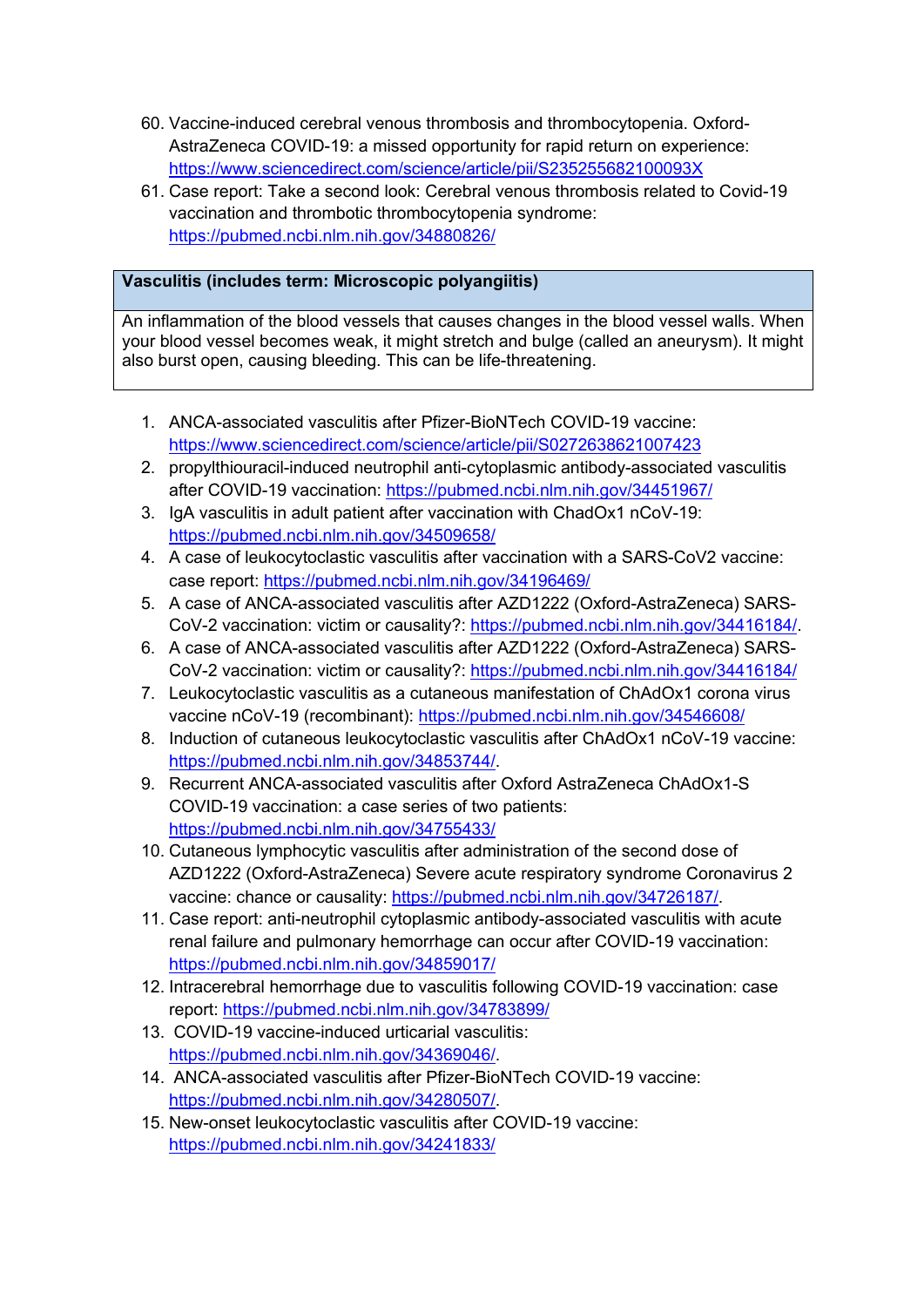- 16. Cutaneous small vessel vasculitis after COVID-19 vaccine: https://pubmed.ncbi.nlm.nih.gov/34529877/.
- 17. Outbreak of leukocytoclastic vasculitis after COVID-19 vaccine: https://pubmed.ncbi.nlm.nih.gov/33928638/
- 18. Leukocytoclastic vasculitis after exposure to COVID-19 vaccine: https://pubmed.ncbi.nlm.nih.gov/34836739/
- 19. Vasculitis and bursitis in [ 18 F] FDG-PET/CT after COVID-19 mRNA vaccine: post hoc ergo propter hoc?; https://pubmed.ncbi.nlm.nih.gov/34495381/.
- 20. Cutaneous lymphocytic vasculitis after administration of COVID-19 mRNA vaccine: https://pubmed.ncbi.nlm.nih.gov/34327795
- 21. Cutaneous leukocytoclastic vasculitis induced by Sinovac COVID-19 vaccine: https://pubmed.ncbi.nlm.nih.gov/34660867/.
- 22. Reactivation of IgA vasculitis after vaccination with COVID-19: https://pubmed.ncbi.nlm.nih.gov/34848431/
- 23. Varicella-zoster virus-related small-vessel vasculitis after Pfizer-BioNTech COVID-19 vaccination: https://pubmed.ncbi.nlm.nih.gov/34310759/.
- 24. Imaging in vascular medicine: leukocytoclastic vasculitis after COVID-19 vaccine booster: https://pubmed.ncbi.nlm.nih.gov/34720009/
- 25. Cutaneous vasculitis following COVID-19 vaccination: https://pubmed.ncbi.nlm.nih.gov/34611627/.
- 26. Possible case of COVID-19 mRNA vaccine-induced small-vessel vasculitis: https://pubmed.ncbi.nlm.nih.gov/34705320/.
- 27. IgA vasculitis following COVID-19 vaccination in an adult: https://pubmed.ncbi.nlm.nih.gov/34779011/
- 28. Propylthiouracil-induced anti-neutrophil cytoplasmic antibody-associated vasculitis following vaccination with COVID-19: https://pubmed.ncbi.nlm.nih.gov/34451967/
- 29. Coronavirus disease vaccine 2019 (COVID-19) in systemic lupus erythematosus and neutrophil anti-cytoplasmic antibody-associated vasculitis: https://pubmed.ncbi.nlm.nih.gov/33928459/
- 30. Reactivation of IgA vasculitis after COVID-19 vaccination: https://pubmed.ncbi.nlm.nih.gov/34250509/
- 31. First description of immune complex vasculitis after COVID-19 vaccination with BNT162b2: case report: https://pubmed.ncbi.nlm.nih.gov/34530771/.
- 32. Nephrotic syndrome and vasculitis after SARS-CoV-2 vaccine: true association or circumstantial: https://pubmed.ncbi.nlm.nih.gov/34245294/.
- 33. Occurrence of de novo cutaneous vasculitis after vaccination against coronavirus disease (COVID-19): https://pubmed.ncbi.nlm.nih.gov/34599716/.
- 34. Asymmetric cutaneous vasculitis after COVID-19 vaccination with unusual preponderance of eosinophils: https://pubmed.ncbi.nlm.nih.gov/34115904/.
- 35. Granulomatous vasculitis after AstraZeneca anti-SARS-CoV-2 vaccine: https://pubmed.ncbi.nlm.nih.gov/34237323/.
- 36. A case of generalized Sweet's syndrome with vasculitis triggered by recent vaccination with COVID-19: https://pubmed.ncbi.nlm.nih.gov/34849386/
- 37. Small-vessel vasculitis following Oxford-AstraZeneca vaccination against SARS-CoV-2: https://pubmed.ncbi.nlm.nih.gov/34310763/
- 38. Cutaneous vasculitis after severe acute respiratory syndrome coronavirus 2 vaccine: https://pubmed.ncbi.nlm.nih.gov/34557622/.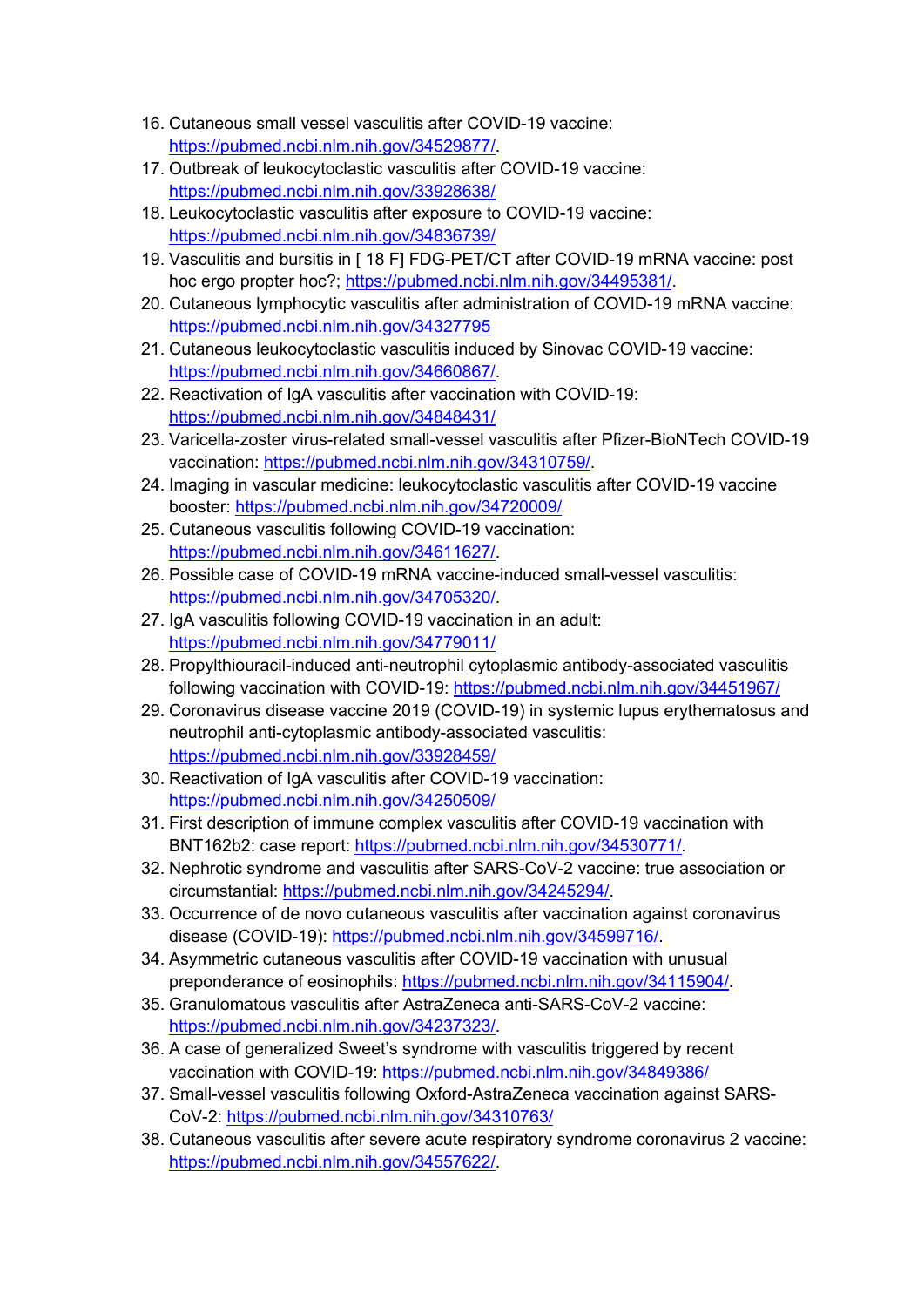- 39. Leukocytoclastic vasculitis after coronavirus disease vaccination 2019: https://pubmed.ncbi.nlm.nih.gov/34713472/803
- 40. Outbreaks of mixed cryoglobulinemia vasculitis after vaccination against SARS-CoV-2: https://pubmed.ncbi.nlm.nih.gov/34819272/
- 41. Cutaneous small-vessel vasculitis after vaccination with a single dose of Janssen Ad26.COV2.S: https://pubmed.ncbi.nlm.nih.gov/34337124/
- 42. Case of immunoglobulin A vasculitis after vaccination against coronavirus disease 2019: https://pubmed.ncbi.nlm.nih.gov/34535924/
- 43. Relapse of microscopic polyangiitis after COVID-19 vaccination: case report: https://pubmed.ncbi.nlm.nih.gov/34251683/.

### **Guillain-Barré syndrome**

A neurological disorder in which the body's immune system mistakenly attacks part of its peripheral nervous system—the network of nerves located outside of the brain and spinal cord. GBS can range from a very mild case with brief weakness to nearly devastating paralysis, leaving the person unable to breathe independently. Fortunately, most people eventually recover from even the most severe cases of GBS. After recovery, some people will continue to have some degree of weakness.

- 1. GM1 ganglioside antibody and COVID-19-related Guillain Barre syndrome: case report, systemic review, and implications for vaccine development: https://www.sciencedirect.com/science/article/pii/S2666354621000065
- 2. Guillain-Barré syndrome after AstraZeneca COVID-19 vaccination: causal or casual association: https://www.sciencedirect.com/science/article/pii/S0303846721004169
- 3. Sensory Guillain-Barré syndrome after ChAdOx1 nCov-19 vaccine: report of two cases and review of the literature: https://www.sciencedirect.com/science/article/pii/S0165572821002186
- 4. Guillain-Barré syndrome after the first dose of SARS-CoV-2 vaccine: a temporary occurrence, not a causal association: https://www.sciencedirect.com/science/article/pii/S2214250921000998.
- 5. Guillain-Barré syndrome presenting as facial diplegia after vaccination with COVID-19: a case report: https://www.sciencedirect.com/science/article/pii/S0736467921006442
- 6. Guillain-Barré syndrome after the first injection of ChAdOx1 nCoV-19 vaccine: first report: https://www.sciencedirect.com/science/article/pii/S0035378721005853.
- 7. SARS-CoV-2 vaccines are not safe for those with Guillain-Barre syndrome following vaccination: https://www.sciencedirect.com/science/article/pii/S2049080121005343
- 8. Guillian Barré syndrome after vaccination with mRNA-1273 against COVID-19: https://pubmed.ncbi.nlm.nih.gov/34477091/
- 9. A novel case of bifacial diplegia variant of Guillain-Barré syndrome after vaccination with Janssen COVID-19: https://pubmed.ncbi.nlm.nih.gov/34449715/
- 10. Sensory Guillain-Barré syndrome following ChAdOx1 nCov-19 vaccine: report of two cases and review of the literature: https://pubmed.ncbi.nlm.nih.gov/34416410/.
- 11. Facial diplegia: a rare and atypical variant of Guillain-Barré syndrome and the Ad26.COV2.S vaccine: https://pubmed.ncbi.nlm.nih.gov/34447646/
- 12. Guillain-Barré syndrome after ChAdOx1 nCoV-19 COVID-19 vaccination: a case series: https://pubmed.ncbi.nlm.nih.gov/34548920/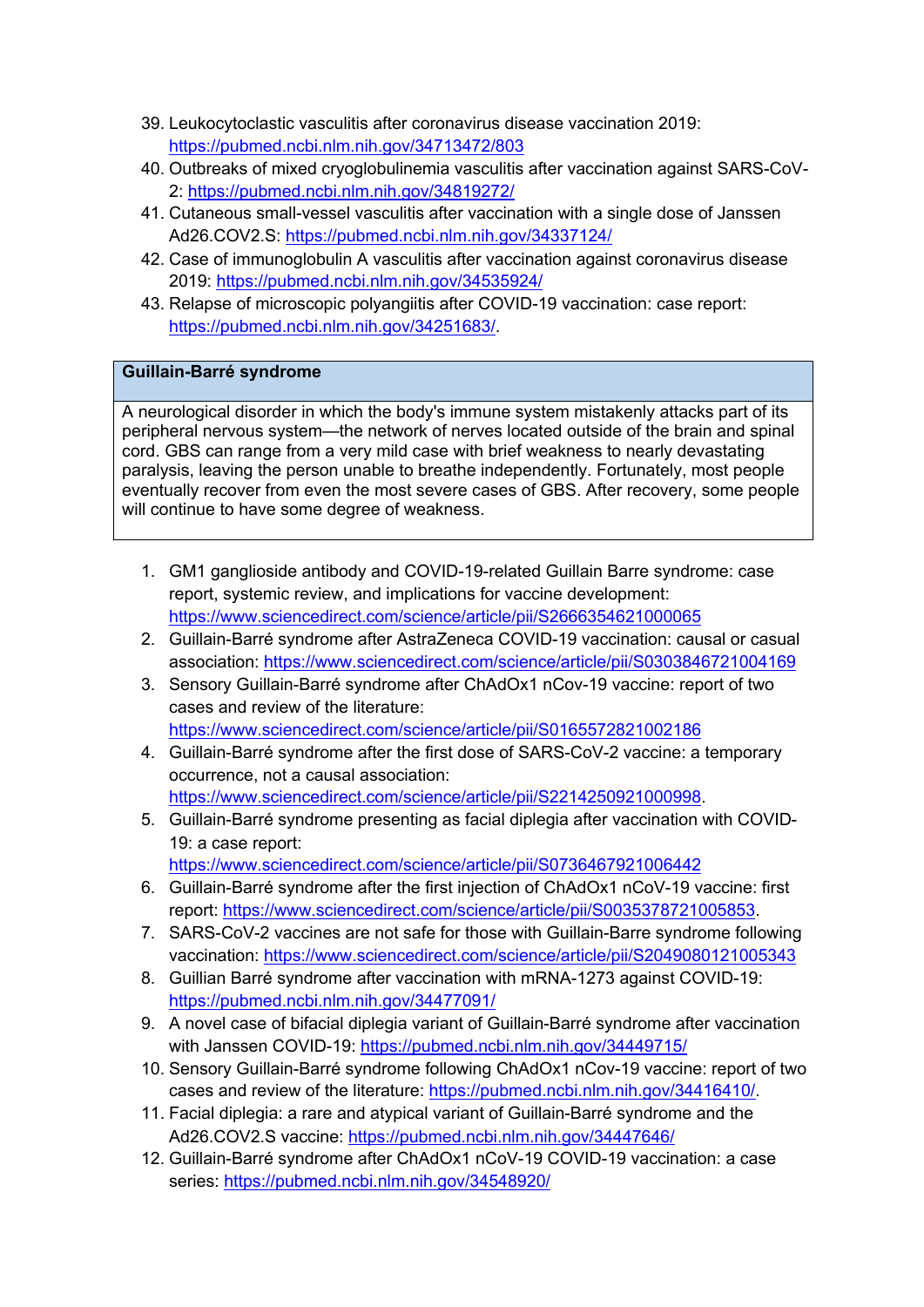- 13. AstraZeneca COVID-19 vaccine and Guillain-Barré syndrome in Tasmania: a causal link: https://pubmed.ncbi.nlm.nih.gov/34560365/
- 14. COVID-19, Guillain-Barré and vaccineA dangerous mix: https://pubmed.ncbi.nlm.nih.gov/34108736/.
- 15. Guillain-Barré syndrome after the first dose of Pfizer-BioNTech COVID-19 vaccine: case report and review of reported cases: https://pubmed.ncbi.nlm.nih.gov/34796417/.
- 16. Guillain-Barre syndrome after BNT162b2 COVID-19 vaccine: https://link.springer.com/article/10.1007%2Fs10072-021-05523-5.
- 17. COVID-19 adenovirus vaccines and Guillain-Barré syndrome with facial palsy: https://onlinelibrary.wiley.com/doi/10.1002/ana.26258.
- 18. Association of receipt association of Ad26.COV2.S COVID-19 vaccine with presumed Guillain-Barre syndrome, February-July 2021: https://jamanetwork.com/journals/jama/fullarticle/2785009
- 19. A case of Guillain-Barré syndrome after Pfizer COVID-19 vaccine: https://pubmed.ncbi.nlm.nih.gov/34567447/
- 20. Guillain-Barré syndrome associated with COVID-19 vaccination: https://pubmed.ncbi.nlm.nih.gov/34648420/.
- 21. Rate of recurrent Guillain-Barré syndrome after COVID-19 BNT162b2 mRNA vaccine: https://jamanetwork.com/journals/jamaneurology/fullarticle/2783708
- 22. Guillain-Barre syndrome after COVID-19 vaccination in an adolescent: https://www.pedneur.com/article/S0887-8994(21)00221-6/fulltext.
- 23. Guillain-Barre syndrome after ChAdOx1-S / nCoV-19 vaccination: https://pubmed.ncbi.nlm.nih.gov/34114256/.
- 24. Guillain-Barre syndrome after COVID-19 mRNA-1273 vaccine: case report: https://pubmed.ncbi.nlm.nih.gov/34767184/.
- 25. Guillain-Barre syndrome following SARS-CoV-2 vaccination in 19 patients: https://pubmed.ncbi.nlm.nih.gov/34644738/.
- 26. Guillain-Barre syndrome presenting with facial diplegia following vaccination with COVID-19 in two patients: https://pubmed.ncbi.nlm.nih.gov/34649856/
- 27. A rare case of Guillain-Barré syndrome after COVID-19 vaccination: https://pubmed.ncbi.nlm.nih.gov/34671572/
- 28. Neurological complications of COVID-19: Guillain-Barre syndrome after Pfizer COVID-19 vaccine: https://pubmed.ncbi.nlm.nih.gov/33758714/
- 29. COVID-19 vaccine causing Guillain-Barre syndrome, an uncommon potential side effect: https://pubmed.ncbi.nlm.nih.gov/34484780/
- 30. Guillain-Barre syndrome after the first dose of COVID-19 vaccination: case report; https://pubmed.ncbi.nlm.nih.gov/34779385/.
- 31. Guillain-Barre syndrome after the first injection of ChAdOx1 nCoV-19 vaccine: first report: https://pubmed.ncbi.nlm.nih.gov/34217513/.
- 32. A case of sensory ataxic Guillain-Barre syndrome with immunoglobulin G anti-GM1 antibodies after first dose of COVID-19 BNT162b2 mRNA vaccine (Pfizer): https://pubmed.ncbi.nlm.nih.gov/34871447/
- 33. A variant of Guillain-Barré syndrome after SARS-CoV-2 vaccination: AMSAN: https://pubmed.ncbi.nlm.nih.gov/34370408/.
- 34. A rare variant of Guillain-Barré syndrome after vaccination with Ad26.COV2.S: https://pubmed.ncbi.nlm.nih.gov/34703690/.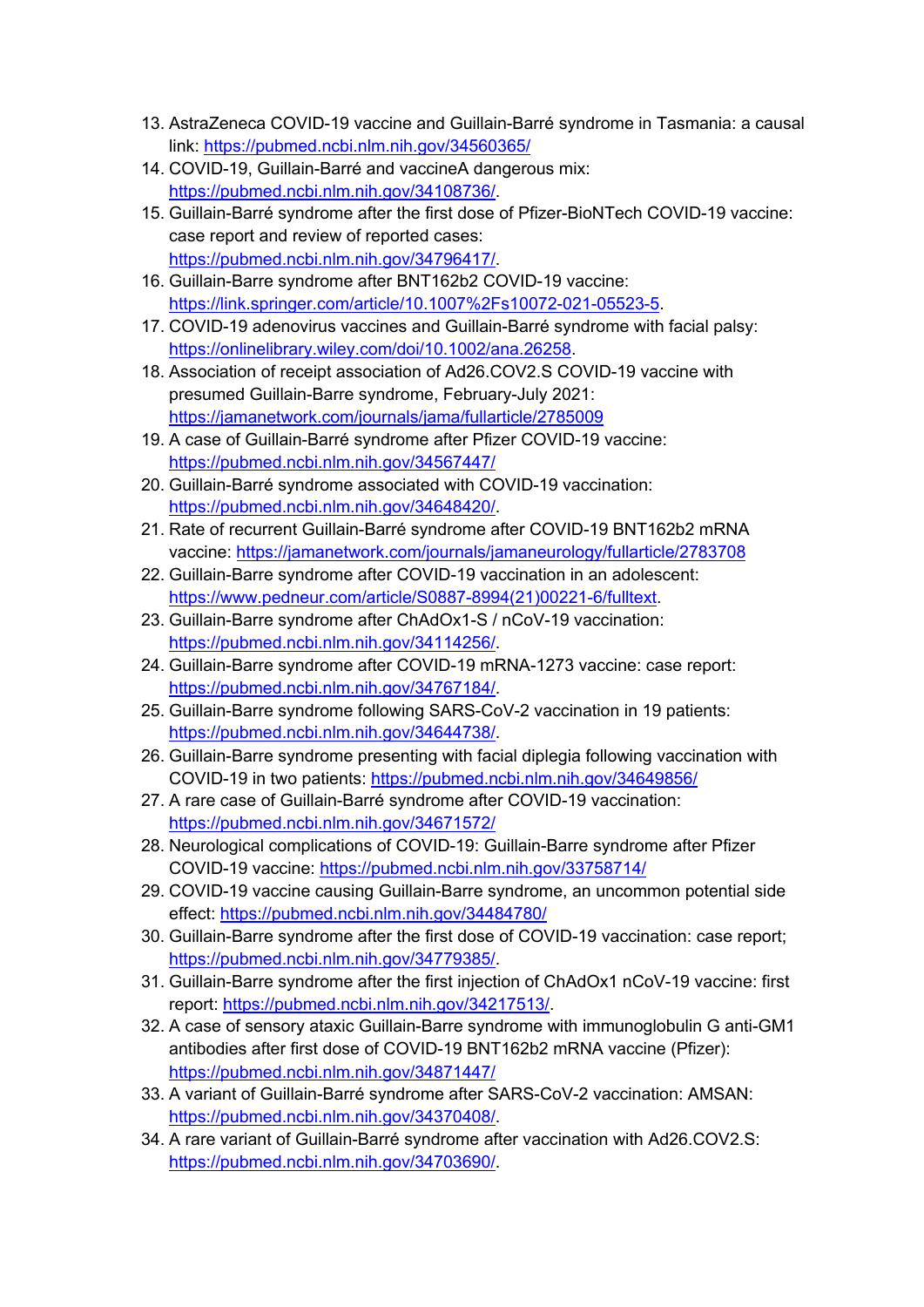- 35. Guillain-Barré syndrome after SARS-CoV-2 vaccination in a patient with previous vaccine-associated Guillain-Barré syndrome: https://pubmed.ncbi.nlm.nih.gov/34810163/
- 36. Guillain-Barré syndrome in an Australian state using mRNA and adenovirus-vector SARS-CoV-2 vaccines: https://onlinelibrary.wiley.com/doi/10.1002/ana.26218
- 37. Variant Guillain-Barré syndrome occurring after SARS-CoV-2 vaccination: https://pubmed.ncbi.nlm.nih.gov/34114269/
- 38. Guillian-Barre syndrome with axonal variant temporally associated with Modern SARS-CoV-2 mRNA-based vaccine: https://pubmed.ncbi.nlm.nih.gov/34722067/
- 39. Guillain-Barre syndrome after the first dose of SARS-CoV-2 vaccine: a temporary occurrence, not a causal association: https://pubmed.ncbi.nlm.nih.gov/33968610/
- 40. SARS-CoV-2 vaccines can be complicated not only by Guillain-Barré syndrome but also by distal small fiber neuropathy: https://pubmed.ncbi.nlm.nih.gov/34525410/
- 41. Clinical variant of Guillain-Barré syndrome with prominent facial diplegia after AstraZeneca 2019 coronavirus disease vaccine: https://pubmed.ncbi.nlm.nih.gov/34808658/
- 42. Miller-Fisher syndrome and Guillain-Barré syndrome overlap syndrome in a patient after Oxford-AstraZeneca SARS-CoV-2 vaccination: https://pubmed.ncbi.nlm.nih.gov/34848426/
- 43. Bilateral facial weakness with a variant of paresthesia of Guillain-Barre syndrome after Vaxzevria COVID-19 vaccine: https://pubmed.ncbi.nlm.nih.gov/34261746/

**Lymphadenopathy (includes term:** Unilateral, Supraclavicular And Cervical

A disease affecting the lymph nodes where the sizes of the lymph can be affected

- 1. Rare case of contralateral supraclavicular lymphadenopathy after vaccination with COVID-19: computed tomography and ultrasound findings: https://pubmed.ncbi.nlm.nih.gov/34667486/
- 2. COVID-19 mRNA vaccination-induced lymphadenopathy mimics lymphoma progression on FDG PET / CT: https://pubmed.ncbi.nlm.nih.gov/33591026/
- 3. Lymphadenopathy in COVID-19 vaccine recipients: diagnostic dilemma in oncology patients: https://pubmed.ncbi.nlm.nih.gov/33625300/
- 4. Hypermetabolic lymphadenopathy after administration of BNT162b2 mRNA vaccine Covid-19: incidence assessed by [ 18 F] FDG PET-CT and relevance for study interpretation: https://pubmed.ncbi.nlm.nih.gov/33774684/
- 5. Lymphadenopathy after COVID-19 vaccination: review of imaging findings: https://pubmed.ncbi.nlm.nih.gov/33985872/
- 6. Lymphadenopathy associated with COVID-19 vaccination on FDG PET/CT: distinguishing features in adenovirus-vectored vaccine: https://pubmed.ncbi.nlm.nih.gov/34115709/.
- 7. COVID-19 vaccination-induced lymphadenopathy in a specialized breast imaging clinic in Israel: analysis of 163 cases: https://pubmed.ncbi.nlm.nih.gov/34257025/.
- 8. Coronavirus disease vaccine 2019 mimics lymph node metastases in patients undergoing skin cancer follow-up: a single-center study: https://pubmed.ncbi.nlm.nih.gov/34280870/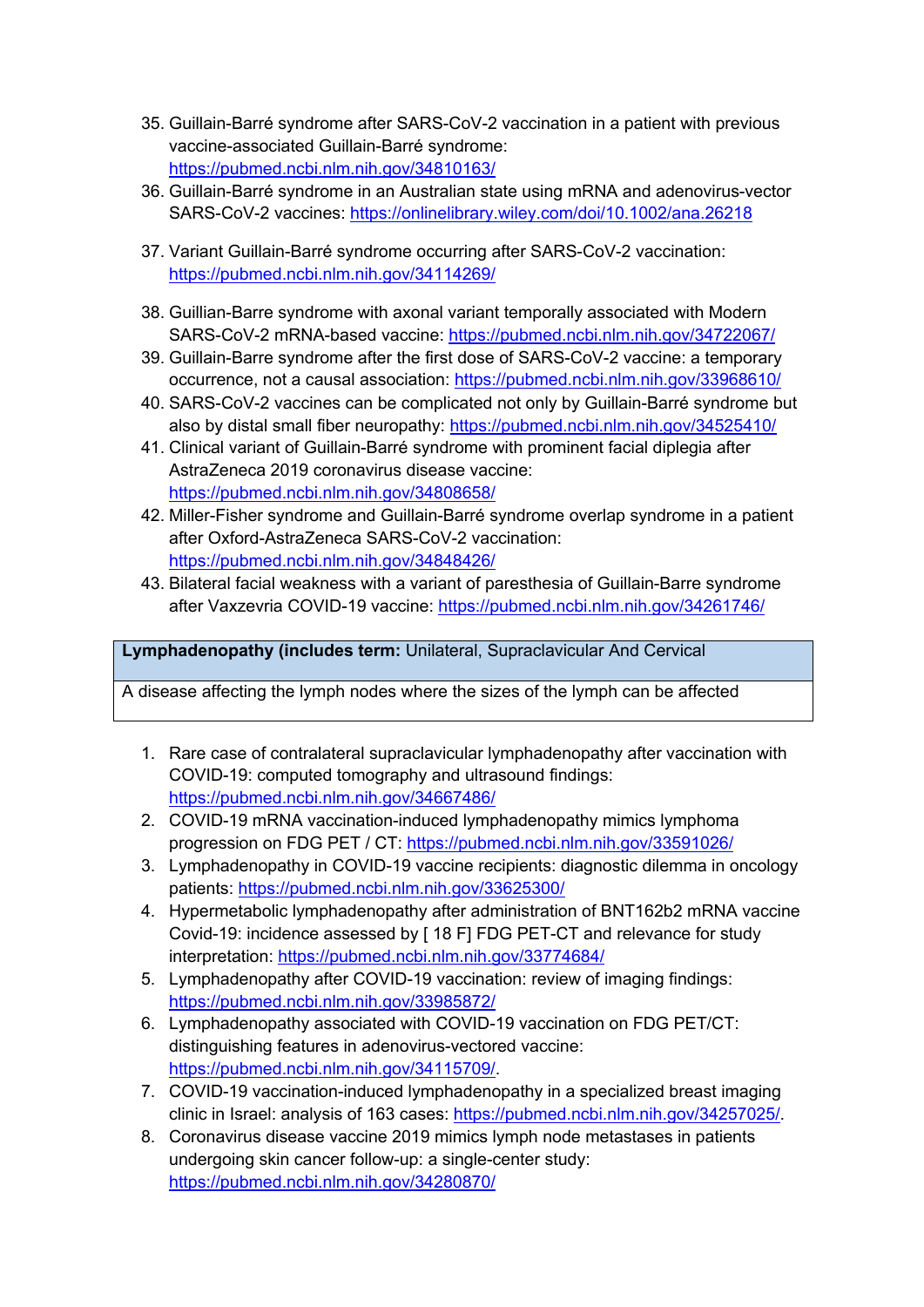- 9. COVID-19 post-vaccination lymphadenopathy: report of fine-needle aspiration biopsy cytologic findings: https://pubmed.ncbi.nlm.nih.gov/34432391/
- 10. Regional lymphadenopathy after COVID-19 vaccination: review of the literature and considerations for patient management in breast cancer care: https://pubmed.ncbi.nlm.nih.gov/34731748/
- 11. Adverse events of COVID injection that may occur in children.Acute-onset supraclavicular lymphadenopathy coincident with intramuscular mRNA vaccination against COVID-19 may be related to the injection technique of the vaccine, Spain, January and February 2021: https://pubmed.ncbi.nlm.nih.gov/33706861/
- 12. Supraclavicular lymphadenopathy after COVID-19 vaccination in Korea: serial followup by ultrasonography: https://pubmed.ncbi.nlm.nih.gov/34116295/
- 13. Oxford-AstraZeneca COVID-19 vaccination induced lymphadenopathy on [18F] choline PET / CT, not just an FDG finding: https://pubmed.ncbi.nlm.nih.gov/33661328/
- 14. A case of cervical lymphadenopathy following COVID-19 vaccination: https://pubmed.ncbi.nlm.nih.gov/34141500/
- 15. Unilateral lymphadenopathy after COVID-19 vaccination: a practical management plan for radiologists of all specialties: https://pubmed.ncbi.nlm.nih.gov/33713605/
- 16. Supraclavicular lymphadenopathy after COVID-19 vaccination: an increasing presentation in the two-week wait neck lump clinic: https://pubmed.ncbi.nlm.nih.gov/33685772/
- 17. COVID-19 vaccination and lower cervical lymphadenopathy in two-week neck lump clinic: a follow-up audit: https://pubmed.ncbi.nlm.nih.gov/33947605/.
- 18. Cervical lymphadenopathy after coronavirus disease vaccination 2019: clinical features and implications for head and neck cancer services: https://pubmed.ncbi.nlm.nih.gov/34526175/
- 19. Lymphadenopathy associated with the COVID-19 vaccine: https://pubmed.ncbi.nlm.nih.gov/33786231/
- 20. Evolution of lymphadenopathy on PET/MRI
- 21. Massive cervical lymphadenopathy following vaccination with COVID-19: https://pubmed.ncbi.nlm.nih.gov/34601889/
- 22. Acute-onset supraclavicular lymphadenopathy coincident with intramuscular mRNA vaccination against COVID-19 may be related to the injection technique of the vaccine, Spain, January and February 2021: https://pubmed.ncbi.nlm.nih.gov/33706861/
- 23. Supraclavicular lymphadenopathy after COVID-19 vaccination in Korea: serial followup by ultrasonography: https://pubmed.ncbi.nlm.nih.gov/34116295/
- 24. Oxford-AstraZeneca COVID-19 vaccination induced lymphadenopathy on [18F] choline PET / CT, not just an FDG finding: https://pubmed.ncbi.nlm.nih.gov/33661328/
- 25. A case of cervical lymphadenopathy following COVID-19 vaccination: https://pubmed.ncbi.nlm.nih.gov/34141500/
- 26. Unilateral lymphadenopathy after COVID-19 vaccination: a practical management plan for radiologists of all specialties: https://pubmed.ncbi.nlm.nih.gov/33713605/
- 27. Supraclavicular lymphadenopathy after COVID-19 vaccination: an increasing presentation in the two-week wait neck lump clinic: https://pubmed.ncbi.nlm.nih.gov/33685772/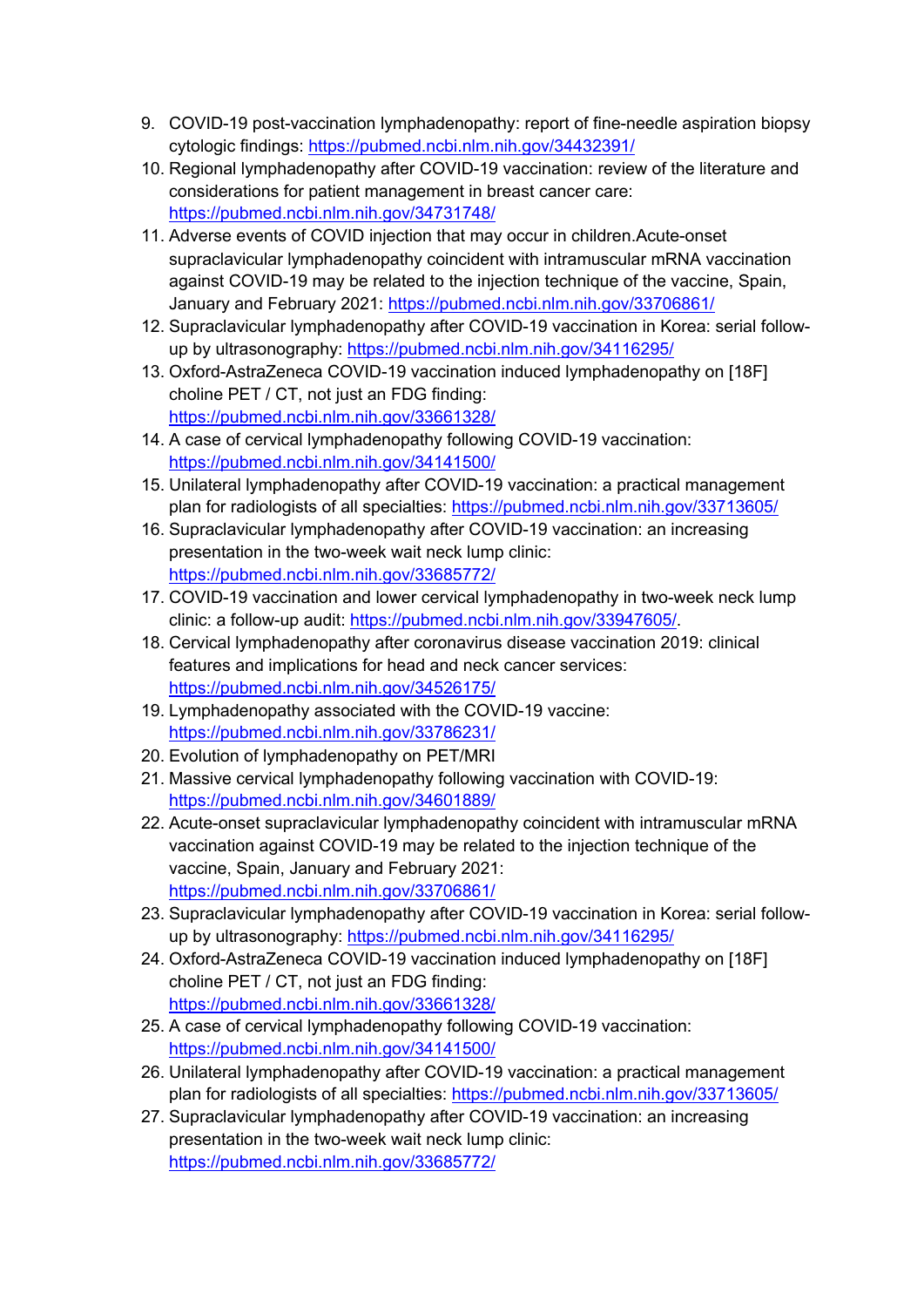- 28. COVID-19 vaccination and lower cervical lymphadenopathy in two-week neck lump clinic: a follow-up audit: https://pubmed.ncbi.nlm.nih.gov/33947605/.
- 29. Cervical lymphadenopathy after coronavirus disease vaccination 2019: clinical features and implications for head and neck cancer services: https://pubmed.ncbi.nlm.nih.gov/34526175/
- 30. Lymphadenopathy associated with the COVID-19 vaccine: https://pubmed.ncbi.nlm.nih.gov/33786231/
- 31. Evolution of lymphadenopathy on PET/MRI after COVID-19 vaccination: https://pubmed.ncbi.nlm.nih.gov/33625301/.
- 32. Massive cervical lymphadenopathy following vaccination with COVID-19: https://pubmed.ncbi.nlm.nih.gov/34601889/
- 33. COVID-19 vaccine-related axillary and cervical lymphadenopathy in patients with current or previous breast cancer and other malignancies: cross-sectional imaging findings on MRI, CT and PET-CT: https://pubmed.ncbi.nlm.nih.gov/34719892/
- 34. Supraclavicular lymphadenopathy after COVID-19 vaccination in Korea: serial followup by ultrasonography: https://pubmed.ncbi.nlm.nih.gov/34116295/.
- 35. Evolution of Lymphadenopathy at Pet/MRI after COVID-19 vaccination: https://pubmed.ncbi.nlm.nih.gov/33625301/

## **Anaphylaxis (includes term: Anaphylactoid)**

A severe, potentially life-threatening allergic reaction.

- 1. COVID-19 vaccine-associated anaphylaxis: a statement from the Anaphylaxis Committee of the World Allergy Organization:. https://www.sciencedirect.com/science/article/pii/S1939455121000119.
- 2. Allergic reactions, including anaphylaxis, after receiving the first dose of the Pfizer-BioNTech COVID-19 vaccine: https://pubmed.ncbi.nlm.nih.gov/33475702/
- 3. Allergic reactions, including anaphylaxis, after receiving the first dose of Pfizer-BioNTech COVID-19 vaccine – United States, December 14-23, 2020: https://pubmed.ncbi.nlm.nih.gov/33444297/
- 4. Allergic reactions, including anaphylaxis, after receiving first dose of Modern COVID-19 vaccine – United States, December 21, 2020-January 10, 2021: https://pubmed.ncbi.nlm.nih.gov/33507892/
- 5. Reports of anaphylaxis after coronavirus disease vaccination 2019, South Korea, February 26-April 30, 2021: https://pubmed.ncbi.nlm.nih.gov/34414880/
- 6. Reports of anaphylaxis after receiving COVID-19 mRNA vaccines in the U.S.-Dec 14, 2020-Jan 18, 2021: https://pubmed.ncbi.nlm.nih.gov/33576785/
- 7. Immunization practices and risk of anaphylaxis: a current, comprehensive update of COVID-19 vaccination data: https://pubmed.ncbi.nlm.nih.gov/34269740/
- 8. Relationship between pre-existing allergies and anaphylactic reactions following administration of COVID-19 mRNA vaccine: https://pubmed.ncbi.nlm.nih.gov/34215453/
- 9. Anaphylaxis Associated with COVID-19 mRNA Vaccines: Approach to Allergy Research: https://pubmed.ncbi.nlm.nih.gov/33932618/
- 10. Allergic reactions and anaphylaxis to LNP-based COVID-19 vaccines: https://pubmed.ncbi.nlm.nih.gov/33571463/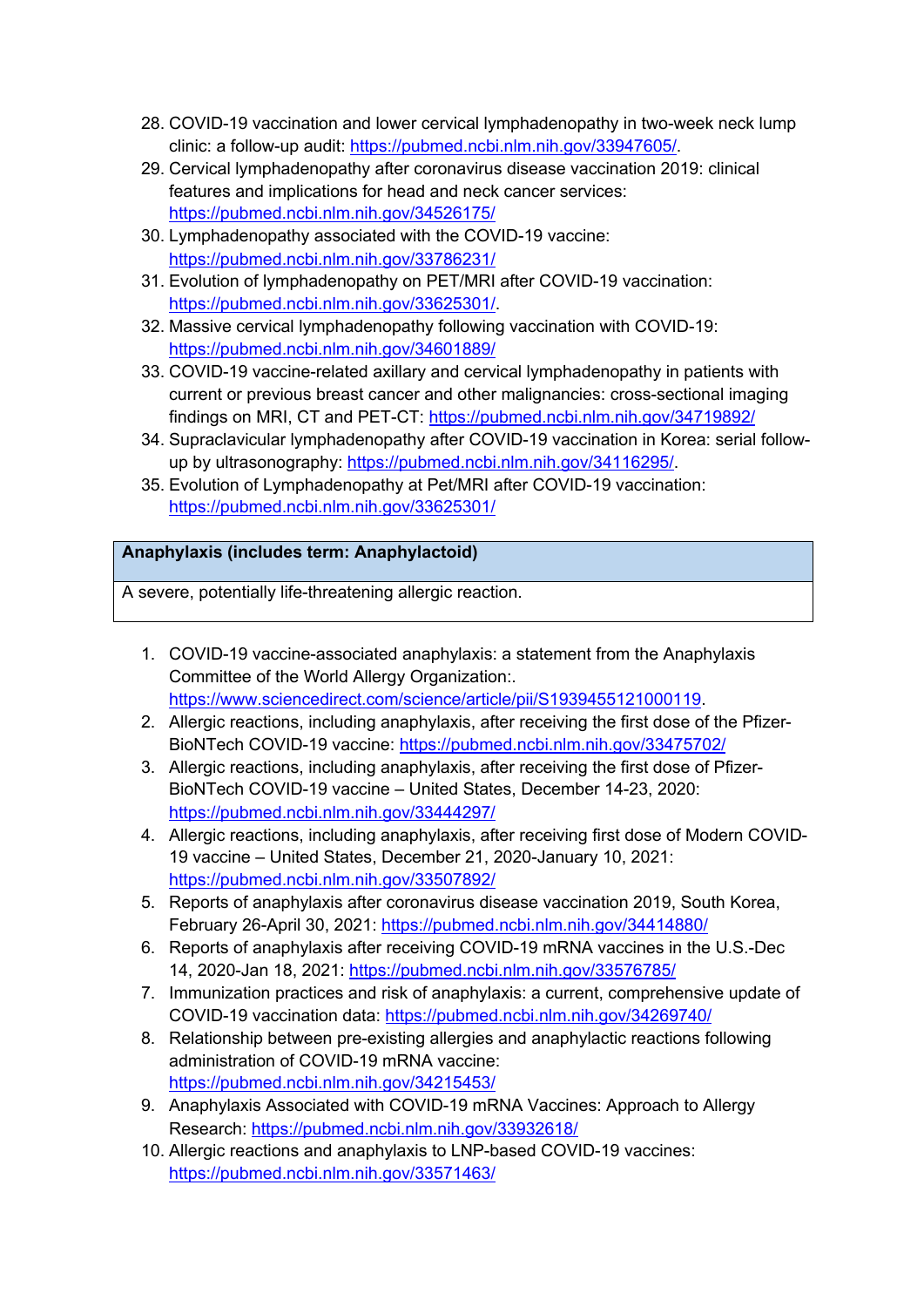- 11. Cumulative adverse event report of anaphylaxis following injections of COVID-19 mRNA vaccine (Pfizer-BioNTech) in Japan: the first month report: https://pubmed.ncbi.nlm.nih.gov/34347278/
- 12. COVID-19 vaccines increase the risk of anaphylaxis: https://pubmed.ncbi.nlm.nih.gov/33685103/
- 13. Biphasic anaphylaxis after exposure to the first dose of the Pfizer-BioNTech COVID-19 mRNA vaccine COVID-19: https://pubmed.ncbi.nlm.nih.gov/34050949/
- 14. Polyethylene glycol (PEG) is a cause of anaphylaxis to Pfizer / BioNTech mRNA COVID-19 vaccine: https://pubmed.ncbi.nlm.nih.gov/33825239/
- 15. Elevated rates of anaphylaxis after vaccination with Pfizer BNT162b2 mRNA vaccine against COVID-19 in Japanese healthcare workers; a secondary analysis of initial post-approval safety data: https://pubmed.ncbi.nlm.nih.gov/34128049/
- 16. .IgE-mediated allergy to polyethylene glycol (PEG) as a cause of anaphylaxis to COVID-19 mRNA vaccines: https://pubmed.ncbi.nlm.nih.gov/34318537/
- 17. Anaphylactic reactions to COVID-19 mRNA vaccines: a call for further studies: https://pubmed.ncbi.nlm.nih.gov/33846043/ 188.
- 18. Anaphylaxis following Covid-19 vaccine in a patient with cholinergic urticaria: https://pubmed.ncbi.nlm.nih.gov/33851711/
- 19. Anaphylaxis induced by CoronaVac COVID-19 vaccine: clinical features and results of revaccination: https://pubmed.ncbi.nlm.nih.gov/34675550/.
- 20. Anaphylaxis after Modern COVID-19 vaccine: https://pubmed.ncbi.nlm.nih.gov/34734159/
- 21. Sex differences in the incidence of anaphylaxis to LNP-mRNA vaccines COVID-19: https://pubmed.ncbi.nlm.nih.gov/34020815/
- 22. Allergic reactions, including anaphylaxis, after receiving the first dose of Pfizer-BioNTech COVID-19 vaccine – United States, December 14 to 23, 2020: https://pubmed.ncbi.nlm.nih.gov/33641264/
- 23. Allergic reactions, including anaphylaxis, after receiving the first dose of Modern COVID-19 vaccine – United States, December 21, 2020 to January 10, 2021: https://pubmed.ncbi.nlm.nih.gov/33641268/
- 24. Prolonged anaphylaxis to Pfizer 2019 coronavirus disease vaccine: a case report and mechanism of action: https://pubmed.ncbi.nlm.nih.gov/33834172/
- 25. Anaphylaxis reactions to Pfizer BNT162b2 vaccine: report of 3 cases of anaphylaxis following vaccination with Pfizer BNT162b2: https://pubmed.ncbi.nlm.nih.gov/34579211/
- 26. Biphasic anaphylaxis after first dose of 2019 messenger RNA coronavirus disease vaccine with positive polysorbate 80 skin test result: https://pubmed.ncbi.nlm.nih.gov/34343674/
- 27. Biphasic anaphylaxis after exposure to the first dose of Pfizer-BioNTech COVID-19 mRNA vaccine COVID-19: https://pubmed.ncbi.nlm.nih.gov/34050949/
- 28. Biphasic anaphylaxis after exposure to the first dose of Pfizer-BioNTech COVID-19 mRNA vaccine COVID-19: https://pubmed.ncbi.nlm.nih.gov/34050949/
- 29. Iguchi, T., Umeda, H., Kojima, M., Kanno, Y., Tanaka, Y., Kinoshita, N., & Sato, D. (2021). Cumulative Adverse Event Reporting of Anaphylaxis After mRNA COVID-19 Vaccine (Pfizer-BioNTech) Injections in Japan: The First-Month Report. Drug Saf, 44(11), 1209-1214. doi:10.1007/s40264-021-01104-9. https://www.ncbi.nlm.nih.gov/pubmed/34347278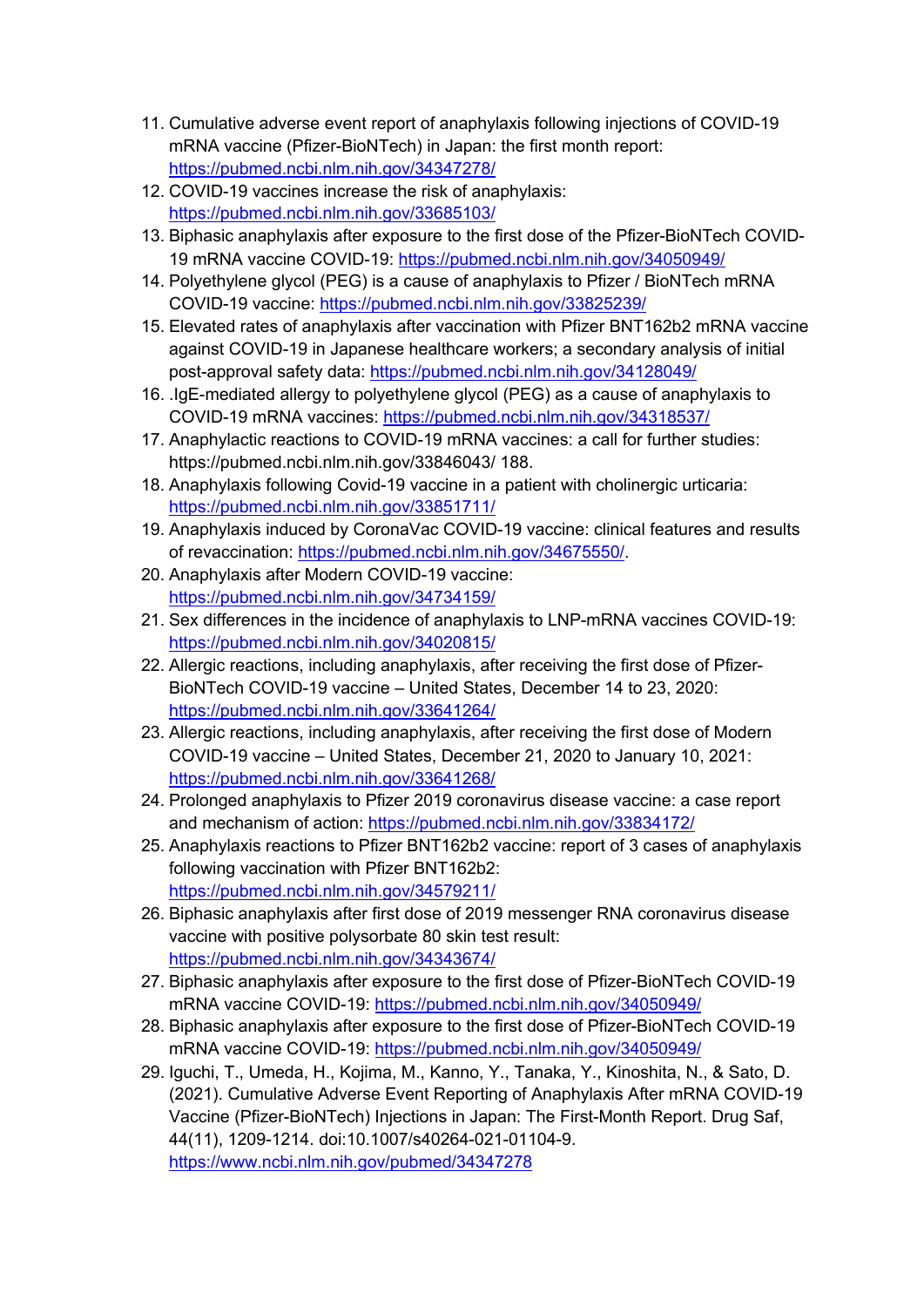30. Team, C. C.-R., Food, & Drug, A. (2021). Allergic Reactions Including Anaphylaxis After Receipt of the First Dose of Pfizer-BioNTech COVID-19 Vaccine – United States, December 14-23, 2020. MMWR Morb Mortal Wkly Rep, 70(2), 46-51. doi:10.15585/mmwr.mm7002e1. https://www.ncbi.nlm.nih.gov/pubmed/33444297

### **Myopericarditis**

A complication of acute pericarditis, is characterized by extension of pericardial inflammation to the myocardium, which manifests as an elevated troponin level. It is generally evaluated and treated as acute pericarditis.

- 1. Myopericarditis after Pfizer mRNA COVID-19 vaccination in adolescents: https://www.sciencedirect.com/science/article/pii/S002234762100665X
- 2. Myopericarditis after vaccination with COVID-19 mRNA in adolescents 12 to 18 years of age: https://www.sciencedirect.com/science/article/pii/S0022347621007368
- 3. Important information on myopericarditis after vaccination with Pfizer COVID-19 mRNA in adolescents: https://www.sciencedirect.com/science/article/pii/S0022347621007496
- 4. Insights from a murine model of COVID-19 mRNA vaccine-induced myopericarditis: could accidental intravenous injection of a vaccine induce myopericarditis https://academic.oup.com/cid/advance-article/doi/10.1093/cid/ciab741/6359059
- 5. Acute myocarditis after administration of BNT162b2 vaccine against COVID-19:. https://www.sciencedirect.com/science/article/abs/pii/S188558572100133X
- 6. Insights from a murine model of myopericarditis induced by COVID-19 mRNA vaccine: could accidental intravenous injection of a vaccine induce myopericarditis: https://pubmed.ncbi.nlm.nih.gov/34453510/
- 7. COVID-19 mRNA vaccination and development of CMR-confirmed myopericarditis: https://www.medrxiv.org/content/10.1101/2021.09.13.21262182v1.full?s=09.
- 8. Intravenous injection of coronavirus disease 2019 (COVID-19) mRNA vaccine can induce acute myopericarditis in a mouse model: https://t.co/j0IEM8cMXI
- 9. Myopericarditis in a previously healthy adolescent male after COVID-19 vaccination: Case report: https://pubmed.ncbi.nlm.nih.gov/34133825/
- 10. Report of a case of myopericarditis after vaccination with BNT162b2 COVID-19 mRNA in a young Korean male: https://pubmed.ncbi.nlm.nih.gov/34636504/
- 11. Myopericarditis after Pfizer messenger ribonucleic acid coronavirus coronavirus disease vaccine in adolescents: https://pubmed.ncbi.nlm.nih.gov/34228985/
- 12. Acute myopericarditis after COVID-19 vaccine in adolescents: https://pubmed.ncbi.nlm.nih.gov/34589238/
- 13. Nygaard, U., Holm, M., Bohnstedt, C., Chai, Q., Schmidt, L. S., Hartling, U. B., . . . Stensballe, L. G. (2022). Population-based Incidence of Myopericarditis After COVID-19 Vaccination in Danish Adolescents. Pediatr Infect Dis J, 41(1), e25-e28. doi:10.1097/INF.0000000000003389.

https://www.ncbi.nlm.nih.gov/pubmed/34889875

14. Schauer, J., Buddhe, S., Colyer, J., Sagiv, E., Law, Y., Mallenahalli Chikkabyrappa, S., & Portman, M. A. (2021). Myopericarditis After the Pfizer Messenger Ribonucleic Acid Coronavirus Disease Vaccine in Adolescents. J Pediatr, 238, 317-320. doi:10.1016/j.jpeds.2021.06.083. https://www.ncbi.nlm.nih.gov/pubmed/34228985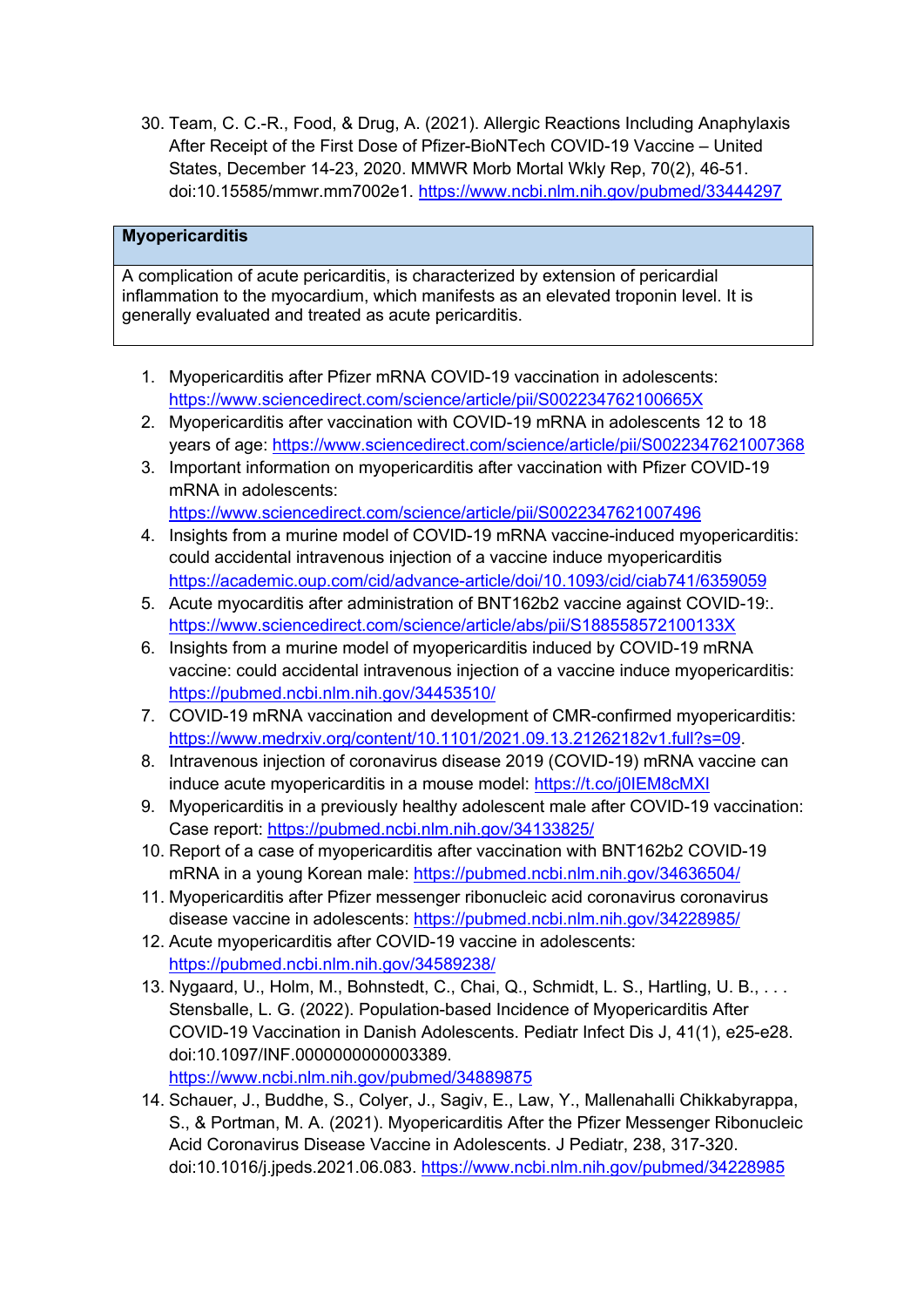- 15. Kohli, U., Desai, L., Chowdhury, D., Harahsheh, A. S., Yonts, A. B., Ansong, A., . . . Ang, J. Y. (2021). mRNA Coronavirus-19 Vaccine-Associated Myopericarditis in Adolescents: A Survey Study. J Pediatr. doi:10.1016/j.jpeds.2021.12.025. https://www.ncbi.nlm.nih.gov/pubmed/34952008
- 16. Long, S. S. (2021). Important Insights into Myopericarditis after the Pfizer mRNA COVID-19 Vaccination in Adolescents. J Pediatr, 238, 5. doi:10.1016/j.jpeds.2021.07.057. https://www.ncbi.nlm.nih.gov/pubmed/34332972
- 17. McLean, K., & Johnson, T. J. (2021). Myopericarditis in a previously healthy adolescent male following COVID-19 vaccination: A case report. Acad Emerg Med, 28(8), 918-921. doi:10.1111/acem.14322. https://www.ncbi.nlm.nih.gov/pubmed/34133825
- 18. Umei, T. C., Kishino, Y., Shiraishi, Y., Inohara, T., Yuasa, S., & Fukuda, K. (2021). Recurrence of myopericarditis following mRNA COVID-19 vaccination in a male adolescent. CJC Open. doi:10.1016/j.cjco.2021.12.002. https://www.ncbi.nlm.nih.gov/pubmed/34904134
- 19. Das, B. B., Kohli, U., Ramachandran, P., Nguyen, H. H., Greil, G., Hussain, T., . . . Khan, D. (2021). Myopericarditis after messenger RNA Coronavirus Disease 2019 Vaccination in Adolescents 12 to 18 Years of Age. J Pediatr, 238, 26-32 e21. doi:10.1016/j.jpeds.2021.07.044. https://www.ncbi.nlm.nih.gov/pubmed/34339728
- 20. Gatti, M., Raschi, E., Moretti, U., Ardizzoni, A., Poluzzi, E., & Diemberger, I. (2021). Influenza Vaccination and Myo-Pericarditis in Patients Receiving Immune Checkpoint Inhibitors: Investigating the Likelihood of Interaction through the Vaccine Adverse Event Reporting System and VigiBase. Vaccines (Basel), 9(1). doi:10.3390/vaccines9010019. https://www.ncbi.nlm.nih.gov/pubmed/33406694
- 21. Myopericarditis in a previously healthy adolescent male after COVID-19 vaccination: Case report: https://pubmed.ncbi.nlm.nih.gov/34133825/

## **Allergic Reactions (Includes Term: Allergy)**

A condition in which the immune system reacts abnormally to a foreign substance.

- 1. An academic hospital experience assessing the risk of COVID-19 mRNA vaccine using patient's allergy history: https://www.sciencedirect.com/science/article/pii/S2213219821007972
- 2. Allergic reactions, including anaphylaxis, after receiving the first dose of the Pfizer-BioNTech COVID-19 vaccine: https://pubmed.ncbi.nlm.nih.gov/33475702/
- 3. Allergic reactions to the first COVID-19 vaccine: a potential role of polyethylene glycol: https://pubmed.ncbi.nlm.nih.gov/33320974/
- 4. Pfizer Vaccine Raises Allergy Concerns: https://pubmed.ncbi.nlm.nih.gov/33384356/
- 5. Allergic reactions, including anaphylaxis, after receiving the first dose of Pfizer-BioNTech COVID-19 vaccine – United States, December 14-23, 2020: https://pubmed.ncbi.nlm.nih.gov/33444297/
- 6. Allergic reactions, including anaphylaxis, after receiving first dose of Modern COVID-19 vaccine – United States, December 21, 2020-January 10, 2021: https://pubmed.ncbi.nlm.nih.gov/33507892/
- 7. Severe Allergic Reactions after COVID-19 Vaccination with the Pfizer / BioNTech Vaccine in Great Britain and the USA: Position Statement of the German Allergy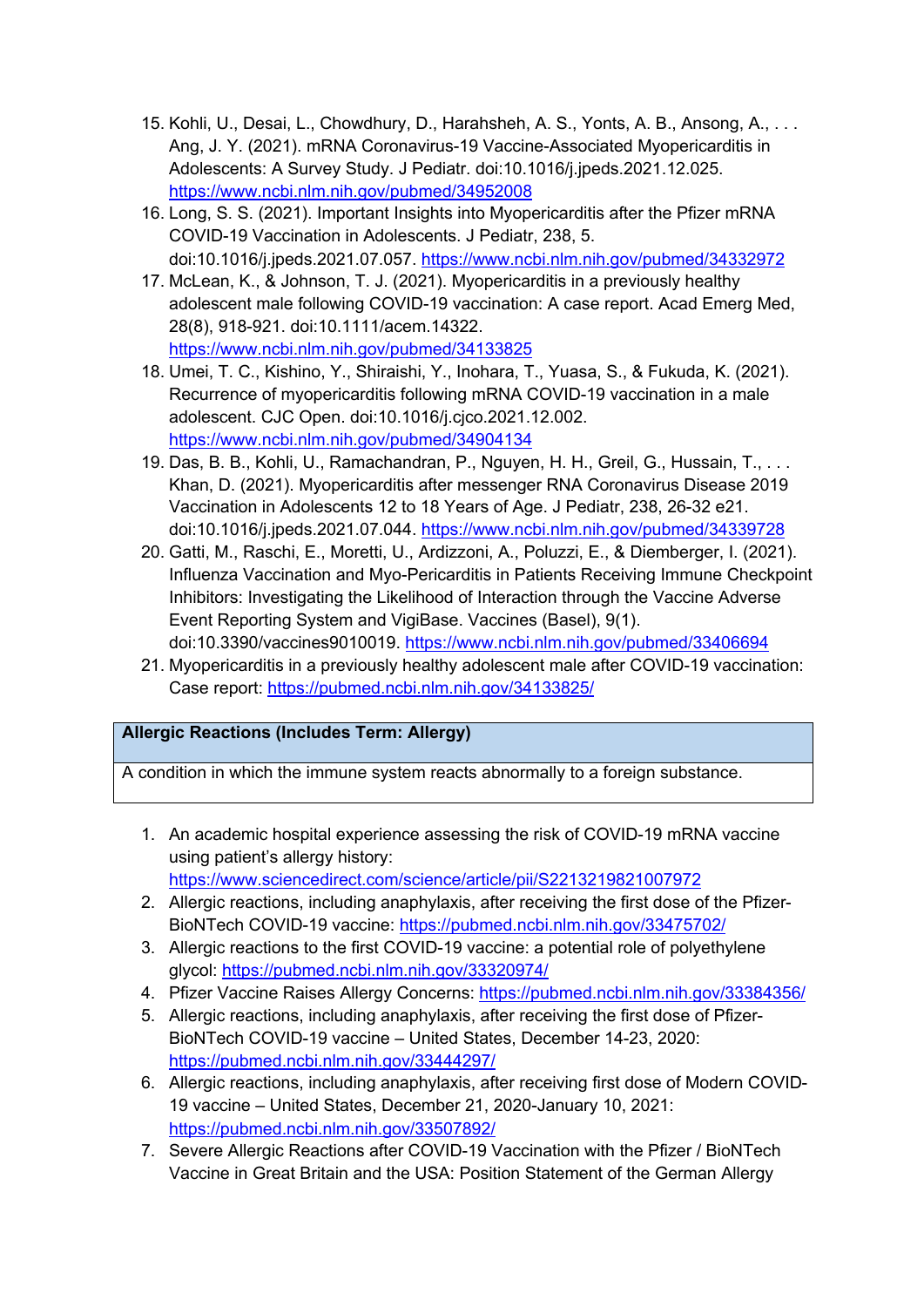Societies: German Medical Association of Allergologists (AeDA), German Society for Allergology and Clinical Immunology (DGAKI) and Society for Pediatric Allergology and Environmental Medicine (GPA): https://pubmed.ncbi.nlm.nih.gov/33643776/

- 8. Allergic reactions and anaphylaxis to LNP-based COVID-19 vaccines: https://pubmed.ncbi.nlm.nih.gov/33571463/
- 9. Allergenic components of the mRNA-1273 vaccine for COVID-19: possible involvement of polyethylene glycol and IgG-mediated complement activation: https://pubmed.ncbi.nlm.nih.gov/33657648/
- 10. Acute allergic reactions to COVID-19 mRNA vaccines: https://pubmed.ncbi.nlm.nih.gov/33683290/
- 11. Polyethylene glycole allergy of the SARS CoV2 vaccine recipient: case report of a young adult recipient and management of future exposure to SARS-CoV2: https://pubmed.ncbi.nlm.nih.gov/33919151/
- 12. Allergic reactions and adverse events associated with administration of mRNA-based vaccines. A health system experience: https://pubmed.ncbi.nlm.nih.gov/34474708/
- 13. Allergic reactions to COVID-19 vaccines: statement of the Belgian Society of Allergy and Clinical Immunology (BelSACI): https://www.tandfonline.com/doi/abs/10.1080/17843286.2021.1909447
- 14. Allergic reactions after COVID-19 vaccination: putting the risk in perspective: https://pubmed.ncbi.nlm.nih.gov/34463751/
- 15. Risk of severe allergic reactions to COVID-19 vaccines among patients with allergic skin disease: practical recommendations. An ETFAD position statement with external experts: https://pubmed.ncbi.nlm.nih.gov/33752263/
- 16. Association of self-reported history of high-risk allergy with allergy symptoms after COVID-19 vaccination: https://pubmed.ncbi.nlm.nih.gov/34698847/
- 17. Greenhawt, M., Abrams, E. M., Shaker, M., Chu, D. K., Khan, D., Akin, C., . . . Golden, D. B. K. (2021). The Risk of Allergic Reaction to SARS-CoV-2 Vaccines and Recommended Evaluation and Management: A Systematic Review, Meta-Analysis, GRADE Assessment, and International Consensus Approach. J Allergy Clin Immunol Pract, 9(10), 3546-3567. doi:10.1016/j.jaip.2021.06.006. https://www.ncbi.nlm.nih.gov/pubmed/34153517
- 18. Klimek, L., Bergmann, K. C., Brehler, R., Pfutzner, W., Zuberbier, T., Hartmann, K., . . . Worm, M. (2021). Practical handling of allergic reactions to COVID-19 vaccines: A position paper from German and Austrian Allergy Societies AeDA, DGAKI, GPA and OGAI. Allergo J Int, 1-17. doi:10.1007/s40629-021-00165-7. https://www.ncbi.nlm.nih.gov/pubmed/33898162
- 19. Klimek, L., Novak, N., Hamelmann, E., Werfel, T., Wagenmann, M., Taube, C., . . . Worm, M. (2021). Severe allergic reactions after COVID-19 vaccination with the Pfizer/BioNTech vaccine in Great Britain and USA: Position statement of the German Allergy Societies: Medical Association of German Allergologists (AeDA), German Society for Allergology and Clinical Immunology (DGAKI) and Society for Pediatric Allergology and Environmental Medicine (GPA). Allergo J Int, 30(2), 51-55. doi:10.1007/s40629-020-00160-4. https://www.ncbi.nlm.nih.gov/pubmed/33643776
- 20. Warren, C. M., Snow, T. T., Lee, A. S., Shah, M. M., Heider, A., Blomkalns, A., . . . Nadeau, K. C. (2021). Assessment of Allergic and Anaphylactic Reactions to mRNA COVID-19 Vaccines With Confirmatory Testing in a US Regional Health System. JAMA Netw Open, 4(9), e2125524. doi:10.1001/jamanetworkopen.2021.25524. https://www.ncbi.nlm.nih.gov/pubmed/34533570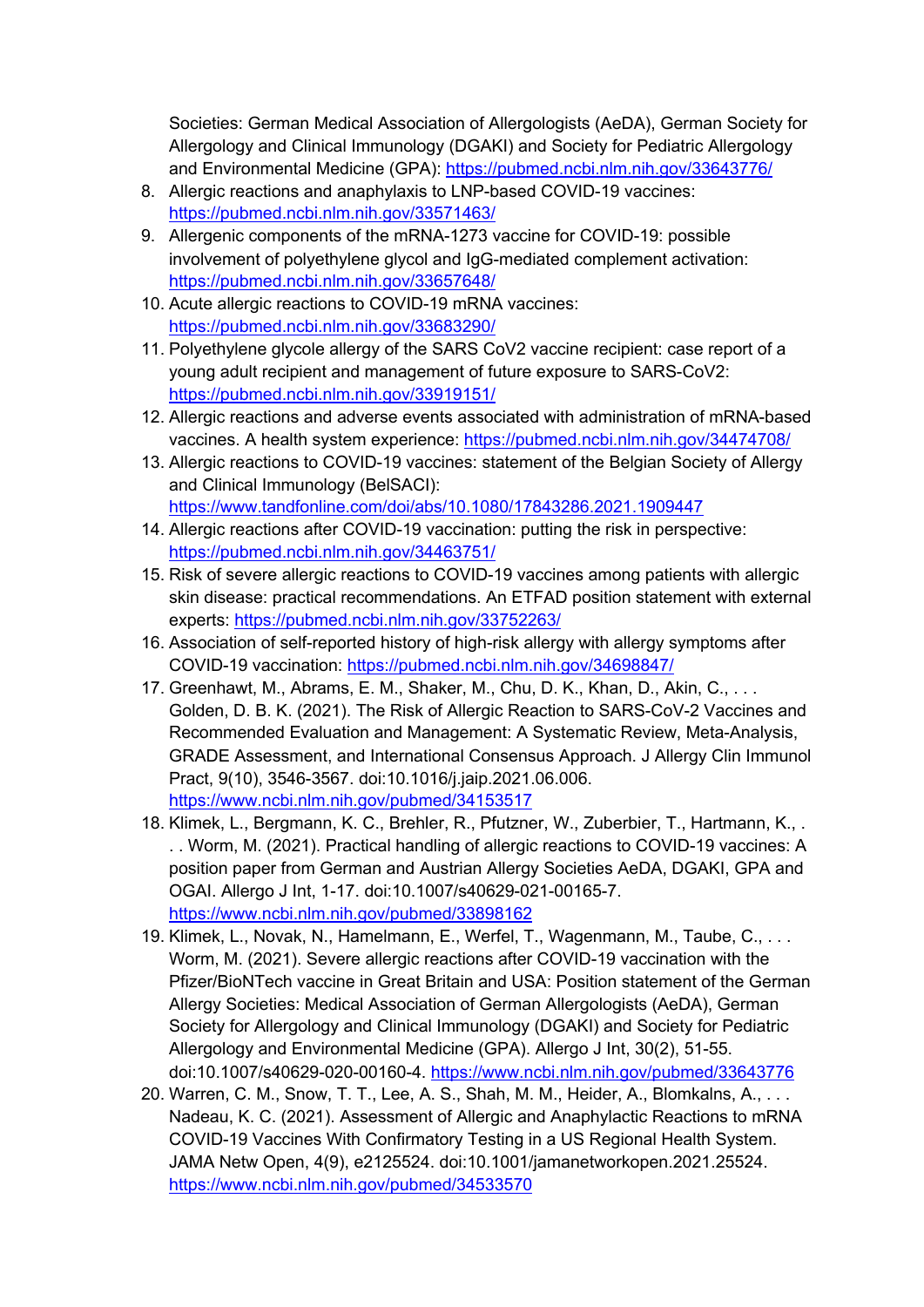## **Bell's Palsy (Includes Terms: Facial Paralysis & Facial Palsy)**

An unexplained episode of facial muscle weakness or paralysis. It begins suddenly and worsens over 48 hours. This condition results from damage to the facial nerve (the 7th cranial nerve). Pain and discomfort usually occur on one side of the face or head.

- 1. Bell's palsy and SARS-CoV-2 vaccines: an unfolding story: https://www.sciencedirect.com/science/article/pii/S1473309921002735
- 2. Bell's palsy after the second dose of the Pfizer COVID-19 vaccine in a patient with a history of recurrent Bell's palsy: https://www.sciencedirect.com/science/article/pii/S266635462100020X
- 3. Bell's palsy after COVID-19 vaccination: case report: https://www.sciencedirect.com/science/article/pii/S217358082100122X.
- 4. The association between COVID-19 vaccination and Bell's palsy: https://pubmed.ncbi.nlm.nih.gov/34411533/
- 5. Bell's palsy after COVID-19 vaccination: https://pubmed.ncbi.nlm.nih.gov/33611630/
- 6. Bell's palsy after 24 hours of mRNA-1273 SARS-CoV-2 mRNA-1273 vaccine: https://pubmed.ncbi.nlm.nih.gov/34336436/
- 7. Bell's palsy after Ad26.COV2.S COVID-19 vaccination: https://pubmed.ncbi.nlm.nih.gov/34014316/
- 8. Bell's palsy after COVID-19 vaccination: case report: https://pubmed.ncbi.nlm.nih.gov/34330676/
- 9. Acute facial paralysis as a possible complication of SARS-CoV-2 vaccination: https://pubmed.ncbi.nlm.nih.gov/33975372/.
- 10. Bell's palsy after COVID-19 vaccination with high antibody response in CSF: https://pubmed.ncbi.nlm.nih.gov/34322761/.
- 11. Bell's palsy after a single dose of vaccine mRNA. SARS-CoV-2: case report: https://pubmed.ncbi.nlm.nih.gov/34032902/.
- 12. Adverse event reporting and risk of Bell's palsy after COVID-19 vaccination: https://www.thelancet.com/journals/laninf/article/PIIS1473-3099(21)00646-0/fulltext.
- 13. Bilateral facial nerve palsy and COVID-19 vaccination: causality or coincidence: https://pubmed.ncbi.nlm.nih.gov/34522557/
- 14. Left Bell's palsy after the first dose of mRNA-1273 SARS-CoV-2 vaccine: case report: https://pubmed.ncbi.nlm.nih.gov/34763263/.
- 15. Bell's palsy after inactivated vaccination with COVID-19 in a patient with a history of recurrent Bell's palsy: case report: https://pubmed.ncbi.nlm.nih.gov/34621891/
- 16. Bell's palsy after vaccination with mRNA (BNT162b2) and inactivated (CoronaVac) SARS-CoV-2 vaccines: a case series and a nested case-control study: https://pubmed.ncbi.nlm.nih.gov/34411532/
- 17. A case of acute demyelinating polyradiculoneuropathy with bilateral facial palsy after ChAdOx1 nCoV-19 vaccine:. https://pubmed.ncbi.nlm.nih.gov/34272622/
- 18. Type I interferons as a potential mechanism linking COVID-19 mRNA vaccines with Bell's palsy: https://pubmed.ncbi.nlm.nih.gov/33858693/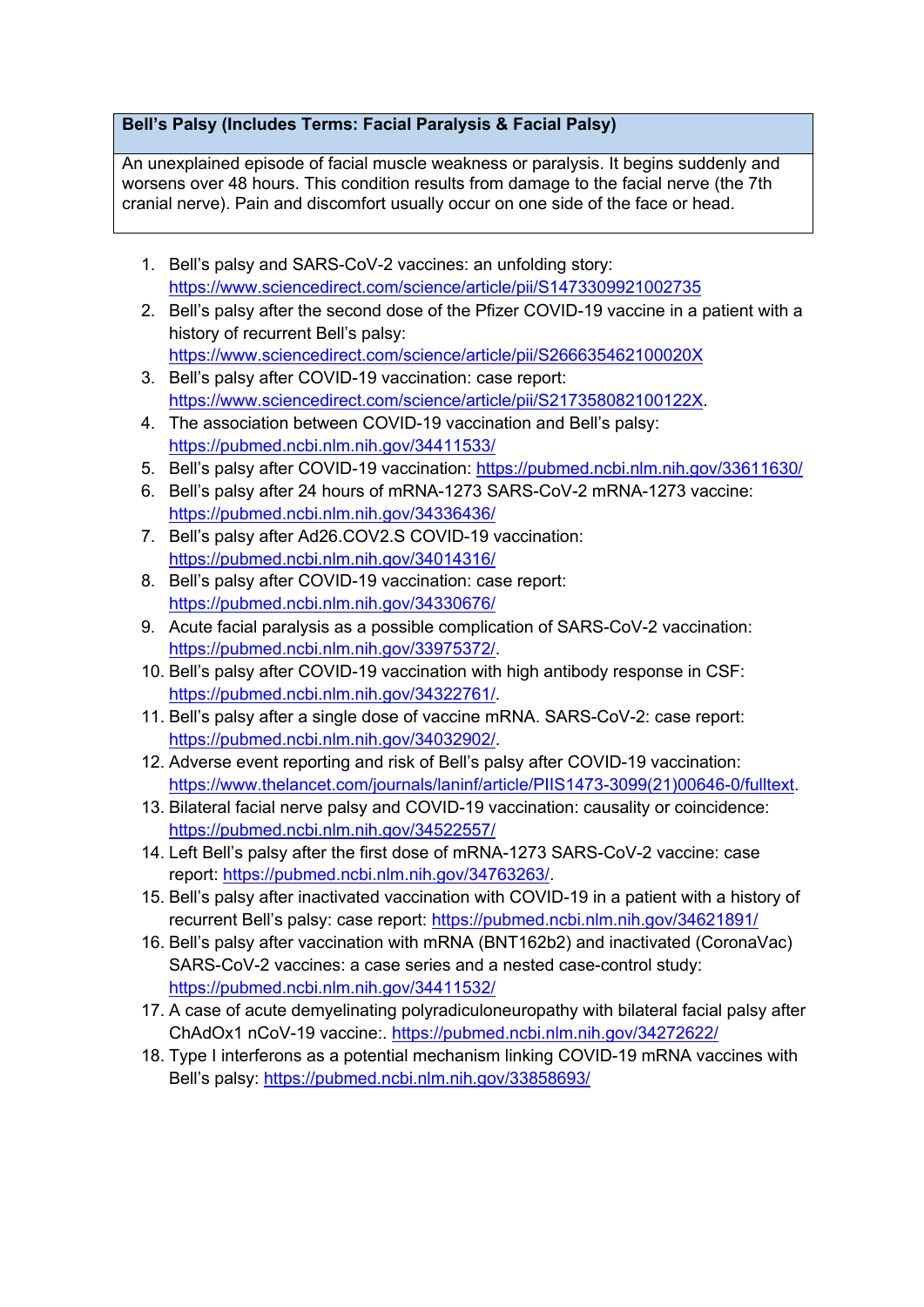## **Axillary adenopathy (includes term: Adenopathy)**

Also called armpit lump, axillary lymphadenopathy occurs when your underarm (axilla) lymph nodes grow larger in size. While this condition may be concerning, it's usually attributed to a benign cause. It may also be temporary.

- 1. COVID-19 vaccine-induced axillary and pectoral lymphadenopathy in PET: https://www.sciencedirect.com/science/article/pii/S1930043321002612
- 2. Evolution of bilateral hypermetabolic axillary hypermetabolic lymphadenopathy on FDG PET/CT after 2-dose COVID-19 vaccination: https://pubmed.ncbi.nlm.nih.gov/34735411/
- 3. COVID-19 vaccine-related axillary lymphadenopathy in breast cancer patients: case series with literature review: https://pubmed.ncbi.nlm.nih.gov/34836672/.
- 4. Subclinical axillary lymphadenopathy associated with COVID-19 vaccination on screening mammography: https://pubmed.ncbi.nlm.nih.gov/34906409/
- 5. Axillary adenopathy associated with COVID-19 vaccination: imaging findings and follow-up recommendations in 23 women: https://pubmed.ncbi.nlm.nih.gov/33624520/
- 6. Unilateral axillary adenopathy in the setting of COVID-19 vaccination: follow-up: https://pubmed.ncbi.nlm.nih.gov/34298342/
- 7. COVID-19 vaccine-related axillary and cervical lymphadenopathy in patients with current or previous breast cancer and other malignancies: cross-sectional imaging findings on MRI, CT and PET-CT: https://pubmed.ncbi.nlm.nih.gov/34719892/
- 8. Incidence of axillary adenopathy on breast imaging after vaccination with COVID-19: https://pubmed.ncbi.nlm.nih.gov/34292295/.
- 9. Unilateral axillary lymphadenopathy related to COVID-19 vaccine: pattern on screening breast MRI allowing benign evaluation: https://pubmed.ncbi.nlm.nih.gov/34325221/
- 10. Axillary lymphadenopathy in patients with recent Covid-19 vaccination: a new diagnostic dilemma: https://pubmed.ncbi.nlm.nih.gov/34825530/.
- 11. COVID-19 vaccine-induced unilateral axillary adenopathy: follow-up evaluation in the USA: https://pubmed.ncbi.nlm.nih.gov/34655312/.
- 12. Axillary adenopathy associated with COVID-19 vaccination: imaging findings and follow-up recommendations in 23 women: https://pubmed.ncbi.nlm.nih.gov/33624520/
- 13. Unilateral axillary adenopathy in the setting of COVID-19 vaccination: follow-up: https://pubmed.ncbi.nlm.nih.gov/34298342/
- 14. Incidence of axillary adenopathy on breast imaging after vaccination with COVID-19: https://pubmed.ncbi.nlm.nih.gov/34292295/.
- 15. Unilateral axillary lymphadenopathy related to COVID-19 vaccine: pattern on screening breast MRI allowing benign evaluation: https://pubmed.ncbi.nlm.nih.gov/34325221/
- 16. Axillary lymphadenopathy in patients with recent Covid-19 vaccination: a new diagnostic dilemma: https://pubmed.ncbi.nlm.nih.gov/34825530/.
- 17. COVID-19 vaccine-induced unilateral axillary adenopathy: follow-up evaluation in the USA: https://pubmed.ncbi.nlm.nih.gov/34655312/.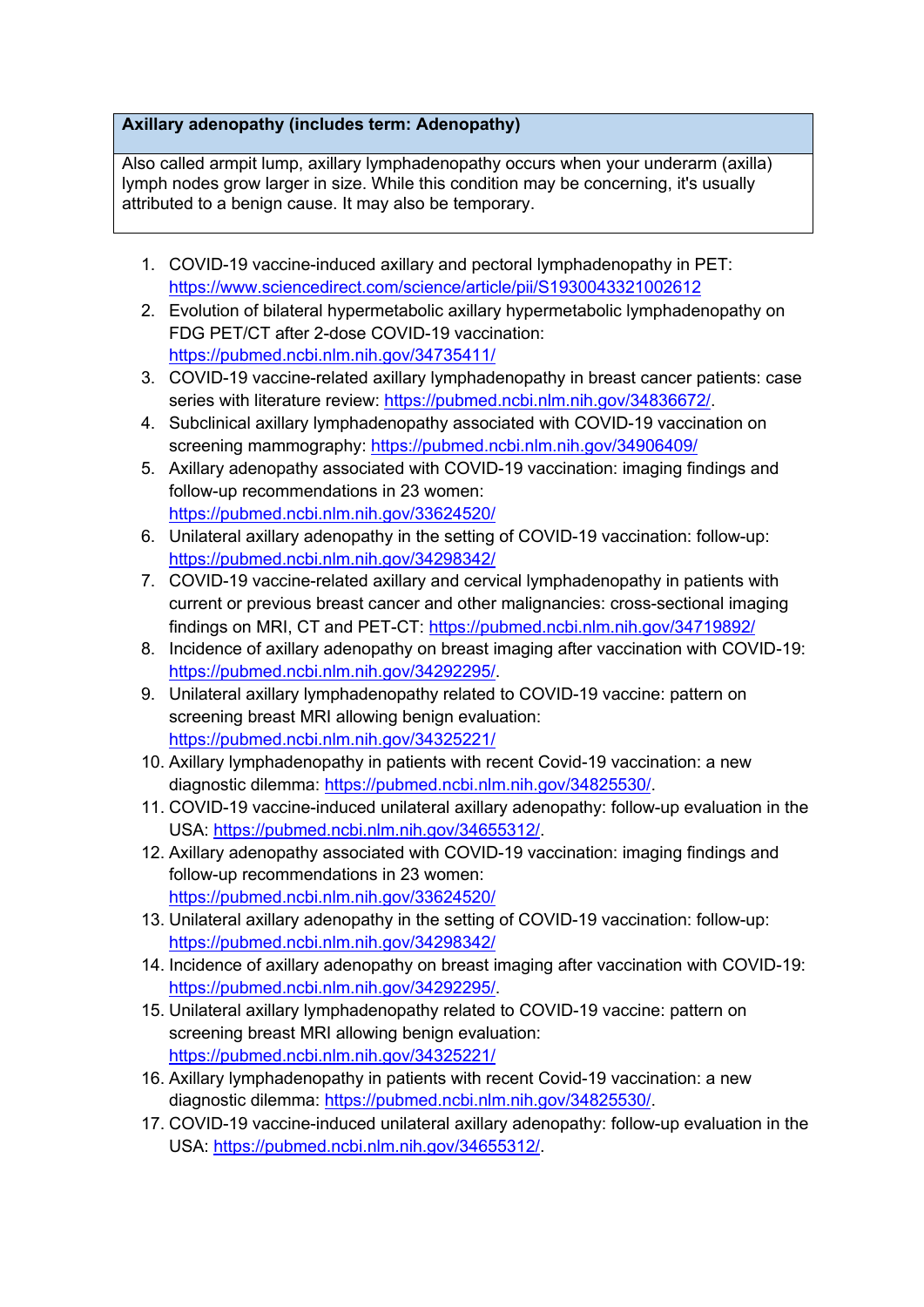18. Adenopathy after COVID-19 vaccination: https://pubmed.ncbi.nlm.nih.gov/33625299/.

# **Pericarditis**

Swelling and irritation of the thin, saclike tissue surrounding your heart (pericardium). Pericarditis often causes sharp chest pain and sometimes other symptoms. The chest pain occurs when the irritated layers of the pericardium rub against each other.

1. Myocarditis and pericarditis after vaccination with COVID-19 mRNA: practical considerations for care providers:

https://www.sciencedirect.com/science/article/pii/S0828282X21006243

- 2. Myocarditis, pericarditis and cardiomyopathy after COVID-19 vaccination: https://www.sciencedirect.com/science/article/pii/S1443950621011562
- 3. Myocarditis and pericarditis after COVID-19 vaccination: https://jamanetwork.com/journals/jama/fullarticle/2782900
- 4. Pericarditis after administration of BNT162b2 mRNA COVID-19 mRNA vaccine: https://www.sciencedirect.com/science/article/pii/S1885585721002218
- 5. Epidemiology and clinical features of myocarditis/pericarditis before the introduction of COVID-19 mRNA vaccine in Korean children: a multicenter study https://search.bvsalud.org/global-literature-on-novel-coronavirus-2019-ncov/resourc e/en/covidwho-1360706.
- 6. Myocarditis, pericarditis, and cardiomyopathy after COVID-19 vaccination: https://pubmed.ncbi.nlm.nih.gov/34340927/
- 7. Clinical Guidance for Young People with Myocarditis and Pericarditis after Vaccination with COVID-19 mRNA: https://www.cps.ca/en/documents/position/clinical-guidance-for-youth-withmyocarditis-and-pericarditis
- 8. Myocarditis / pericarditis associated with COVID-19 vaccine: https://science.gc.ca/eic/site/063.nsf/eng/h\_98291.html
- 9. Acute myocarditis after the second dose of SARS-CoV-2 vaccine: serendipity or causal relationship: https://pubmed.ncbi.nlm.nih.gov/34236331/
- 10. Pericarditis after administration of COVID-19 mRNA BNT162b2 vaccine: https://pubmed.ncbi.nlm.nih.gov/34364831/
- 11. Unusual presentation of acute pericarditis after vaccination against SARS-COV-2 mRNA-1237 Modern: https://pubmed.ncbi.nlm.nih.gov/34447639/
- 12. A case series of acute pericarditis after vaccination with COVID-19 in the context of recent reports from Europe and the United States: https://pubmed.ncbi.nlm.nih.gov/34635376/
- 13. Acute pericarditis and cardiac tamponade after vaccination with Covid-19: https://pubmed.ncbi.nlm.nih.gov/34749492/
- 14. Pericarditis after administration of the BNT162b2 mRNA vaccine COVID-19: https://pubmed.ncbi.nlm.nih.gov/34149145/
- 15. Case report: symptomatic pericarditis post COVID-19 vaccination: https://pubmed.ncbi.nlm.nih.gov/34693198/.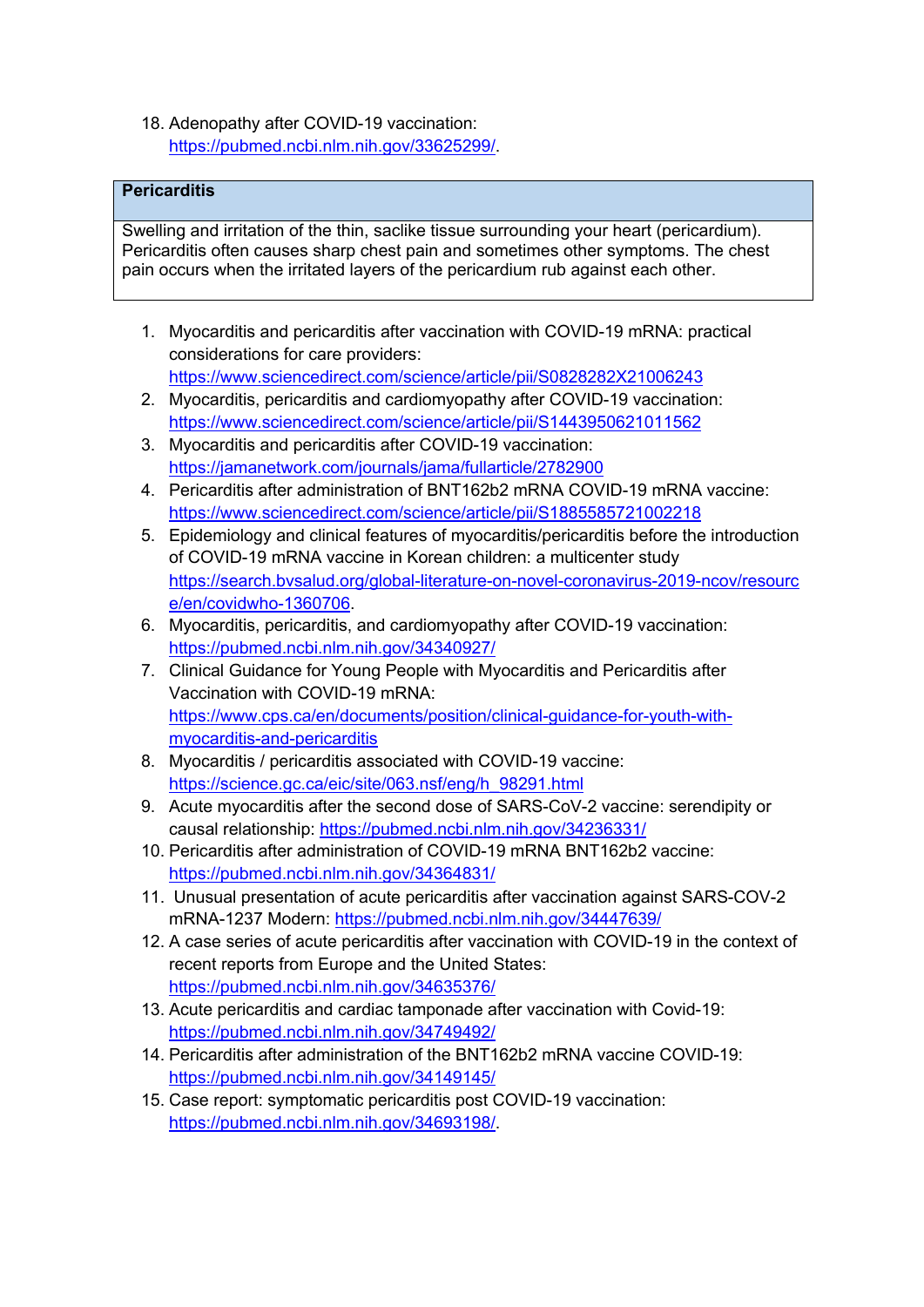## **Acute Myelitis (Includes Term: Transverse Myelitis)**

An inflammation of the spinal cord which can disrupt the normal responses from the brain to the rest of the body, and from the rest of the body to the brain. Inflammation in the spinal cord, can cause the myelin and axon to be damaged resulting in symptoms such as paralysis and sensory loss. Myelitis is classified to several categories depending on the area or the cause of the lesion; however, any inflammatory attack on the spinal cord is often referred to as transverse myelitis.

- 1. Acute myelitis and ChAdOx1 nCoV-19 vaccine: coincidental or causal association: https://www.sciencedirect.com/science/article/pii/S0165572821002137
- 2. Acute transverse myelitis (ATM): clinical review of 43 patients with COVID-19 associated ATM and 3 serious adverse events of post-vaccination ATM with ChAdOx1 nCoV-19 vaccine (AZD1222): https://pubmed.ncbi.nlm.nih.gov/33981305/
- 3. Transverse myelitis induced by SARS-CoV-2 vaccination: https://pubmed.ncbi.nlm.nih.gov/34458035/
- 4. Acute transverse myelitis (ATM): clinical review of 43 patients with COVID-19 associated ATM and 3 serious adverse events of post-vaccination ATM with ChAdOx1 nCoV-19 (AZD1222) vaccine: https://pubmed.ncbi.nlm.nih.gov/33981305/.
- 5. Acute transverse myelitis after COVID-19 vaccination: https://pubmed.ncbi.nlm.nih.gov/34684047/.
- 6. Extensive longitudinal transverse myelitis after ChAdOx1 nCOV-19 vaccine: case report: https://pubmed.ncbi.nlm.nih.gov/34641797/.
- 7. Acute transverse myelitis after SARS-CoV-2 vaccination: case report and review of the literature: https://pubmed.ncbi.nlm.nih.gov/34482455/.
- 8. Acute transverse myelitis following inactivated COVID-19 vaccine: https://pubmed.ncbi.nlm.nih.gov/34370410/
- 9. Acute transverse myelitis after COVID-19 vaccination: https://pubmed.ncbi.nlm.nih.gov/34579245/.
- 10. A case of longitudinally extensive transverse myelitis following Covid-19 vaccination: https://pubmed.ncbi.nlm.nih.gov/34182207/
- 11. Post COVID-19 transverse myelitis; a case report with review of the literature: https://pubmed.ncbi.nlm.nih.gov/34457267/.
- 12. Acute bilateral bilateral optic neuritis/chiasm with longitudinal extensive transverse myelitis in long-standing stable multiple sclerosis after vector-based vaccination against SARS-CoV-2: https://pubmed.ncbi.nlm.nih.gov/34131771/
- 13. Extensive longitudinal transverse myelitis following AstraZeneca COVID-19 vaccination: https://pubmed.ncbi.nlm.nih.gov/34507942/.
- 14. Extensive longitudinal transverse myelitis following AstraZeneca COVID-19 vaccination: https://pubmed.ncbi.nlm.nih.gov/34507942/.
- 15. Longitudinally extensive cervical myelitis after vaccination with inactivated virus based COVID-19 vaccine: https://pubmed.ncbi.nlm.nih.gov/34849183/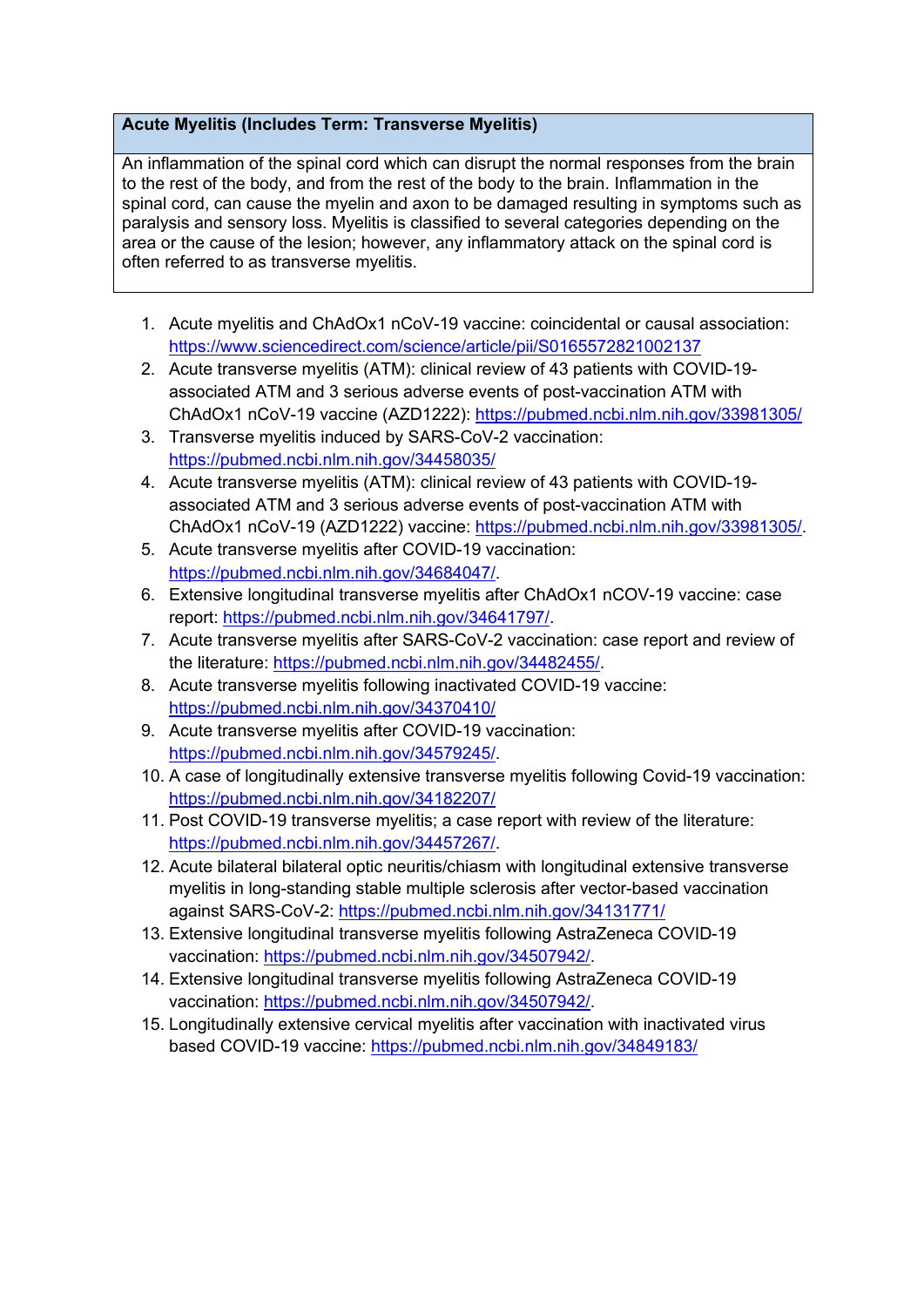## **Perimyocarditis**

An acute inflammation of the pericardium and the underlying myocardium resulting in myocellular damage. It is usually asymptomatic with complete resolution in most cases. It can however lead to fulminant cardiac failure resulting in death or requiring cardiac transplantation.

- 1. Perimyocarditis in adolescents after Pfizer-BioNTech COVID-19 vaccine: https://academic.oup.com/jpids/advance-article/doi/10.1093/jpids/piab060/6329543
- 2. Perimyocarditis in adolescents after Pfizer-BioNTech COVID-19 vaccine: https://pubmed.ncbi.nlm.nih.gov/34319393/
- 3. Unusual presentation of acute perimyocarditis after modern SARS-COV-2 mRNA-1237 vaccination: https://pubmed.ncbi.nlm.nih.gov/34447639/
- 4. Perimyocarditis after the first dose of mRNA-1273 SARS-CoV-2 (Modern) mRNA-1273 vaccine in a young healthy male: case report: https://bmccardiovascdisord.biomedcentral.com/articles/10.1186/s12872-021-02183
- 5. Acute perimyocarditis after the first dose of COVID-19 mRNA vaccine: https://pubmed.ncbi.nlm.nih.gov/34515024/
- 6. Perimyocarditis after vaccination with COVID-19: https://pubmed.ncbi.nlm.nih.gov/34866957/
- 7. Tinoco, M., Leite, S., Faria, B., Cardoso, S., Von Hafe, P., Dias, G., . . . Lourenco, A. (2021). Perimyocarditis Following COVID-19 Vaccination. Clin Med Insights Cardiol, 15, 11795468211056634. doi:10.1177/11795468211056634. https://www.ncbi.nlm.nih.gov/pubmed/34866957
- 8. Jhaveri, R., Adler-Shohet, F. C., Blyth, C. C., Chiotos, K., Gerber, J. S., Green, M., .. . Zaoutis, T. (2021). Weighing the Risks of Perimyocarditis With the Benefits of SARS-CoV-2 mRNA Vaccination in Adolescents. J Pediatric Infect Dis Soc, 10(10), 937-939. doi:10.1093/jpids/piab061. https://www.ncbi.nlm.nih.gov/pubmed/34270752
- 9. Khogali, F., & Abdelrahman, R. (2021). Unusual Presentation of Acute Perimyocarditis Following SARS-COV-2 mRNA-1237 Moderna Vaccination. Cureus, 13(7), e16590. doi:10.7759/cureus.16590. https://www.ncbi.nlm.nih.gov/pubmed/34447639
- 10. Hasnie, A. A., Hasnie, U. A., Patel, N., Aziz, M. U., Xie, M., Lloyd, S. G., & Prabhu, S. D. (2021). Perimyocarditis following first dose of the mRNA-1273 SARS-CoV-2 (Moderna) vaccine in a healthy young male: a case report. BMC Cardiovasc Disord, 21(1), 375. doi:10.1186/s12872-021-02183-3. https://www.ncbi.nlm.nih.gov/pubmed/34348657

## **Intracerebral Haemorrhage (Includes Term: Stroke)**

Intracerebral hemorrhage (bleeding into the brain tissue) is the second most common cause of stroke (15-30% of strokes) and the most deadly. Blood vessels carry blood to and from the brain. Arteries or veins can rupture, either from abnormal pressure or abnormal development or trauma.

1. Intracerebral haemorrhage due to thrombosis with thrombocytopenia syndrome after COVID-19 vaccination: the first fatal case in Korea: https://pubmed.ncbi.nlm.nih.gov/34402235/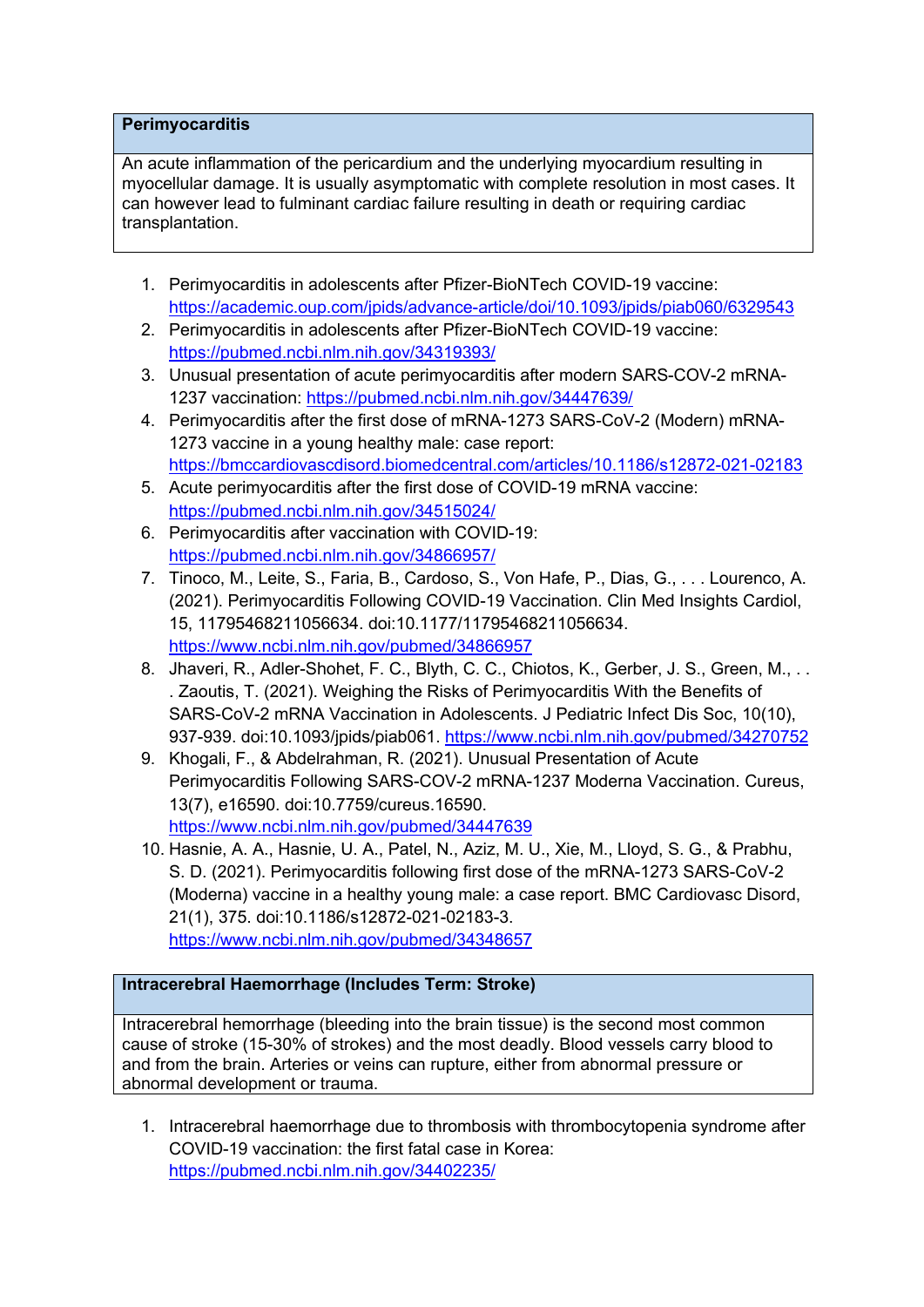- 2. Intracerebral haemorrhage twelve days after vaccination with ChAdOx1 nCoV-19: https://pubmed.ncbi.nlm.nih.gov/34477089/
- 3. Neurosurgical considerations regarding decompressive craniectomy for intracerebral hemorrhage after SARS-CoV-2 vaccination in vaccine-induced thrombotic thrombocytopenia-VITT: https://pubmed.ncbi.nlm.nih.gov/34202817/
- 4. First dose of ChAdOx1 and BNT162b2 COVID-19 vaccines and thrombocytopenic, thromboembolic, and hemorrhagic events in Scotland: https://pubmed.ncbi.nlm.nih.gov/34108714/
- 5. Large hemorrhagic stroke after vaccination against ChAdOx1 nCoV-19: a case report: https://pubmed.ncbi.nlm.nih.gov/34273119/
- 6. Major hemorrhagic stroke after ChAdOx1 nCoV-19 vaccination: a case report: https://pubmed.ncbi.nlm.nih.gov/34273119/
- 7. Aphasia seven days after the second dose of an mRNA-based SARS-CoV-2 vaccine. Brain MRI revealed an intracerebral haemorrhage (ICBH) in the left temporal lobe in a 52-year-old man.

https://www.sciencedirect.com/science/article/pii/S2589238X21000292#f0005

8. Incidence of acute ischemic stroke after coronavirus vaccination in Indonesia: case series: https://pubmed.ncbi.nlm.nih.gov/34579636/

## **Immune-Mediated Hepatitis**

Defined as an elevation in the patient's liver function tests that requires corticosteroids and that has no alternate etiology.

- 1. Autoimmune hepatitis developing after coronavirus disease vaccine 2019 (COVID-19): causality or victim?: https://pubmed.ncbi.nlm.nih.gov/33862041/
- 2. Autoimmune hepatitis triggered by vaccination against SARS-CoV-2: https://pubmed.ncbi.nlm.nih.gov/34332438/
- 3. Acute autoimmune-like hepatitis with atypical antimitochondrial antibody after vaccination with COVID-19 mRNA: a new clinical entity: https://pubmed.ncbi.nlm.nih.gov/34293683/.
- 4. Autoimmune hepatitis after COVID vaccine: https://pubmed.ncbi.nlm.nih.gov/34225251/
- 5. Hepatitis C virus reactivation after COVID-19 vaccination: a case report: https://pubmed.ncbi.nlm.nih.gov/34512037/
- 6. Autoimmune hepatitis developing after ChAdOx1 nCoV-19 vaccine (Oxford-AstraZeneca): https://pubmed.ncbi.nlm.nih.gov/34171435/
- 7. Autoimmune hepatitis triggered by SARS-CoV-2 vaccination: https://pubmed.ncbi.nlm.nih.gov/34332438/.
- 8. Immune-mediated hepatitis with the Moderna vaccine is no longer a coincidence but confirmed: https://www.sciencedirect.com/science/article/pii/S0168827821020936

## **Facial Nerve Palsy**

Patients cannot move the upper and lower part of their face on one side.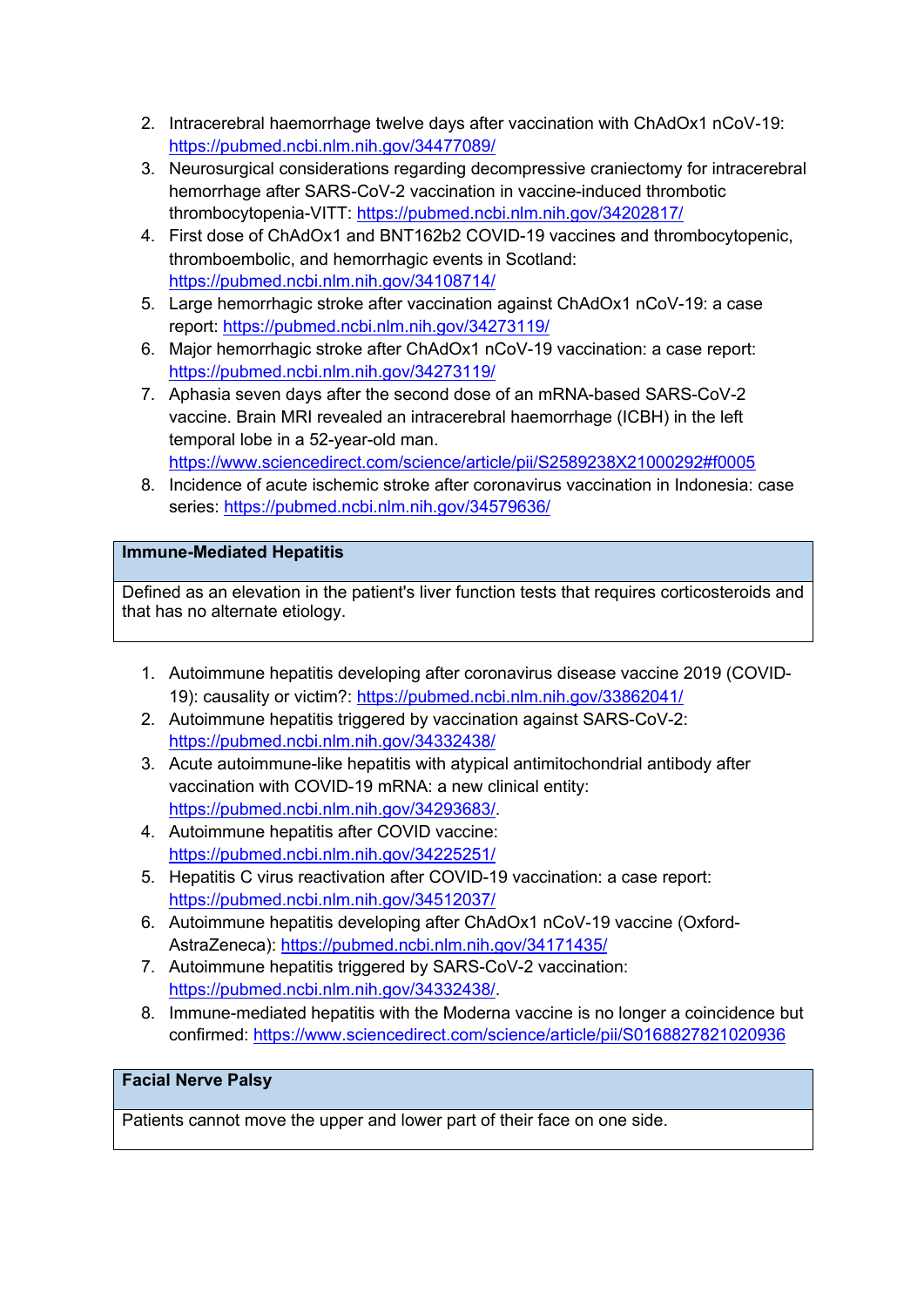- 1. Facial nerve palsy following administration of COVID-19 mRNA vaccines: analysis of self-report database: https://www.sciencedirect.com/science/article/pii/S1201971221007049
- 2. COVID-19 vaccination association and facial nerve palsy: A case-control study: https://pubmed.ncbi.nlm.nih.gov/34165512/
- 3. Sequential contralateral facial nerve palsy after first and second doses of COVID-19 vaccine: https://pubmed.ncbi.nlm.nih.gov/34281950/.
- 4. Peripheral facial nerve palsy after vaccination with BNT162b2 (COVID-19): https://pubmed.ncbi.nlm.nih.gov/33734623/
- 5. Facial nerve palsy after administration of COVID-19 mRNA vaccines: analysis of selfreport database: https://pubmed.ncbi.nlm.nih.gov/34492394/
- 6. A case of acute demyelinating polyradiculoneuropathy with bilateral facial palsy following ChAdOx1 nCoV-19 vaccination: https://pubmed.ncbi.nlm.nih.gov/34272622/

## **Neurological Symptoms (Includes Terms: Neurological Side Effects & Neurological Complications)**

Medically defined as disorders that affect the brain as well as the nerves found throughout the human body and the spinal cord.

1. Neurological symptoms and neuroimaging alterations related to COVID-19 vaccine: cause or coincidence:

https://www.sciencedirect.com/science/article/pii/S0899707121003557.

- 2. Neurological symptoms and neuroimaging alterations related to COVID-19 vaccine: cause or coincidence?: https://pubmed.ncbi.nlm.nih.gov/34507266/
- 3. Spectrum of neurological complications after COVID-19 vaccination: https://pubmed.ncbi.nlm.nih.gov/34719776/.
- 4. n-hospital observational study of neurological disorders in patients recently vaccinated with COVID-19 mRNA vaccines: https://pubmed.ncbi.nlm.nih.gov/34688190/
- 5. Neurological side effects of SARS-CoV-2 vaccines: https://pubmed.ncbi.nlm.nih.gov/34750810/
- 6. Neurological complications after the first dose of COVID-19 vaccines and SARS-CoV-2 infection: https://pubmed.ncbi.nlm.nih.gov/34697502/

## **Haemorrhage (includes terms: cerebral, lobar, acral and retinal**

The release of blood from a broken bloody vessel, either inside or outside the body

- 1. Lobar hemorrhage with ventricular rupture shortly after the first dose of an mRNAbased SARS-CoV-2 vaccine: https://www.ncbi.nlm.nih.gov/labs/pmc/articles/PMC8553377/
- 2. Retinal hemorrhage after SARS-CoV-2 vaccination: https://pubmed.ncbi.nlm.nih.gov/34884407/.
- 3. Lobar hemorrhage with ventricular rupture shortly after the first dose of a SARS-CoV-2 mRNA-based SARS-CoV-2 vaccine: https://pubmed.ncbi.nlm.nih.gov/34729467/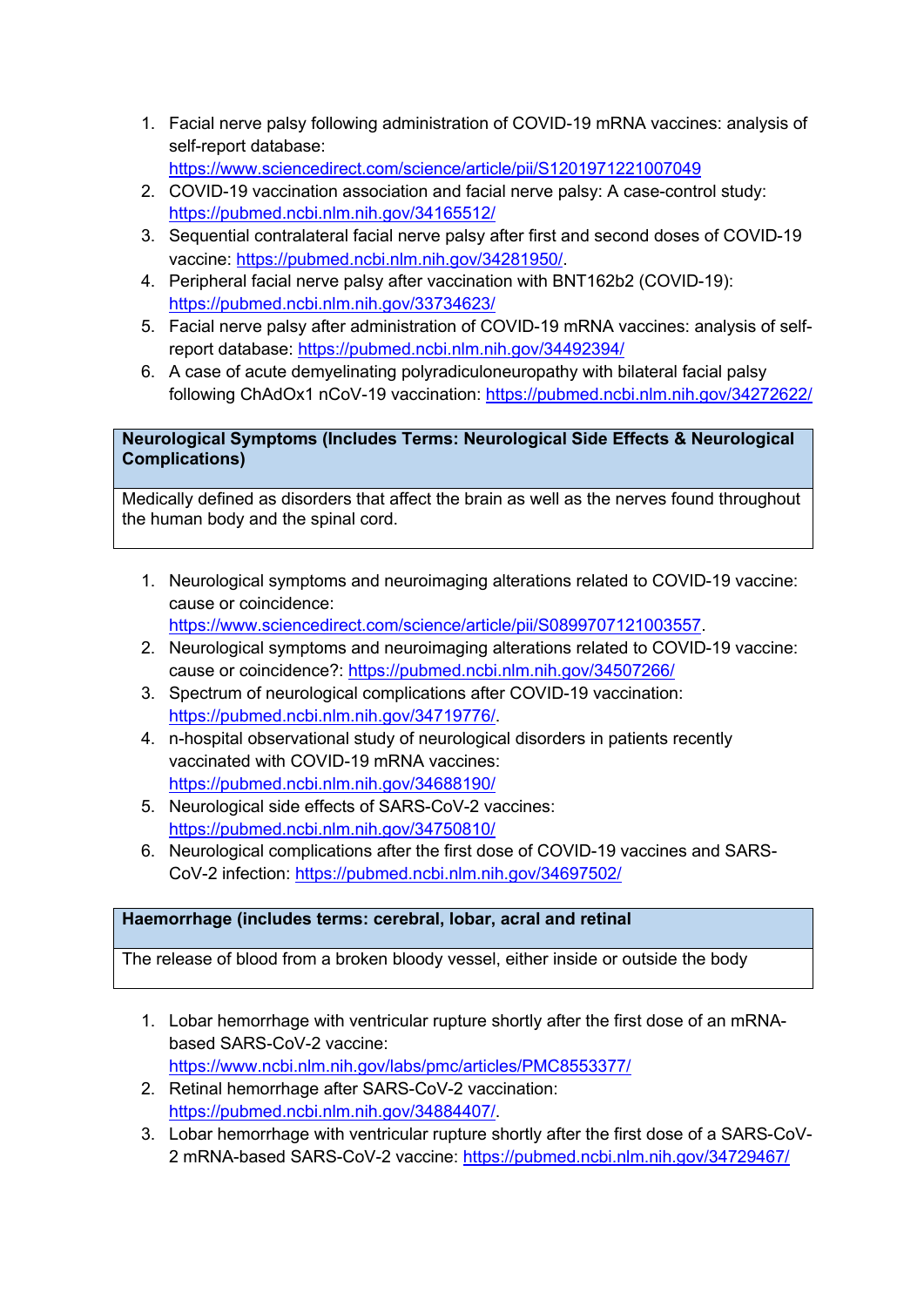- 4. Acral hemorrhage after administration of the second dose of SARS-CoV-2 vaccine. A post-vaccination reaction: https://pubmed.ncbi.nlm.nih.gov/34092400/742.
- 5. Fatal cerebral hemorrhage after COVID-19 vaccine: https://pubmed.ncbi.nlm.nih.gov/33928772/
- 6. Intracerebral hemorrhage associated with vaccine-induced thrombotic thrombocytopenia after ChAdOx1 nCOVID-19 vaccination in a pregnant woman: https://pubmed.ncbi.nlm.nih.gov/34261297/

## **Immune-Mediated Disease Outbreaks**

Autoimmune diseases occur when the immune system produces antibodies that attack the body's own cells. There are many types, including Coeliac disease, lupus and Graves' disease. Although they can't be cured, there are various treatment options to manage the symptoms and reduce further damage to your body.

- 1. Immune-mediated disease outbreaks or recent-onset disease in 27 subjects after mRNA/DNA vaccination against SARS-CoV-2: https://pubmed.ncbi.nlm.nih.gov/33946748/
- 2. Severe autoimmune hemolytic autoimmune anemia after receiving SARS-CoV-2 mRNA vaccine: https://pubmed.ncbi.nlm.nih.gov/34549821/
- 3. Severe autoimmune hemolytic anemia after receipt of SARS-CoV-2 mRNA vaccine: https://onlinelibrary.wiley.com/doi/10.1111/trf.16672
- 4. https://www.ncbi.nlm.nih.gov/pubmed/34127481
- 5. Autoimmune encephalitis after ChAdOx1-S SARS-CoV-2 vaccination: https://pubmed.ncbi.nlm.nih.gov/34846583/
- 6. Immune-mediated disease outbreaks or new-onset disease in 27 subjects after mRNA/DNA vaccination against SARS-CoV-2: https://pubmed.ncbi.nlm.nih.gov/33946748/

## **Takotsubo cardiomyopathy**

A temporary heart condition that develops in response to an intense emotional or physical experience. It's also known as stress cardiomyopathy or broken heart syndrome. In this condition, the heart's main pumping chamber changes shape, affecting the heart's ability to pump blood effectively. Death is rare, but heart failure occurs in about 20% of patients. Rarely reported complications include arrhythmias (abnormal heart rhythms), obstruction of blood flow from the left ventricle, and rupture of the ventricle wall.

- 1. Myocarditis, pericarditis and cardiomyopathy after COVID-19 vaccination: https://www.sciencedirect.com/science/article/pii/S1443950621011562
- 2. Takotsubo cardiomyopathy after vaccination with mRNA COVID-19: https://www.sciencedirect.com/science/article/pii/S1443950621011331
- 3. Takotsubo (stress) cardiomyopathy after vaccination with ChAdOx1 nCoV-19: https://pubmed.ncbi.nlm.nih.gov/34625447/
- 4. Takotsubo cardiomyopathy after coronavirus 2019 vaccination in patient on maintenance hemodialysis: https://pubmed.ncbi.nlm.nih.gov/34731486/.
- 5. Takotsubo syndrome after COVID-19 vaccination: https://pubmed.ncbi.nlm.nih.gov/34539938/.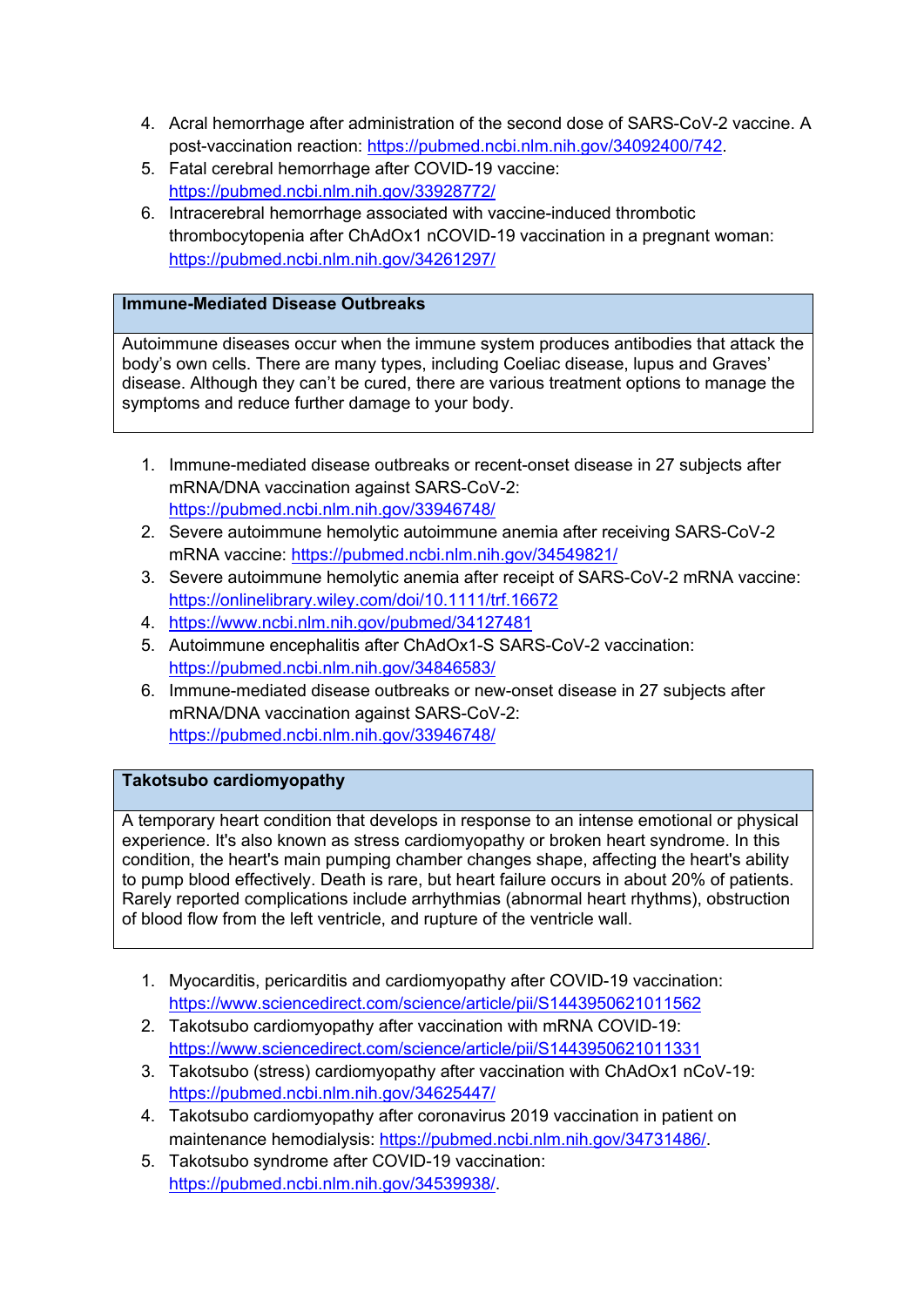## **Cardiac**

Cardiac complications include myocardial injury, heart failure (HF), cardiogenic shock, multisystem inflammatory syndrome in adults, and cardiac arrhythmias including sudden cardiac arrest.

1. Transient cardiac injury in adolescents receiving the BNT162b2 mRNA COVID-19 vaccine:

https://journals.lww.com/pidj/Abstract/9000/Transient\_Cardiac\_Injury\_in\_Adolesce nts\_Receiving.95800.aspx

- 2. Snapiri, O., Rosenberg Danziger, C., Shirman, N., Weissbach, A., Lowenthal, A., Ayalon, I., . . . Bilavsky, E. (2021). Transient Cardiac Injury in Adolescents Receiving the BNT162b2 mRNA COVID-19 Vaccine. Pediatr Infect Dis J, 40(10), e360-e363. doi:10.1097/INF.0000000000003235. https://www.ncbi.nlm.nih.gov/pubmed/34077949
- 3. Fazlollahi, A., Zahmatyar, M., Noori, M., Nejadghaderi, S. A., Sullman, M. J. M., Shekarriz-Foumani, R., . . . Safiri, S. (2021). Cardiac complications following mRNA COVID-19 vaccines: A systematic review of case reports and case series. Rev Med Virol, e2318. doi:10.1002/rmv.2318. https://www.ncbi.nlm.nih.gov/pubmed/34921468
- 4. Ho, J. S., Sia, C. H., Ngiam, J. N., Loh, P. H., Chew, N. W., Kong, W. K., & Poh, K. K. (2021). A review of COVID-19 vaccination and the reported cardiac manifestations. Singapore Med J. doi:10.11622/smedj.2021210. https://www.ncbi.nlm.nih.gov/pubmed/34808708
- 5. Temporal relationship between the second dose of BNT162b2 mRNA Covid-19 vaccine and cardiac involvement in a patient with previous SARS-COV-2 infection: https://www.sciencedirect.com/science/article/pii/S2352906721000622

## **Post-Mortem (includes term: Postmortem)**

See papers below.

- 1. Sessa, F., Salerno, M., Esposito, M., Di Nunno, N., Zamboni, P., & Pomara, C. (2021). Autopsy Findings and Causality Relationship between Death and COVID-19 Vaccination: A Systematic Review. J Clin Med, 10(24). doi:10.3390/jcm10245876. https://www.ncbi.nlm.nih.gov/pubmed/34945172
- 2. Post-mortem investigation of deaths after vaccination with COVID-19 vaccines: https://pubmed.ncbi.nlm.nih.gov/34591186/
- 3. A look at the role of postmortem immunohistochemistry in understanding the inflammatory pathophysiology of COVID-19 disease and vaccine-related thrombotic adverse events: a narrative review: https://pubmed.ncbi.nlm.nih.gov/34769454/
- 4. COVID-19 vaccine and death: causality algorithm according to the WHO eligibility diagnosis: https://pubmed.ncbi.nlm.nih.gov/34073536/
- 5. Post-mortem investigation of deaths after vaccination with COVID-19 vaccines: https://pubmed.ncbi.nlm.nih.gov/34591186/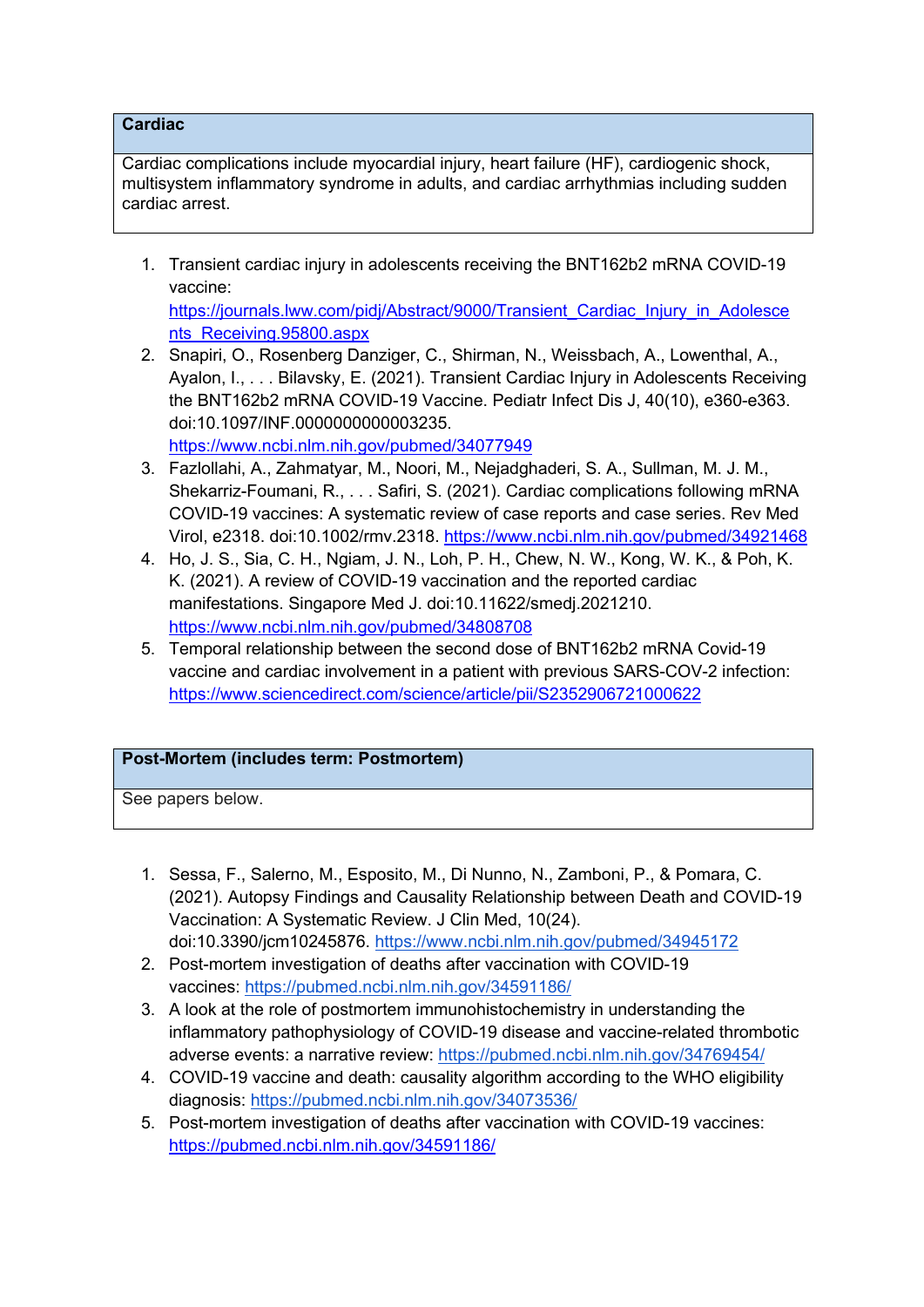## **Rhabdomyolysis**

A serious syndrome due to a direct or indirect muscle injury. It results from the death of muscle fibers and release of their contents into the bloodstream. This can lead to serious complications such as renal (kidney) failure. This means the kidneys cannot remove waste and concentrated urine. In rare cases, rhabdomyolysis can even cause death.

- 1. Rhabdomyolysis and fasciitis induced by the COVID-19 mRNA vaccine: https://pubmed.ncbi.nlm.nih.gov/34435250/
- 2. COVID-19 vaccine-induced rhabdomyolysis: case report with literature review: https://pubmed.ncbi.nlm.nih.gov/34186348/
- 3. COVID-19 vaccine-induced rhabdomyolysis: case report with review of the literature: https://www.sciencedirect.com/science/article/pii/S1871402121001880
- 4. Rhabdomyolysis and fasciitis induced by COVID-19 mRNA vaccine: https://pubmed.ncbi.nlm.nih.gov/34435250/.
- 5. Case report: ANCA-associated vasculitis presenting with rhabdomyolysis and crescentic Pauci-Inmune glomerulonephritis after vaccination with Pfizer-BioNTech COVID-19 mRNA: https://pubmed.ncbi.nlm.nih.gov/34659268/

## **Thrombotic Thrombocytopenic Purpura**

A disorder that causes blood clots (thrombi) to form in small blood vessels throughout the body. These clots can cause serious medical problems if they block vessels and restrict blood flow to organs such as the brain, kidneys, and heart.

- 1. Thrombotic thrombocytopenic purpura after vaccination with Ad26.COV2-S: https://pubmed.ncbi.nlm.nih.gov/33980419/
- 2. Thrombotic thrombocytopenic purpura: a new threat after COVID bnt162b2 vaccine: https://pubmed.ncbi.nlm.nih.gov/34264514/.
- 3. Severe immune thrombocytopenic purpura after SARS-CoV-2 vaccine: https://pubmed.ncbi.nlm.nih.gov/34754937/
- 4. Immune thrombocytopenic purpura associated with COVID-19 mRNA vaccine Pfizer-BioNTech BNT16B2b2: https://pubmed.ncbi.nlm.nih.gov/34077572/

## **Cardiovascular events**

Refer to any incidents that may cause damage to the heart muscle.

- 1. Myocarditis and other cardiovascular complications of COVID-19 mRNA-based COVID-19 vaccines https://www.cureus.com/articles/61030-myocarditis-and-othercardiovascular-complications-of-the-mrna-based-covid-19-vaccines
- 2. Cardiovascular magnetic resonance imaging findings in young adult patients with acute myocarditis after COVID-19 mRNA vaccination: a case series: https://jcmronline.biomedcentral.com/articles/10.1186/s12968-021-00795-4
- 3. Be alert to the risk of adverse cardiovascular events after COVID-19 vaccination: https://www.xiahepublishing.com/m/2472-0712/ERHM-2021-00033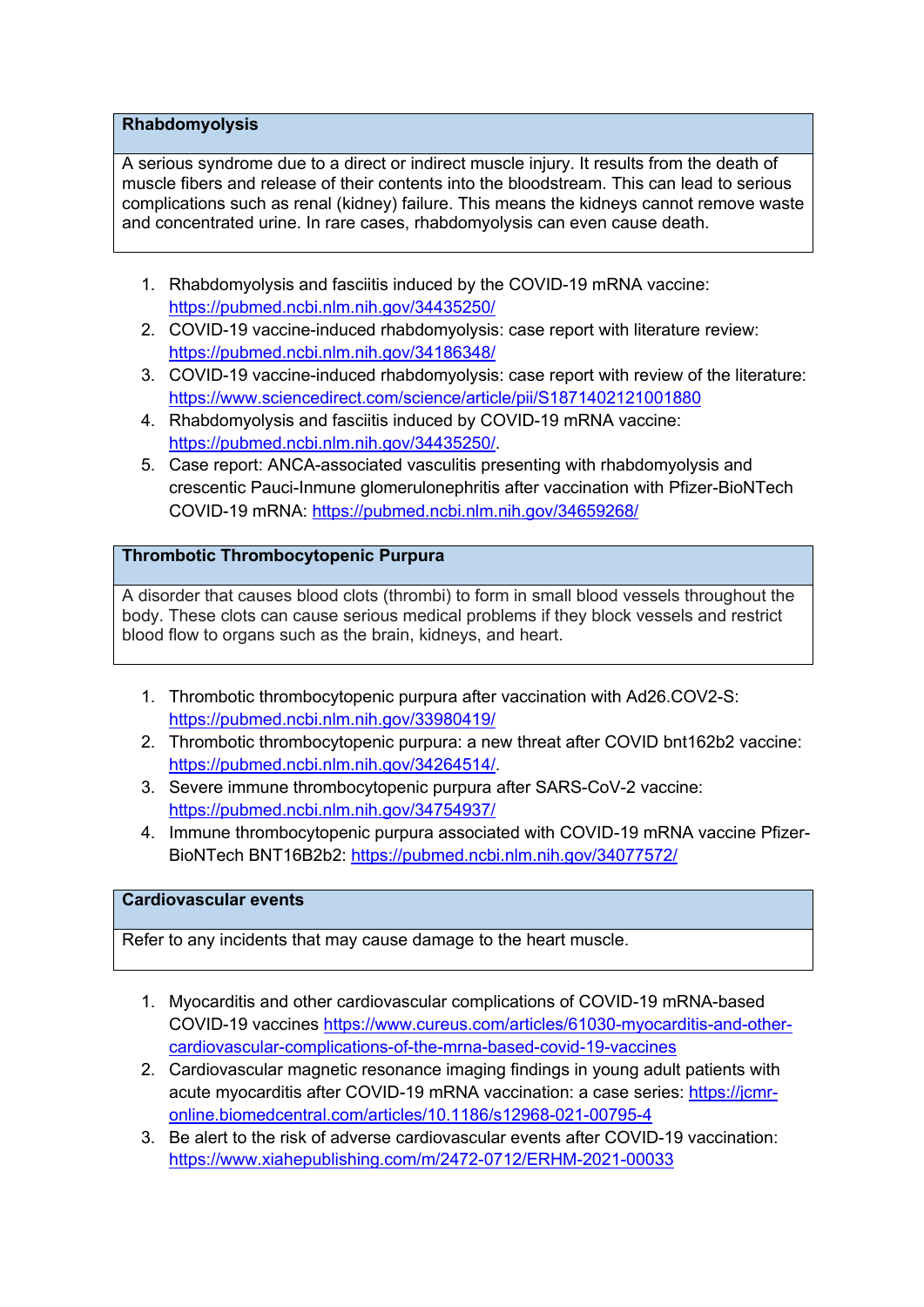4. Myocarditis and other cardiovascular complications of mRNA-based COVID-19 vaccines: https://pubmed.ncbi.nlm.nih.gov/34277198/

## **Acute Hyperactive Encephalopathy (Includes Terms: Acute Encephalopathy & Encephalitis)**

A general brain dysfunction due to significantly high blood pressure. Symptoms may include headache, vomiting, trouble with balance, and confusion. Onset is generally sudden. Complications can include seizures, posterior reversible encephalopathy syndrome, and bleeding in the back of the eye.

- 1. Acute hyperactive encephalopathy following COVID-19 vaccination with dramatic response to methylprednisolone: a case report: https://www.sciencedirect.com/science/article/pii/S2049080121007536
- 2. Post-vaccinal encephalitis after ChAdOx1 nCov-19: https://pubmed.ncbi.nlm.nih.gov/34324214/
- 3. Acute disseminated encephalomyelitis following vaccination against SARS-CoV-2: https://pubmed.ncbi.nlm.nih.gov/34325334/
- 4. Acute hyperactive encephalopathy following COVID-19 vaccination with dramatic response to methylprednisolone: case report: https://pubmed.ncbi.nlm.nih.gov/34512961/

## **Acute Kidney Injury**

A sudden episode of kidney failure or kidney damage that occurs within a few hours or a few days

- 1. Minimal change disease with severe acute kidney injury after Oxford-AstraZeneca COVID-19 vaccine: case report: https://pubmed.ncbi.nlm.nih.gov/34242687/.
- 2. Acute kidney injury with macroscopic hematuria and IgA nephropathy after COVID-19 vaccination: https://pubmed.ncbi.nlm.nih.gov/34352309/
- 3. AstraZeneca): https://pubmed.ncbi.nlm.nih.gov/34362727/
- 4. Minimal change disease and acute kidney injury after Pfizer-BioNTech COVID-19 vaccine: https://pubmed.ncbi.nlm.nih.gov/34000278/

### **Multiple sclerosis**

A potentially disabling disease of the brain and spinal cord (central nervous system).

- 1. Severe relapse of multiple sclerosis after COVID-19 vaccination: a case report: https://pubmed.ncbi.nlm.nih.gov/34447349/
- 2. Acute relapse and impaired immunization after COVID-19 vaccination in a patient with multiple sclerosis treated with rituximab: https://pubmed.ncbi.nlm.nih.gov/34015240
- 3. Humoral response induced by Prime-Boost vaccination with ChAdOx1 nCoV-19 and BNT162b2 mRNA vaccines in a patient with multiple sclerosis treated with teriflunomide: https://pubmed.ncbi.nlm.nih.gov/34696248/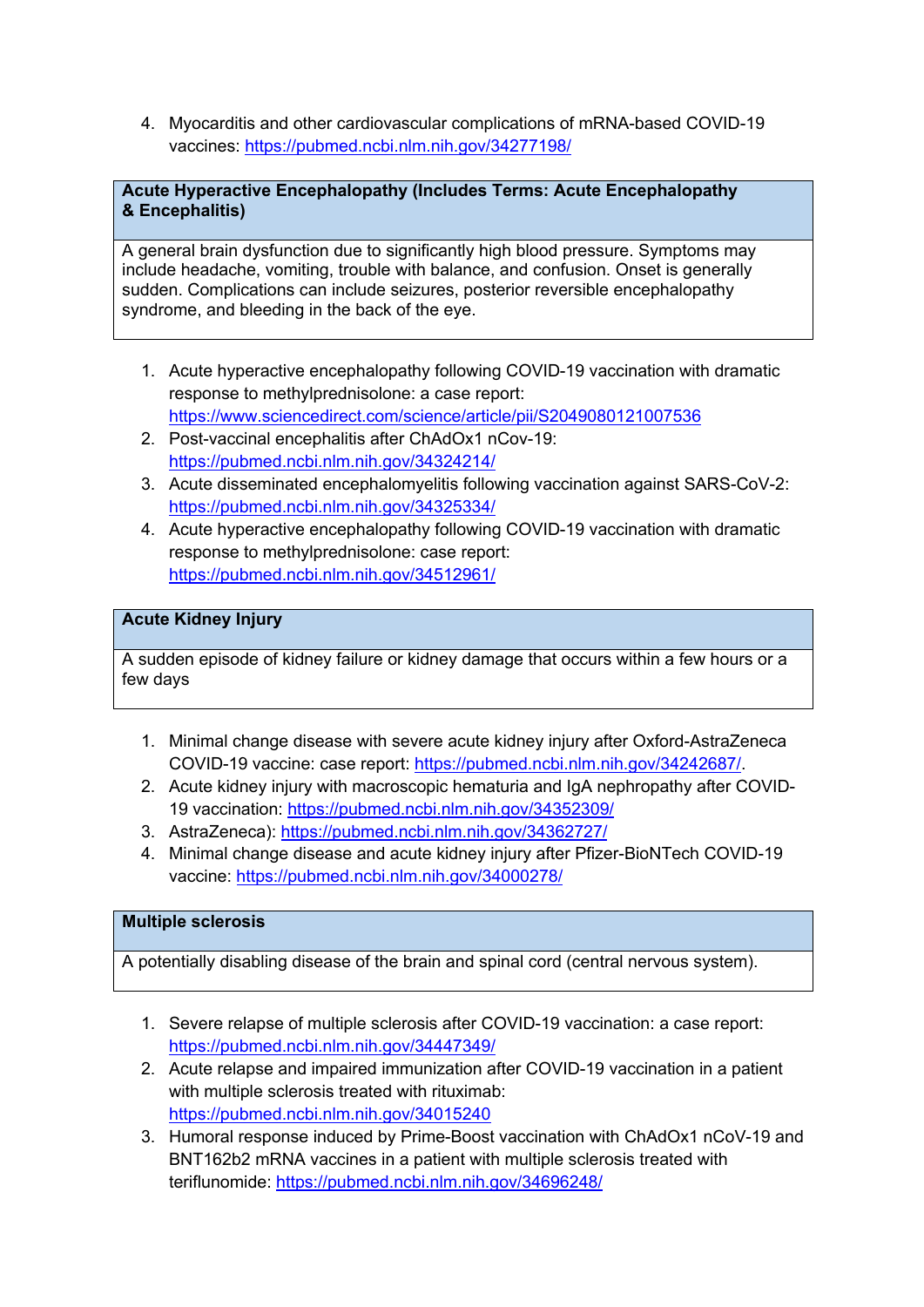### **Henoch-Schonlein Purpura**

Affects the small blood vessels of the skin, joints, intestines and kidneys. It's most common before the age of seven but can affect anyone. A disorder causing inflammation and bleeding in the small blood vessels.

- 1. A rare case of Henoch-Schönlein purpura after a case report of COVID-19 vaccine: https://pubmed.ncbi.nlm.nih.gov/34518812/
- 2. Henoch-Schönlein purpura occurring after vaccination with COVID-19: https://pubmed.ncbi.nlm.nih.gov/34247902/.
- 3. Henoch-Schönlein purpura following the first dose of COVID-19 viral vector vaccine: case report: https://pubmed.ncbi.nlm.nih.gov/34696186/.

#### **Bleeding episodes**

Major episodes include most joint bleeds, bleeding into large muscles, muscle bleeds with signs of compartment syndrome, life-threatening bleeds, and surgery. These usually require a 70% – 100% correction and more than one infusion. The exact dose will depend on the individual and on HTC policy.

- 1. Blood clots and bleeding episodes after BNT162b2 and ChAdOx1 nCoV-19 vaccination: analysis of European data: https://www.sciencedirect.com/science/article/pii/S0896841121000937
- 2. Association between ChAdOx1 nCoV-19 vaccination and bleeding episodes: large population-based cohort study: https://pubmed.ncbi.nlm.nih.gov/34479760/.
- 3. Association between ChAdOx1 nCoV-19 vaccination and bleeding episodes: large population-based cohort study: https://pubmed.ncbi.nlm.nih.gov/34479760/.

#### **Cutaneous Adverse Effects**

Also known as toxidermia, are skin manifestations resulting from systemic drug administration. These reactions range from mild erythematous skin lesions to much more severe reactions such as Lyell's syndrome.

- 1. Cutaneous adverse effects of available COVID-19 vaccines: https://pubmed.ncbi.nlm.nih.gov/34518015/
- 2. Rare cutaneous adverse effects of COVID-19 vaccines: a case series and review of the literature: https://pubmed.ncbi.nlm.nih.gov/34363637/
- 3. Cutaneous adverse reactions of 35,229 doses of COVID-19 Sinovac and AstraZeneca vaccine COVID-19: a prospective cohort study in health care workers: https://pubmed.ncbi.nlm.nih.gov/34661934/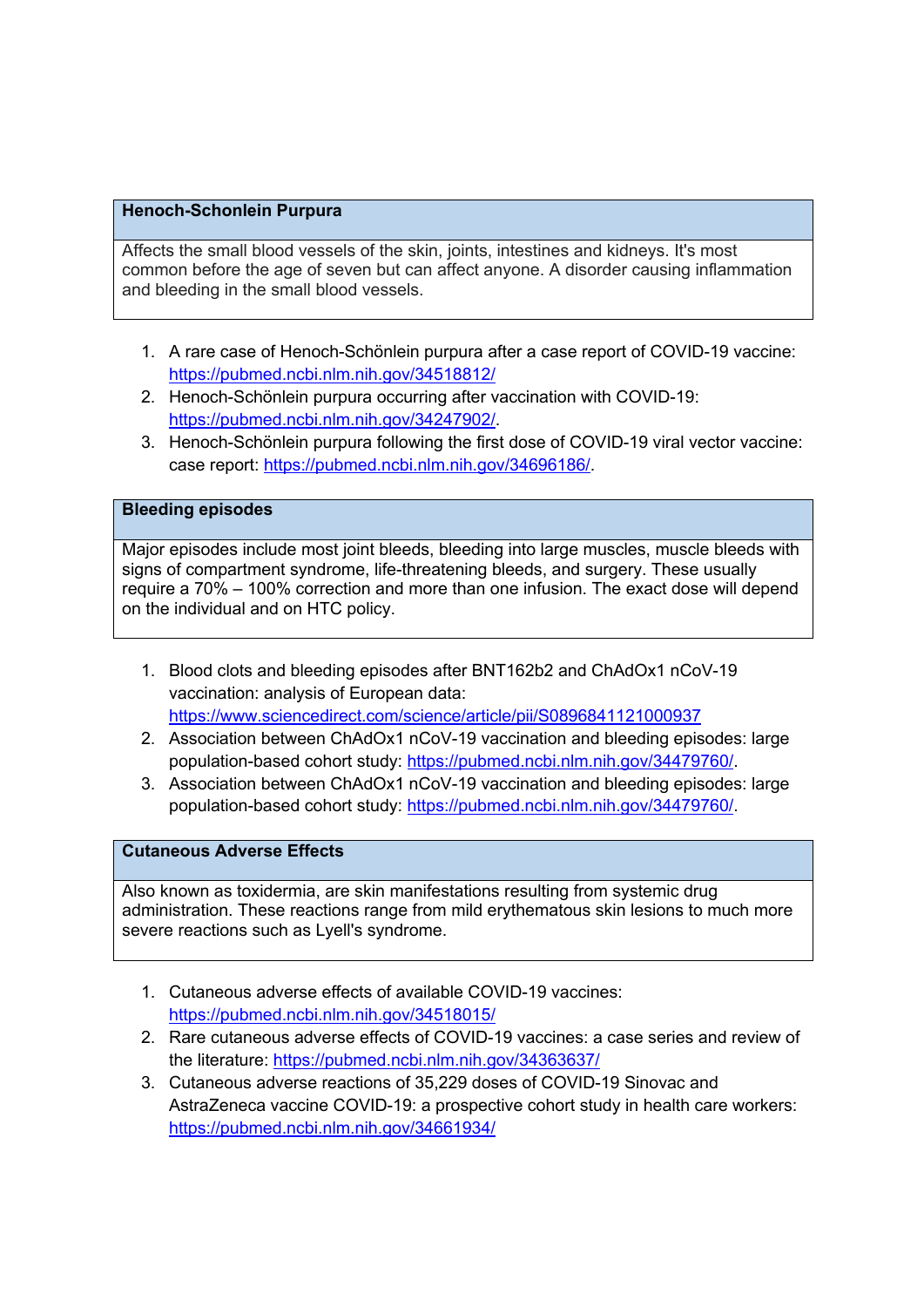## **Skin Reactions**

An allergic reaction can cause rash, itching, burning, redness, bumps, hives, and swelling.

- 1. A case series of skin reactions to COVID-19 vaccine in the Department of Dermatology at Loma Linda University: https://pubmed.ncbi.nlm.nih.gov/34423106/
- 2. Skin reactions reported after Moderna and Pfizer's COVID-19 vaccination: a study based on a registry of 414 cases: https://pubmed.ncbi.nlm.nih.gov/33838206/
- 3. Skin reactions after vaccination against SARS-COV-2: a nationwide Spanish crosssectional study of 405 cases: https://pubmed.ncbi.nlm.nih.gov/34254291/

### **Coagulopathies (includes term: Prothrombotic)**

Is often broadly defined as any derangement of hemostasis resulting in either excessive bleeding or clotting, although most typically it is defined as impaired clot formation.

- 1. Coagulopathies after SARS-CoV-2 vaccination may derive from a combined effect of SARS-CoV-2 spike protein and adenovirus vector-activated signaling pathways: https://pubmed.ncbi.nlm.nih.gov/34639132/
- 2. Diffuse prothrombotic syndrome after administration of ChAdOx1 nCoV-19 vaccine: case report: https://pubmed.ncbi.nlm.nih.gov/34615534/
- 3. Calcaterra, G., Bassareo, P. P., Barilla, F., Romeo, F., & Mehta, J. L. (2022). Concerning the unexpected prothrombotic state following some coronavirus disease 2019 vaccines. J Cardiovasc Med (Hagerstown), 23(2), 71-74. doi:10.2459/JCM.0000000000001232. https://www.ncbi.nlm.nih.gov/pubmed/34366403

### **Multisystem Inflammatory Syndrome (includes term: Autoantibody Release)**

A condition where different body parts can become inflamed, including the heart, lungs, kidneys, brain, skin, eyes, or gastrointestinal organs.

- 1. Post-vaccination multisystem inflammatory syndrome in adults without evidence of prior SARS-CoV-2 infection: https://pubmed.ncbi.nlm.nih.gov/34852213/
- 2. Buchhorn, R., Meyer, C., Schulze-Forster, K., Junker, J., & Heidecke, H. (2021). Autoantibody Release in Children after Corona Virus mRNA Vaccination: A Risk Factor of Multisystem Inflammatory Syndrome? Vaccines (Basel), 9(11). doi:10.3390/vaccines9111353. https://www.ncbi.nlm.nih.gov/pubmed/34835284
- 3. Chai, Q., Nygaard, U., Schmidt, R. C., Zaremba, T., Moller, A. M., & Thorvig, C. M. (2022). Multisystem inflammatory syndrome in a male adolescent after his second Pfizer-BioNTech COVID-19 vaccine. Acta Paediatr, 111(1), 125-127. doi:10.1111/apa.16141.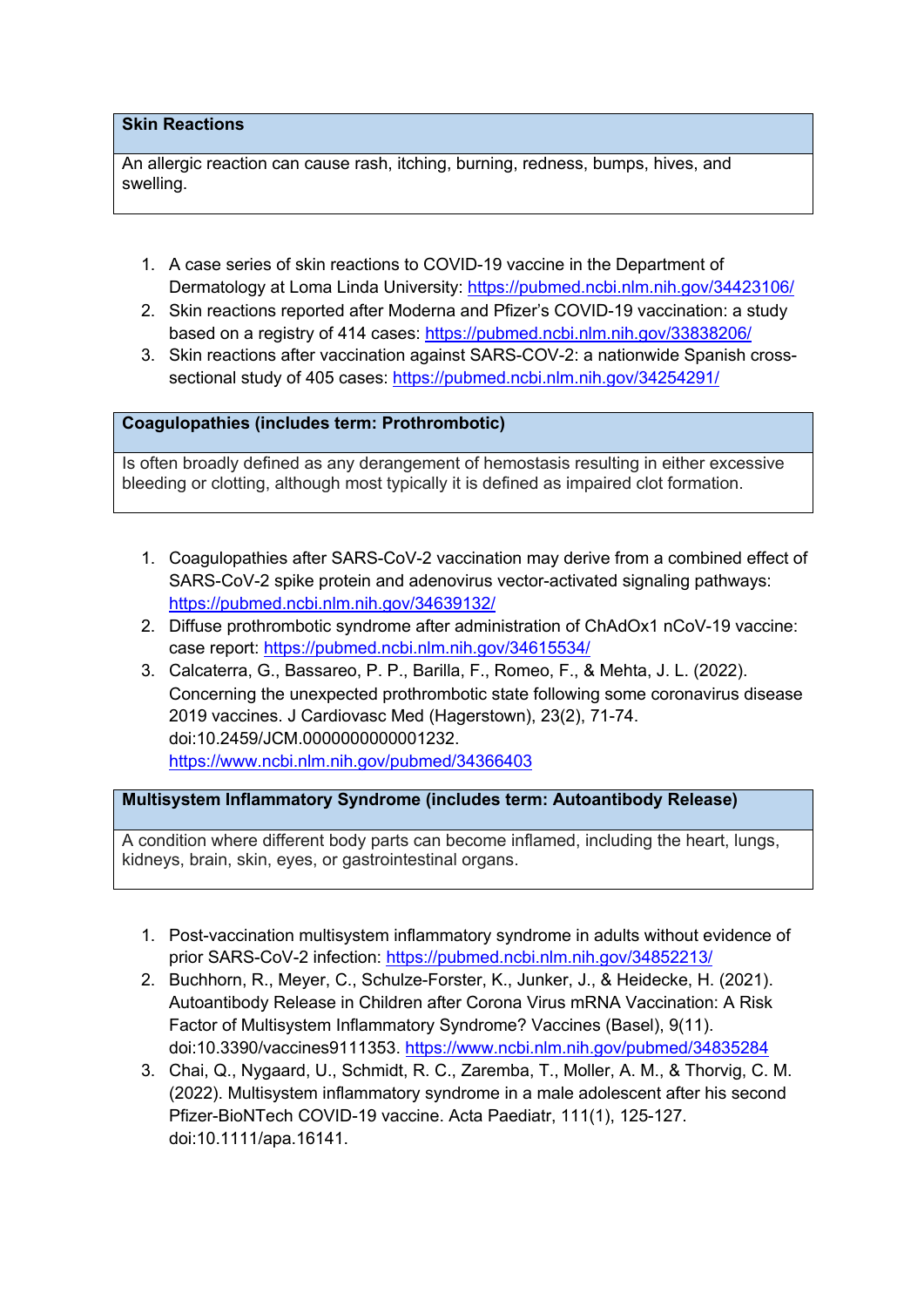### **Vogt-Koyanagi-Harada syndrome**

A rare disorder of unknown origin that affects many body systems, including as the eyes, ears, skin, and the covering of the brain and spinal cord (the meninges). The most noticeable symptom is a rapid loss of vision.

- 1. Vogt-Koyanagi-Harada syndrome after COVID-19 and ChAdOx1 nCoV-19 (AZD1222) vaccination: https://pubmed.ncbi.nlm.nih.gov/34462013/.
- 2. Reactivation of Vogt-Koyanagi-Harada disease under control for more than 6 years, after anti-SARS-CoV-2 vaccination: https://pubmed.ncbi.nlm.nih.gov/34224024/

## **Capillary Leak Syndrome (Includes Term: Systemic Capillary Extravasation Syndrome)**

A rare disorder by acute and severe recurrent attacks associated with a rapid fall in blood pressure as a result of fluid leaks from smaller vessels called capillaries. Attacks often last several days and require emergency care. They are sometimes life threatening. SCLS occurs most often in adults and the disease is very rare in children.

- 1. Fatal systemic capillary leak syndrome after SARS-COV-2 vaccination in a patient with multiple myeloma: https://pubmed.ncbi.nlm.nih.gov/34459725/
- 2. Systemic capillary extravasation syndrome following vaccination with ChAdOx1 nCOV-19 (Oxford-AstraZeneca): https://pubmed.ncbi.nlm.nih.gov/34362727/

## **Systemic Lupus Erythematosus**

An autoimmune disease in which the immune system attacks its own tissues, causing widespread inflammation and tissue damage in the affected organs. It can affect the joints, skin, brain, lungs, kidneys, and blood vessels. Treatment can help, but this condition can't be cured.

- 1. Induction and exacerbation of subacute cutaneous lupus erythematosus erythematosus after mRNA- or adenoviral vector-based SARS-CoV-2 vaccination: https://pubmed.ncbi.nlm.nih.gov/34291477/
- 2. Ntouros, P. A., Vlachogiannis, N. I., Pappa, M., Nezos, A., Mavragani, C. P., Tektonidou, M. G., . . . Sfikakis, P. P. (2021). Effective DNA damage response after acute but not chronic immune challenge: SARS-CoV-2 vaccine versus Systemic Lupus Erythematosus. Clin Immunol, 229, 108765. doi:10.1016/j.clim.2021.108765. https://www.ncbi.nlm.nih.gov/pubmed/34089859

## **Petechiae (also includes: Petechial rash)**

Tiny purple, red, or brown spots on the skin. They usually appear on your arms, legs, stomach, and buttocks. You might also find them inside your mouth or on your eyelids. These pinpoint spots can be a sign of many different conditions — some minor, others serious. They can also appear as a reaction to certain medications. Though petechiae look like a rash, they're actually caused by bleeding under the skin.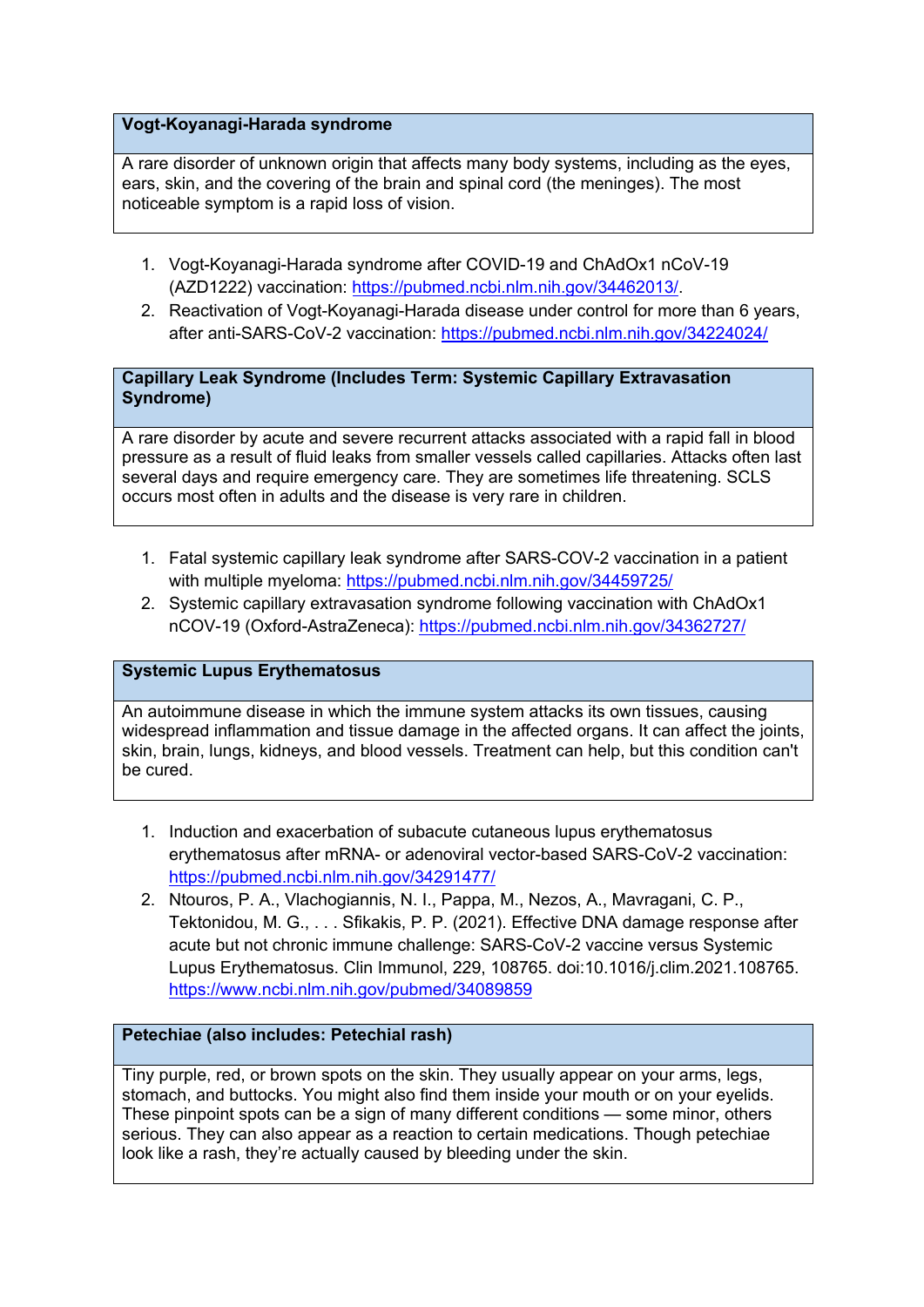- 1. Petechiae and peeling of fingers after immunization with BTN162b2 messenger RNA (mRNA)-based COVID-19 vaccine: https://pubmed.ncbi.nlm.nih.gov/34513435/
- 2. Petechial rash associated with CoronaVac vaccination: first report of cutaneous side effects before phase 3 results: https://ejhp.bmj.com/content/early/2021/05/23/ejhpharm-2021-002794

## **Purpura Annularis Telangiectodes**

An uncommon pigmented purpuric eruption, which is characterized by symmetrical, purpuric, telangiectatic, and atrophic patches with a predilection for the lower extremities and buttocks.

- 1. Purpuric rash and thrombocytopenia after mRNA-1273 (Modern) COVID-19 vaccine: https://www.ncbi.nlm.nih.gov/pmc/articles/PMC7996471/
- 2. Generalized purpura annularis telangiectodes after SARS-CoV-2 mRNA vaccination: https://pubmed.ncbi.nlm.nih.gov/34236717/

## **Pulmonary Embolism**

Pulmonary embolism is a blockage in one of the pulmonary arteries in your lungs. In most cases, pulmonary embolism is caused by blood clots that travel to the lungs from deep veins in the legs or, rarely, from veins in other parts of the body (deep vein thrombosis). Because the clots block blood flow to the lungs, pulmonary embolism can be lifethreatening.

- 1. Pulmonary embolism, transient ischemic attack, and thrombocytopenia after Johnson & Johnson COVID-19 vaccine: https://pubmed.ncbi.nlm.nih.gov/34261635/
- 2. A case of acute pulmonary embolism after immunization with SARS-CoV-2 mRNA: https://pubmed.ncbi.nlm.nih.gov/34452028/

## **Psoriasis**

A chronic autoimmune condition that causes the rapid buildup of skin cells. This buildup of cells causes scaling on the skin's surface. Inflammation and redness around the scales is fairly common. Typical psoriatic scales are whitish-silver and develop in thick, red patches. Sometimes, these patches will crack and bleed.

- 1. Onset / outbreak of psoriasis after Corona virus ChAdOx1 nCoV-19 vaccine (Oxford-AstraZeneca / Covishield): report of two cases: https://pubmed.ncbi.nlm.nih.gov/34350668/
- 2. Exacerbation of plaque psoriasis after COVID-19 inactivated mRNA and BNT162b2 vaccines: report of two cases: https://pubmed.ncbi.nlm.nih.gov/34427024/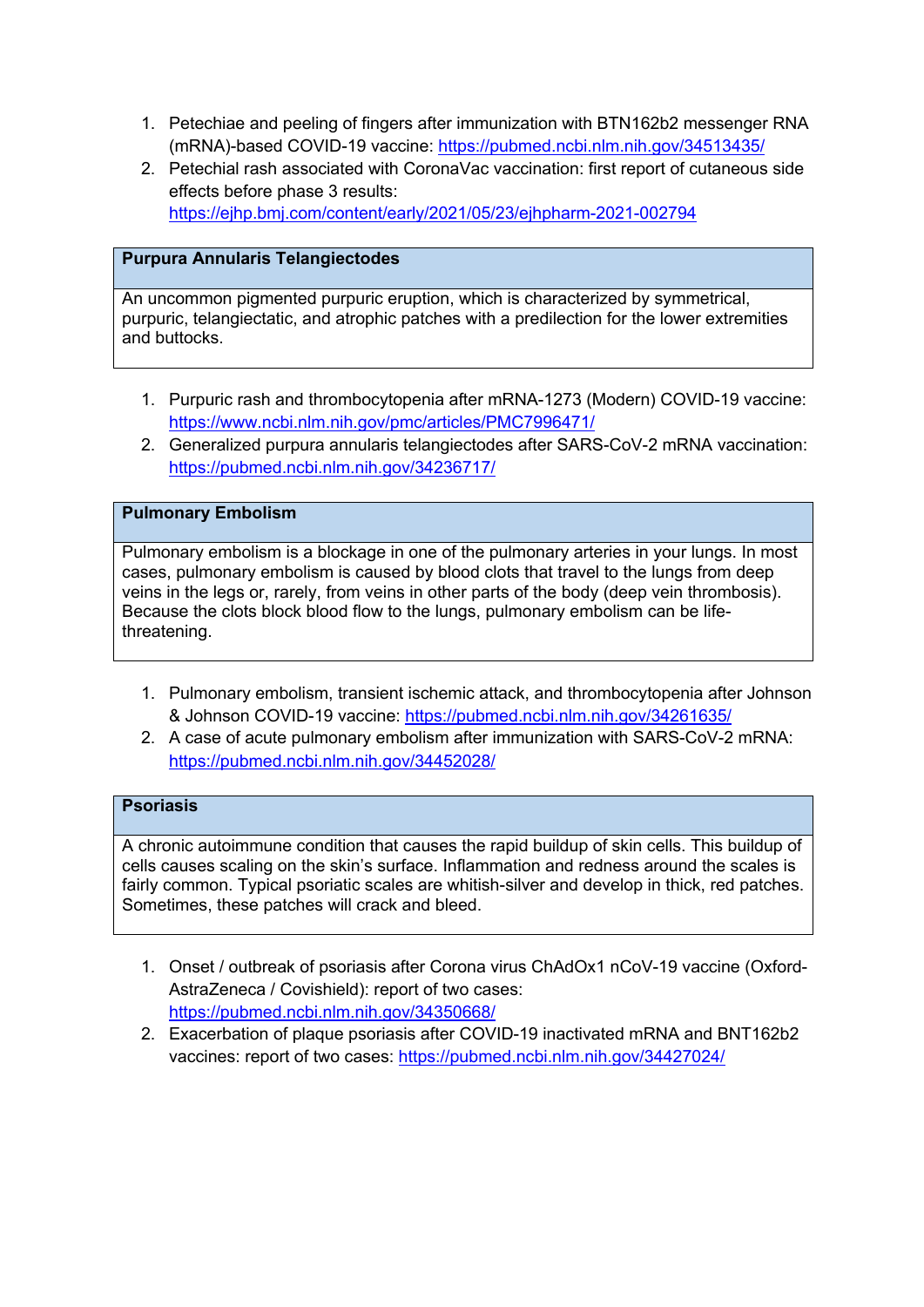### **Miller Fisher Syndrome**

A rare acquired nerve disease related to Guillain-Barré syndrome (GBS). Features include weakness of the eye muscles causing difficulty moving the eyes; impaired limb coordination and unsteadiness; and absent tendon reflexes.

- 1. Miller Fisher syndrome after Pfizer COVID-19 vaccine: https://pubmed.ncbi.nlm.nih.gov/34817727/.
- 2. Miller Fisher syndrome after 2019 BNT162b2 mRNA coronavirus vaccination: https://pubmed.ncbi.nlm.nih.gov/34789193/.

## **Nephrotic Syndrome**

Kidney disorder that causes your body to pass too much protein in your urine. Nephrotic syndrome is usually caused by damage to the clusters of small blood vessels in your kidneys that filter waste and excess water from your blood

- 1. Nephrotic syndrome after ChAdOx1 nCoV-19 vaccine against SARScoV-2: https://pubmed.ncbi.nlm.nih.gov/34250318/.
- 2. New-onset nephrotic syndrome after Janssen COVID-19 vaccination: case report and literature review: https://pubmed.ncbi.nlm.nih.gov/34342187/

#### **Macroscopic Hematuria**

Visible blood in the urine causing it to be discoloured pink, red, brownish-red or teacoloured.

- 1. Hematuria, a generalized petechial rash and headaches after Oxford AstraZeneca ChAdOx1 nCoV-19 vaccination: https://pubmed.ncbi.nlm.nih.gov/34620638/
- 2. A case of outbreak of macroscopic hematuria and IgA nephropathy after SARS-CoV-2 vaccination: https://pubmed.ncbi.nlm.nih.gov/33932458/

### **Bullous Drug Eruption**

Refers to adverse drug reactions that result in fluid-filled blisters or bullae. Blistering may be localised and mild, or widespread and severe, even life-threatening.

- 1. Bullous drug eruption after the second dose of COVID-19 mRNA-1273 (Moderna) vaccine: Case report: https://www.sciencedirect.com/science/article/pii/S1876034121001878.
- 2. Widespread fixed bullous drug eruption after vaccination with ChAdOx1 nCoV-19: https://pubmed.ncbi.nlm.nih.gov/34482558/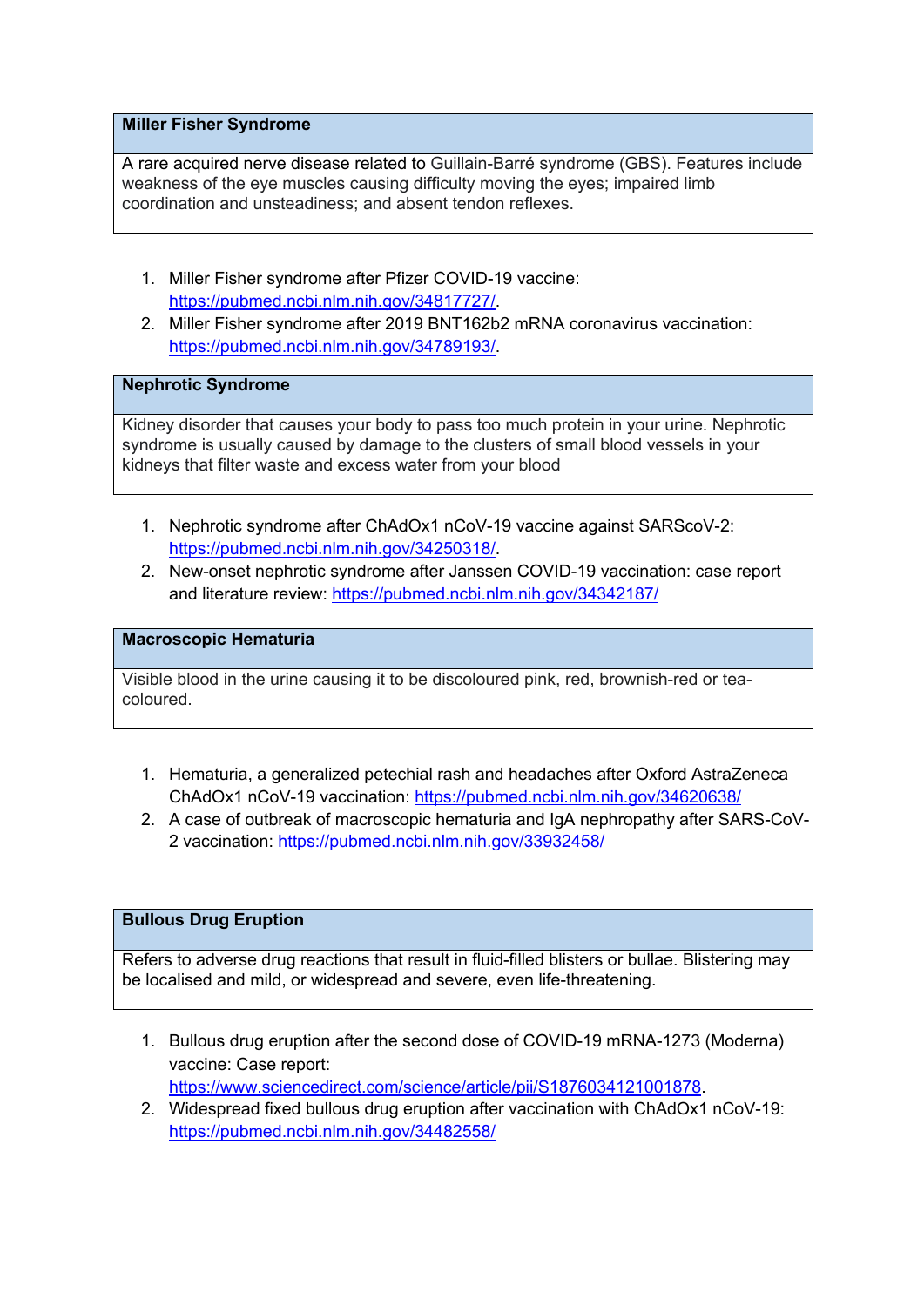## **Hemophagocytic lymphohistiocytosis**

An aggressive and life-threatening syndrome of excessive immune activation. It most frequently affects infants from birth to 18 months of age, but the disease is also observed in children and adults of all ages.

- 1. Hemophagocytic lymphohistiocytosis after vaccination with ChAdOx1 nCov-19: https://pubmed.ncbi.nlm.nih.gov/34406660/.
- 2. Hemophagocytic lymphohistiocytosis following COVID-19 vaccination (ChAdOx1 nCoV-19): https://pubmed.ncbi.nlm.nih.gov/34862234/

## **Pulmonary Embolism**

Pulmonary embolism is a blockage in one of the pulmonary arteries in your lungs. In most cases, pulmonary embolism is caused by blood clots that travel to the lungs from deep veins in the legs or, rarely, from veins in other parts of the body (deep vein thrombosis). Because the clots block blood flow to the lungs, pulmonary embolism can be lifethreatening.

- 1. Isolated pulmonary embolism after COVID vaccination: 2 case reports and a review of acute pulmonary embolism complications and follow-up: https://pubmed.ncbi.nlm.nih.gov/34804412/
- 2. Myocardial infarction, stroke, and pulmonary embolism after BNT162b2 mRNA COVID-19 vaccine in persons aged 75 years or older: https://pubmed.ncbi.nlm.nih.gov/34807248/

### **Neuromyelitis Optica**

also called NMO or Devic's disease, is a rare yet severe demyelinating autoimmune inflammatory process affecting the central nervous system. It specifically affects the myelin, which is the insulation around the nerves

- 1. Beware of neuromyelitis optica spectrum disorder after vaccination with inactivated virus for COVID-19: https://pubmed.ncbi.nlm.nih.gov/34189662/
- 2. Neuromyelitis optica in a healthy woman after vaccination against severe acute respiratory syndrome coronavirus 2 mRNA-1273: https://pubmed.ncbi.nlm.nih.gov/34660149/

## **Shingles (includes term: Herpes zoster)**

a reactivation of the chickenpox virus in the body, causing a painful rash.

- 1. Shingles-like skin lesion after vaccination with AstraZeneca for COVID-19: a case report: https://pubmed.ncbi.nlm.nih.gov/34631069/
- 2. Recurrent herpes zoster after COVID-19 vaccination in patients with chronic urticaria on cyclosporine treatment – A report of 3 cases: https://pubmed.ncbi.nlm.nih.gov/34510694/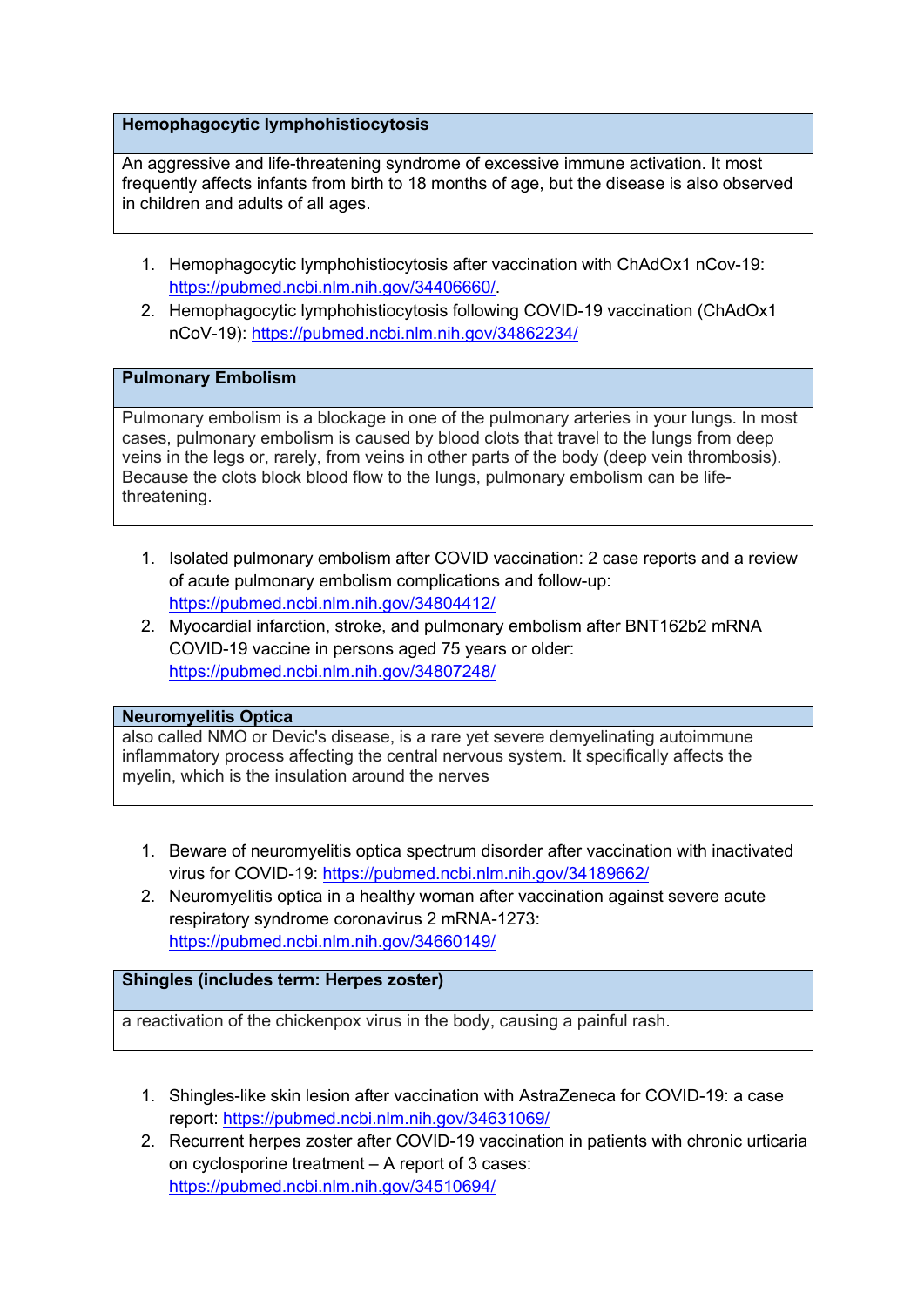## **Blood Clots**

A gelatinous mass of fibrin and blood cells formed by the coagulation of blood.

1. Blood clots and bleeding after BNT162b2 and ChAdOx1 nCoV-19 vaccination: an analysis of European data: https://pubmed.ncbi.nlm.nih.gov/34174723/

### **Thrombophilia**

A blood disorder that makes the blood in your veins and arteries more likely to clot. This is also known as a "hypercoagulable" condition because your blood coagulates or clots more easily.

1. Antiphospholipid antibodies and risk of thrombophilia after COVID-19 vaccination: the straw that breaks the camel's back?: https://docs.google.com/document/d/1XzajasO8VMMnC3CdxSBKks1o7kiOLXFQ

## **iTTP episode**

A rare, life-threatening thrombotic microangiopathy caused by severe ADAMTS13 (a disintegrin and metalloproteinase with thrombospondin motifs 13) deficiency, recurring in 30–50% of patients.

1. First report of a de novo iTTP episode associated with a COVID-19 mRNA-based anti-COVID-19 vaccine: https://pubmed.ncbi.nlm.nih.gov/34105244/

### **Refractory Status Epilepticus**

Can be defined as status epilepticus (seizures) that continues despite treatment with benzodiazepines and one antiepileptic drug. RSE should be treated promptly to prevent morbidity and mortality; however, scarce evidence is available to support the choice of specific treatments.

1. New-onset refractory status epilepticus after chadox1 ncov-19 vaccination: https://www.sciencedirect.com/science/article/pii/s0165572821001569

### **Central Serous Retinopathy**

A medical condition where fluid builds up behind the retina in the eye. It can cause sudden or gradual vision loss as the central retina detaches. This central area is called the macula.

1. Acute-onset central serous retinopathy after immunization with COVID-19 mRNA vaccine:. https://www.sciencedirect.com/science/article/pii/S2451993621001456.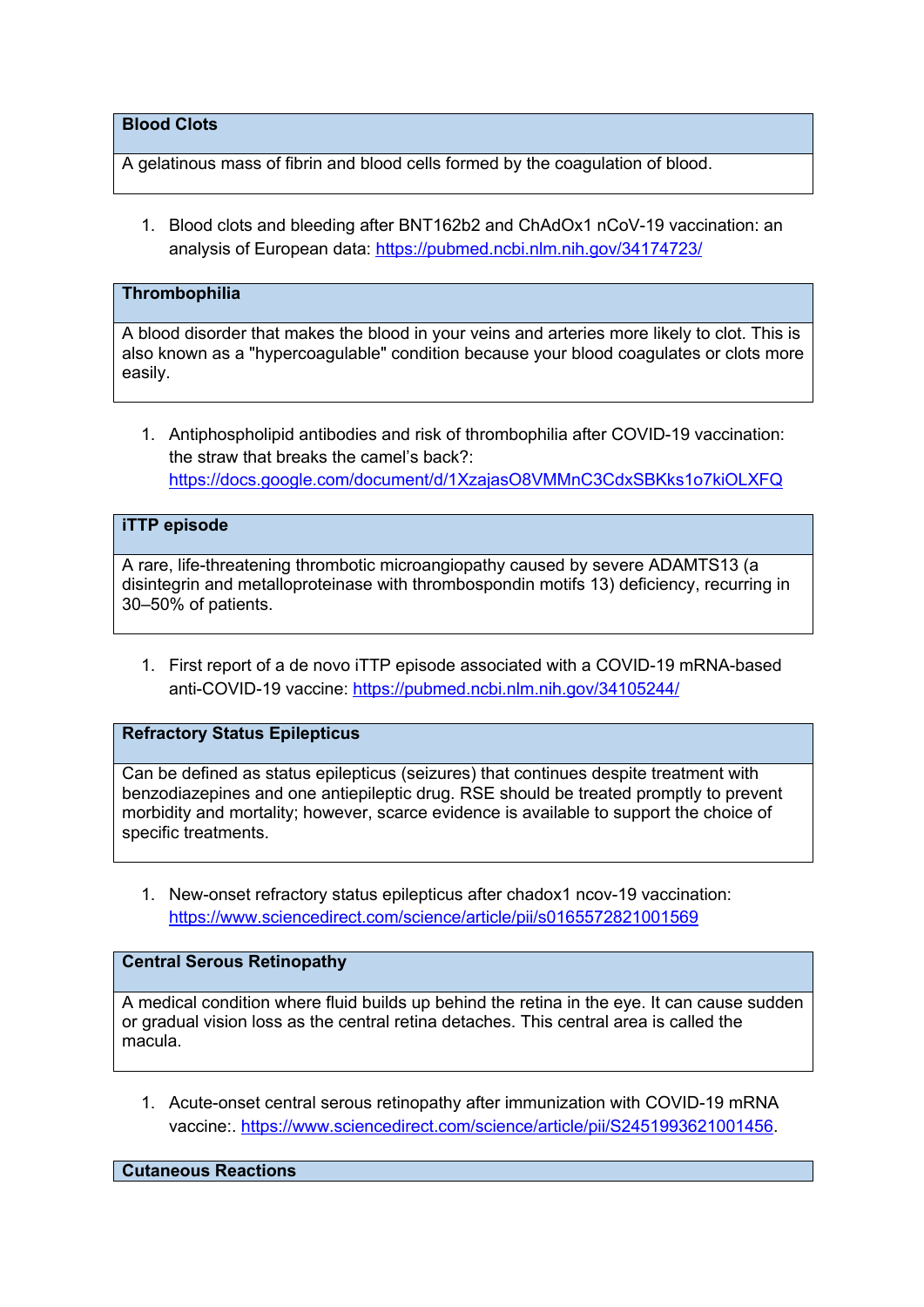A group of potentially lethal adverse drug reactions that involve the skin and mucous membranes of various body openings such as the eyes, ears, and inside the nose, mouth, and lips.

1. Late cutaneous reactions after administration of COVID-19 mRNA vaccines: https://www.sciencedirect.com/science/article/pii/S2213219821007996

## **Prion Disease**

Prion diseases comprise several conditions. A prion is a type of protein that can trigger normal proteins in the brain to fold abnormally. Prion diseases or transmissible spongiform encephalopathies (TSEs) are a family of rare progressive neurodegenerative disorders that affect both humans and animals. They are distinguished by long incubation periods, characteristic spongiform changes associated with neuronal loss, and a failure to induce inflammatory

1. COVID-19 RNA-based vaccines and the risk of prion disease: https://scivisionpub.com/pdfs/covid19rna-based-vaccines-and-the-risk-of-prion-dis ease-1503.pdf

#### **Pregnant Woman**

See below studies.

1. This study notes that 115 pregnant women lost their babies, out of 827 who participated in a study on the safety of covid-19 vaccines: https://www.nejm.org/doi/full/10.1056/NEJMoa2104983.

### **Process-Related Impurities**

See below studies.

1. Process-related impurities in the ChAdOx1 nCov-19 vaccine: https://www.researchsquare.com/article/rs-477964/v1

## **CNS Inflammation**

A disease that causes inflammation of the small arteries and veins in the brain and/or spinal cord. The brain and spinal cord make up the CNS. Intense interest in inflammation in the CNS has arisen from its potential role in diseases including acute brain injury, stroke, epilepsy, multiple sclerosis, motor neurone disease, movement disorders and Alzheimer's disease, and more recently some psychiatric disorders.

1. COVID-19 mRNA vaccine causing CNS inflammation: a case series: https://link.springer.com/article/10.1007/s00415-021-10780-7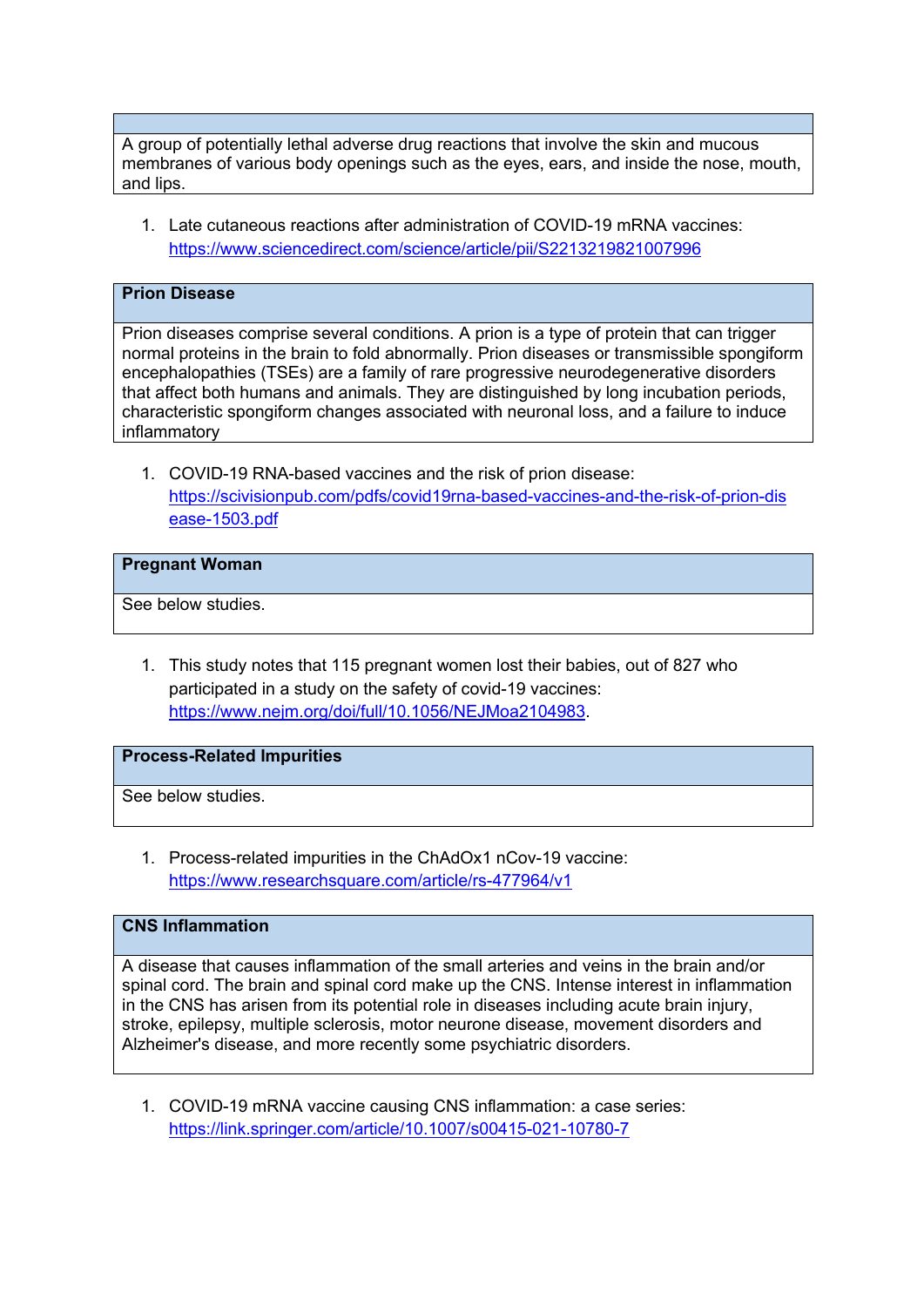### **CNS Demyelination**

a demyelinating disease is any condition that results in damage to the protective covering (myelin sheath) that surrounds nerve fibers in your brain, optic nerves and spinal cord. When the myelin sheath is damaged, nerve impulses slow or even stop, causing neurological problems.

1. A systematic review of cases of CNS demyelination following COVID-19 vaccination: https://pubmed.ncbi.nlm.nih.gov/34839149/

## **Orofacial**

An orofacial myofunctional disorder (OMD) is when there is an abnormal lip, jaw, or tongue position during rest, swallowing or speech.

1. Reported orofacial adverse effects from COVID-19 vaccines: the known and the unknown: https://pubmed.ncbi.nlm.nih.gov/33527524/

### **Brain Haemorrhage (Includes Term: Lobar Hemorrhage)**

An emergency condition in which a ruptured blood vessel causes bleeding inside the brain.

1. Fatal brain haemorrhage after COVID-19 vaccine: https://pubmed.ncbi.nlm.nih.gov/33928772/

#### **Varicella Zoster Virus**

The varicella-zoster virus (VZV) is so named because it causes two distinct illnesses: varicella (chickenpox), following primary infection, and herpes zoster (shingles), following reactivation of latent virus. Varicella is a highly contagious infection with an incubation period of 10–21 days, most commonly 14–16 days, after which a characteristic rash appears. Acute varicella may be complicated by secondary bacterial skin infections, haemorrhagic complications, cerebellitis, encephalitis, and viral and bacterial pneumonia.

1. Acute retinal necrosis due to varicella zoster virus reactivation after vaccination with BNT162b2 COVID-19 mRNA: https://pubmed.ncbi.nlm.nih.gov/34851795/.

### **Nerve And Muscle Adverse Events**

Many different possible neurologic adverse events including encephalitis, myelopathy, aseptic meningitis, meningoradiculitis, Guillain-Barré-like syndrome, peripheral neuropathy (including mononeuropathy, mononeuritis multiplex, and polyneuropathy) as well as myasthenic syndrome.

1. Nerve and muscle adverse events after vaccination with COVID-19: a systematic review and meta-analysis of clinical trials: https://pubmed.ncbi.nlm.nih.gov/34452064/.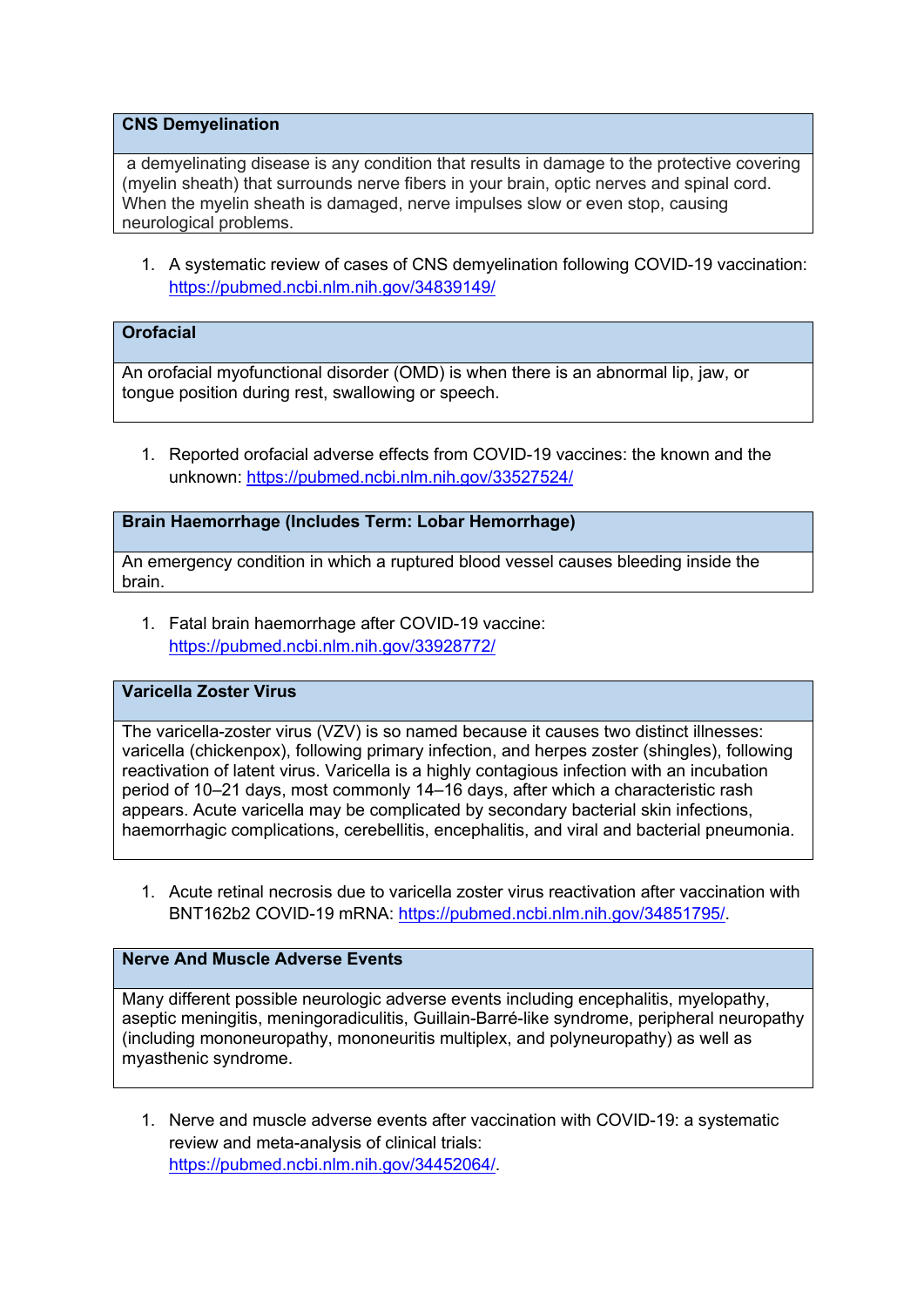### **Oculomotor Paralysis**

Defines the decreased strength of a muscle, which produces a reduced rotational movement of the eyeball in the direction corresponding to the paralysed muscle. Partial deficit is called paresis, while full deficit is called paralysis.

1. Transient oculomotor paralysis after administration of RNA-1273 messenger vaccine for SARS-CoV-2 diplopia after COVID-19 vaccine: https://pubmed.ncbi.nlm.nih.gov/34369471/

### **Parsonage-Turner Syndrome**

An neurological disorder characterized by rapid onset of severe pain in the shoulder and arm. This acute phase may last for a few hours to a few weeks and is followed by wasting and weakness of the muscles (amyotrophy) in the affected areas.

1. Parsonage-Turner syndrome associated with SARS-CoV-2 or SARS-CoV-2 vaccination. Comment on: "Neuralgic amyotrophy and COVID-19 infection: 2 cases of accessory spinal nerve palsy" by Coll et al. Articular Spine 2021; 88: 10519: https://pubmed.ncbi.nlm.nih.gov/34139321/.

#### **Acute Macular Neuroretinopathy**

A rare, acquired retinal disorder characterised by transient or permanent visual impairment accompanied by the presence of reddish-brown, wedge-shaped lesions in the macula, the apices of which tend to point towards the fovea.

1. Bilateral acute macular neuroretinopathy after SARS-CoV-2 vaccination: https://pubmed.ncbi.nlm.nih.gov/34287612/

### **Lipschütz ulcers (Vaginal ulcers)**

Acute genital ulceration, also known as "Lipschütz ulcer" or "ulcus vulvae acutum," is an uncommon, self-limited, nonsexually transmitted condition characterized by the rapid onset of painful, necrotic ulcerations of the vulva or lower vagina.

1. Lipschütz ulcers after AstraZeneca COVID-19 vaccination: https://pubmed.ncbi.nlm.nih.gov/34366434/.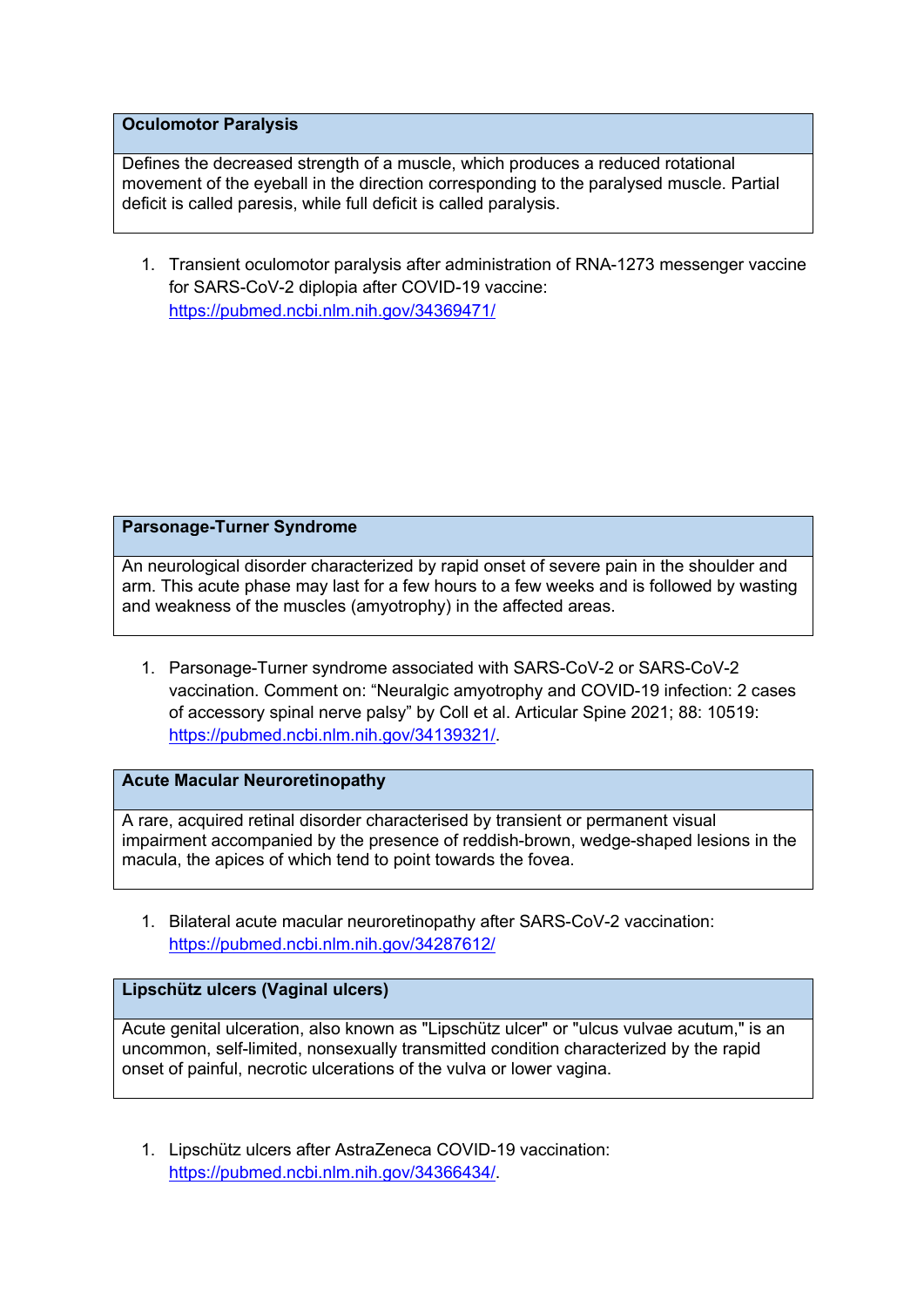### **Amyotrophic Neuralgia**

A disorder characterized by episodes of severe pain and muscle wasting (amyotrophy) in one or both shoulders and arms. Neuralgic pain is felt along the path of one or more nerves and often has no obvious physical cause.

1. Amyotrophic Neuralgia secondary to Vaxzevri vaccine (AstraZeneca) COVID-19: https://pubmed.ncbi.nlm.nih.gov/34330677/

## **Polyarthralgia**

Pain in multiple joints. Symptoms may include pain, tenderness, or tingling in the joints and reduced range of motion. Polyarthralgia is similar to polyarthritis, but it doesn't cause inflammation. Lifestyle changes, home remedies, and medication can help manage the symptoms.

1. Polyarthralgia and myalgia syndrome after vaccination with ChAdOx1 nCOV-19: https://pubmed.ncbi.nlm.nih.gov/34463066/

## **Thyroiditis**

The swelling, or inflammation, of the thyroid gland and can lead to over- or underproduction of thyroid hormone. A thyroid storm -- or thyroid crisis -- can be a lifethreatening condition. It often includes a rapid heartbeat, fever, and even fainting. Symptoms may include pain in the throat, feeling generally unwell, swelling of the thyroid gland and, sometimes, symptoms of an overactive thyroid gland or symptoms of an underactive thyroid gland.

1. Three cases of subacute thyroiditis after SARS-CoV-2 vaccination: post-vaccination ASIA syndrome: https://pubmed.ncbi.nlm.nih.gov/34043800/.

#### **Keratolysis (also termed: corneal melting)**

A common prelude to the development of corneal perforation. This process occurs from conditions such as infections, sterile inflammation, or surgical/chemical injury to the cornea. Collectively, these conditions are a significant cause for blindness world-wide.

1. Bilateral immune-mediated keratolysis after immunization with SARS-CoV-2 recombinant viral vector vaccine: https://pubmed.ncbi.nlm.nih.gov/34483273/.

## **Arthritis**

The swelling and tenderness of one or more joints. The main symptoms of arthritis are joint pain and stiffness, which typically worsen with age. The most common types of arthritis are osteoarthritis and rheumatoid arthritis.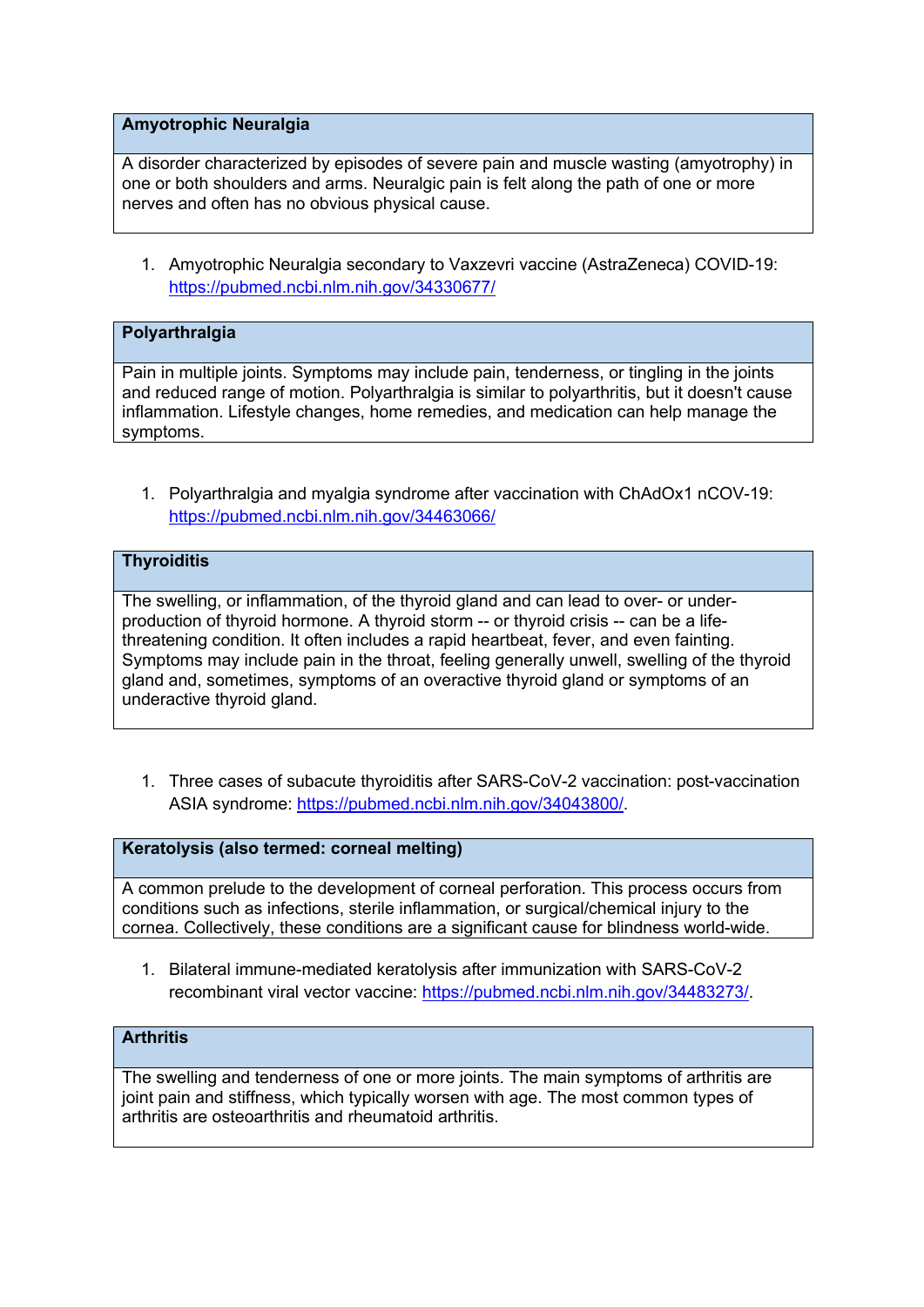1. Reactive arthritis after COVID-19 vaccination: https://pubmed.ncbi.nlm.nih.gov/34033732/.

### **Thymic hyperplasia**

A condition in which the thymus gland is inflamed. It isoften accompanied by autoimmune diseases such as systemic lupus erythematosus, myasthenia gravis and rheumatoid arthritis.

1. Thymic hyperplasia after Covid-19 mRNA-based vaccination with Covid-19: https://pubmed.ncbi.nlm.nih.gov/34462647/

**Tolosa-Hunt syndrome**

A rare disorder characterized by severe periorbital headaches, along with decreased and painful eye movements (ophthalmoplegia). Symptoms usually affect only one eye (unilateral). In most cases, affected individuals experience intense sharp pain and decreased eye movements.

1. Tolosa-Hunt syndrome occurring after COVID-19 vaccination: https://pubmed.ncbi.nlm.nih.gov/34513398/

#### **Hailey-Hailey disease**

Also known as benign chronic pemphigus, is a rare skin condition that usually appears in early adulthood. The disorder is characterized by red, raw, and blistered areas of skin that occur most often in skin folds, such as the groin, armpits, neck, and under the breasts.

1. Hailey-Hailey disease exacerbation after SARS-CoV-2 vaccination: https://pubmed.ncbi.nlm.nih.gov/34436620/

#### **Acute lympholysis**

The destruction of lymph cells.

1. Rituximab-induced acute lympholysis and pancytopenia following vaccination with COVID-19: https://pubmed.ncbi.nlm.nih.gov/34429981/

#### **Interstitial lung disease**

Describes a large group of disorders, most of which cause progressive scarring of lung tissue. The scarring associated with interstitial lung disease eventually affects your ability to breathe and get enough oxygen into your bloodstream.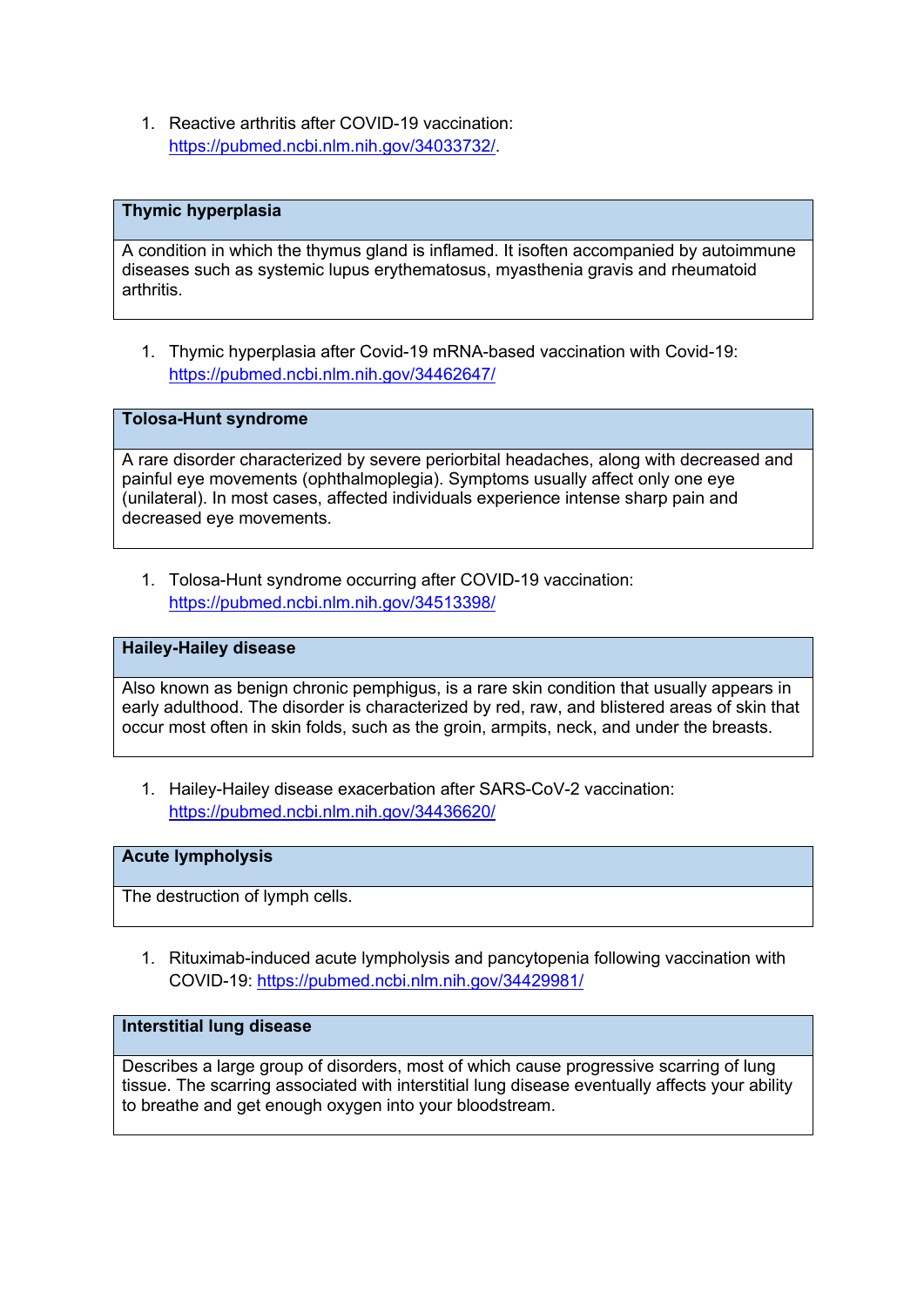1. Vaccine-induced interstitial lung disease: a rare reaction to COVID-19 vaccine: https://pubmed.ncbi.nlm.nih.gov/34510014/.

### **Vesiculobullous cutaneous reactions**

A vesiculobullous lesion of the skin encompasses a group of dermatological disorders with protean clinicopathological features. They usually occur as a part of the spectrum of various infectious, inflammatory, drug-induced, genetic, and autoimmune disorders.

1. Vesiculobullous cutaneous reactions induced by COVID-19 mRNA vaccine: report of four cases and review of the literature: https://pubmed.ncbi.nlm.nih.gov/34236711/

**Hematologic conditions**

Disorders of the blood and blood-forming organs.

1. Collection of complement-mediated and autoimmune-mediated hematologic conditions after SARS-CoV-2 vaccination: https://ashpublications.org/bloodadvances/article/5/13/2794/476324/Autoimmuneand-complement-mediated-hematologic

#### **Hemolysis**

The destruction of red blood cells.

1. COVID-19 vaccines induce severe hemolysis in paroxysmal nocturnal hemoglobinuria: https://ashpublications.org/blood/article/137/26/3670/475905/COVID-19-vaccinesinduce-severe-hemolysis-in

#### **Headache**

See below papers.

1. Headache attributed to COVID-19 (SARS-CoV-2 coronavirus) vaccination with the ChAdOx1 nCoV-19 (AZD1222) vaccine: a multicenter observational cohort study: https://pubmed.ncbi.nlm.nih.gov/34313952/

### **Acute Coronary Syndrome**

Any condition brought on by a sudden reduction or blockage of blood flow to the heart.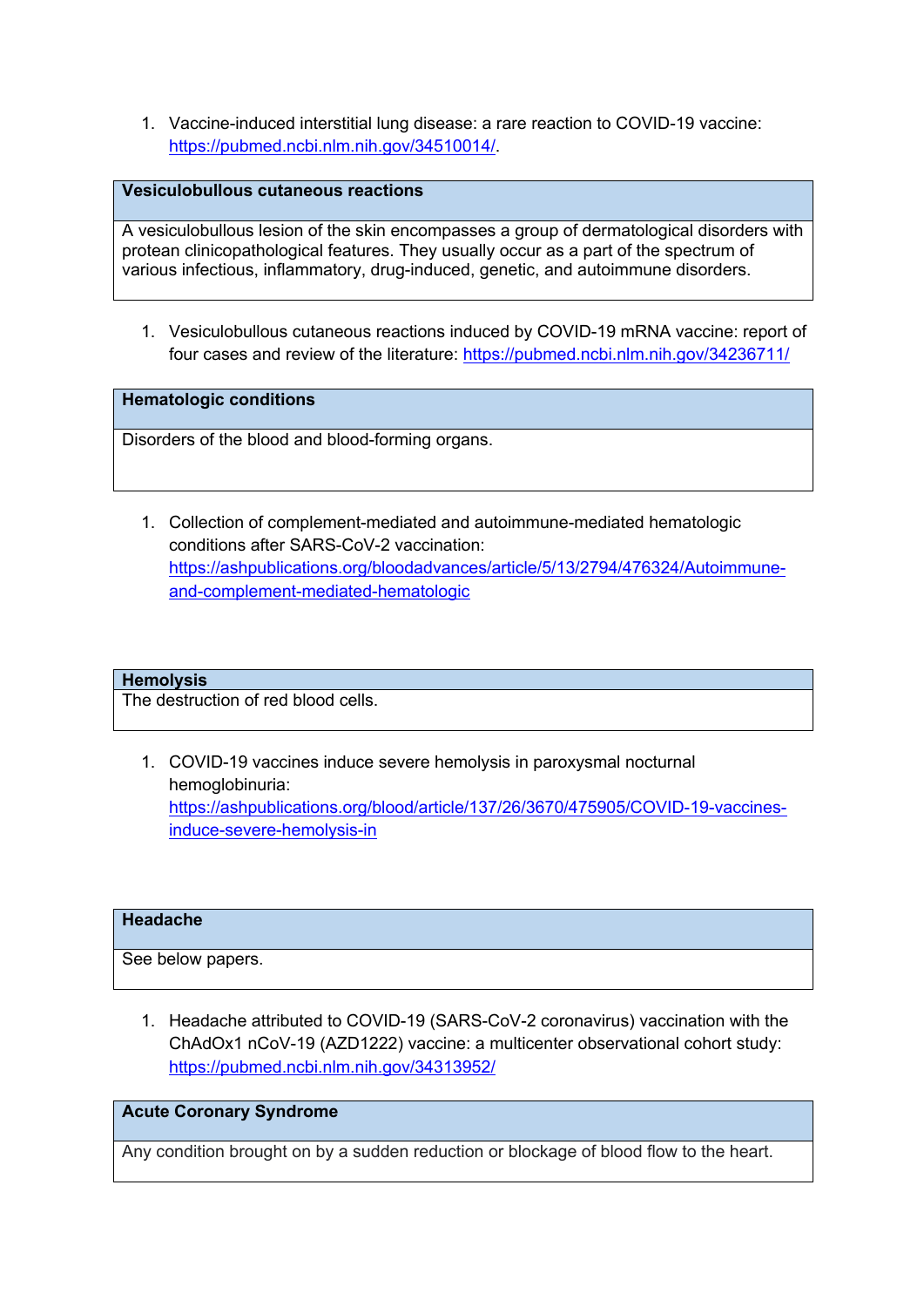1. Mrna COVID vaccines dramatically increase endothelial inflammatory markers and risk of Acute Coronary Syndrome as measured by PULS cardiac testing: a caution: https://www.ahajournals.org/doi/10.1161/circ.144.suppl\_1.10712

### **ANCA Glomerulonephritis**

is the term we use when ANCA vasculitis has affected or involved the kidneys, and when this happens there is inflammation and swelling in the kidney filters, meaning that the body's own immune system injures its cells and tissues.

1. ANCA glomerulonephritis following Modern COVID-19 vaccination: https://pubmed.ncbi.nlm.nih.gov/34081948/

**Neurologic Phantosmia**

is an olfactory hallucination perceived when no odorants are present. Both the olfactory distortions are typically described as unpleasant.

1. Unique imaging findings of neurologic phantosmia after Pfizer-BioNtech COVID-19 vaccination: a case report: https://pubmed.ncbi.nlm.nih.gov/34096896/

**Uveitis (includes terms: bilateral)** 

is a form of eye inflammation. It affects the middle layer of tissue in the eye wall (uvea). Uveitis warning signs often come on suddenly and get worse quickly. They include eye redness, pain and blurred vision.

1. Bilateral uveitis after inoculation with COVID-19 vaccine: a case report: https://www.sciencedirect.com/science/article/pii/S1201971221007797

### **Pathophysiologic Alterations**

Deranged function in an individual or an organ due to a disease. For example, a pathophysiologic alteration is a change in function as distinguished from a structural defect.

1. Extensive investigations revealed consistent pathophysiologic alterations after vaccination with COVID-19 vaccines: https://www.nature.com/articles/s41421-021- 00329-3

**Gross Hematuria (includes term: Acral Hemorrahge)**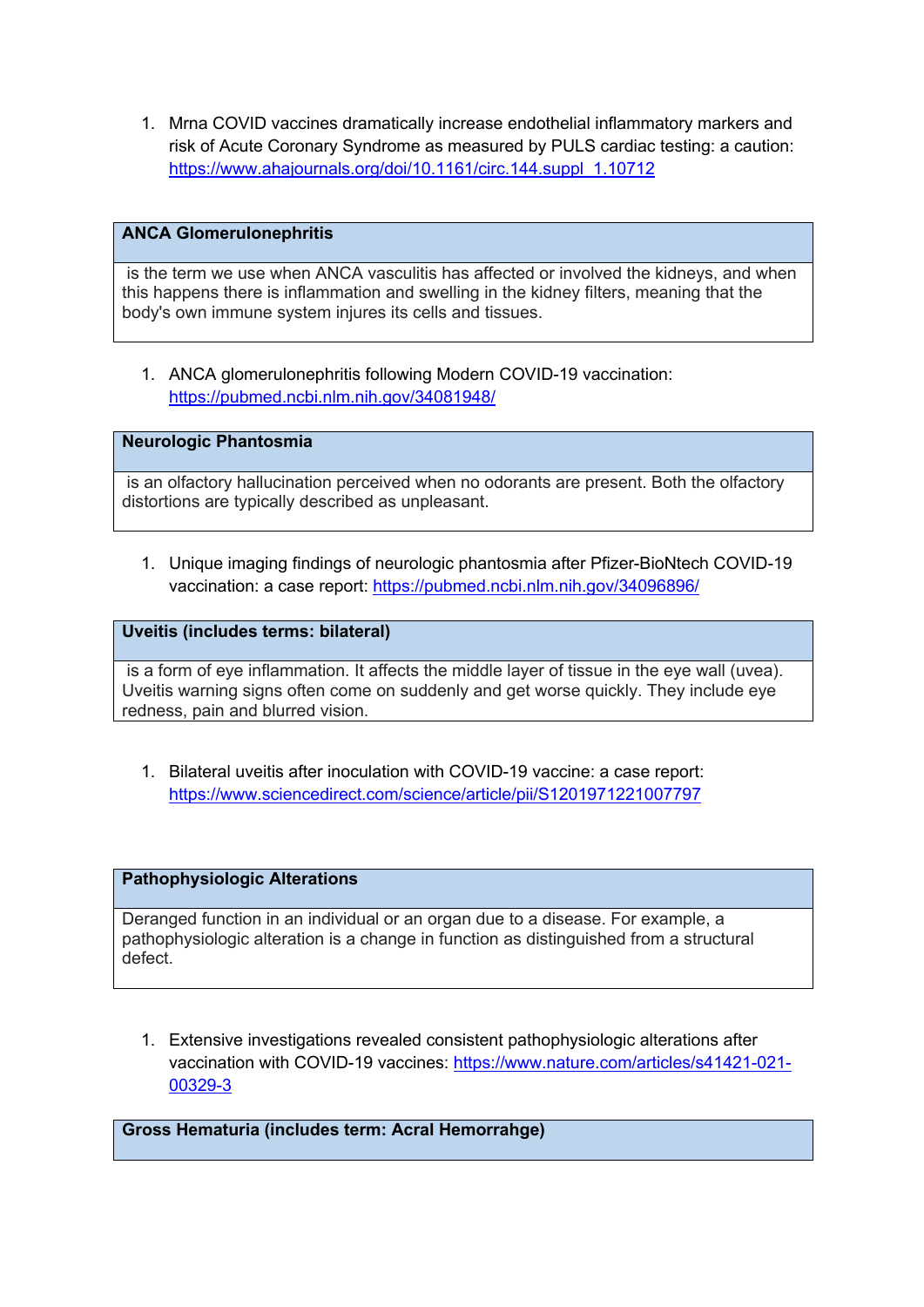produces pink, red or cola-colored urine due to the presence of red blood cells. It takes little blood to produce red urine, and the bleeding usually isn't painful. Passing blood clots in your urine, however, can be painful. Bloody urine often occurs without other signs or symptoms.

1. Gross hematuria after severe acute respiratory syndrome coronavirus 2 vaccination in 2 patients with IgA nephropathy: https://pubmed.ncbi.nlm.nih.gov/33771584/

### **Inflammatory Myositis**

inflammatory myopathies aare a group of diseases that involve chronic (long-standing) muscle inflammation, muscle weakness, and, in some cases, muscle pain. Myopathy is a general medical term used to describe a number of conditions affecting the muscles. All myopathies cause muscle weakness.

1. Inflammatory myositis after vaccination with ChAdOx1: https://pubmed.ncbi.nlm.nih.gov/34585145/

### **Still's Disease**

is a rare type of inflammatory arthritis that features fevers, rash and joint pain. Some people have just one episode of adult Still's disease. In other people, the condition persists or recurs. This inflammation can destroy affected joints, particularly the wrists.

1. An outbreak of Still's disease after COVID-19 vaccination in a 34-year-old patient: https://pubmed.ncbi.nlm.nih.gov/34797392/

### **Pityriasis Rosea**

a skin rash that sometimes begins as a large spot on the chest, abdomen or back, followed by a pattern of smaller lesions.

1. Case report: Pityriasis rosea-like rash after vaccination with COVID-19: https://pubmed.ncbi.nlm.nih.gov/34557507/

## **Acute Eosinophilic Pneumonia**

is the acute-onset form of eosinophilic pneumonia, a lung disease caused by the buildup of eosinophils, a type of white blood cell, in the lungs. It is characterized by a rapid onset of shortness of breath, cough, fatigue, night sweats, and weight loss.

1. Acute eosinophilic pneumonia associated with anti-COVID-19 vaccine AZD1222: https://pubmed.ncbi.nlm.nih.gov/34812326/.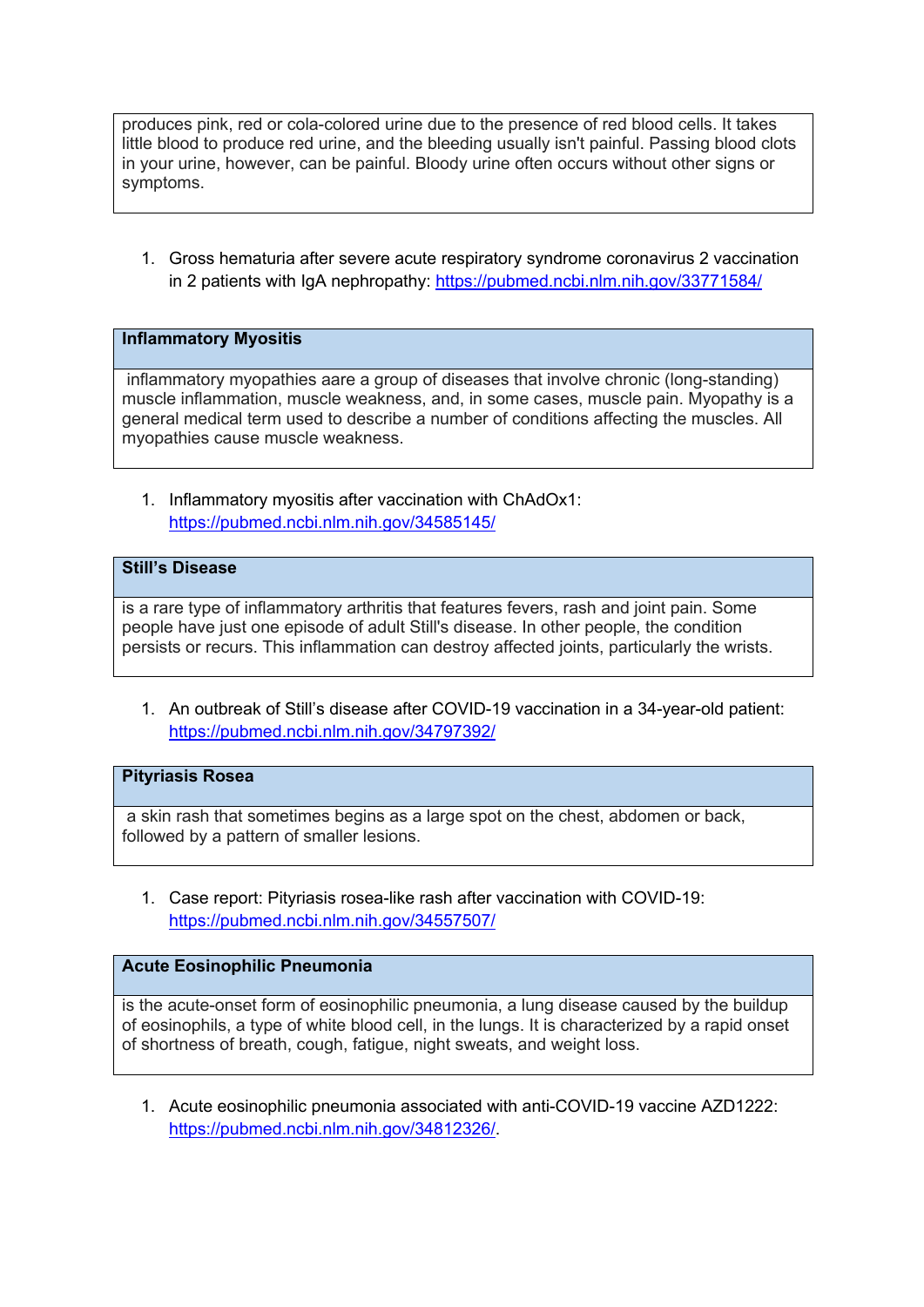#### **Sweet's Syndrome**

is an uncommon skin condition marked by a distinctive eruption of tiny bumps that enlarge and are often tender to the touch. They can appear on the back, neck, arms or face. Sweet's syndrome, also called acute febrile neutrophilic dermatosis, is an uncommon skin condition.

1. Sweet's syndrome after Oxford-AstraZeneca COVID-19 vaccine (AZD1222) in an elderly woman: https://pubmed.ncbi.nlm.nih.gov/34590397/

#### **Sensorineural Hearing Loss**

Hearing loss caused by damage to the inner ear or the nerve from the ear to the brain. Sensorineural hearing loss is permanent.

1. Sudden sensorineural hearing loss after COVID-19 vaccination: https://pubmed.ncbi.nlm.nih.gov/34670143/.

### **Serious Adverse Events Among Health Care Professionals**

See below paper.

1. Prevalence of serious adverse events among health care professionals after receiving the first dose of ChAdOx1 nCoV-19 coronavirus vaccine (Covishield) in Togo, March 2021: https://pubmed.ncbi.nlm.nih.gov/34819146/.

### **Toxic Epidermal Necrolysis**

A life-threatening skin disorder characterized by a blistering and peeling of the skin. This disorder can be caused by a drug reaction—often antibiotics or anticonvulsives.

1. A case of toxic epidermal necrolysis after vaccination with ChAdOx1 nCoV-19 (AZD1222): https://pubmed.ncbi.nlm.nih.gov/34751429/.

## **Ocular Adverse Events**

The majority of ocular immune-related adverse events (irAEs) are mild, low-grade, nonsight threatening, such as blurred vision, conjunctivitis, and ocular surface disease.

1. Ocular adverse events following COVID-19 vaccination: https://pubmed.ncbi.nlm.nih.gov/34559576/

## **Depression**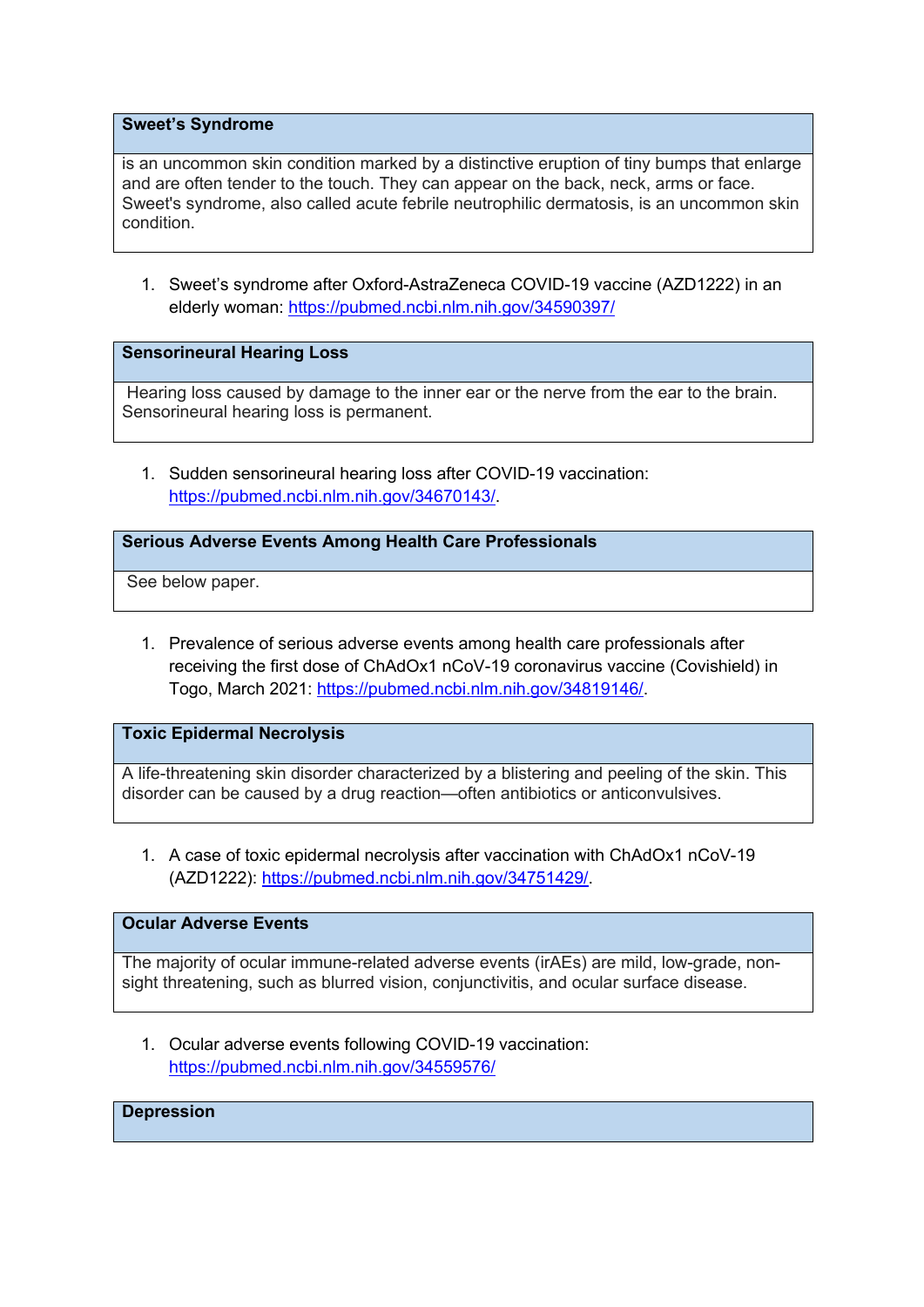A common and serious medical illness that negatively affects how you feel, the way you think and how you act. Depression causes feelings of sadness and/or a loss of interest in activities you once enjoyed.

1. Depression after ChAdOx1-S / nCoV-19 vaccination: https://pubmed.ncbi.nlm.nih.gov/34608345/.

### **Pancreas Allograft Rejection**

the body's blood cells identify the pancreas as foreign and begin mounting an army of cells to attack the transplanted organ. Although acute rejection can happen at any time, about 15 to 25% of pancreas acute rejection occurs within the first three months after transplant.

1. Pancreas allograft rejection after ChAdOx1 nCoV-19 vaccine: https://pubmed.ncbi.nlm.nih.gov/34781027/

## **Acute Hemichorea-Hemibalismus**

Hemiballismus is characterized by high amplitude, violent, flinging and flailing movements confined to one side of body and hemichorea is characterized by involuntary randomappearing irregular movements that are rapid and non-patterned confined to one side of body.

1. Acute hemichorea-hemibalismus after COVID-19 (AZD1222) vaccination: https://pubmed.ncbi.nlm.nih.gov/34581453/

### **Alopecia Areata**

Sudden hair loss that starts with one or more circular bald patches that may overlap. Alopecia areata occurs when the immune system attacks hair follicles and may be brought on by severe stress.

1. Recurrence of alopecia areata after covid-19 vaccination: a report of three cases in Italy: https://pubmed.ncbi.nlm.nih.gov/34741583/

# **Graves' Disease**

is an autoimmune disorder that causes hyperthyroidism, or overactive thyroid. With this disease, your immune system attacks the thyroid and causes it to make more thyroid hormone than your body needs. The thyroid is a small, butterfly-shaped gland in the front of your neck. Thyroid hormones control how your body uses energy, so they affect nearly every organ in your body—even the way your heart beats. If left untreated, hyperthyroidism can cause serious problems with the heart, bones, muscles, menstrual cycle, and fertility. During pregnancy, untreated hyperthyroidism can lead to health problems for the mother and baby. Graves' disease also can affect your eyes and skin.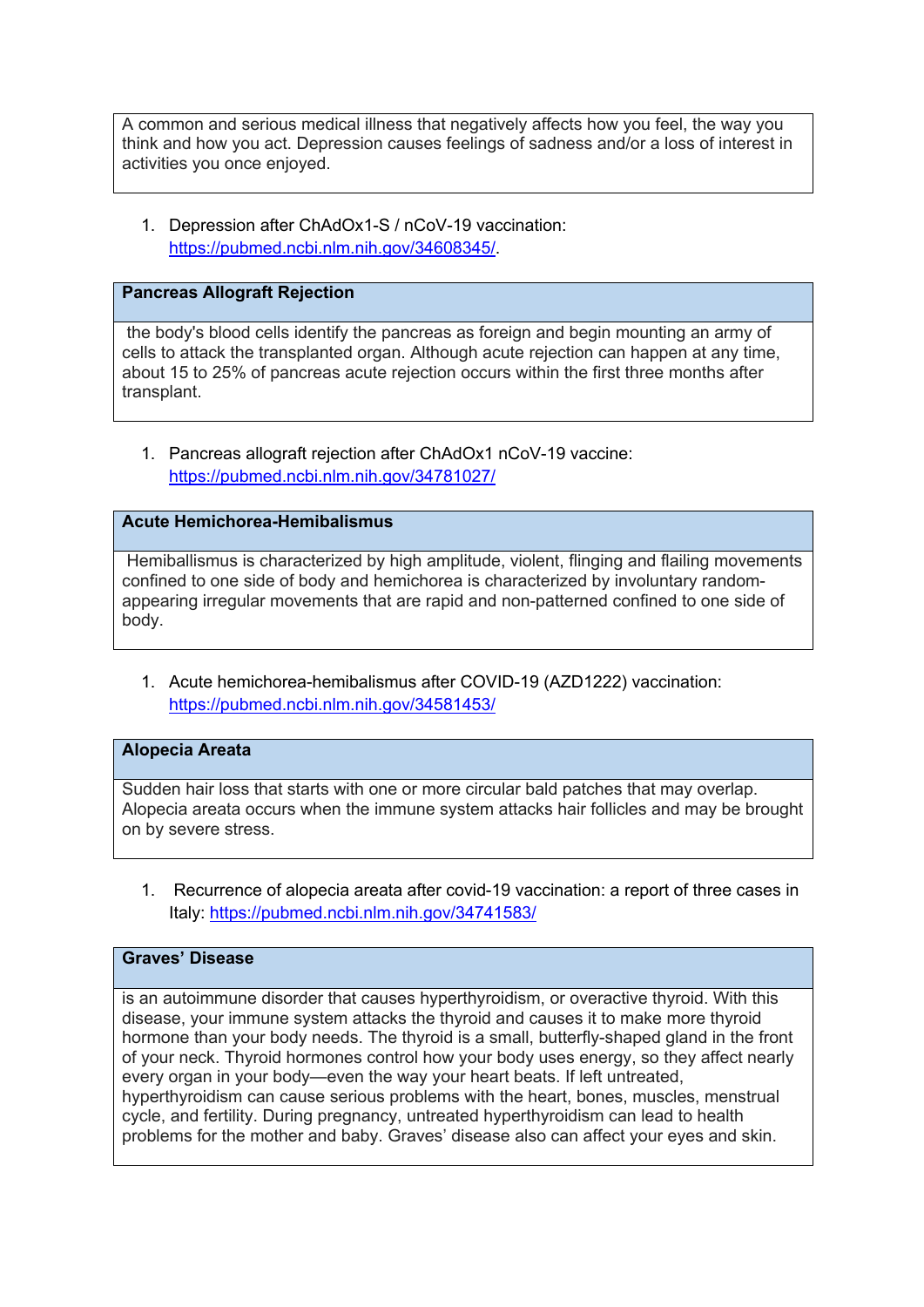1. Two cases of Graves' disease after SARS-CoV-2 vaccination: an autoimmune / inflammatory syndrome induced by adjuvants: https://pubmed.ncbi.nlm.nih.gov/33858208/

# **Cardiovascular Events**

refer to any incidents that may cause damage to the heart muscle.

1. Cardiovascular, neurological, and pulmonary events after vaccination with BNT162b2, ChAdOx1 nCoV-19, and Ad26.COV2.S vaccines: an analysis of European data: https://pubmed.ncbi.nlm.nih.gov/34710832/

**Metabolic Syndrome** 

A cluster of conditions that increase the risk of heart disease, stroke and diabetes.

1. Change in blood viscosity after COVID-19 vaccination: estimation for persons with underlying metabolic syndrome: https://pubmed.ncbi.nlm.nih.gov/34868465/

# **Eosinophilic Dermatosis**

Eosinophilic skin diseases, commonly termed as eosinophilic dermatoses, refer to a broad spectrum of skin diseases characterized by eosinophil infiltration and/or degranulation in skin lesions, with or without blood eosinophilia. The majority of eosinophilic dermatoses lie in the allergy-related group, including allergic drug eruption, urticaria, allergic contact dermatitis, atopic dermatitis, and eczema.

1. Eosinophilic dermatosis after AstraZeneca COVID-19 vaccination: https://pubmed.ncbi.nlm.nih.gov/34753210/.

#### **Hypercoagulability**

the tendency to have thrombosis as a result of certain inherited and/or acquired molecular defects. Clinical manifestations of hypercoagulability can be devastating and even lethal

1. COVID-19 vaccine in patients with hypercoagulability disorders: a clinical perspective: https://pubmed.ncbi.nlm.nih.gov/34786893/

# **Neuroimaging Findings in Post COVID-19 Vaccination**

see paper below.

1. Spectrum of neuroimaging findings in post-CoVID-19 vaccination: a case series and review of the literature: https://pubmed.ncbi.nlm.nih.gov/34842783/

**Urticaria**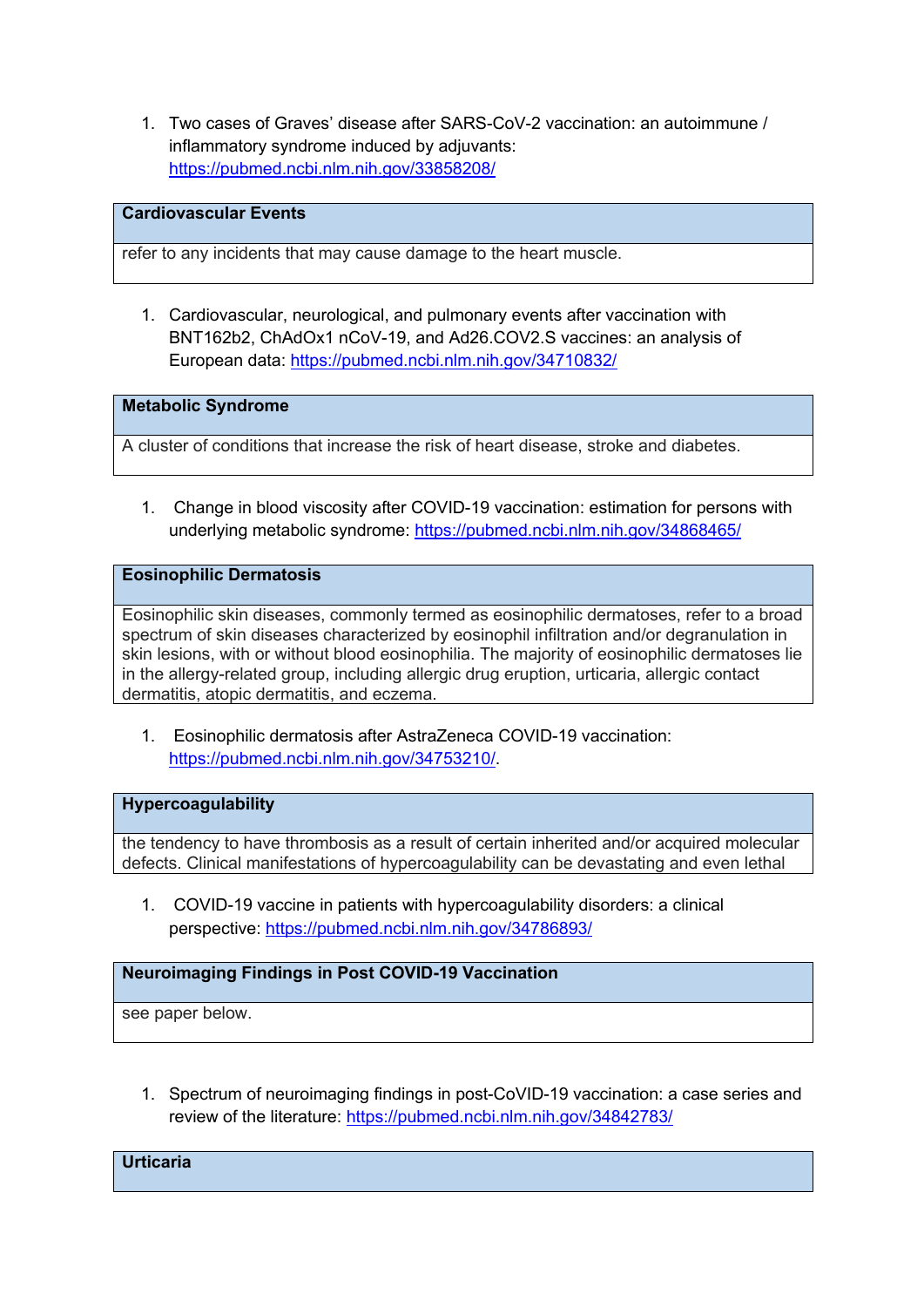A rash of round, red welts on the skin that itch intensely, sometimes with dangerous swelling, caused by an allergic reaction.

1. Increased risk of urticaria/angioedema after BNT162b2 mRNA COVID-19 vaccination in health care workers taking ACE inhibitors: https://pubmed.ncbi.nlm.nih.gov/34579248/

# **Central Vein Occlusion**

Is a blockage of this vein that causes the vein to leak blood and excess fluid into the retina. This fluid often collects in the area of the retina responsible for central vision called the macula. When the macula is affected, central vision may become blurry. The second eye will develop vein occlusion in 6-17% of cases. There's no cure for retinal vein occlusion. Your doctor can't unblock the retinal veins. What they can do is treat any complications and protect your vision.

1. Central retinal vein occlusion after vaccination with SARS-CoV-2 mRNA: case report: https://pubmed.ncbi.nlm.nih.gov/34571653/.

# **Thrombophlebitis**

A condition in which a blood clot in a vein causes inflammation and pain.

1. Idiopathic external jugular vein thrombophlebitis after coronavirus disease vaccination (COVID-19): https://pubmed.ncbi.nlm.nih.gov/33624509/.

# **Squamous Cell Carcinoma**

A slow-growing type of lung cancer.

1. Squamous cell carcinoma of the lung with hemoptysis following vaccination with tozinameran (BNT162b2, Pfizer-BioNTech): https://pubmed.ncbi.nlm.nih.gov/34612003/

# **Chest Pain**

See paper below

1. Chest pain with abnormal electrocardiogram redevelopment after injection of COVID-19 vaccine manufactured by Moderna: https://pubmed.ncbi.nlm.nih.gov/34866106/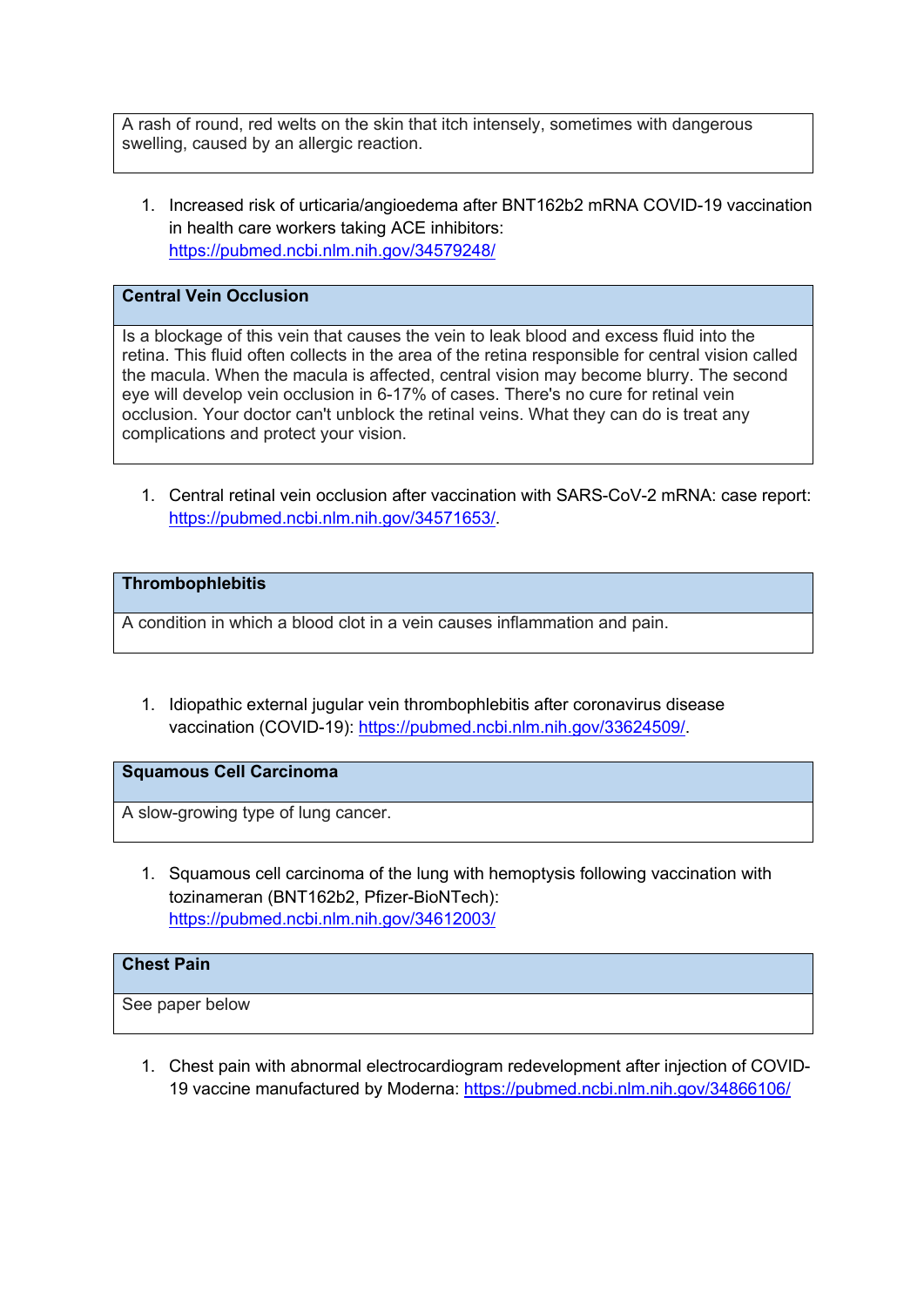# **Acute Inflammatory Neuropathies**

Encompass groups of heterogeneous disorders characterized by pathogenic immunemediated hematogenous leukocyte infiltration of peripheral nerves, nerve roots or both, with resultant demyelination or axonal degeneration or both, and the pathogenesis of these disorders remains elusive.

1. Reporting of acute inflammatory neuropathies with COVID-19 vaccines: subgroup disproportionality analysis in VigiBase: https://pubmed.ncbi.nlm.nih.gov/34579259/

# **Brain Death**

Irreversible cessation of all functions of the entire brain, including the brain stem. A person who is brain dead is dead.

1. Brain death in a vaccinated patient with COVID-19 infection: https://pubmed.ncbi.nlm.nih.gov/34656887/

#### **Kounis Syndrome**

is the concurrence of acute coronary syndromes with conditions associated with mast cell activation, such as allergies or hypersensitivity and anaphylactic or anaphylactoid insults that can involve other interrelated and interacting inflammatory cells behaving as a 'ball of thread'.

1. Kounis syndrome type 1 induced by inactivated SARS-COV-2 vaccine: https://pubmed.ncbi.nlm.nih.gov/34148772/

#### **Angioimmunoblastic T-cell Lymphoma**

is a type of peripheral T-cell lymphoma. It is a high grade (aggressive) lymphoma that affects blood cells called T cells. High grade lymphomas tend to grow more quickly than low grade lymphomas. AITL usually affects older people, typically around the age of 70, is typically aggressive with a median survival of fewer than 3 years, even with intensive treatment.

1. Rapid progression of angioimmunoblastic T-cell lymphoma after BNT162b2 mRNA booster vaccination: case report: https://www.frontiersin.org/articles/10.3389/fmed.2021.798095/

#### **Gastroparesis**

A condition that affects the stomach muscles and prevents proper stomach emptying.

1. Gastroparesis after Pfizer-BioNTech COVID-19 vaccination: https://pubmed.ncbi.nlm.nih.gov/34187985/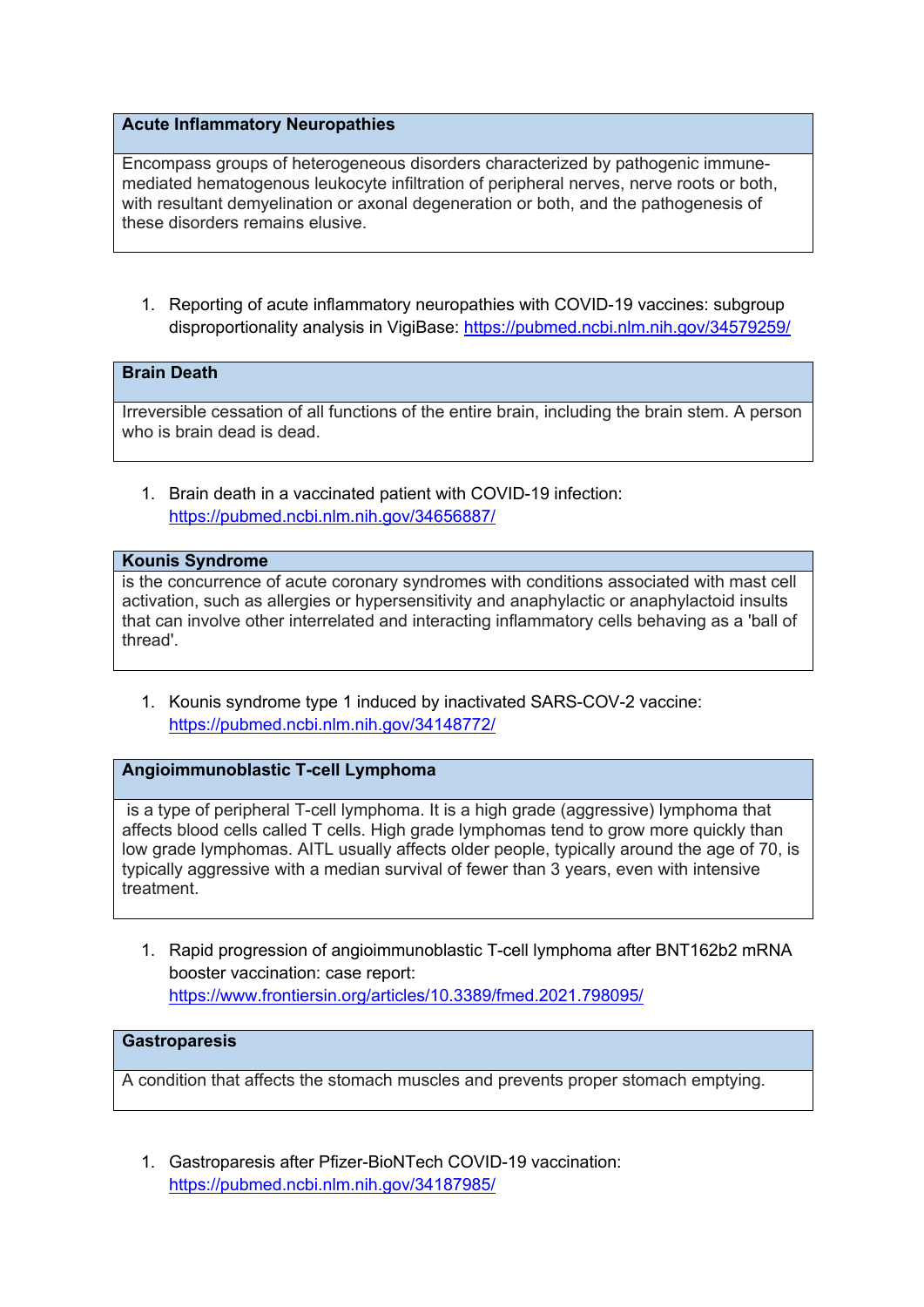### **Asthma**

a condition in which a person's airways become inflamed, narrow and swell and produce extra mucus, which makes it difficult to breathe. Asthma can be minor or it can interfere with daily activities. In some cases, it may lead to a life-threatening attack.

1. Colaneri, M., De Filippo, M., Licari, A., Marseglia, A., Maiocchi, L., Ricciardi, A., . . . Bruno, R. (2021). COVID vaccination and asthma exacerbation: might there be a link? Int J Infect Dis, 112, 243-246. doi:10.1016/j.ijid.2021.09.026. https://www.ncbi.nlm.nih.gov/pubmed/34547487

### **Safety in Adolescents**

see below paper

- 1. Dimopoulou, D., Spyridis, N., Vartzelis, G., Tsolia, M. N., & Maritsi, D. N. (2021). Safety and tolerability of the COVID-19 mRNA-vaccine in adolescents with juvenile idiopathic arthritis on treatment with TNF-inhibitors. Arthritis Rheumatol. doi:10.1002/art.41977. https://www.ncbi.nlm.nih.gov/pubmed/34492161
- 2. Hause, A. M., Gee, J., Baggs, J., Abara, W. E., Marquez, P., Thompson, D., . . . Shay, D. K. (2021). COVID-19 Vaccine Safety in Adolescents Aged 12-17 Years – United States, December 14, 2020-July 16, 2021. MMWR Morb Mortal Wkly Rep, 70(31), 1053-1058. doi:10.15585/mmwr.mm7031e1. https://www.ncbi.nlm.nih.gov/pubmed/34351881

# **Safety Monitoring of the Janssen Vaccine**

see below paper

1. Shay, D. K., Gee, J., Su, J. R., Myers, T. R., Marquez, P., Liu, R., . . . Shimabukuro, T. T. (2021). Safety Monitoring of the Janssen (Johnson & Johnson) COVID-19 Vaccine – United States, March-April 2021. MMWR Morb Mortal Wkly Rep, 70(18), 680-684.

doi:10.15585/mmwr.mm7018e2. https://www.ncbi.nlm.nih.gov/pubmed/33956784

# **Myocardial Injury**

refers to the cell death of cardiomyocytes and is defined by an elevation of cardiac troponin values. It is not only considered a prerequisite for the diagnosis of myocardial infarction but also an entity in itself and can arise from non-ischaemic or non-cardiac conditions.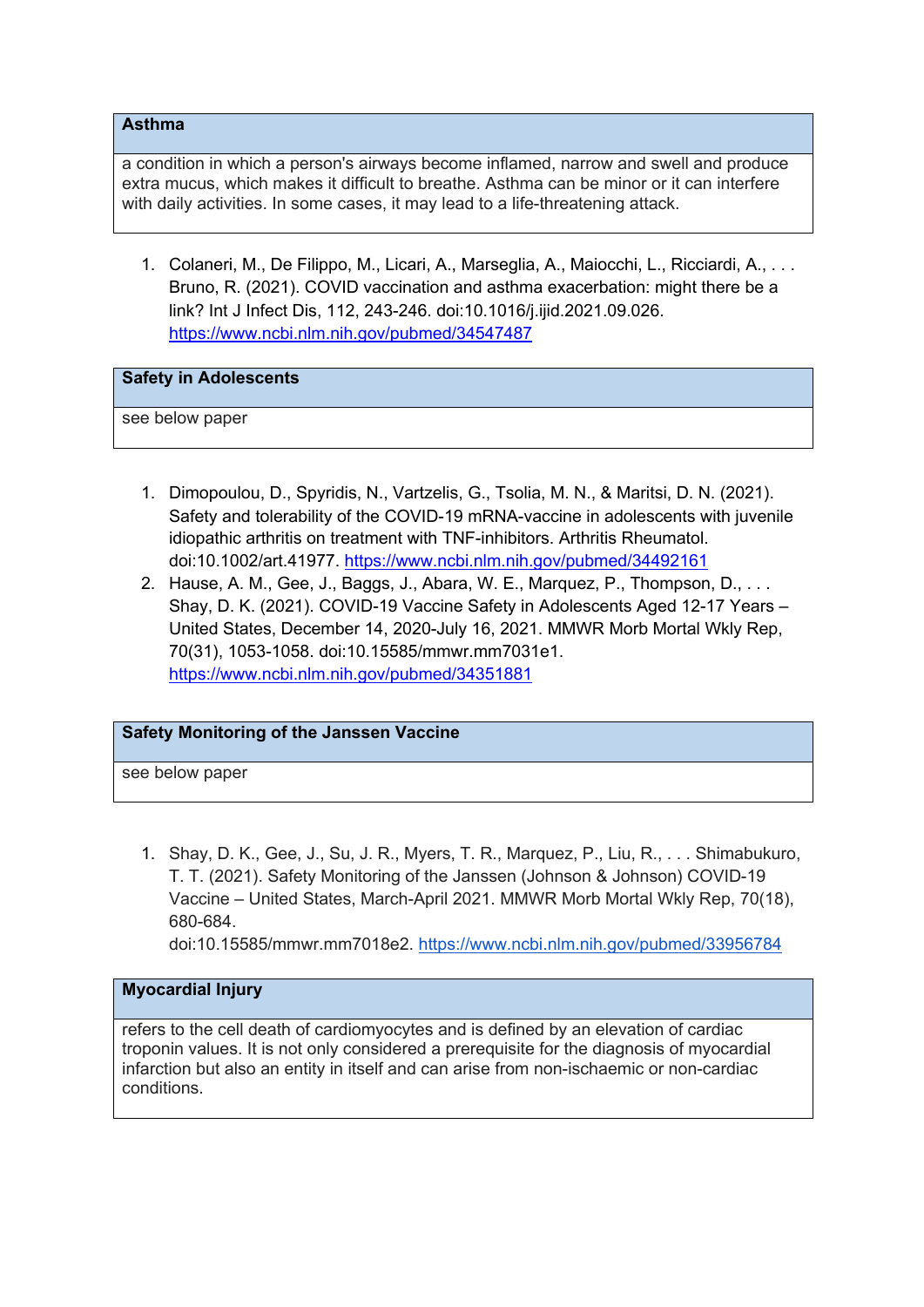- 1. Acute myocardial injury after COVID-19 vaccination: a case report and review of current evidence from the Vaccine Adverse Event Reporting System database: https://pubmed.ncbi.nlm.nih.gov/34219532/
- 2. Deb, A., Abdelmalek, J., Iwuji, K., & Nugent, K. (2021). Acute Myocardial Injury Following COVID-19 Vaccination: A Case Report and Review of Current Evidence from Vaccine Adverse Events Reporting System Database. J Prim Care Community Health, 12, 21501327211029230. doi:10.1177/21501327211029230. https://www.ncbi.nlm.nih.gov/pubmed/34219532

# **Autoimmune Inflammatory Rheumatic Diseases**

Rheumatic diseases are autoimmune and inflammatory diseases that cause your immune system to attack your joints, muscles, bones and organs. Rheumatic diseases are often grouped under the term "arthritis" — which is used to describe over 100 diseases and conditions.

1. Furer, V., Eviatar, T., Zisman, D., Peleg, H., Paran, D., Levartovsky, D., . . . Elkayam, O. (2021). Immunogenicity and safety of the BNT162b2 mRNA COVID-19 vaccine in adult patients with autoimmune inflammatory rheumatic diseases and in the general population: a multicentre study. Ann Rheum Dis, 80(10), 1330-1338. doi:10.1136/annrheumdis-2021-220647. https://www.ncbi.nlm.nih.gov/pubmed/34127481

# **Neurological Autoimmune Diseases**

If you have a neurological autoimmune disease, your immune system may be overly active and mistakenly attack healthy cells. These include central nervous system demyelinating disorders such as multiple sclerosis and neuromyelitis optica, paraneoplastic, and other autoimmune encephalomyelitis and autoimmune inflammatory myositis and demyelinating neuropathies.

1. Neurological autoimmune diseases after SARS-CoV-2 vaccination: a case series: https://pubmed.ncbi.nlm.nih.gov/34668274/.

# **V-REPP**

vaccine-related eruption of papules and plaques.

1. Clinical and pathologic correlates of skin reactions to COVID-19 vaccine, including V-REPP: a registry-based study: https://www.sciencedirect.com/science/article/pii/S0190962221024427

# **Herpes Simplex Virus**

A virus causing contagious sores, most often around the mouth or on the genitals.